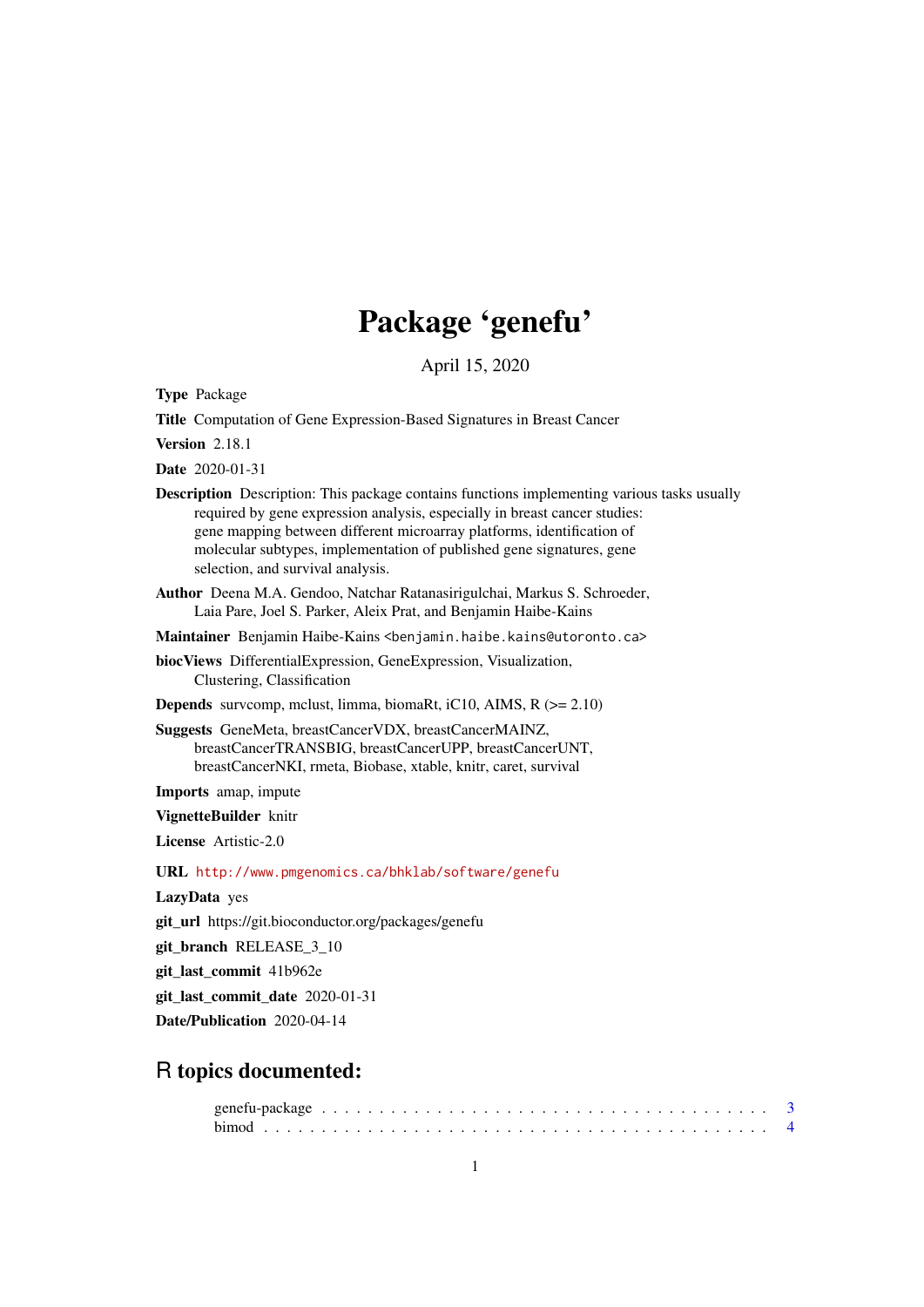|                | 6              |
|----------------|----------------|
|                | $\overline{7}$ |
|                | 8              |
|                | 9              |
|                | 9              |
|                | 10             |
|                | 12             |
|                | 12             |
|                | 14             |
|                | 15             |
|                | 16             |
|                | 17             |
|                | 18             |
|                |                |
|                | 20             |
|                | 21             |
|                | 22             |
|                | 23             |
|                | 24             |
|                | 26             |
|                | 28             |
|                | 29             |
|                | 31             |
| mod1           | 31             |
|                | 32             |
|                | 33             |
|                | 33             |
|                | 36             |
|                | 37             |
|                | 38             |
|                | 39             |
|                | 40             |
|                |                |
|                | 42             |
|                | 43             |
|                |                |
|                | - 45           |
|                | 46             |
|                | 47             |
| ps.cluster     | 48             |
|                | 49             |
|                | 50             |
|                | 50             |
|                | 51             |
|                | 52             |
|                | 53             |
|                | 54             |
|                | 55             |
| setcolclass.df | 56             |
|                |                |
|                | 56             |
|                | 57             |
|                | 58             |
|                | 58             |
|                | 59             |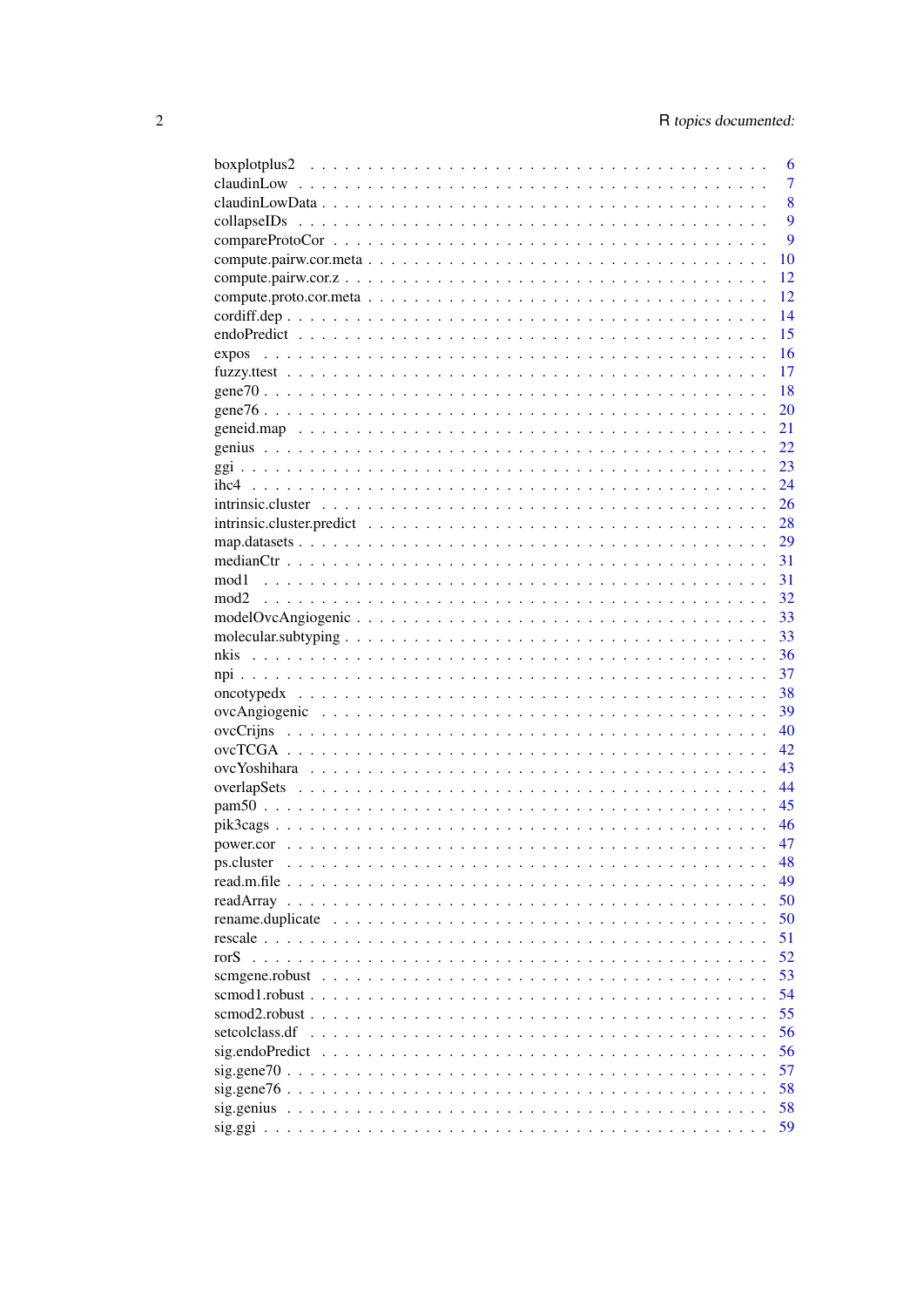<span id="page-2-0"></span>

| Index | 83 |
|-------|----|
|       |    |

genefu-package *Relevant Functions for Gene Expression Analysis, Especially in Breast Cancer.*

## Description

This package contains functions implementing various tasks usually required by gene expression analysis, especially in breast cancer studies: gene mapping between different microarray platforms, identification of molecular subtypes, implementation of published gene signatures, gene selection, survival analysis, ...

## Details

| Package: | genefu       |
|----------|--------------|
| Type:    | Package      |
| Version: | 2.18.1       |
| Date:    | 2020-01-31   |
| License: | Artistic-2.0 |

## Author(s)

Benjamin Haibe-Kains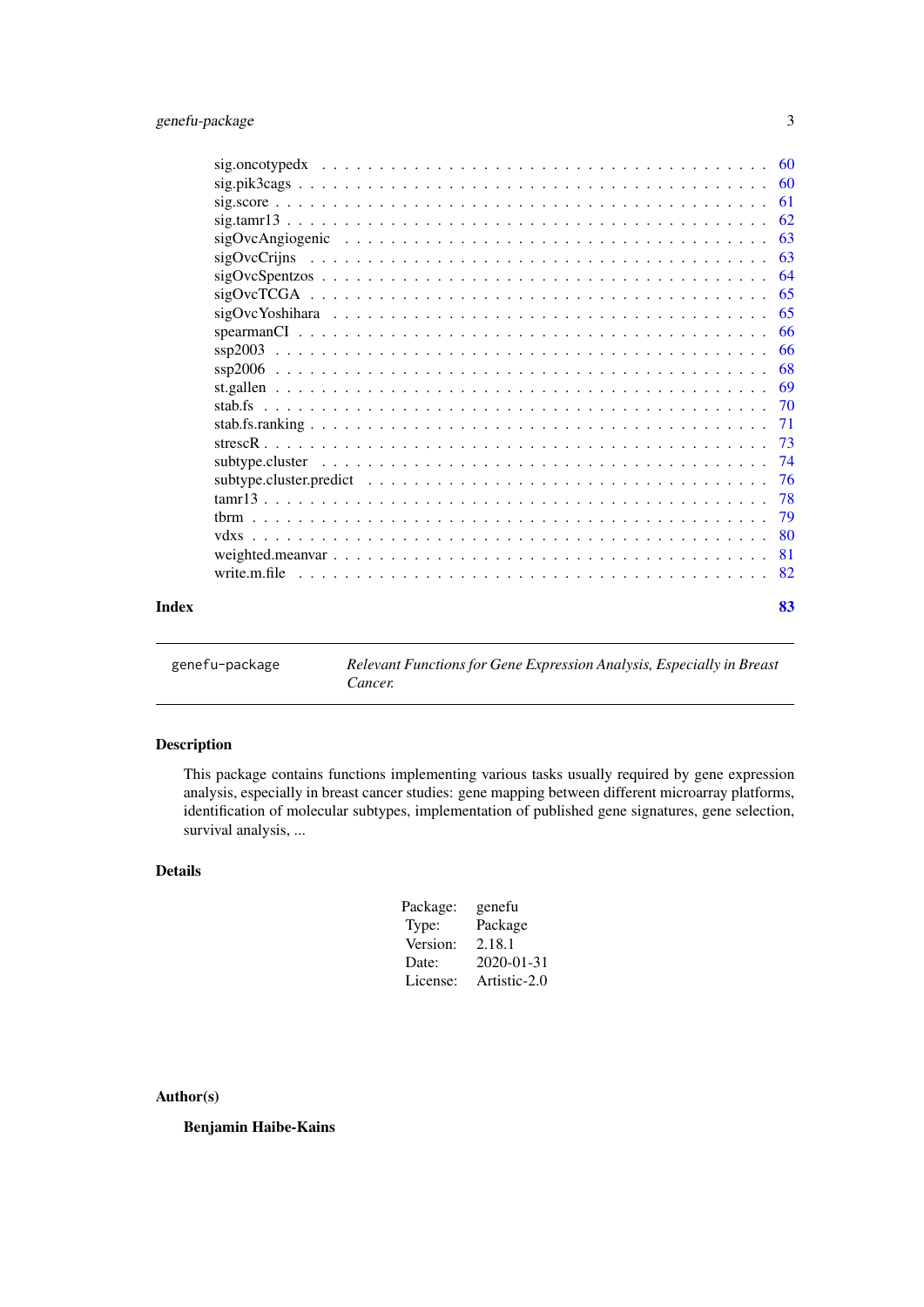<span id="page-3-0"></span>- Bioinformatics and Computational Genomics Laboratory, Princess Margaret Cancer Center, University Health Network, Toronto, Ontario, Canada

<http://www.pmgenomics.ca/bhklab/>

Former labs:

- Computational Biology and Functional Genomics, Dana-Farber Cancer Institute, Boston, MA, USA

<http://compbio.dfci.harvard.edu>

- Center for Cancer Computational Biology, Dana-Farber Cancer Institute, Boston, MA, USA

<http://cccb.dfci.harvard.edu/home>

- Machine Learning Group (MLG), Universite Libre de Bruxelles, Bruxelles, Belgium

<http://www.ulb.ac.be/di/mlg/>

- Breast Cancer Translational Laboratory (BCTL), Institut Jules Bordet, Bruxelles, Belgium

<http://www.bordet.be/en/services/medical/array/practical.htm>

#### Maintainer: Benjamin Haibe-Kains

<benjamin.haibe.kains@utoronto.ca>

#### Markus Schroeder

<markus.schroeder@ucdconnect.ie>

#### See Also

survcomp

bimod *Function to identify bimodality for gene expression or signature score*

## Description

This function fits a mixture of two Gaussians to identify bimodality. Useful to identify ER of HER2 status of breast tumors using ESR1 and ERBB2 expressions respectively.

## Usage

```
bimod(x, data, annot, do.mapping = FALSE, mapping, model = c("E", "V"),
  do.\text{scale} = \text{TRUE}, \text{verbose} = \text{FALSE}, \dots
```
#### Arguments

| X     | Matrix containing the gene(s) in the gene list in rows and at least three columns:<br>"probe", "EntrezGene.ID" and "coefficient" standing for the name of the probe,<br>the NCBI Entrez Gene id and the coefficient giving the direction and the strength<br>of the association of each gene in the gene list. |
|-------|----------------------------------------------------------------------------------------------------------------------------------------------------------------------------------------------------------------------------------------------------------------------------------------------------------------|
| data  | Matrix of gene expressions with samples in rows and probes in columns, dim-<br>names being properly defined.                                                                                                                                                                                                   |
| annot | Matrix of annotations with at least one column named "EntrezGene.ID", dim-<br>names being properly defined.                                                                                                                                                                                                    |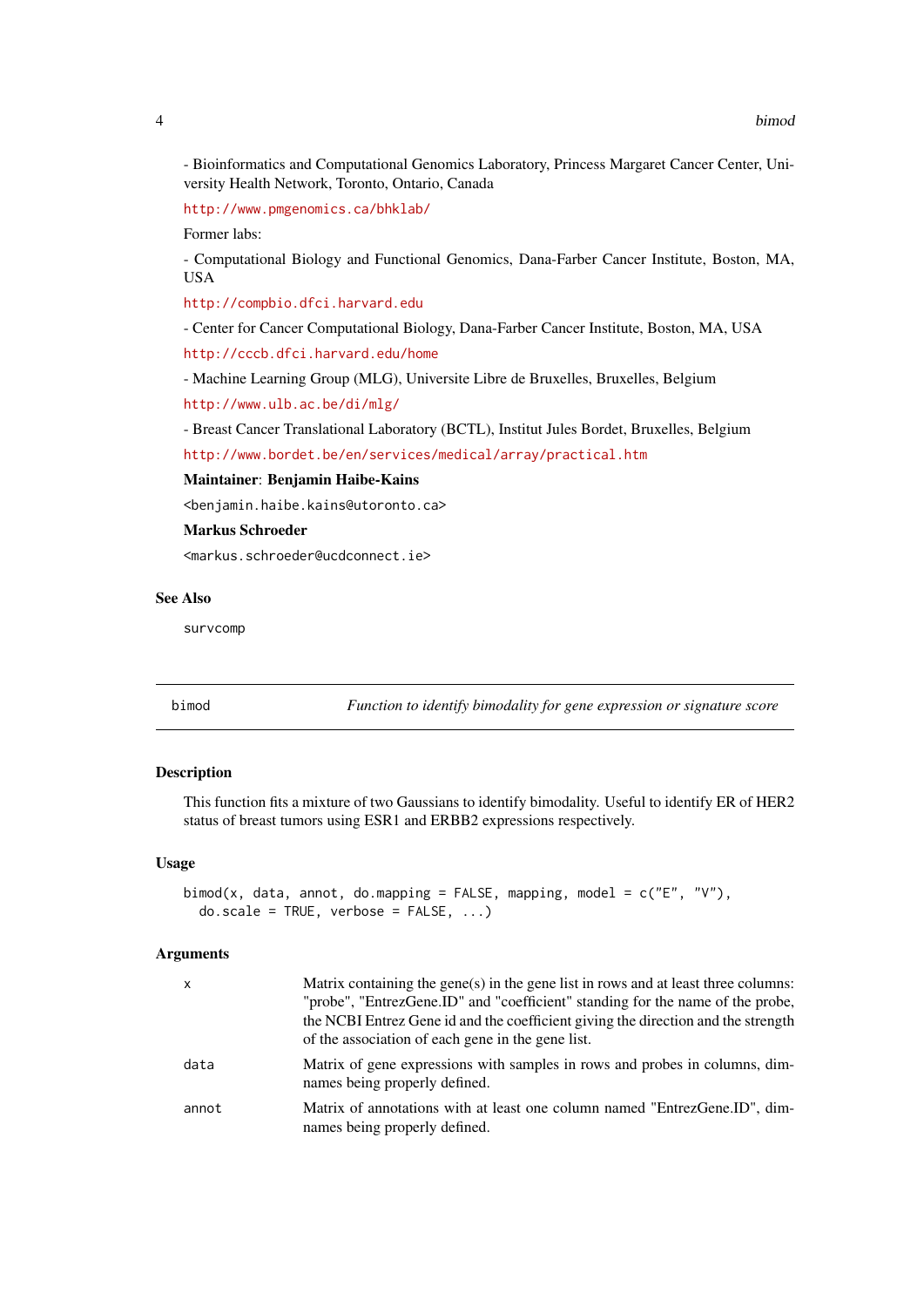#### bimod 5

| do.mapping | TRUE if the mapping through Entrez Gene ids must be performed (in case of<br>ambiguities, the most variant probe is kept for each gene), FALSE otherwise. |
|------------|-----------------------------------------------------------------------------------------------------------------------------------------------------------|
| mapping    | Matrix with columns "EntrezGene.ID" and "probe" used to force the mapping<br>such that the probes are not selected based on their variance.               |
| model      | Model name used in Mclust.                                                                                                                                |
| do.scale   | TRUE if the gene expressions or signature scores must be rescaled (see rescale),<br>FALSE otherwise.                                                      |
| verbose    | TRUE to print informative messages, FALSE otherwise.                                                                                                      |
| $\ddots$ . | Additional parameters to pass to sig. score.                                                                                                              |

## Value

| status        | Status being 0 or 1.                                                                                                  |
|---------------|-----------------------------------------------------------------------------------------------------------------------|
| status1.proba | Probability $p$ to be of status 1, the probability to be of status 0 being 1-p.                                       |
| gaussians     | Matrix of parameters fitted in the mixture of two Gaussians. Matrix of NA<br>values if EM algorithm did not converge. |
| BIC           | Values (gene expressions or signature scores) used to identify bimodality.                                            |
| BI            | Bimodality Index (BI) as defined by Wang et al., 2009.                                                                |
| $\mathsf{x}$  | Values (gene expressions or signature scores) used to identify bimodality.                                            |

#### Author(s)

Benjamin Haibe-Kains

#### References

Desmedt C, Haibe-Kains B, Wirapati P, Buyse M, Larsimont D, Bontempi G, Delorenzi M, Piccart M, and Sotiriou C (2008) "Biological processes associated with breast cancer clinical outcome depend on the molecular subtypes", *Clinical Cancer Research*, 14(16):5158–5165.

Wirapati P, Sotiriou C, Kunkel S, Farmer P, Pradervand S, Haibe-Kains B, Desmedt C, Ignatiadis M, Sengstag T, Schutz F, Goldstein DR, Piccart MJ and Delorenzi M (2008) "Meta-analysis of Gene-Expression Profiles in Breast Cancer: Toward a Unified Understanding of Breast Cancer Sub-typing and Prognosis Signatures", *Breast Cancer Research*, 10(4):R65.

Fraley C and Raftery E (2002) "Model-Based Clustering, Discriminant Analysis, and Density Estimation", *Journal of American Statistical Asscoiation*, 97(458):611–631.

Wang J, Wen S, Symmans FW, Pusztai L and Coombes KR (2009) "The bimodality index: a criterion for discovering and ranking bimodal signatures from cancer gene expression profiling data", *Cancer Informatics*, 7:199–216.

## See Also

[Mclust](#page-0-0)

```
## load NKI data
data(nkis)
## load gene modules from Desmedt et al. 2008
data(mod1)
## retrieve esr1 affy probe and Entrez Gene id
```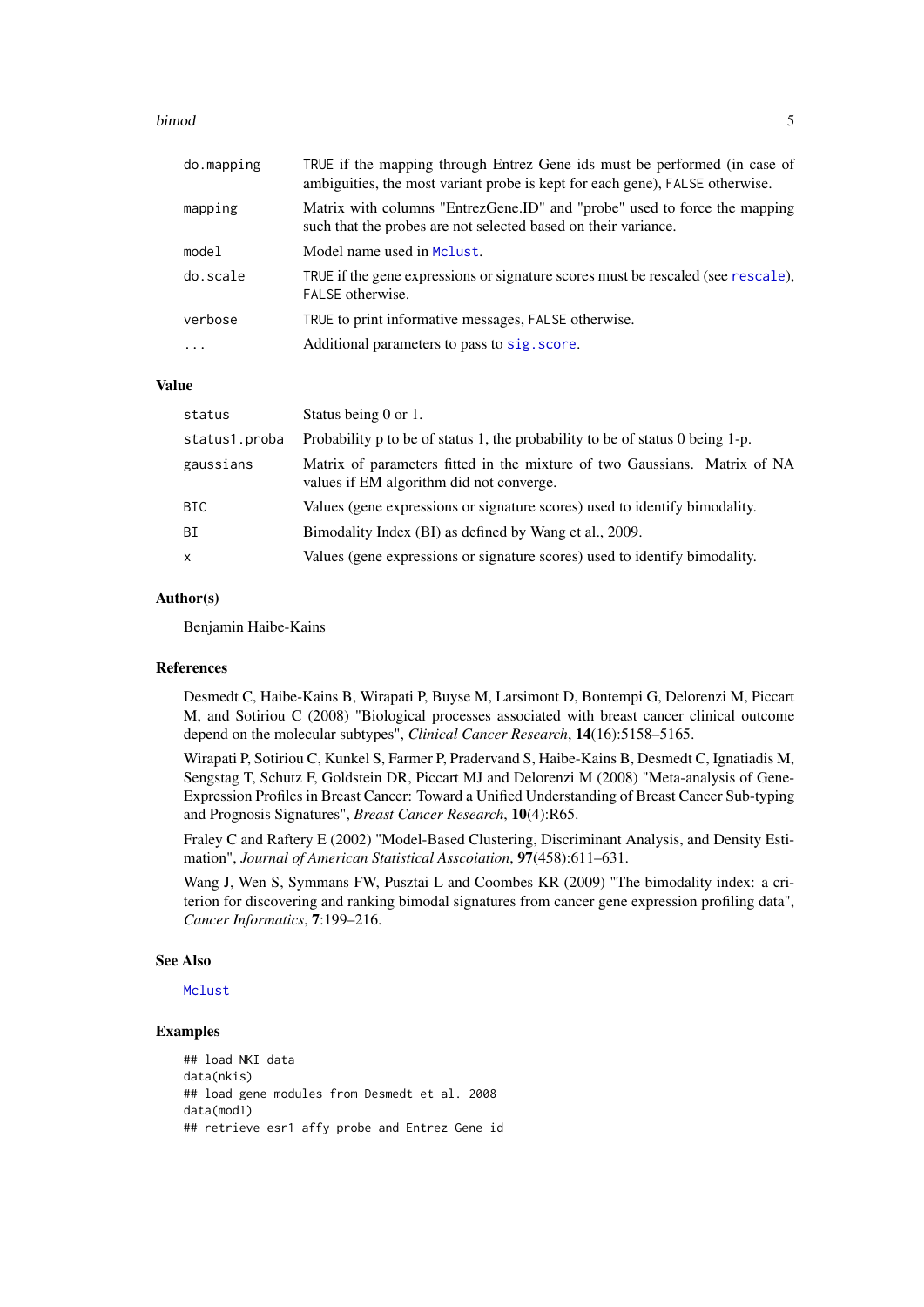```
esr1 <- mod1$ESR1[1, ,drop=FALSE]
## computation of signature scores
esr1.bimod <- bimod(x=esr1, data=data.nkis, annot=annot.nkis, do.mapping=TRUE,
  model="V", verbose=TRUE)
table("ER.IHC"=demo.nkis[ ,"er"], "ER.GE"=esr1.bimod$status)
```

```
boxplotplus2 Box plot of group of values with corresponding jittered points
```
## Description

This function allows for display a boxplot with jittered points.

## Usage

```
boxplotplus2(x, .jit = 0.25, .las = 1, .ylim, box.col = "lightgrey",
  pt.col = "blue", pt. cex = 0.5, pt. pch = 16, med. line = FALSE,
  med.col = "goldenrod", ...)
```
#### Arguments

| X        | x could be a list of group values or a matrix (each group is a row).                                                                                                                |
|----------|-------------------------------------------------------------------------------------------------------------------------------------------------------------------------------------|
| .jit     | Amount of jittering noise.                                                                                                                                                          |
| .las     | Numeric in $0,1,2,3$ ; the style of axis labels.                                                                                                                                    |
| .ylim    | Range for y axis.                                                                                                                                                                   |
| box.col  | Color for boxes.                                                                                                                                                                    |
| pt.col   | Color for groups (jittered points).                                                                                                                                                 |
| pt.cex   | A numerical value giving the amount by which plotting jittered points should be<br>magnified relative to the default.                                                               |
| pt.pch   | Either an integer specifying a symbol or a single character to be used as the<br>default in plotting jittered points. See points for possible values and their in-<br>terpretation. |
| med.line | TRUE if a line should link the median of each group, FALSE otherwise.                                                                                                               |
| med.col  | Color of med.line.                                                                                                                                                                  |
| $\cdot$  | Additional parameters for boxplot function.                                                                                                                                         |
|          |                                                                                                                                                                                     |

#### Value

Number of samples in each group.

#### Note

2.21.2006 - Christos Hatzis, Nuvera Biosciences

## Author(s)

Christos Hatzis

<span id="page-5-0"></span>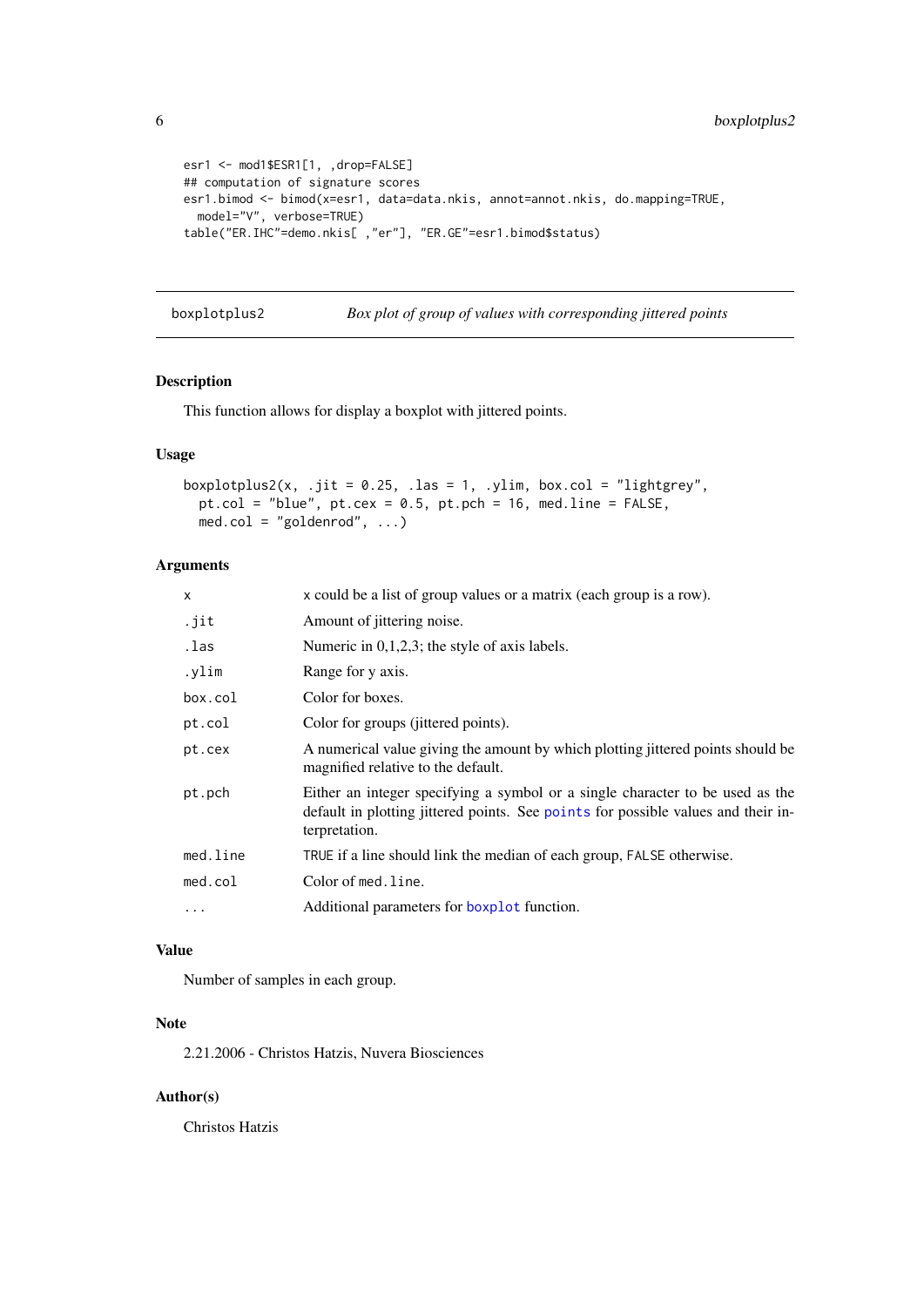## <span id="page-6-0"></span>claudinLow 7

## See Also

[boxplot](#page-0-0), [jitter](#page-0-0)

#### Examples

```
dd <- list("G1"=runif(20), "G2"=rexp(30) * -1.1, "G3"=rnorm(15) * 1.3)
boxplotplus2(x=dd, .las=3, .jit=0.75, .ylim=c(-3,3), pt.cex=0.75,
  pt.col=c(rep("darkred", 20), rep("darkgreen", 30), rep("darkblue", 15)),
  pt.pch=c(0, 9, 17))
```
claudinLow *Claudin-low classification for Breast Cancer Data*

#### Description

Subtyping method for identifying Claudin-Low Breast Cancer Samples. Code generously provided by Aleix Prat.

## Usage

```
claudinLow(x, classes="", y, nGenes="", priors="equal",
  std=FALSE, distm="euclidean", centroids=FALSE)
```
#### Arguments

| X         | the data matrix of training samples, or pre-calculated centroids                                           |
|-----------|------------------------------------------------------------------------------------------------------------|
| classes   | a list labels for use in coloring the points                                                               |
| y         | the data matrix of test samples                                                                            |
| nGenes    | the number of genes selected when training the model                                                       |
| priors    | 'equal' assumes equal class priors, 'class' calculates them based on proportion<br>in the data             |
| std       | when true, the training and testing samples are standardized to mean=0 and<br>$var=1$                      |
| distm     | the distance metric for determining the nearest centroid, can be one of euclidean,<br>pearson, or spearman |
| centroids | when true, it is assumed that x consists of pre-calculated centroids                                       |

## References

Aleix Prat, Joel S Parker, Olga Karginova, Cheng Fan, Chad Livasy, Jason I Herschkowitz, Xiaping He, and Charles M. Perou (2010) "Phenotypic and molecular characterization of the claudin-low intrinsic subtype of breast cancer", *Breast Cancer Research*, 12(5):R68

## See Also

[medianCtr](#page-30-1), [claudinLowData](#page-7-1)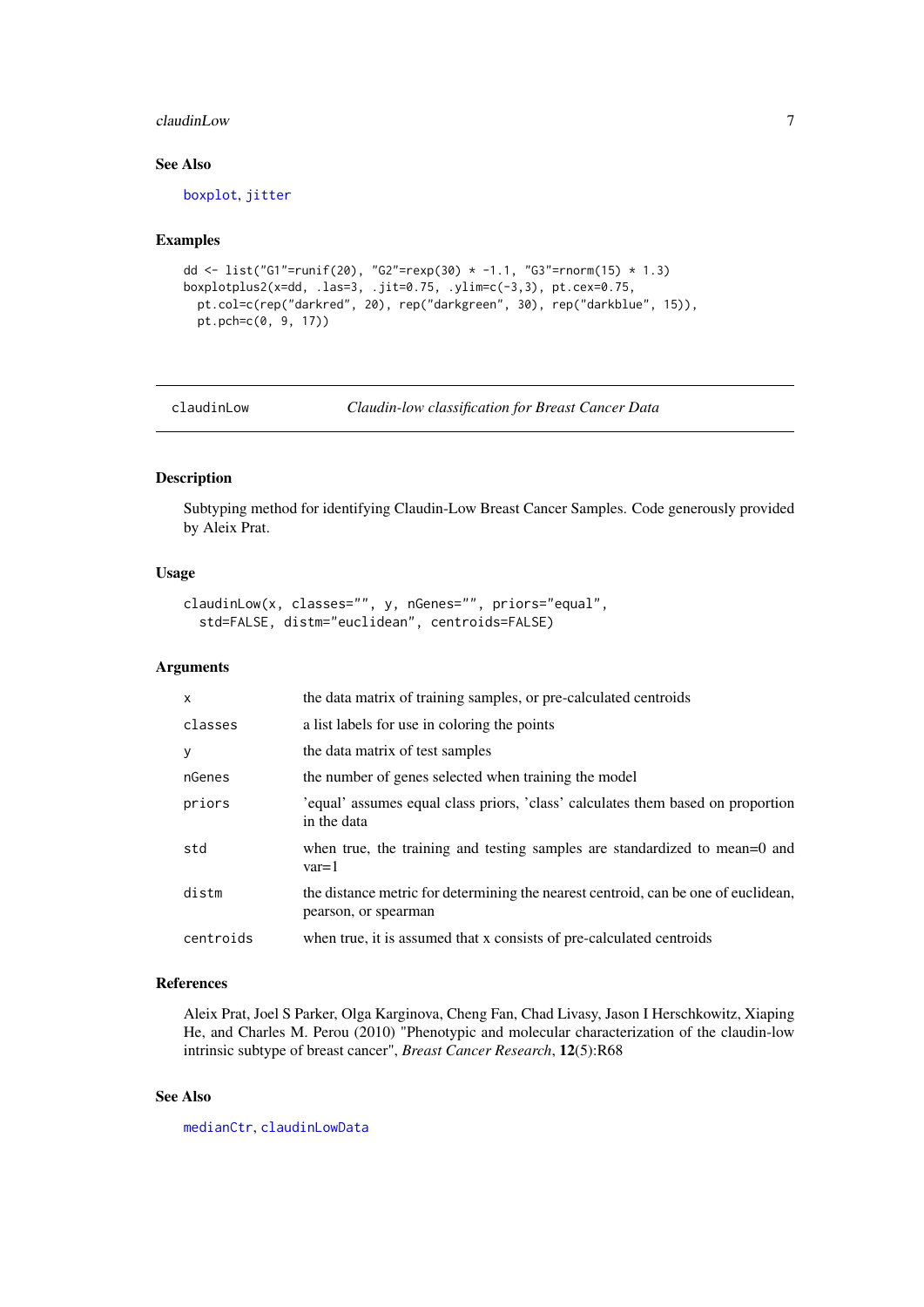## Examples

data(claudinLowData)

```
#Training Set
train <- claudinLowData
train$xd <- medianCtr(train$xd)
# Testing Set
test <- claudinLowData
test$xd <- medianCtr(test$xd)
# Generate Predictions
predout <- claudinLow(x=train$xd, classes=as.matrix(train$classes$Group,ncol=1), y=test$xd)
# Obtain results
results <- cbind(predout$predictions, predout$distances)
#write.table(results,"T.E.9CELL.LINE_results.txt",sep="\t",col=T, row=F)
```
<span id="page-7-1"></span>claudinLowData *claudinLowData for use in the claudinLow classifier. Data generously provided by Aleix Prat.*

## Description

Training and Testing Data for use with the Claudin-Low Classifier

#### Usage

```
data(claudinLowData)
```
#### Format

[claudinLowData](#page-7-1) is a dataset containing one list with six sublists:

claudinLowData xd: Matrix of 807 features and 52 samples. classes: factor to split samples. nfeatures: number of features. nsamples: number of samples. fnames: names of features. snames: names of samples.

## Source

<http://www.biomedcentral.com/content/pdf/bcr2635.pdf>

## References

Aleix Prat, Joel S Parker, Olga Karginova, Cheng Fan, Chad Livasy, Jason I Herschkowitz, Xiaping He, and Charles M. Perou (2010) "Phenotypic and molecular characterization of the claudin-low intrinsic subtype of breast cancer", *Breast Cancer Research*, 12(5):R68

## See Also

[claudinLow](#page-6-1)

<span id="page-7-0"></span>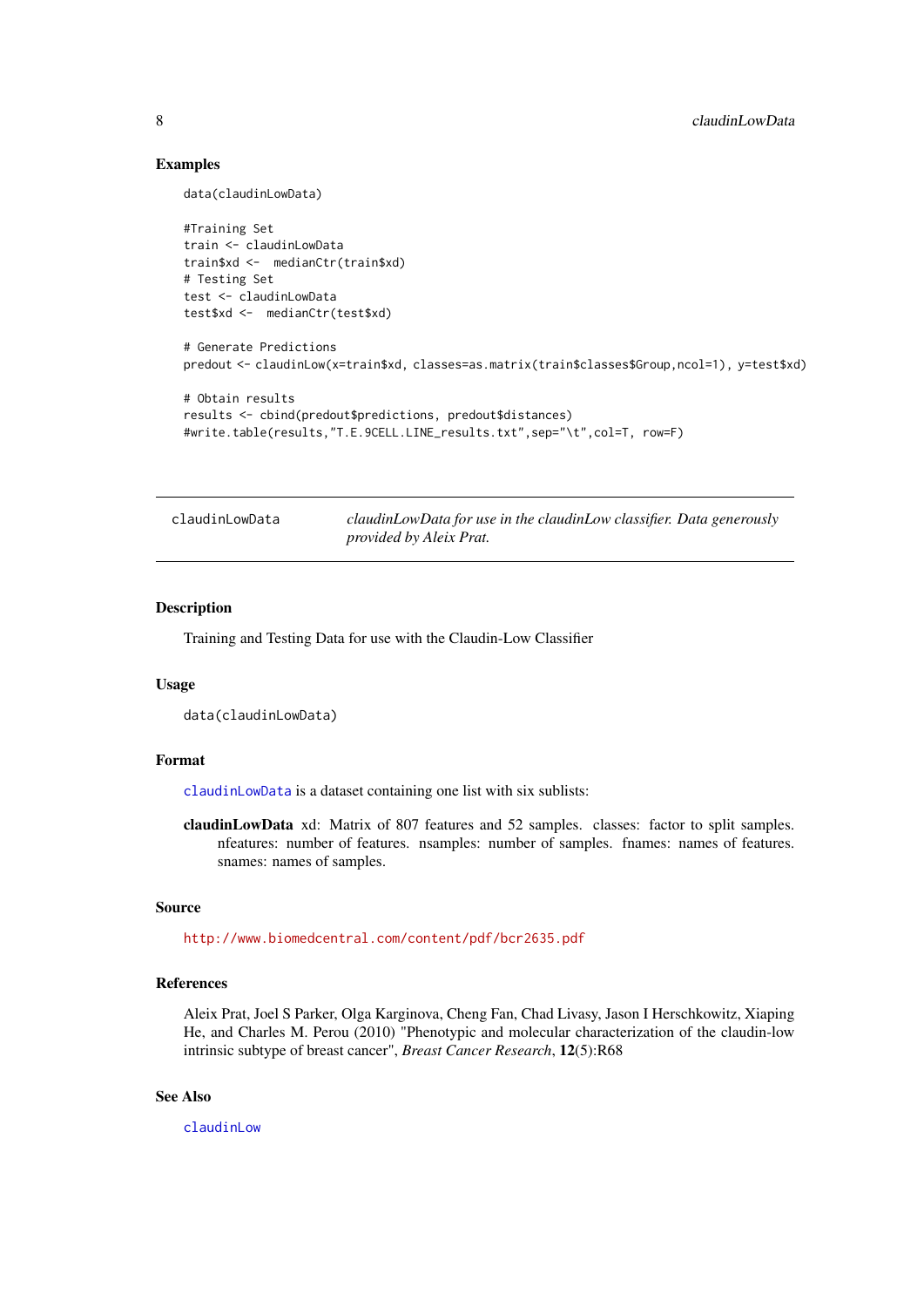## <span id="page-8-0"></span>collapseIDs 9

## Examples

```
data(claudinLowData)
str(claudinLowData)
sapply(claudinLowData, head)
```
collapseIDs *Utility function to collapse IDs*

## Description

Utility function called within the claudinLow classifier

## Usage

collapseIDs(x,allids=row.names(x),method="mean")

#### Arguments

| X      | Matrix of numbers              |
|--------|--------------------------------|
| allids | Defaults to rownames of matrix |
| method | Default method is "mean"       |

## References

citation("claudinLow")

## See Also

[claudinLow](#page-6-1)

<span id="page-8-1"></span>compareProtoCor *Function to statistically compare correlation to prototypes*

## Description

This function performs a statistical comparison of the correlation coefficients as computed between each probe and prototype.

## Usage

```
compareProtoCor(gene.cor, proto.cor, nn,
 p.adjust.m = c("none", "holm", "hochberg", "hommel", "bonferroni", "BH", "BY", "fdr"))
```
## Arguments

| gene.cor   | Correlation coefficients between the probes and each of the prototypes.                                          |
|------------|------------------------------------------------------------------------------------------------------------------|
| proto.cor  | Pairwise correlation coefficients of the prototypes.                                                             |
| nn         | Number of samples used to compute the correlation coefficients between the<br>probes and each of the prototypes. |
| p.adjust.m | Correction method as defined in <b>p</b> . adjust.                                                               |
|            |                                                                                                                  |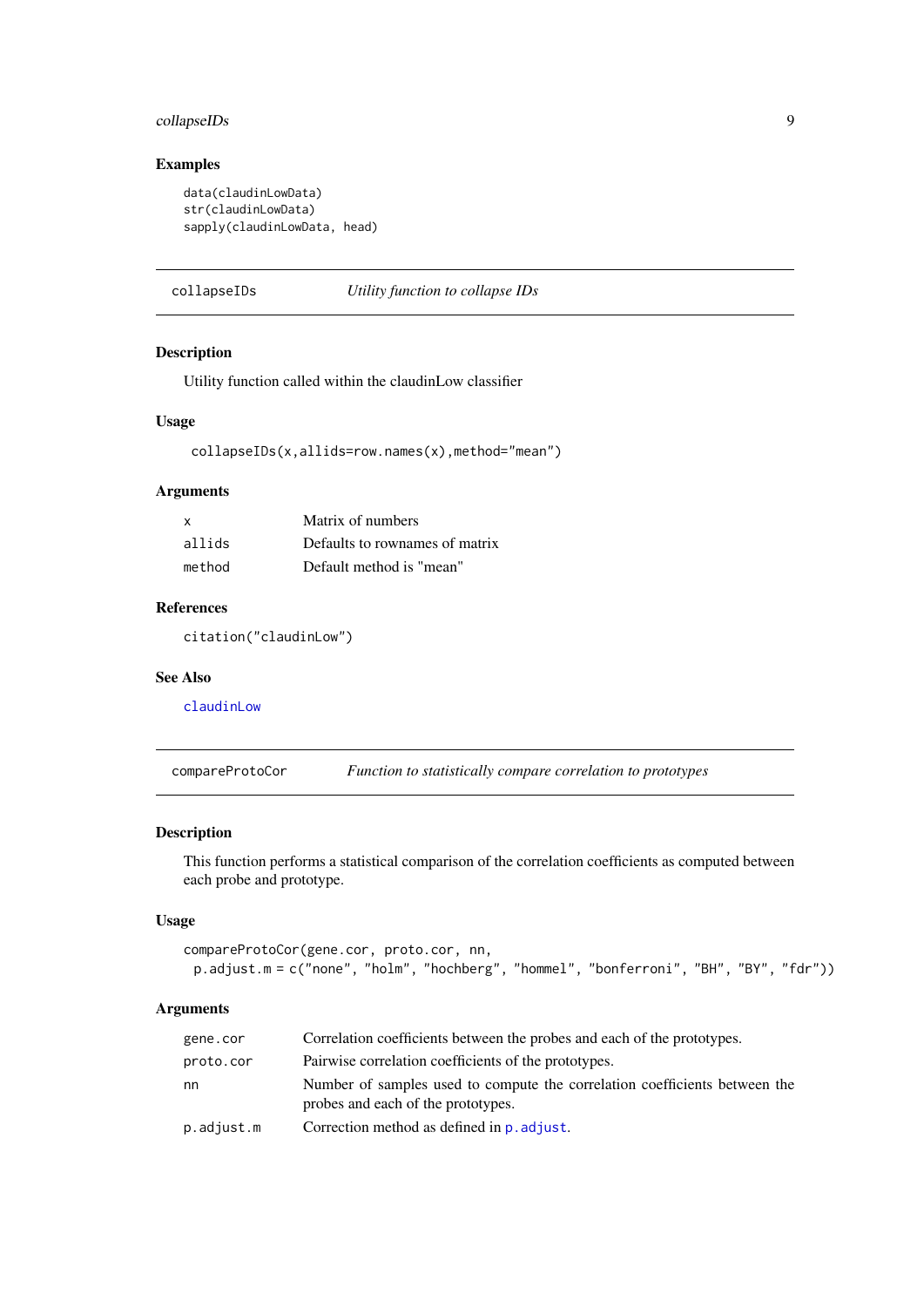#### <span id="page-9-0"></span>Value

Data frame with probes in rows and with three columns: "proto" is the prototype to which the probe is the most correlated, "cor" is the actual correlation, and "signif" is the (corrected) p-value for the superiority of the correlation to this prototype compared to the second highest correlation.

#### Author(s)

Benjamin Haibe-Kains

#### See Also

[compute.proto.cor.meta](#page-11-1), [compute.pairw.cor.meta](#page-9-1)

#### Examples

```
## load VDX dataset
data(vdxs)
## load NKI dataset
data(nkis)
## reduce datasets
ginter <- intersect(annot.vdxs[ ,"EntrezGene.ID"], annot.nkis[ ,"EntrezGene.ID"])
ginter <- ginter[!is.na(ginter)][1:30]
myx <- unique(c(match(ginter, annot.vdxs[ ,"EntrezGene.ID"]),
  sample(x=1:nrow(annot.vdxs), size=20)))
data2.vdxs <- data.vdxs[ ,myx]
annot2.vdxs <- annot.vdxs[myx, ]
myx <- unique(c(match(ginter, annot.nkis[ ,"EntrezGene.ID"]),
  sample(x=1:nrow(annot.nkis), size=20)))
data2.nkis <- data.nkis[ ,myx]
annot2.nkis <- annot.nkis[myx, ]
## mapping of datasets
datas <- list("VDX"=data2.vdxs,"NKI"=data2.nkis)
annots <- list("VDX"=annot2.vdxs, "NKI"=annot2.nkis)
datas.mapped <- map.datasets(datas=datas, annots=annots, do.mapping=TRUE)
## define some prototypes
protos <- paste("geneid", ginter[1:3], sep=".")
## compute meta-estimate of correlation coefficients to the three prototype genes
probecor <- compute.proto.cor.meta(datas=datas.mapped$datas, proto=protos,
 method="pearson")
## compute meta-estimate of pairwise correlation coefficients between prototypes
datas.proto <- lapply(X=datas.mapped$datas, FUN=function(x, p) {
  return(x[ ,p,drop=FALSE]) }, p=protos)
protocor <- compute.pairw.cor.meta(datas=datas.proto, method="pearson")
## compare correlation coefficients to each prototype
res <- compareProtoCor(gene.cor=probecor$cor, proto.cor=protocor$cor,
  nn=probecor$cor.n, p.adjust.m="fdr")
head(res)
```
<span id="page-9-1"></span>compute.pairw.cor.meta

*Function to compute pairwise correlations in a meta-analytical framework*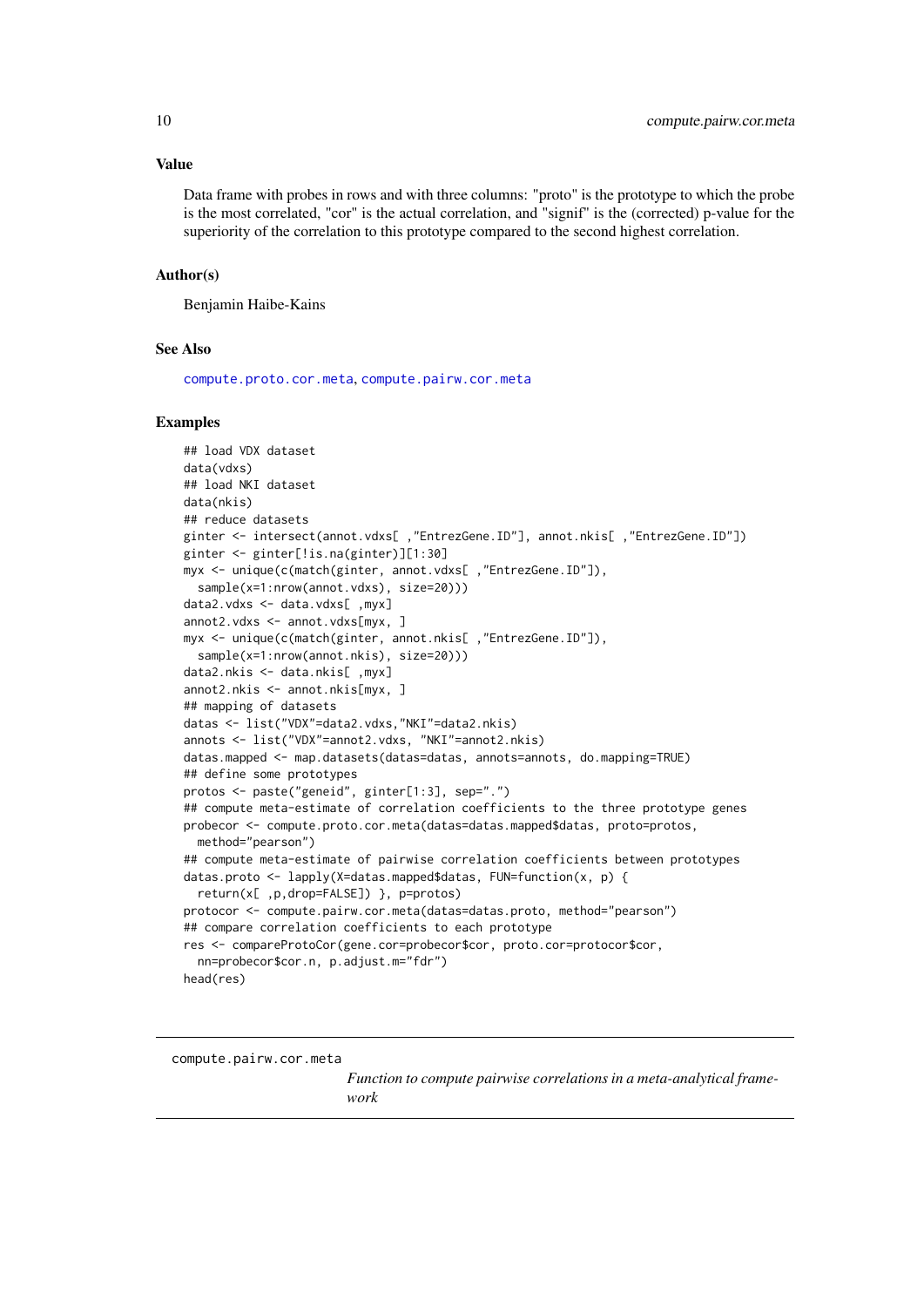#### Description

This function computes meta-estimate of pairwise correlation coefficients for a set of genes from a list of gene expression datasets.

#### Usage

```
compute.pairw.cor.meta(datas, method = c("pearson", "spearman"))
```
#### Arguments

| datas  | List of datasets. Each dataset is a matrix of gene expressions with samples in<br>rows and probes in columns, dimnames being properly defined. All the datasets<br>must have the same probes. |
|--------|-----------------------------------------------------------------------------------------------------------------------------------------------------------------------------------------------|
| method | Estimator for correlation coefficient, can be either pearson or spearman.                                                                                                                     |
| Value  |                                                                                                                                                                                               |

| cor   | Matrix of meta-estimate of correlation coefficients with probes in rows and pro- |
|-------|----------------------------------------------------------------------------------|
|       | totypes in columns.                                                              |
| cor.n | Number of samples used to compute meta-estimate of correlation coefficients.     |

#### Author(s)

Benjamin Haibe-Kains

#### See Also

[map.datasets](#page-28-1), [compute.proto.cor.meta](#page-11-1)

```
## load VDX dataset
data(vdxs)
## load NKI dataset
data(nkis)
## reduce datasets
ginter <- intersect(annot.vdxs[ ,"EntrezGene.ID"], annot.nkis[ ,"EntrezGene.ID"])
ginter <- ginter[!is.na(ginter)][1:30]
myx <- unique(c(match(ginter, annot.vdxs[ ,"EntrezGene.ID"]),
  sample(x=1:nrow(annot.vdxs), size=20)))
data2.vdxs <- data.vdxs[ ,myx]
annot2.vdxs <- annot.vdxs[myx, ]
myx <- unique(c(match(ginter, annot.nkis[ ,"EntrezGene.ID"]),
  sample(x=1:nrow(annot.nkis), size=20)))
data2.nkis <- data.nkis[ ,myx]
annot2.nkis <- annot.nkis[myx, ]
## mapping of datasets
datas <- list("VDX"=data2.vdxs,"NKI"=data2.nkis)
annots <- list("VDX"=annot2.vdxs, "NKI"=annot2.nkis)
datas.mapped <- map.datasets(datas=datas, annots=annots, do.mapping=TRUE)
## compute meta-estimate of pairwise correlation coefficients
pairwcor <- compute.pairw.cor.meta(datas=datas.mapped$datas, method="pearson")
str(pairwcor)
```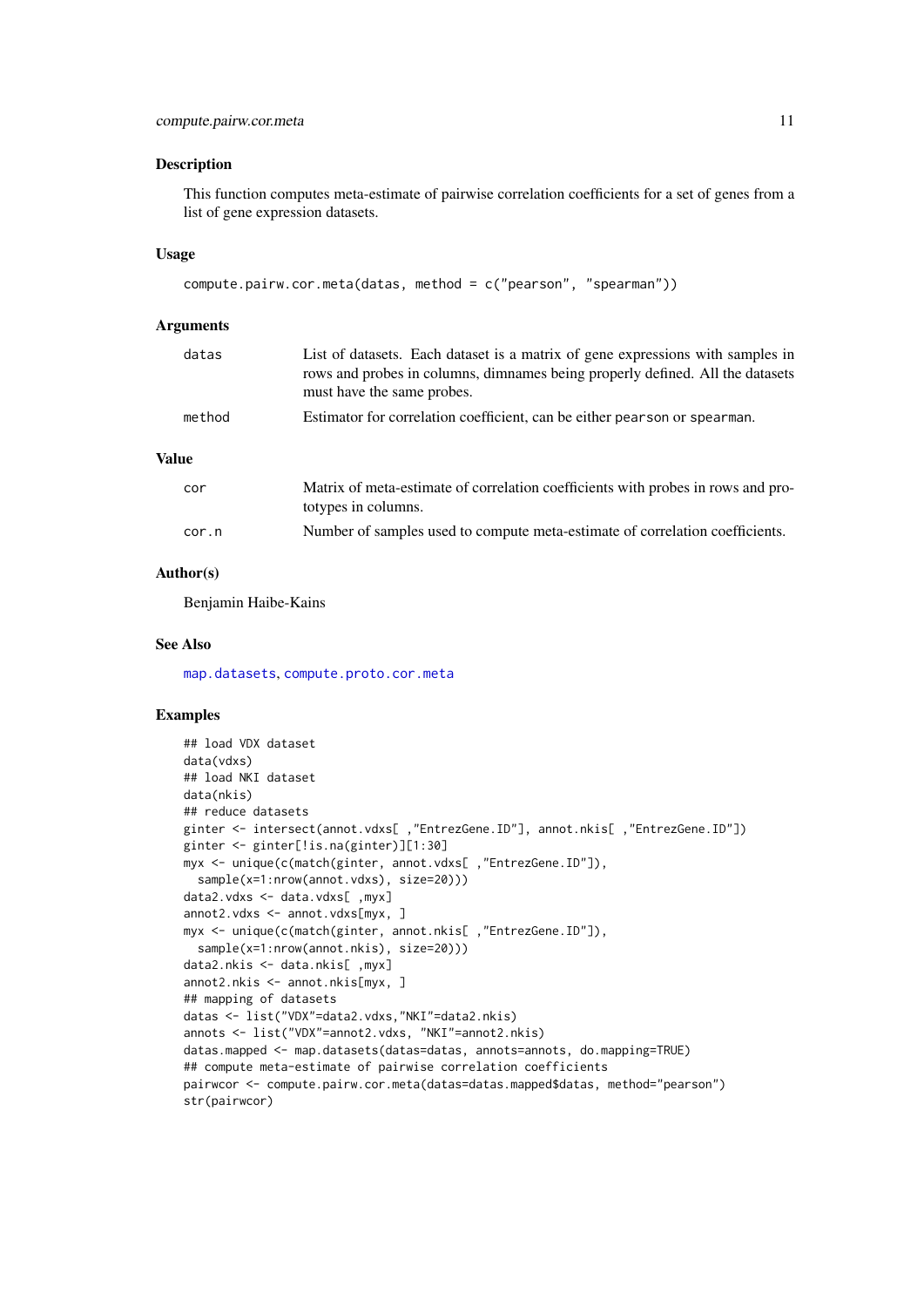<span id="page-11-0"></span>compute.pairw.cor.z *Function to compute the Z transformation of the pairwise correlations for a list of datasets*

## Description

This function computes the Z transformation of the meta-estimate of pairwise correlation coefficients for a set of genes from a list of gene expression datasets.

#### Usage

compute.pairw.cor.z(datas, method = c("pearson"))

## Arguments

| datas  | List of datasets. Each dataset is a matrix of gene expressions with samples in<br>rows and probes in columns, dimnames being properly defined. All the datasets<br>must have the same probes. |
|--------|-----------------------------------------------------------------------------------------------------------------------------------------------------------------------------------------------|
| method | Estimator for correlation coefficient, can be either pearson or spearman.                                                                                                                     |
| …۱     |                                                                                                                                                                                               |

## Value

|    | Z transformation of the meta-estimate of correlation coefficients.                            |
|----|-----------------------------------------------------------------------------------------------|
| se | Standard error of the Z transformation of the meta-estimate of correlation coef-<br>ficients. |
| nn | Number of samples used to compute the meta-estimate of correlation coeffi-<br>cients.         |

#### Author(s)

Benjamin Haibe-Kains

#### See Also

[map.datasets](#page-28-1), [compute.pairw.cor.meta](#page-9-1), [compute.proto.cor.meta](#page-11-1)

<span id="page-11-1"></span>compute.proto.cor.meta

*Function to compute correlations to prototypes in a meta-analytical framework*

## Description

This function computes meta-estimate of correlation coefficients between a set of genes and a set of prototypes from a list of gene expression datasets.

## Usage

```
compute.proto.cor.meta(datas, proto, method = c("pearson", "spearman"))
```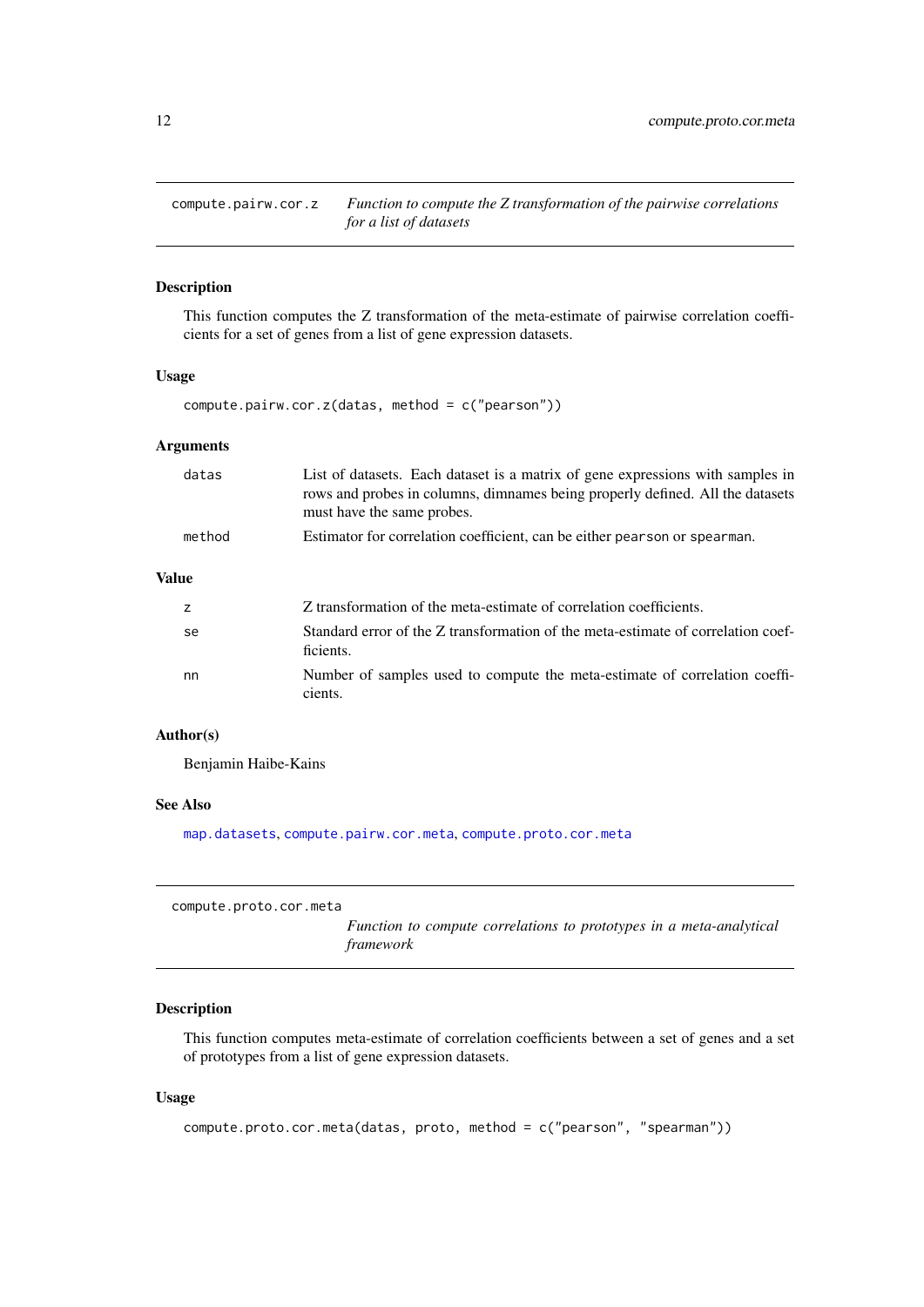#### Arguments

| datas  | List of datasets. Each dataset is a matrix of gene expressions with samples in<br>rows and probes in columns, dimnames being properly defined. All the datasets<br>must have the same probes. |
|--------|-----------------------------------------------------------------------------------------------------------------------------------------------------------------------------------------------|
| proto  | Names of prototypes (e.g. their EntrezGene ID).                                                                                                                                               |
| method | Estimator for correlation coefficient, can be either pearson or spearman.                                                                                                                     |

## Value

| cor   | Matrix of meta-estimate of correlation coefficients with probes in rows and pro-<br>totypes in columns. |
|-------|---------------------------------------------------------------------------------------------------------|
| cor.n | Number of samples used to compute meta-estimate of correlation coefficients.                            |

## Author(s)

Benjamin Haibe-Kains

#### See Also

[map.datasets](#page-28-1)

```
## load VDX dataset
data(vdxs)
## load NKI dataset
data(nkis)
## reduce datasets
ginter <- intersect(annot.vdxs[ ,"EntrezGene.ID"], annot.nkis[ ,"EntrezGene.ID"])
ginter <- ginter[!is.na(ginter)][1:30]
myx <- unique(c(match(ginter, annot.vdxs[ ,"EntrezGene.ID"]),
  sample(x=1:nrow(annot.vdxs), size=20)))
data2.vdxs <- data.vdxs[ ,myx]
annot2.vdxs <- annot.vdxs[myx, ]
myx <- unique(c(match(ginter, annot.nkis[ ,"EntrezGene.ID"]),
  sample(x=1:nrow(annot.nkis), size=20)))
data2.nkis <- data.nkis[ ,myx]
annot2.nkis <- annot.nkis[myx, ]
## mapping of datasets
datas <- list("VDX"=data2.vdxs,"NKI"=data2.nkis)
annots <- list("VDX"=annot2.vdxs, "NKI"=annot2.nkis)
datas.mapped <- map.datasets(datas=datas, annots=annots, do.mapping=TRUE)
## define some prototypes
protos <- paste("geneid", ginter[1:3], sep=".")
## compute meta-estimate of correlation coefficients to the three prototype genes
probecor <- compute.proto.cor.meta(datas=datas.mapped$datas, proto=protos,
  method="pearson")
str(probecor)
```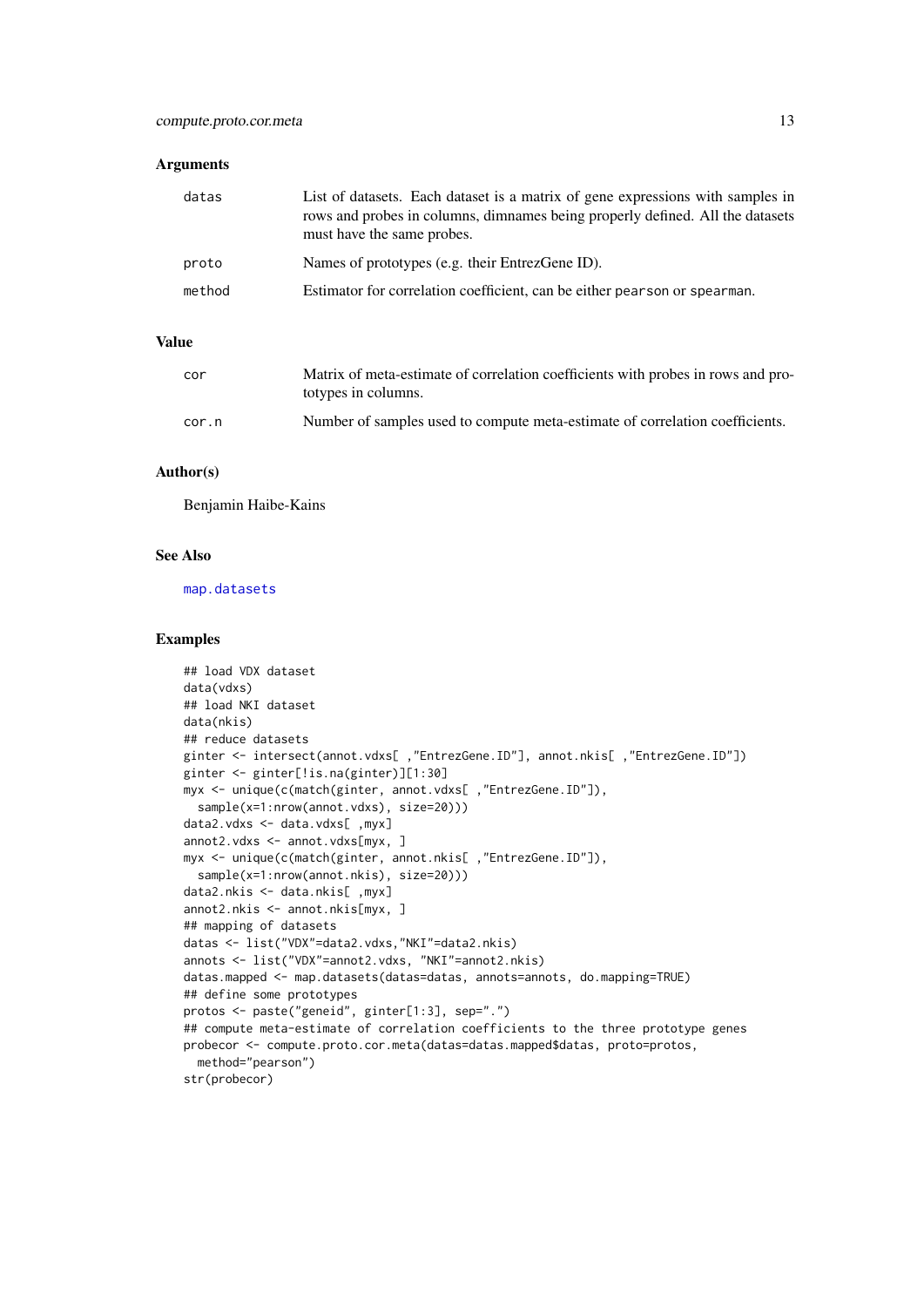<span id="page-13-0"></span>

## Description

This function tests for statistical differences between two dependent correlations using the formula provided on page 56 of Cohen & Cohen (1983). The function returns a t-value, the DF and the p-value.

#### Usage

```
cordiff.dep(r.x1y, r.x2y, r.x1x2, n,
 alternative = c("two.sided", "less", "greater"))
```
## Arguments

| r.x1v       | The correlation between x1 and y where y is typically your outcome variable.                                                                                     |
|-------------|------------------------------------------------------------------------------------------------------------------------------------------------------------------|
| r. x2v      | The correlation between x2 and y where y is typically your outcome variable.                                                                                     |
| r. x1x2     | The correlation between $x1$ and $x2$ (the correlation between your two predic-<br>tors).                                                                        |
| n           | The sample size.                                                                                                                                                 |
| alternative | A character string specifying the alternative hypothesis, must be one of "two sided"<br>(default), "greater" or "less". You can specify just the initial letter. |

## Details

This function is inspired from the [cordif.dep](#page-0-0).

#### Value

Vector of three values: t statistics, degree of freedom, and p-value.

## Author(s)

Benjamin Haibe-Kains

## References

Cohen, J. & Cohen, P. (1983) "Applied multiple regression/correlation analysis for the behavioral sciences (2nd Ed.)" *Hillsdale, nJ: Lawrence Erlbaum Associates*.

## See Also

[cor](#page-0-0), [t.test](#page-0-0), [compareProtoCor](#page-8-1)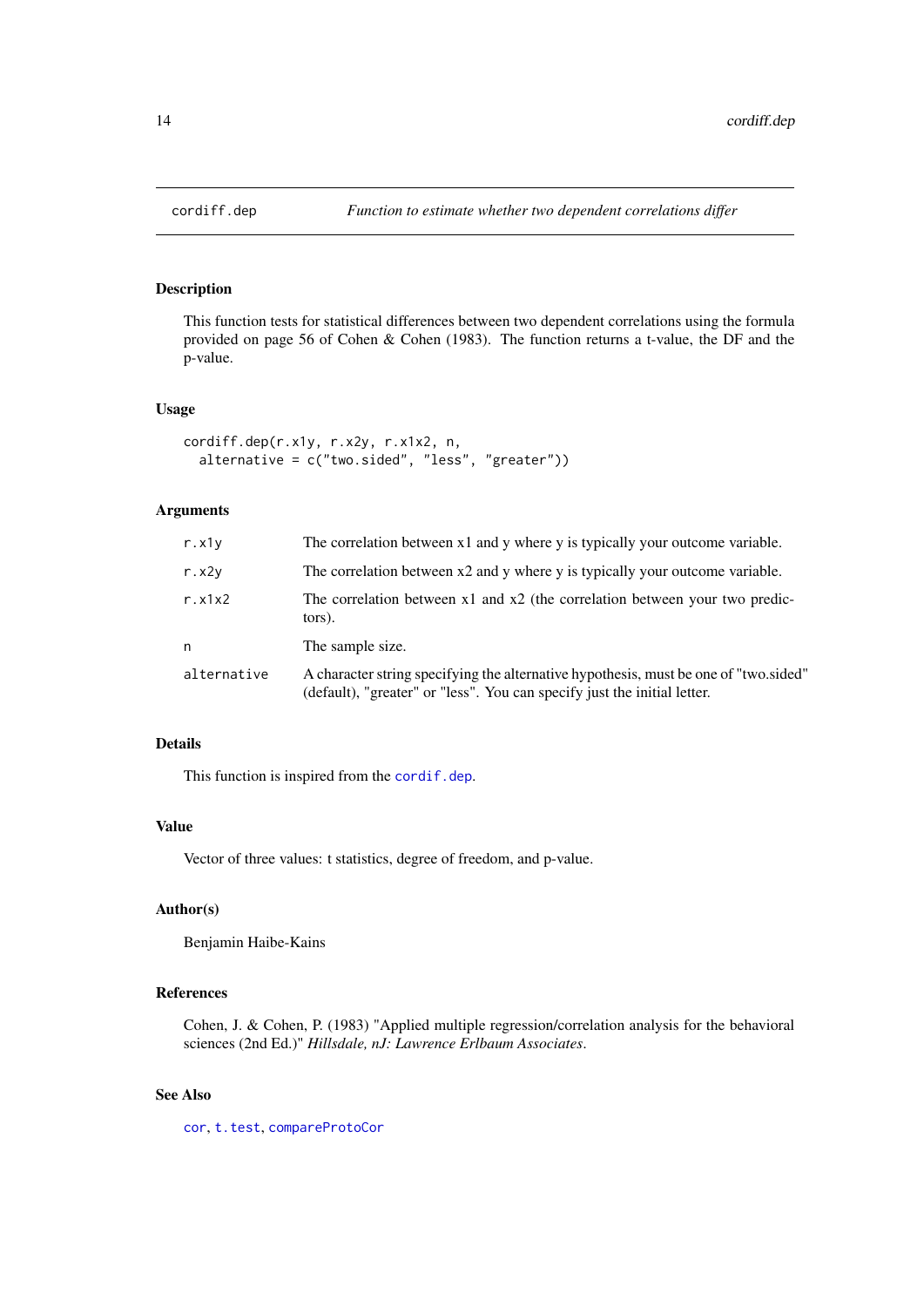#### <span id="page-14-0"></span>endoPredict 15

## Examples

```
## load VDX dataset
data(vdxs)
## retrieve ESR1, AURKA and MKI67 gene expressions
x1 <- data.vdxs[ ,"208079_s_at"]
x2 <- data.vdxs[ ,"205225_at"]
y <- data.vdxs[ ,"212022_s_at"]
## is MKI67 significantly more correlated to AURKA than ESR1?
cc.ix <- complete.cases(x1, x2, y)
cordiff.dep(r.x1y=abs(cor(x=x1[cc.ix], y=y[cc.ix], use="everything",
  method="pearson")), r.x2y=abs(cor(x=x2[cc.ix], y=y[cc.ix],
  use="everything", method="pearson")), r.x1x2=abs(cor(x=x1[cc.ix],
  y=x2[cc.ix], use="everything", method="pearson")), n=sum(cc.ix),
  alternative="greater")
```

| endoPredict | Function to compute the endoPredict signature as published by Filipits |
|-------------|------------------------------------------------------------------------|
|             | <i>et al</i> 2011                                                      |

#### Description

This function computes signature scores and risk classifications from gene expression values following the algorithm used for the endoPredict signature as published by Filipits et al 2011.

## Usage

```
endoPredict(data, annot, do.mapping = FALSE, mapping, verbose = FALSE)
```
#### Arguments

| data       | Matrix of gene expressions with samples in rows and probes in columns, dim-<br>names being properly defined.                                                                                                                      |
|------------|-----------------------------------------------------------------------------------------------------------------------------------------------------------------------------------------------------------------------------------|
| annot      | Matrix of annotations with at least one column named "EntrezGene.ID", dim-<br>names being properly defined.                                                                                                                       |
| do.mapping | TRUE if the mapping through Entrez Gene ids must be performed (in case of<br>ambiguities, the most variant probe is kept for each gene), FALSE otherwise.<br>Note that for Affymetrix HGU datasets, the mapping is not necessary. |
| mapping    | Matrix with columns "EntrezGene.ID" and "probe" used to force the mapping<br>such that the probes are not selected based on their variance.                                                                                       |
| verbose    | TRUE to print informative messages, FALSE otherwise.                                                                                                                                                                              |

#### Details

The function works best if data have been noralized with MAS5. Note that for Affymetrix HGU datasets, the mapping is not necessary.

## Value

| score   | Continuous signature scores                                                  |
|---------|------------------------------------------------------------------------------|
| risk    | Binary risk classification, 1 being high risk and 0 being low risk.          |
| mapping | Mapping used if necessary.                                                   |
| probe   | If mapping is performed, this matrix contains the correspondence between the |
|         | gene list (aka signature) and gene expression data.                          |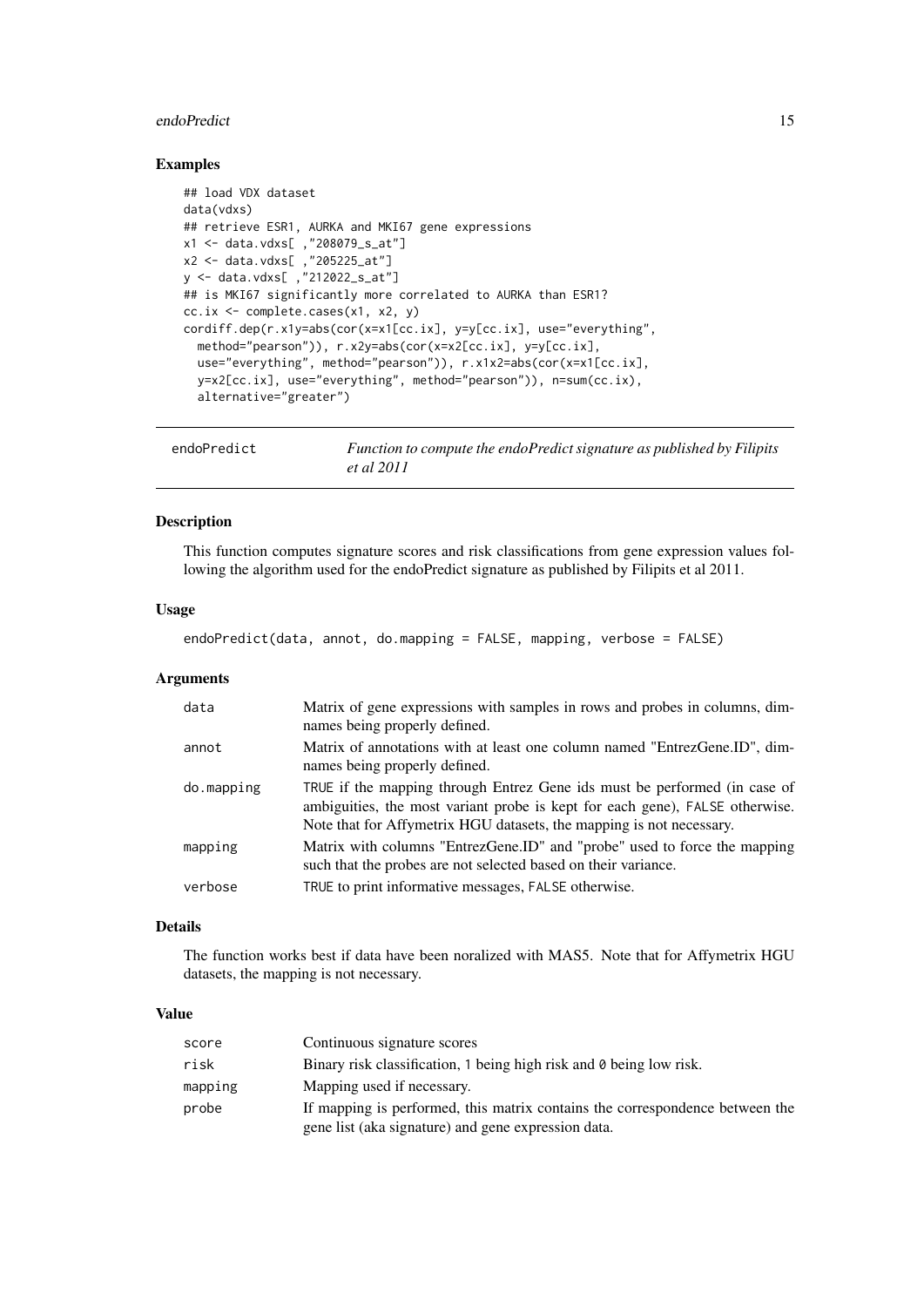#### Author(s)

Benjamin Haibe-Kains

#### References

ilipits, M., Rudas, M., Jakesz, R., Dubsky, P., Fitzal, F., Singer, C. F., et al. (2011). "A new molecular predictor of distant recurrence in ER-positive, HER2-negative breast cancer adds independent information to conventional clinical risk factors." *Clinical Cancer Research*, 17(18):6012–6020.

#### Examples

```
## load GENE70 signature
data(sig.endoPredict)
## load NKI dataset
data(vdxs)
## compute relapse score
rs.vdxs <- endoPredict(data=data.vdxs, annot=annot.vdxs, do.mapping=FALSE)
```
<span id="page-15-1"></span>expos *Gene expression, annotations and clinical data from the International Genomics Consortium*

## <span id="page-15-2"></span>Description

This dataset contains (part of) the gene expression, annotations and clinical data from the expO dataset collected by the International Genomics Consortium (<http://www.intgen.org/expo/>).

#### Usage

data(expos)

#### Format

[expos](#page-15-1) is a dataset containing three matrices:

data.expos Matrix containing gene expressions as measured by Affymetrix hgu133plus2 technology (single-channel, oligonucleotides

annot.expos Matrix containing annotations of ffymetrix hgu133plus2 microarray platform

demo.expos Clinical information of the breast cancer patients whose tumors were hybridized

#### Details

This dataset has been generated by the International Genomics Consortium using Affymetrix hgu133plus2 technology. The gene expressions have been normalized using fRMA. Only part of the gene expressions (966) are contained in [data.expos](#page-15-2).

#### Source

<http://www.ncbi.nlm.nih.gov/geo/query/acc.cgi?acc=GSE2109>

<span id="page-15-0"></span>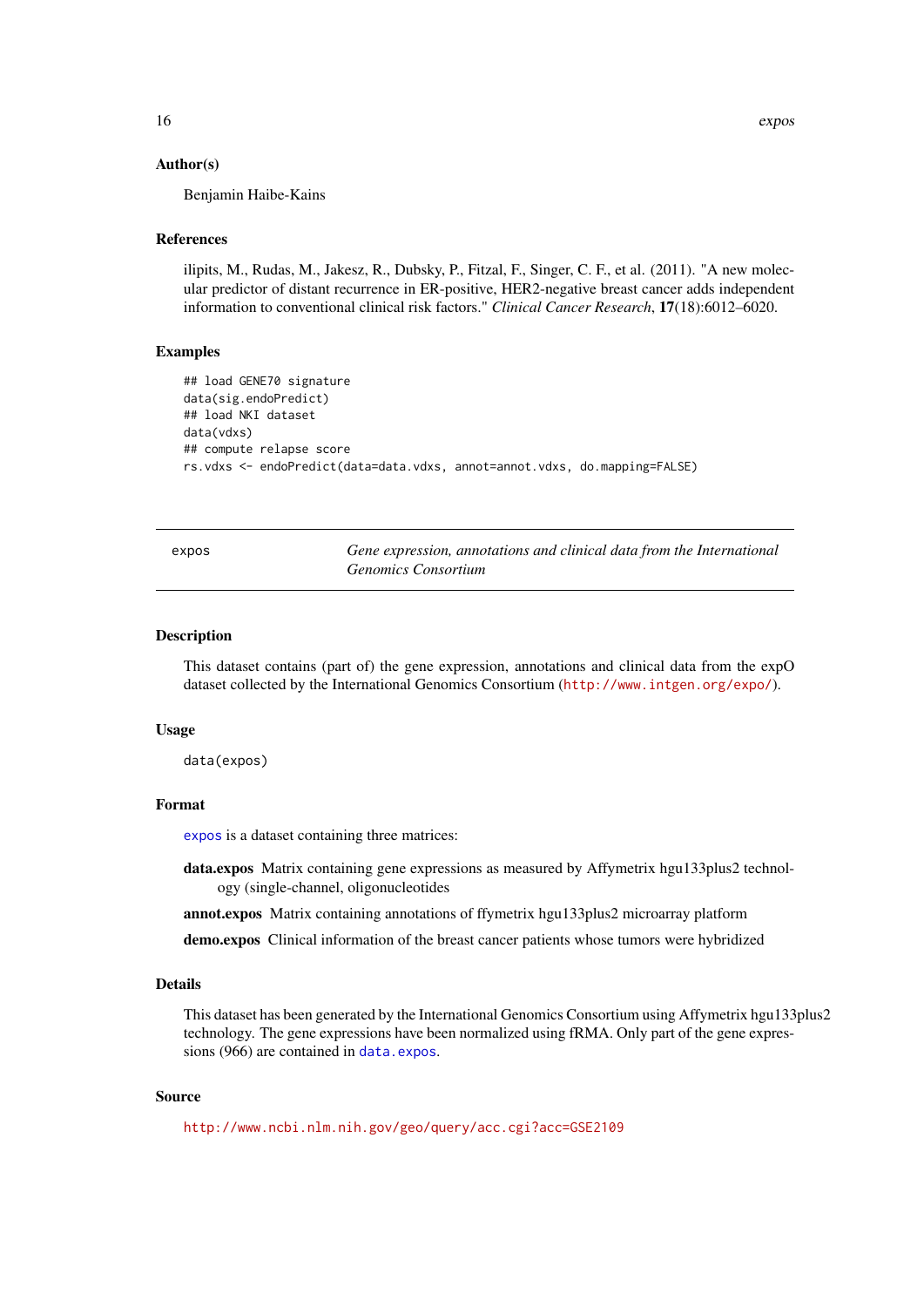#### <span id="page-16-0"></span>fuzzy.ttest 17

#### References

International Genomics Consortium, [http://www.intgen.org/research-services/biobanking](http://www.intgen.org/research-services/biobanking-experience/expo/)-experience/ [expo/](http://www.intgen.org/research-services/biobanking-experience/expo/)

McCall MN, Bolstad BM, Irizarry RA. (2010) "Frozen robust multiarray analysis (fRMA)", *Biostatistics*, 11(2):242-253.

## Examples

data(expos)

| fuzzy.ttest | Function to compute the fuzzy Student t test based on weighted mean |
|-------------|---------------------------------------------------------------------|
|             | and weighted variance                                               |

## Description

This function allows for computing the weighted mean and weighted variance of a vector of continuous values.

## Usage

```
fuzzy.ttest(x, w1, w2, alternative=c("two.sided", "less", "greater"),
check.w = TRUE, na.rm = FALSE)
```
#### Arguments

| $\mathsf{x}$ | an object containing the observed values.                                                                                                                                                                                                                                                                    |
|--------------|--------------------------------------------------------------------------------------------------------------------------------------------------------------------------------------------------------------------------------------------------------------------------------------------------------------|
| w1           | a numerical vector of weights of the same length as x giving the weights to use<br>for elements of x in the first class.                                                                                                                                                                                     |
| w2           | a numerical vector of weights of the same length as x giving the weights to use<br>for elements of x in the second class.                                                                                                                                                                                    |
| alternative  | a character string specifying the alternative hypothesis, must be one of "two.sided"<br>(default), "greater" or "less". You can specify just the initial letter.                                                                                                                                             |
| check.w      | TRUE if weights should be checked such that $0 \le w \le 1$ and $(w1[i] + w2[i])$<br>$\langle 1 \rangle$ for $1 \langle 1 \rangle = i \langle 1 \rangle = \text{length}(x)$ , FALSE otherwise. Beware that weights greater than<br>one may inflate over-optimistically resulting p-values, use with caution. |
| $na$ . $rm$  | TRUE if missing values should be removed, FALSE otherwise.                                                                                                                                                                                                                                                   |

#### Details

The weights w1 and w2 should represent the likelihood for each observation stored in x to belong to the first and second class, respectively. Therefore the values contained in w1 and w2 should lay in [0,1] and  $0 \leq |w1[i] + w2[i] \leq 1$  for i in  $\{0,1,...,n\}$  where n is the length of x.

The Welch's version of the t test is implemented in this function, therefore assuming unequal sample size and unequal variance. The sample size of the first and second class are calculated as the sum(w1) and sum(w2), respectively.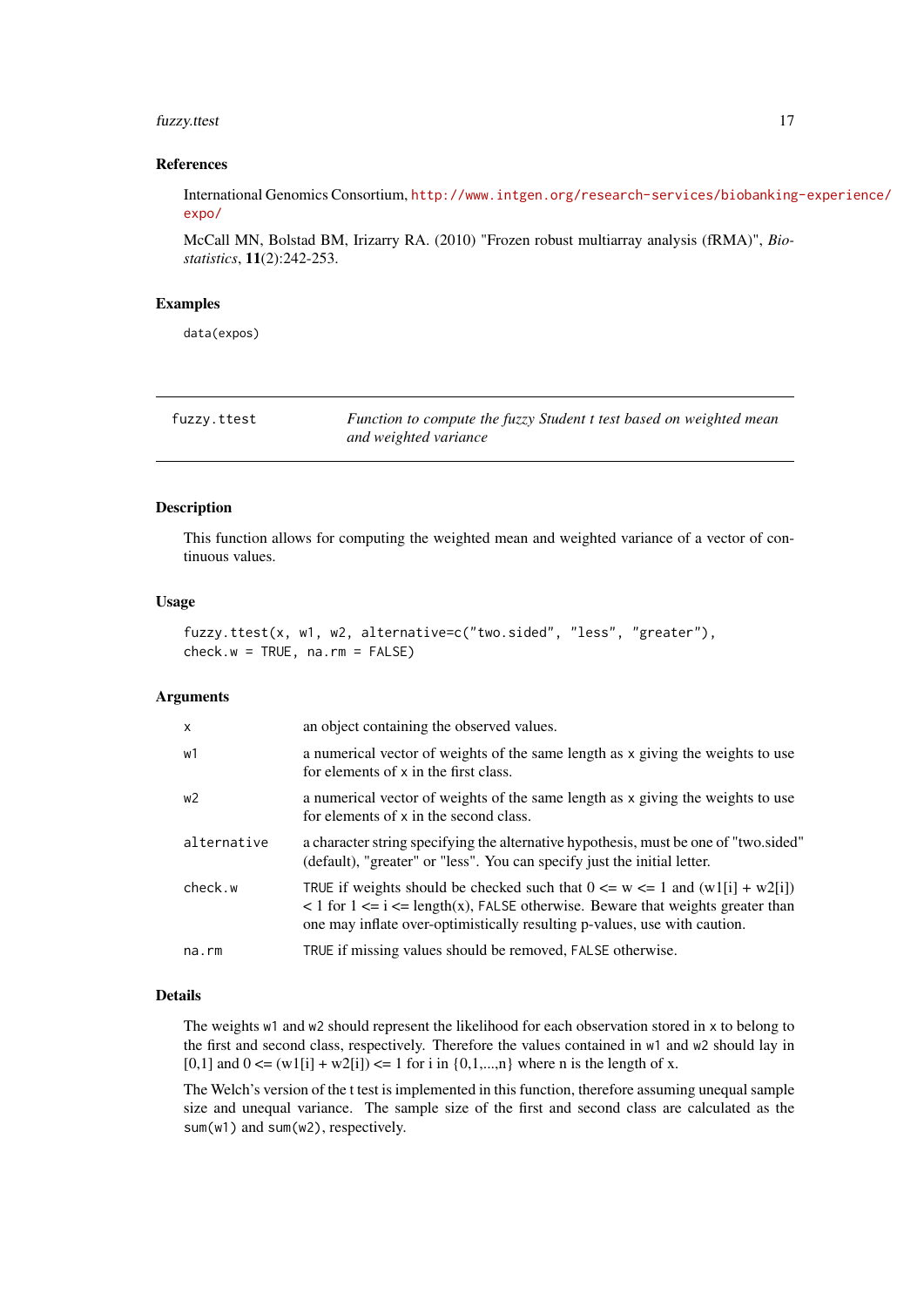#### <span id="page-17-0"></span>Value

A numeric vector of six values that are the difference between the two weighted means, the value of the t statistic, the sample size of class 1, the sample size of class 2, the degree of freedom and the corresponding p-value.

## Author(s)

Benjamin Haibe-Kains

#### References

[http://en.wikipedia.org/wiki/T\\_test](http://en.wikipedia.org/wiki/T_test)

## See Also

[weighted.mean](#page-0-0)

#### Examples

```
set.seed(54321)
## random generation of 50 normally distributed values for each of the two classes
xx <- c(rnorm(50), rnorm(50)+1)
## fuzzy membership to class 1
ww1 < - runif(50) + 0.3ww15ww1 > 17 < -1ww1 < -c(ww1, 1 - ww1)## fuzzy membership to class 2
ww2 < - 1 - ww1## Welch's t test weighted by fuzzy membership to class 1 and 2
wt <- fuzzy.ttest(x=xx, w1=ww1, w2=ww2)
print(wt)
## Not run:
## permutation test to compute the null distribution of the weighted t statistic
wt <- wt[2]rands <- t(sapply(1:1000, function(x,y) { return(sample(1:y)) }, y=length(xx))randst <- apply(rands, 1, function(x, xx, ww1, ww2)
{ return(fuzzy.ttest(x=xx, w1=ww1[x], w2=ww2[x])[2]) }, xx=xx, ww1=ww1, ww2=ww2)
ifelse(wt < 0, sum(randst \le wt), sum(randst \ge wt)) / length(randst)
```
## End(Not run)

gene70 *Function to compute the 70 genes prognosis profile (GENE70) as published by van't Veer et al. 2002*

#### Description

This function computes signature scores and risk classifications from gene expression values following the algorithm used for the 70 genes prognosis profile (GENE70) as published by van't Veer et al. 2002.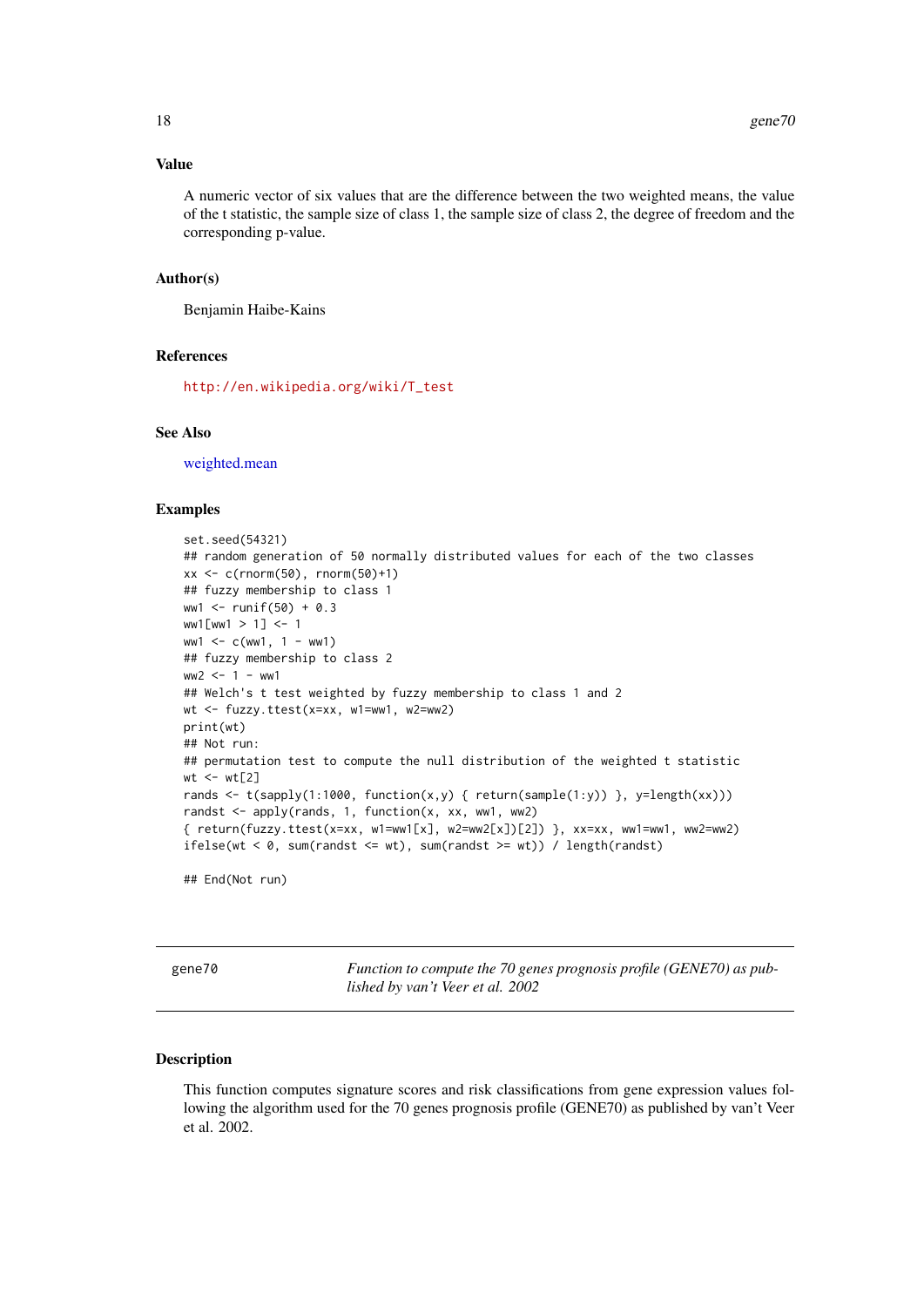#### gene $70$  19

## Usage

```
gene70(data, annot, do.mapping = FALSE, mapping,
 std = c("none", "scale", "robust"), verbose = FALSE)
```
## Arguments

| data       | Matrix of gene expressions with samples in rows and probes in columns, dim-<br>names being properly defined.                                                                                                                       |
|------------|------------------------------------------------------------------------------------------------------------------------------------------------------------------------------------------------------------------------------------|
| annot      | Matrix of annotations with at least one column named "EntrezGene.ID", dim-<br>names being properly defined.                                                                                                                        |
| do.mapping | TRUE if the mapping through Entrez Gene ids must be performed (in case of<br>ambiguities, the most variant probe is kept for each gene), FALSE otherwise.                                                                          |
| mapping    | Matrix with columns "EntrezGene.ID" and "probe" used to force the mapping<br>such that the probes are not selected based on their variance.                                                                                        |
| std        | Standardization of gene expressions: scale for traditional standardization based<br>on mean and standard deviation, robust for standardization based on the 0.025<br>and 0.975 quantiles, none to keep gene expressions unchanged. |
| verbose    | TRUE to print informative messages, FALSE otherwise.                                                                                                                                                                               |

## Value

| score   | Continuous signature scores                                                                                                         |
|---------|-------------------------------------------------------------------------------------------------------------------------------------|
| risk    | Binary risk classification, 1 being high risk and 0 being low risk.                                                                 |
| mapping | Mapping used if necessary.                                                                                                          |
| probe   | If mapping is performed, this matrix contains the correspondence between the<br>gene list (aka signature) and gene expression data. |

## Author(s)

Benjamin Haibe-Kains

## References

L. J. van't Veer and H. Dai and M. J. van de Vijver and Y. D. He and A. A. Hart and M. Mao and H. L. Peterse and K. van der Kooy and M. J. Marton and A. T. Witteveen and G. J. Schreiber and R. M. Kerkhiven and C. Roberts and P. S. Linsley and R. Bernards and S. H. Friend (2002) "Gene Expression Profiling Predicts Clinical Outcome of Breast Cancer", *Nature*, 415:530–536.

#### See Also

[nkis](#page-35-1)

```
## load GENE70 signature
data(sig.gene70)
## load NKI dataset
data(nkis)
## compute relapse score
rs.nkis <- gene70(data=data.nkis)
table(rs.nkis$risk)
```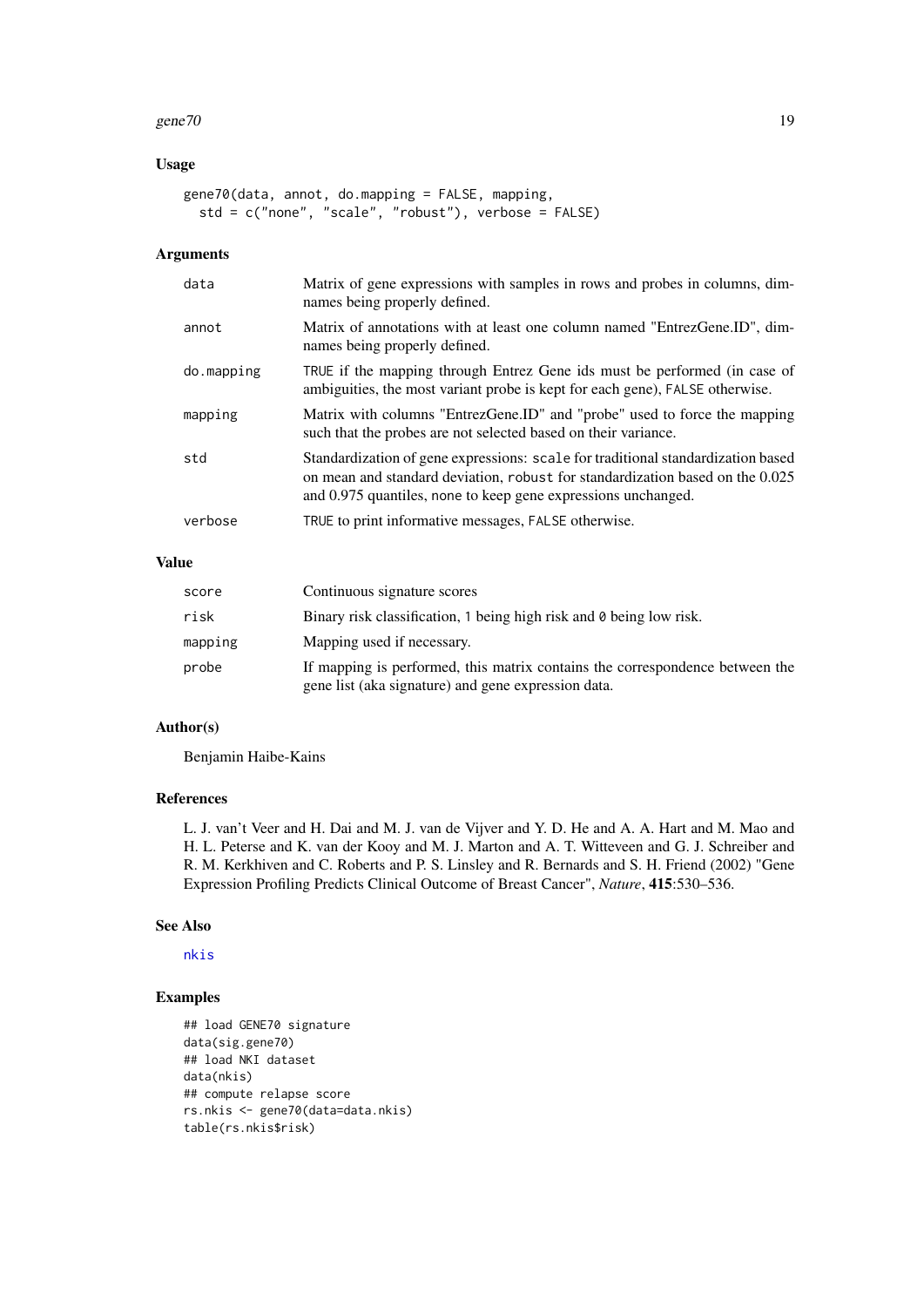#### <span id="page-19-0"></span>20 gene76

```
## note that the discrepancies compared to the original publication
## are closed to the official cutoff, raising doubts on its exact value.
## computation of the signature scores on a different microarray platform
## load VDX dataset
data(vdxs)
## compute relapse score
rs.vdxs <- gene70(data=data.vdxs, annot=annot.vdxs, do.mapping=TRUE)
table(rs.vdxs$risk)
```
<span id="page-19-1"></span>

| gene76 | Function to compute the Relapse Score as published by Wang et al. |
|--------|-------------------------------------------------------------------|
|        | 2005                                                              |

## Description

This function computes signature scores and risk classifications from gene expression values following the algorithm used for the Relapse Score (GENE76) as published by Wang et al. 2005.

#### Usage

gene76(data, er)

## Arguments

| data | Matrix of gene expressions with samples in rows and probes in columns, dim-<br>names being properly defined. |
|------|--------------------------------------------------------------------------------------------------------------|
| er   | Vector containing the estrogen receptor (ER) status of breast cancer patients in<br>the dataset.             |

## Value

| score | Continuous signature scores                                         |
|-------|---------------------------------------------------------------------|
| risk  | Binary risk classification, 1 being high risk and 0 being low risk. |

#### Author(s)

Benjamin Haibe-Kains

#### References

Y. Wang and J. G. Klijn and Y. Zhang and A. M. Sieuwerts and M. P. Look and F. Yang and D. Talantov and M. Timmermans and M. E. Meijer-van Gelder and J. Yu and T. Jatkoe and E. M. Berns and D. Atkins and J. A. Foekens (2005) "Gene-Expression Profiles to Predict Distant Metastasis of Lymph-Node-Negative Primary Breast Cancer", *Lancet*, 365(9460):671–679.

## See Also

[ggi](#page-22-1)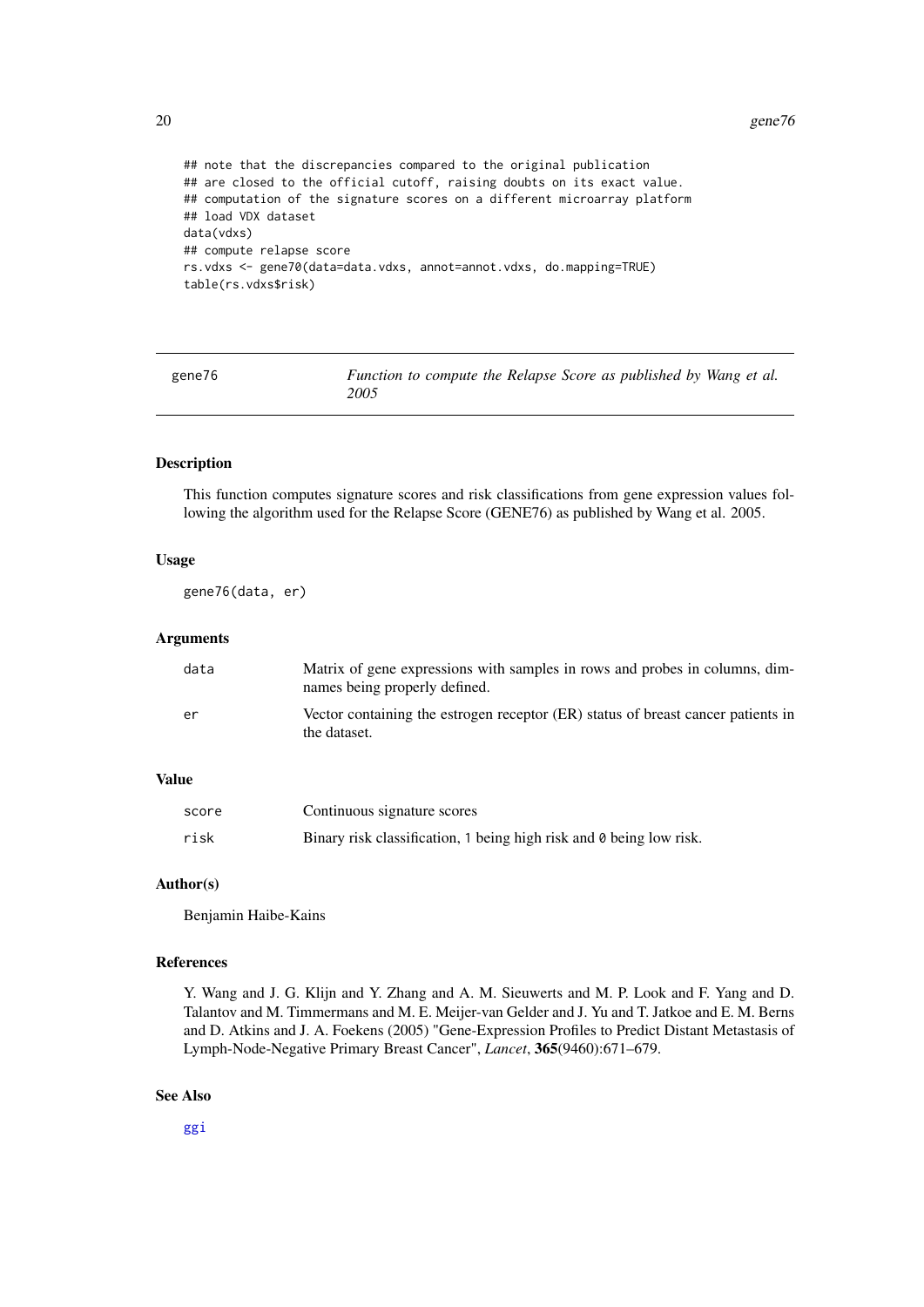#### <span id="page-20-0"></span>geneid.map 21

## Examples

```
## load GENE76 signature
data(sig.gene76)
## load VDX dataset
data(vdxs)
## compute relapse score
rs.vdxs <- gene76(data=data.vdxs, er=demo.vdxs[ ,"er"])
table(rs.vdxs$risk)
```
geneid.map *Function to find the common genes between two datasets or a dataset and a gene list*

## Description

This function allows for fast mapping between two datasets or a dataset and a gene list. The mapping process is performed using Entrez Gene id as reference. In case of ambiguities (several probes representing the same gene), the most variant probe is selected.

#### Usage

geneid.map(geneid1, data1, geneid2, data2, verbose = FALSE)

#### Arguments

| geneid1 | first vector of Entrez Gene ids. The name of the vector cells must be the name<br>of the probes in the dataset data1.                                                                   |
|---------|-----------------------------------------------------------------------------------------------------------------------------------------------------------------------------------------|
| data1   | First dataset with samples in rows and probes in columns. The dimnames must<br>be properly defined.                                                                                     |
| geneid2 | Second vector of Entrez Gene ids. The name of the vector cells must be the<br>name of the probes in the dataset data1 if it is not missing, proper names must<br>be assigned otherwise. |
| data2   | First dataset with samples in rows and probes in columns. The dimnames must<br>be properly defined. It may be missing.                                                                  |
| verbose | TRUE to print informative messages, FALSE otherwise.                                                                                                                                    |

## Value

| geneid1 | Mapped gene list from geneid1. |
|---------|--------------------------------|
| data1   | Mapped dataset from data1.     |
| geneid2 | Mapped gene list from geneid.  |
| data2   | Mapped dataset from data2.     |

## Note

It is mandatory that the names of geneid1 and geneid2 must be the probe names of the microarray platform.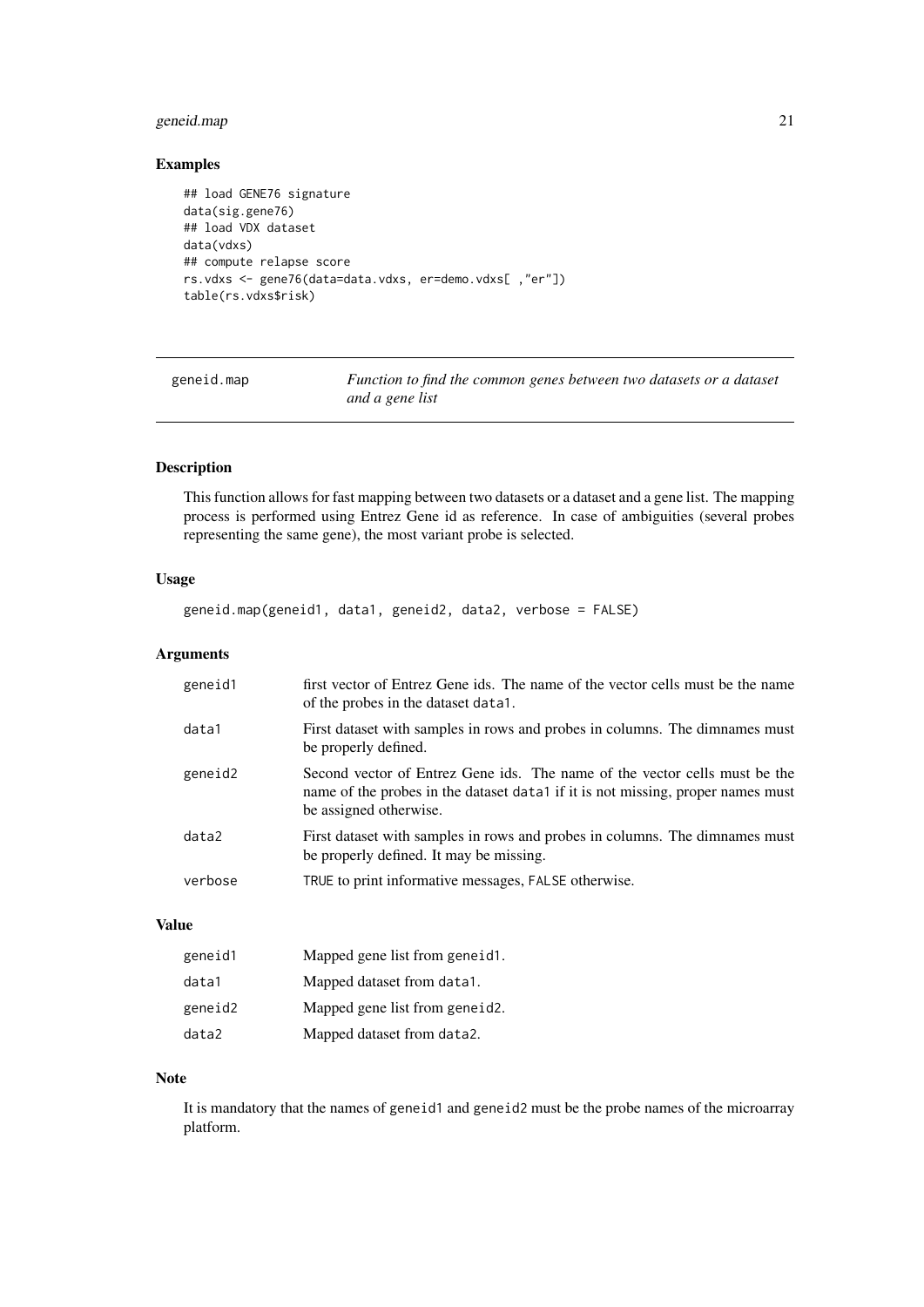22 genius

## Author(s)

Benjamin Haibe-Kains

## Examples

```
## load NKI data
data(nkis)
nkis.gid <- annot.nkis[ ,"EntrezGene.ID"]
names(nkis.gid) <- dimnames(annot.nkis)[[1]]
## load GGI signature
data(sig.ggi)
ggi.gid <- sig.ggi[ ,"EntrezGene.ID"]
names(ggi.gid) <- as.character(sig.ggi[ ,"probe"])
## mapping through Entrez Gene ids of NKI and GGI signature
res <- geneid.map(geneid1=nkis.gid, data1=data.nkis,
 geneid2=ggi.gid, verbose=FALSE)
str(res)
```
genius *Function to compute the Gene Expression progNostic Index Using Subtypes (GENIUS) as published by Haibe-Kains et al. 2010*

## Description

This function computes the Gene Expression progNostic Index Using Subtypes (GENIUS) as published by Haibe-Kains et al. 2010. Subtype-specific risk scores are computed for each subtype signature separately and an overall risk score is computed by combining these scores with the posterior probability to belong to each of the breast cancer molecular subtypes.

## Usage

```
genius(data, annot, do.mapping = FALSE, mapping, do.scale = TRUE)
```
#### Arguments

| data       | Matrix of gene expressions with samples in rows and probes in columns, dim-<br>names being properly defined.                                              |
|------------|-----------------------------------------------------------------------------------------------------------------------------------------------------------|
| annot      | Matrix of annotations with at least one column named "EntrezGene.ID", dim-<br>names being properly defined.                                               |
| do.mapping | TRUE if the mapping through Entrez Gene ids must be performed (in case of<br>ambiguities, the most variant probe is kept for each gene), FALSE otherwise. |
| mapping    | Matrix with columns "EntrezGene.ID" and "probe" used to force the mapping<br>such that the probes are not selected based on their variance.               |
| do.scale   | TRUE if the ESR1, ERBB2 and AURKA (module) scores must be rescaled (see<br>rescale), FALSE otherwise.                                                     |

## Value

| GENIUSM1 | Risk score from the ER-/HER2- subtype signature in GENIUS model. |
|----------|------------------------------------------------------------------|
| GENIUSM2 | Risk score from the HER2+ subtype signature in GENIUS model.     |
| GENIUSM3 | Risk score from the ER+/HER2- subtype signature in GENIUS model. |
| score    | Overall risk prediction as computed by the GENIUS model.         |

<span id="page-21-0"></span>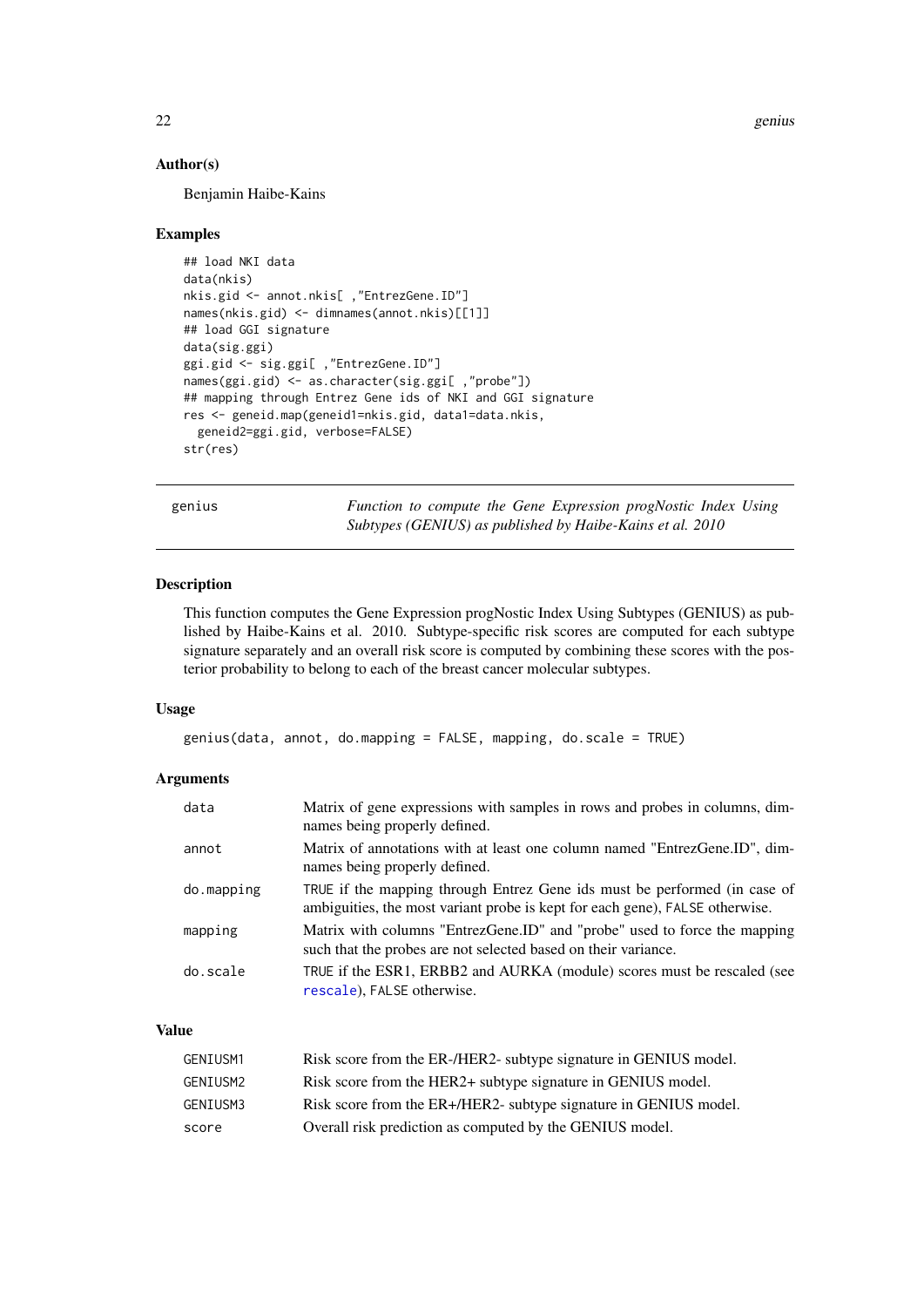<span id="page-22-0"></span>ggi en de la construction de la construction de la construction de la construction de la construction de la co

## Author(s)

Benjamin Haibe-Kains

#### References

Haibe-Kains B, Desmedt C, Rothe F, Sotiriou C and Bontempi G (2010) "A fuzzy gene expressionbased computational approach improves breast cancer prognostication", *Genome Biology*, 11(2):R18

## See Also

[subtype.cluster.predict](#page-75-1),[sig.score](#page-60-1)

## Examples

```
## load NKI dataset
data(nkis)
## compute GENIUS risk scores based on GENIUS model fitted on VDX dataset
genius.nkis <- genius(data=data.nkis, annot=annot.nkis, do.mapping=TRUE)
str(genius.nkis)
## the performance of GENIUS overall risk score predictions are not optimal
## since only part of the NKI dataset was used
```
<span id="page-22-1"></span>ggi *Function to compute the raw and scaled Gene expression Grade Index (GGI)*

## Description

This function computes signature scores and risk classifications from gene expression values following the algorithm used for the Gene expression Grade Index (GGI).

## Usage

ggi(data, annot, do.mapping = FALSE, mapping, hg, verbose = FALSE)

## Arguments

| data       | Matrix of gene expressions with samples in rows and probes in columns, dim-<br>names being properly defined.                                              |
|------------|-----------------------------------------------------------------------------------------------------------------------------------------------------------|
| annot      | Matrix of annotations with at least one column named "EntrezGene.ID", dim-<br>names being properly defined.                                               |
| do.mapping | TRUE if the mapping through Entrez Gene ids must be performed (in case of<br>ambiguities, the most variant probe is kept for each gene), FALSE otherwise. |
| mapping    | Matrix with columns "EntrezGene.ID" and "probe" used to force the mapping<br>such that the probes are not selected based on their variance.               |
| hg         | Vector containing the histological grade (HG) status of breast cancer patients in<br>the dataset.                                                         |
| verbose    | TRUE to print informative messages, FALSE otherwise.                                                                                                      |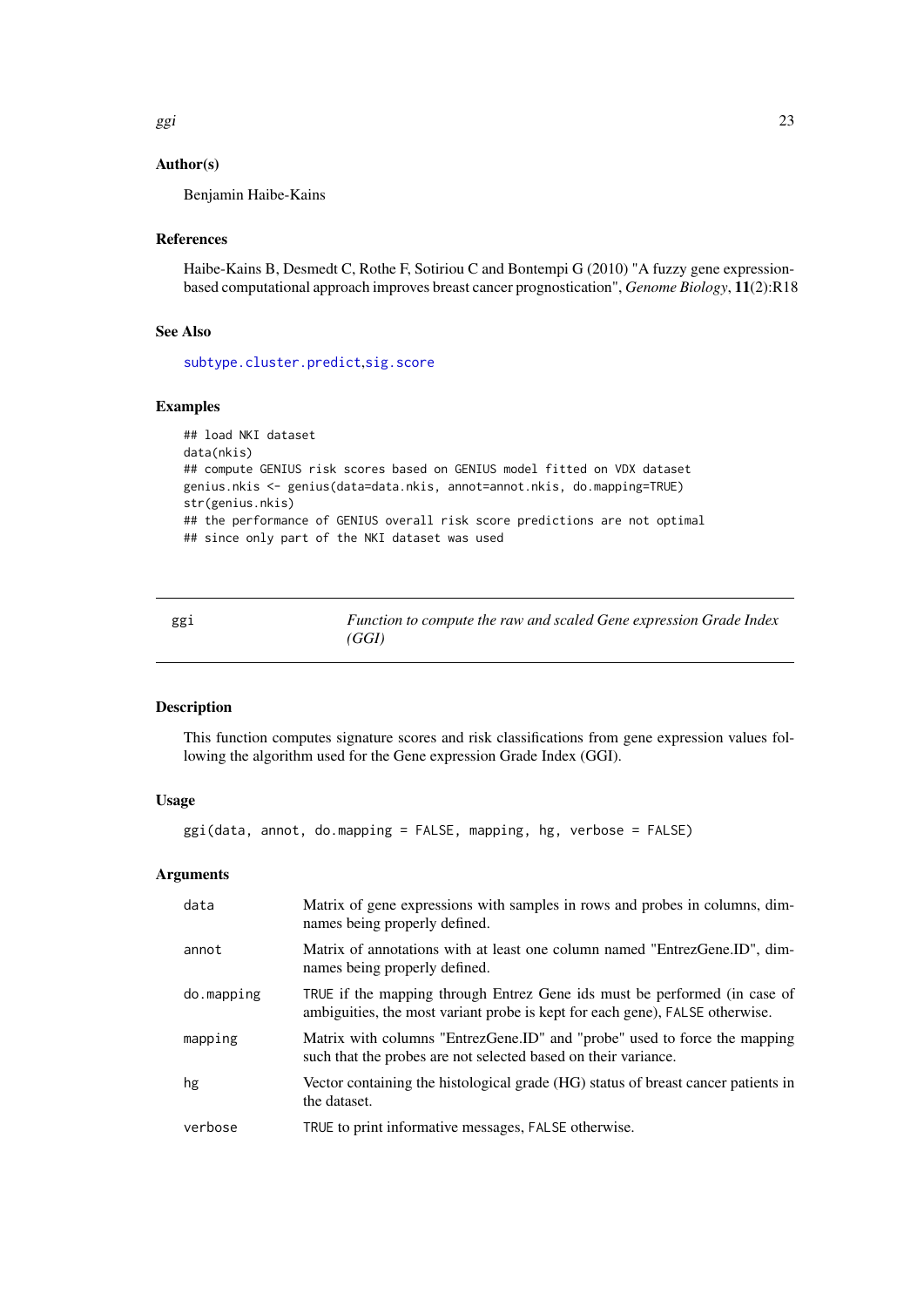## <span id="page-23-0"></span>Value

| score   | Continuous signature scores                                                                                                         |
|---------|-------------------------------------------------------------------------------------------------------------------------------------|
| risk    | Binary risk classification, 1 being high risk and 0 being low risk.                                                                 |
| mapping | Mapping used if necessary.                                                                                                          |
| probe   | If mapping is performed, this matrix contains the correspondence between the<br>gene list (aka signature) and gene expression data. |

## Author(s)

Benjamin Haibe-Kains

## References

Sotiriou C, Wirapati P, Loi S, Harris A, Bergh J, Smeds J, Farmer P, Praz V, Haibe-Kains B, Lallemand F, Buyse M, Piccart MJ and Delorenzi M (2006) "Gene expression profiling in breast cancer: Understanding the molecular basis of histologic grade to improve prognosis", *Journal of National Cancer Institute*, 98:262–272

## See Also

[gene76](#page-19-1)

#### Examples

```
## load GGI signature
data(sig.ggi)
## load NKI dataset
data(nkis)
## compute relapse score
ggi.nkis <- ggi(data=data.nkis, annot=annot.nkis, do.mapping=TRUE,
 hg=demo.nkis[ ,"grade"])
table(ggi.nkis$risk)
```
ihc4 *Function to compute the IHC4 prognostic score as published by Paik et al. in 2004.*

#### Description

This function computes the prognostic score based on four measured IHC markers (ER, PGR, HER2, Ki-67), following the algorithm as published by Cuzick et al. 2011. The user has the option to either obtain just the shrinkage-adjusted IHC4 score (IHC4) or the overall score htat also combines the clinical score (IHC4+C)

## Usage

ihc4(ER, PGR, HER2, Ki67,age,size,grade,node,ana,scoreWithClinical=FALSE, na.rm = FALSE)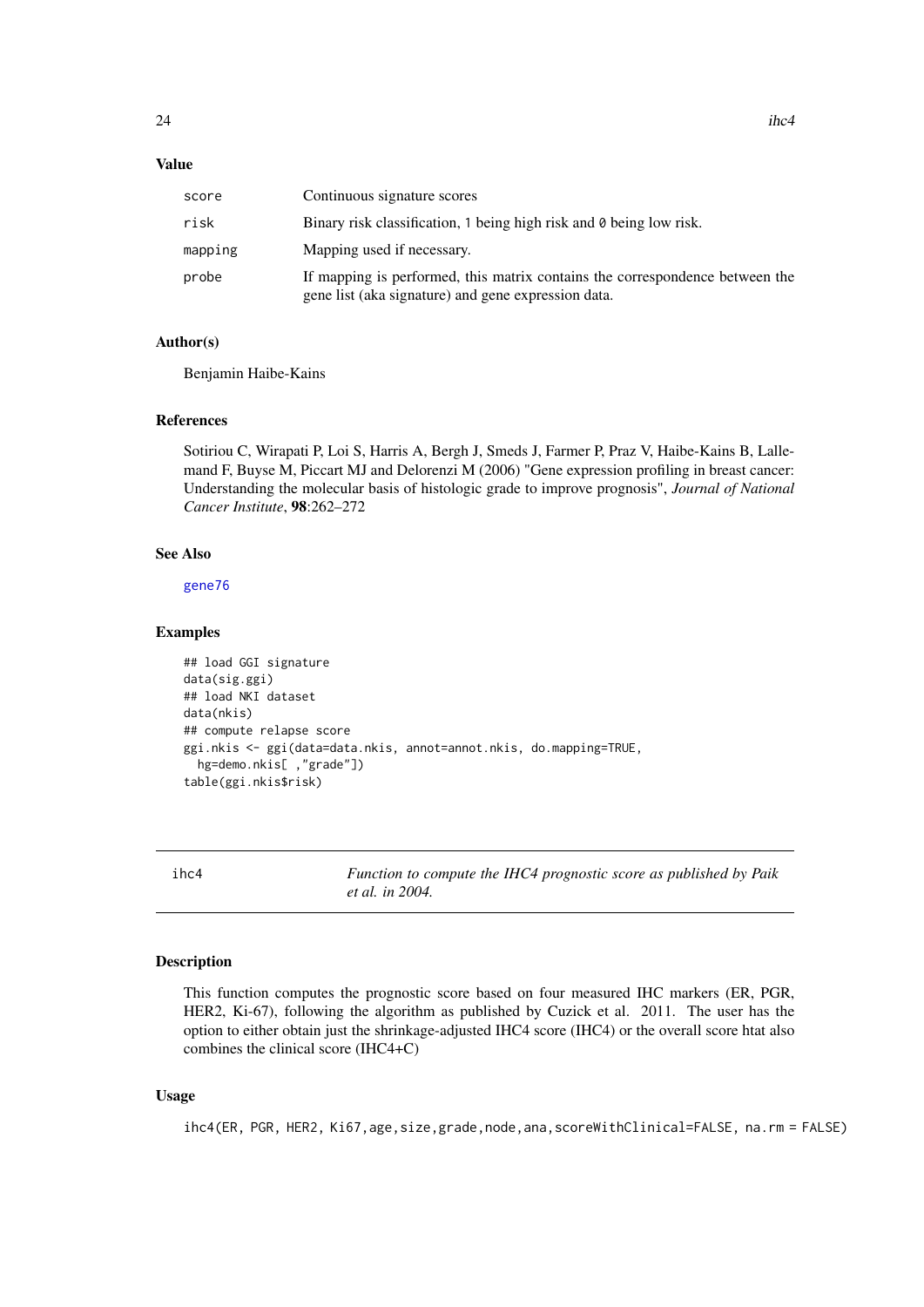#### $i$ hc4 25

#### Arguments

| ER                       | ER score between $0-10$ , calculated as $(H\text{-score}/30)$                 |
|--------------------------|-------------------------------------------------------------------------------|
| <b>PGR</b>               | Progesterone Receptor score between 0-10                                      |
| HER <sub>2</sub>         | Her2/neu status $(0 \text{ or } 1)$ .                                         |
| Ki67                     | Ki67 score based on percentage of positively staining malignant cells         |
| age                      | patient age                                                                   |
| size                     | tumor size in cm.                                                             |
| grade                    | Histological grade, i.e. low $(1)$ , intermediate $(2)$ and high $(3)$ grade. |
| node                     | Nodal status.                                                                 |
| ana<br>scoreWithClinical | treatment with anastrozole                                                    |
|                          | TRUE to get IHC4+C score, FALSE to get just the IHC4 score.                   |
| na.rm                    | TRUE if missing values should be removed, FALSE otherwise.                    |

#### Value

Shrinkage-adjusted IHC4 score or the Overall Prognostic Score based on IHC4+C (IHC4+Clinical Score)

#### Author(s)

Deena M.A. Gendoo

#### References

Jack Cuzick, Mitch Dowsett, Silvia Pineda, Christopher Wale, Janine Salter, Emma Quinn, Lila Zabaglo, Elizabeth Mallon, Andrew R. Green, Ian O. Ellis, Anthony Howell, Aman U. Buzdar, and John F. Forbes (2011) "Prognostic Value of a Combined Estrogen Receptor, Progesterone Receptor, Ki-67, and Human Epidermal Growth Factor Receptor 2 Immunohistochemical Score and Comparison with the Genomic Health Recurrence Score in Early Breast Cancer", *Journal of Clinical Oncologoy*, 29(32):4273–4278.

```
## load NKI dataset
data(nkis)
## compute shrinkage-adjusted IHC4 score
count<-nrow(demo.nkis)
ihc4(ER=sample(x=1:10, size=count,replace=TRUE),PGR=sample(x=1:10, size=count,replace=TRUE),
HER2=sample(x=0:1,size=count,replace=TRUE),Ki67=sample(x=1:100, size=count,replace=TRUE),
scoreWithClinical=FALSE, na.rm=TRUE)
```

```
## compute IHC4+C score
```

```
ihc4(ER=sample(x=1:10, size=count,replace=TRUE),PGR=sample(x=1:10, size=count,replace=TRUE),
HER2=sample(x=0:1,size=count,replace=TRUE),Ki67=sample(x=1:100, size=count,replace=TRUE),
age=demo.nkis[,"age"],size=demo.nkis[ ,"size"],grade=demo.nkis[ ,"grade"],node=demo.nkis[ ,"node"],
ana=sample(x=0:1,size=count,replace=TRUE), scoreWithClinical=TRUE, na.rm=TRUE)
```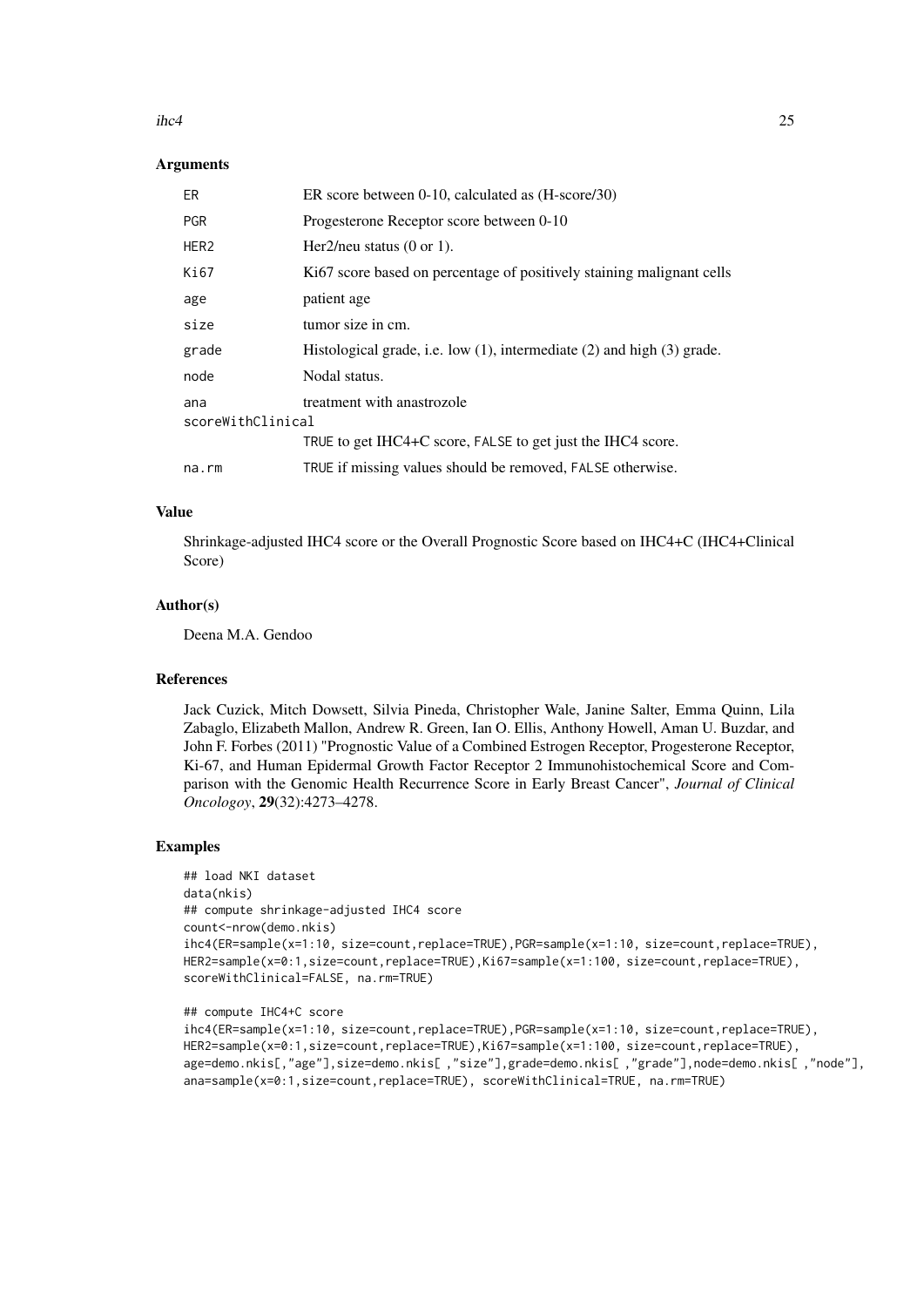<span id="page-25-1"></span><span id="page-25-0"></span>

## Description

This function fits the Single Sample Predictor (SSP) as published in Sorlie et al 2003, Hu et al 2006 and Parker et al 2009. This model is actually a nearest centroid classifier where the centroids representing the breast cancer molecular subtypes are identified through hierarchical clustering using an "intrinsic gene list".

## Usage

```
intrinsic.cluster(data, annot, do.mapping = FALSE, mapping,
 std = c("none", "scale", "robust"), rescale.q = 0.05, intrinsicg,
 number.cluster = 3, mins = 5, method.cor = c("spearman", "pearson"),
 method.centroids = c("mean", "median", "tukey"), filen, verbose = FALSE)
```
## Arguments

| data             | Matrix of gene expressions with samples in rows and probes in columns, dim-<br>names being properly defined.                                                                                                                                                                                                                                         |  |
|------------------|------------------------------------------------------------------------------------------------------------------------------------------------------------------------------------------------------------------------------------------------------------------------------------------------------------------------------------------------------|--|
| annot            | Matrix of annotations with at least one column named "EntrezGene.ID", dim-<br>names being properly defined.                                                                                                                                                                                                                                          |  |
| do.mapping       | TRUE if the mapping through Entrez Gene ids must be performed (in case of<br>ambiguities, the most variant probe is kept for each gene), FALSE otherwise.                                                                                                                                                                                            |  |
| mapping          | Matrix with columns "EntrezGene.ID" and "probe" used to force the mapping<br>such that the probes are not selected based on their variance.                                                                                                                                                                                                          |  |
| std              | Standardization of gene expressions: scale for traditional standardization based<br>on mean and standard deviation, robust for standardization based on the 0.025<br>and 0.975 quantiles, none to keep gene expressions unchanged.                                                                                                                   |  |
| rescale.g        | Proportion of expected outliers for (robust) rescaling the gene expressions.                                                                                                                                                                                                                                                                         |  |
| intrinsicg       | Intrinsic gene lists. May be specified by the user as a matrix wit hat least 2<br>columns named probe and EntrezGene.ID for the probe names and the corre-<br>sponding Entrez Gene ids. The intrinsic gene lists published by Sorlie et al.<br>2003, Hu et al. 2006 and Parker et al. 2009 are stored in ssp2003, ssp2006 and<br>pam50 respectively. |  |
|                  | number.cluster The number of main clusters to be identified by hierarchical clustering.                                                                                                                                                                                                                                                              |  |
| mins             | The minimum number of samples to be in a main cluster.                                                                                                                                                                                                                                                                                               |  |
| method.cor       | Correlation coefficient used to identified the nearest centroid. May be spearman<br>or pearson.                                                                                                                                                                                                                                                      |  |
| method.centroids |                                                                                                                                                                                                                                                                                                                                                      |  |
|                  | LMethod to compute a centroid from gene expressions of a cluster of samples:<br>mean, median or tukey (Tukey's Biweight Robust Mean).                                                                                                                                                                                                                |  |
| filen            | Name of the csv file where the subtype clustering model must be stored.                                                                                                                                                                                                                                                                              |  |
| verbose          | TRUE to print informative messages, FALSE otherwise.                                                                                                                                                                                                                                                                                                 |  |
|                  |                                                                                                                                                                                                                                                                                                                                                      |  |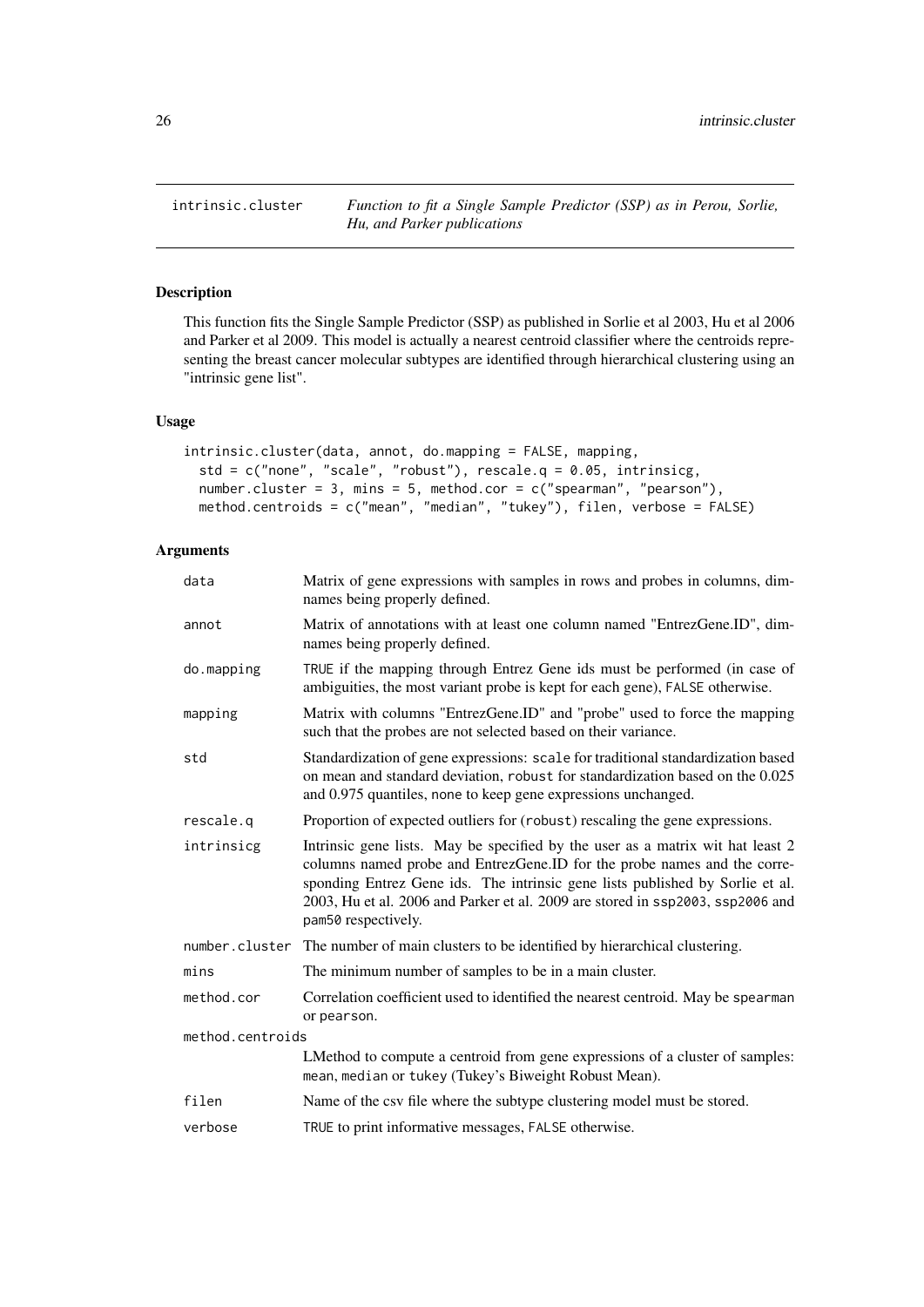#### Value

| model         | Single Sample Predictor                                                                                                                    |
|---------------|--------------------------------------------------------------------------------------------------------------------------------------------|
| subtype       | Subtypes identified by the SSP. For published intrinsic gene lists, subtypes can<br>be either "Basal", "Her2", "LumA", "LumB" or "Normal". |
| subtype.proba | Probabilities to belong to each subtype estimated from the correlations to each<br>centroid.                                               |
| cor           | Correlation coefficient to each centroid.                                                                                                  |

#### Author(s)

Benjamin Haibe-Kains

#### References

T. Sorlie and R. Tibshirani and J. Parker and T. Hastie and J. S. Marron and A. Nobel and S. Deng and H. Johnsen and R. Pesich and S. Geister and J. Demeter and C. Perou and P. E. Lonning and P. O. Brown and A. L. Borresen-Dale and D. Botstein (2003) "Repeated Observation of Breast Tumor Subtypes in Independent Gene Expression Data Sets", *Proceedings of the National Academy of Sciences*, 1(14):8418–8423

Hu, Zhiyuan and Fan, Cheng and Oh, Daniel and Marron, JS and He, Xiaping and Qaqish, Bahjat and Livasy, Chad and Carey, Lisa and Reynolds, Evangeline and Dressler, Lynn and Nobel, Andrew and Parker, Joel and Ewend, Matthew and Sawyer, Lynda and Wu, Junyuan and Liu, Yudong and Nanda, Rita and Tretiakova, Maria and Orrico, Alejandra and Dreher, Donna and Palazzo, Juan and Perreard, Laurent and Nelson, Edward and Mone, Mary and Hansen, Heidi and Mullins, Michael and Quackenbush, John and Ellis, Matthew and Olopade, Olufunmilayo and Bernard, Philip and Perou, Charles (2006) "The molecular portraits of breast tumors are conserved across microarray platforms", *BMC Genomics*, 7(96)

Parker, Joel S. and Mullins, Michael and Cheang, Maggie C.U. and Leung, Samuel and Voduc, David and Vickery, Tammi and Davies, Sherri and Fauron, Christiane and He, Xiaping and Hu, Zhiyuan and Quackenbush, John F. and Stijleman, Inge J. and Palazzo, Juan and Marron, J.S. and Nobel, Andrew B. and Mardis, Elaine and Nielsen, Torsten O. and Ellis, Matthew J. and Perou, Charles M. and Bernard, Philip S. (2009) "Supervised Risk Predictor of Breast Cancer Based on Intrinsic Subtypes", *Journal of Clinical Oncology*, 27(8):1160–1167

#### See Also

[subtype.cluster](#page-73-1), [intrinsic.cluster.predict](#page-27-1), [ssp2003](#page-65-1), [ssp2006](#page-67-1), [pam50](#page-44-1)

```
## load SSP signature published in Sorlie et al. 2003
data(ssp2003)
## load NKI data
data(nkis)
## load VDX data
data(vdxs)
ssp2003.nkis <- intrinsic.cluster(data=data.nkis, annot=annot.nkis,
  do.mapping=TRUE, std="robust",
  intrinsicg=ssp2003$centroids.map[ ,c("probe", "EntrezGene.ID")],
  number.cluster=5, mins=5, method.cor="spearman",
  method.centroids="mean", verbose=TRUE)
str(ssp2003.nkis, max.level=1)
```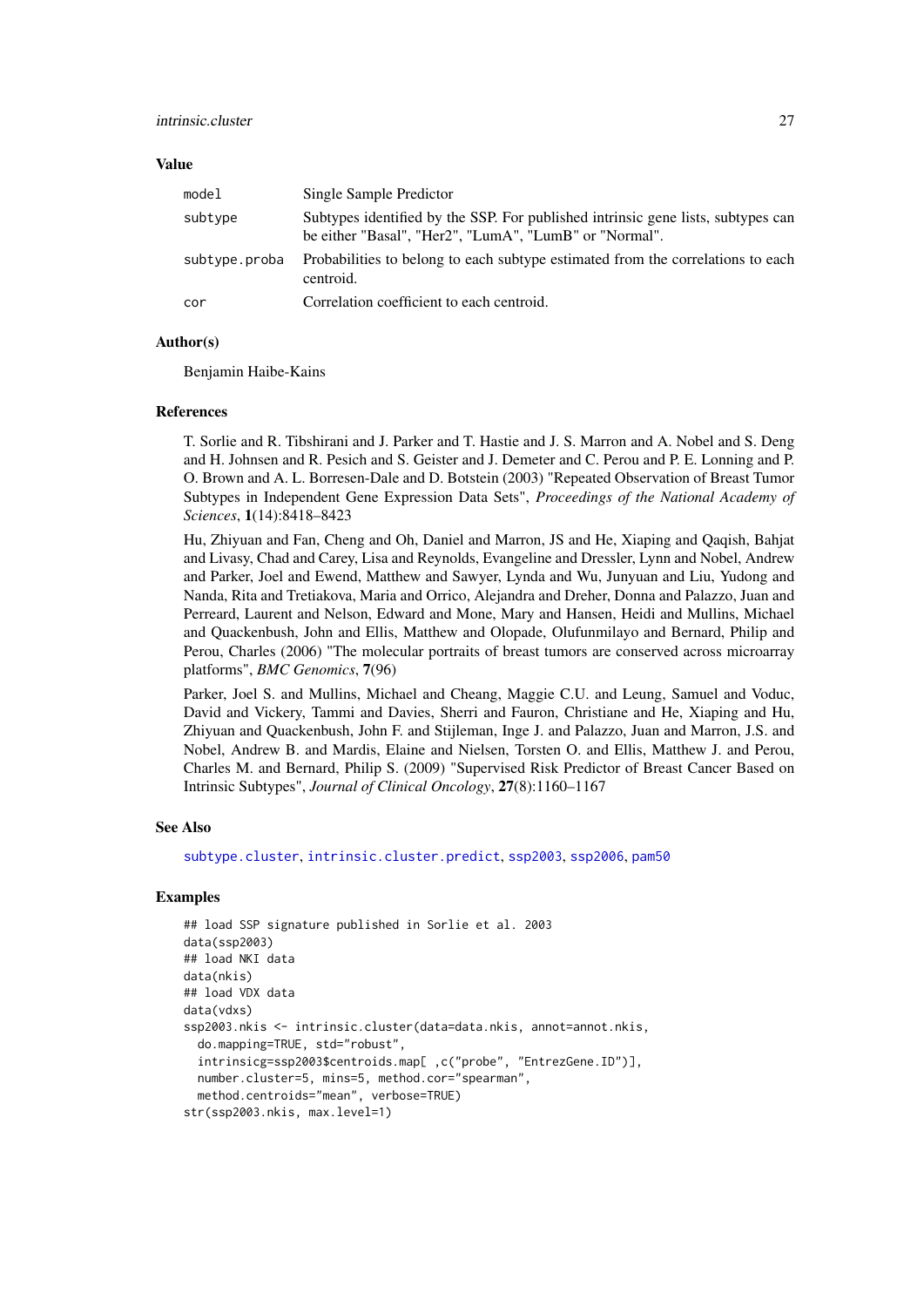## <span id="page-27-1"></span><span id="page-27-0"></span>intrinsic.cluster.predict

*Function to identify breast cancer molecular subtypes using the Single Sample Predictor (SSP)*

## Description

This function identifies the breast cancer molecular subtypes using a Single Sample Predictor (SSP) fitted by [intrinsic.cluster](#page-25-1).

## Usage

```
intrinsic.cluster.predict(sbt.model, data, annot, do.mapping = FALSE,
 mapping, do.prediction.strength = FALSE, verbose = FALSE)
```
## Arguments

| sbt.model              | Subtype Clustering Model as returned by intrinsic.cluster.                                                                                                |
|------------------------|-----------------------------------------------------------------------------------------------------------------------------------------------------------|
| data                   | Matrix of gene expressions with samples in rows and probes in columns, dim-<br>names being properly defined.                                              |
| annot                  | Matrix of annotations with at least one column named "EntrezGene.ID", dim-<br>names being properly defined.                                               |
| do.mapping             | TRUE if the mapping through Entrez Gene ids must be performed (in case of<br>ambiguities, the most variant probe is kept for each gene), FALSE otherwise. |
| mapping                | Matrix with columns "EntrezGene.ID" and "probe" used to force the mapping<br>such that the probes are not selected based on their variance.               |
| do.prediction.strength |                                                                                                                                                           |
|                        | TRUE if the prediction strength must be computed (Tibshirani and Walther 2005),<br>FALSE otherwise.                                                       |
| verbose                | TRUE to print informative messages, FALSE otherwise.                                                                                                      |
|                        |                                                                                                                                                           |

## Value

| subtype                    | Subtypes identified by the SSP. For published intrinsic gene lists, subtypes can<br>be either "Basal", "Her2", "LumA", "LumB" or "Normal". |  |
|----------------------------|--------------------------------------------------------------------------------------------------------------------------------------------|--|
| subtype.proba              | Probabilities to belong to each subtype estimated from the correlations to each<br>centroid.                                               |  |
| cor<br>prediction.strength | Correlation coefficient to each centroid.                                                                                                  |  |
|                            | Prediction strength for subtypes.                                                                                                          |  |
| subtype.train              | Classification (similar to subtypes) computed during fitting of the model for<br>prediction strength.                                      |  |
| centroids.map              | Mapped probes from the intrinsic gene list used to compute the centroids.                                                                  |  |
| profiles                   | Intrinsic gene expression profiles for each sample.                                                                                        |  |

## Author(s)

Benjamin Haibe-Kains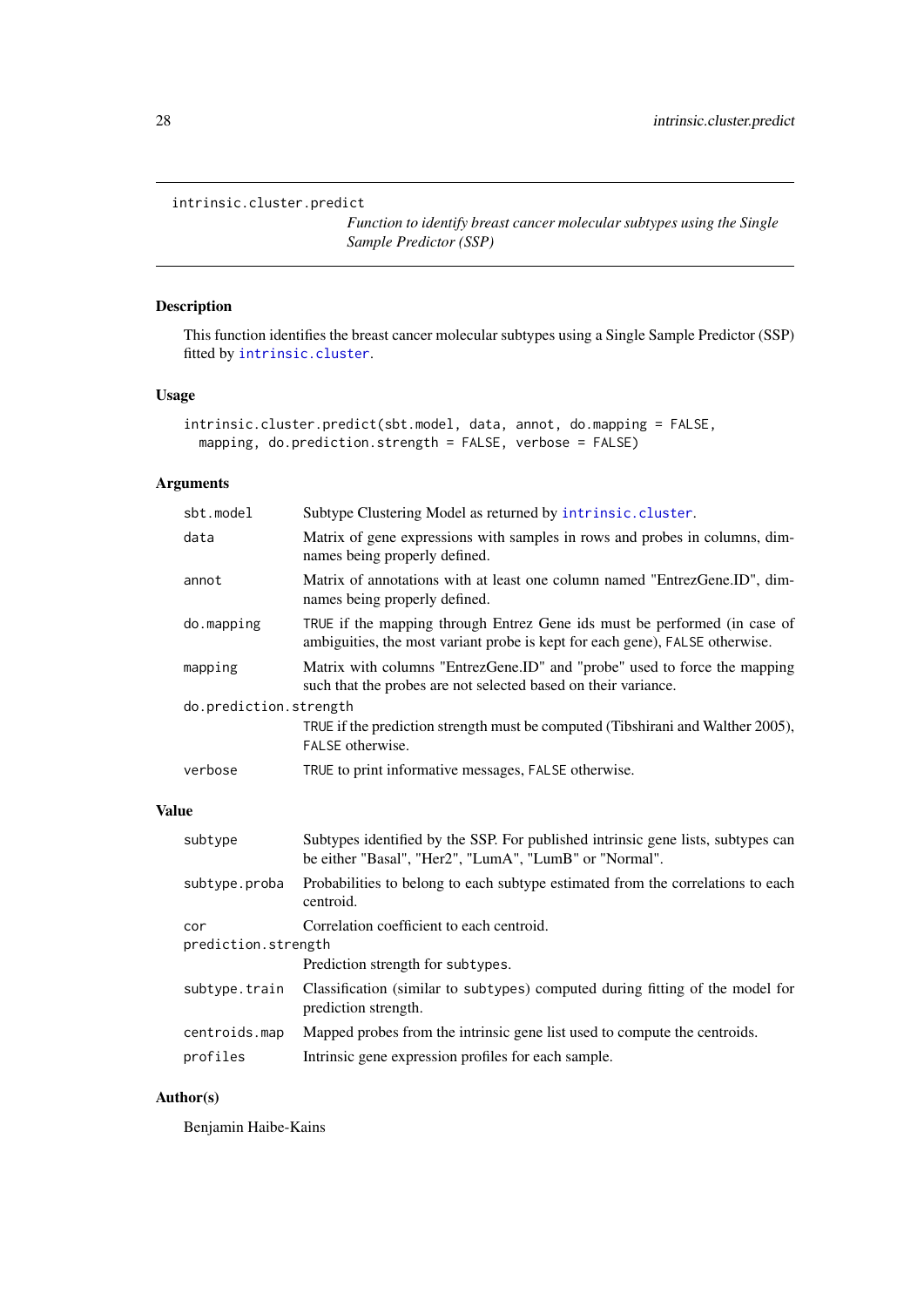#### <span id="page-28-0"></span>map.datasets 29

#### References

T. Sorlie and R. Tibshirani and J. Parker and T. Hastie and J. S. Marron and A. Nobel and S. Deng and H. Johnsen and R. Pesich and S. Geister and J. Demeter and C. Perou and P. E. Lonning and P. O. Brown and A. L. Borresen-Dale and D. Botstein (2003) "Repeated Observation of Breast Tumor Subtypes in Independent Gene Expression Data Sets", *Proceedings of the National Academy of Sciences*, 1(14):8418–8423

Hu, Zhiyuan and Fan, Cheng and Oh, Daniel and Marron, JS and He, Xiaping and Qaqish, Bahjat and Livasy, Chad and Carey, Lisa and Reynolds, Evangeline and Dressler, Lynn and Nobel, Andrew and Parker, Joel and Ewend, Matthew and Sawyer, Lynda and Wu, Junyuan and Liu, Yudong and Nanda, Rita and Tretiakova, Maria and Orrico, Alejandra and Dreher, Donna and Palazzo, Juan and Perreard, Laurent and Nelson, Edward and Mone, Mary and Hansen, Heidi and Mullins, Michael and Quackenbush, John and Ellis, Matthew and Olopade, Olufunmilayo and Bernard, Philip and Perou, Charles (2006) "The molecular portraits of breast tumors are conserved across microarray platforms", *BMC Genomics*, 7(96)

Parker, Joel S. and Mullins, Michael and Cheang, Maggie C.U. and Leung, Samuel and Voduc, David and Vickery, Tammi and Davies, Sherri and Fauron, Christiane and He, Xiaping and Hu, Zhiyuan and Quackenbush, John F. and Stijleman, Inge J. and Palazzo, Juan and Marron, J.S. and Nobel, Andrew B. and Mardis, Elaine and Nielsen, Torsten O. and Ellis, Matthew J. and Perou, Charles M. and Bernard, Philip S. (2009) "Supervised Risk Predictor of Breast Cancer Based on Intrinsic Subtypes", *Journal of Clinical Oncology*, 27(8):1160–1167

Tibshirani R and Walther G (2005) "Cluster Validation by Prediction Strength", *Journal of Computational and Graphical Statistics*, 14(3):511–528

## See Also

[intrinsic.cluster](#page-25-1), [ssp2003](#page-65-1), [ssp2006](#page-67-1), [pam50](#page-44-1)

#### Examples

```
## load SSP fitted in Sorlie et al. 2003
data(ssp2003)
## load NKI data
data(nkis)
## SSP2003 applied on NKI
ssp2003.nkis <- intrinsic.cluster.predict(sbt.model=ssp2003,
  data=data.nkis, annot=annot.nkis, do.mapping=TRUE,
  do.prediction.strength=FALSE, verbose=TRUE)
table(ssp2003.nkis$subtype)
```
<span id="page-28-1"></span>

| map.datasets | Function to map a list of datasets through EntrezGene IDs in order to |
|--------------|-----------------------------------------------------------------------|
|              | get the union of the genes                                            |

#### Description

This function maps a list of datasets through EntrezGene IDs in order to get the union of the genes.

#### Usage

```
map.datasets(datas, annots, do.mapping = FALSE,
mapping.coln = "EntrezGene.ID", mapping, verbose = FALSE)
```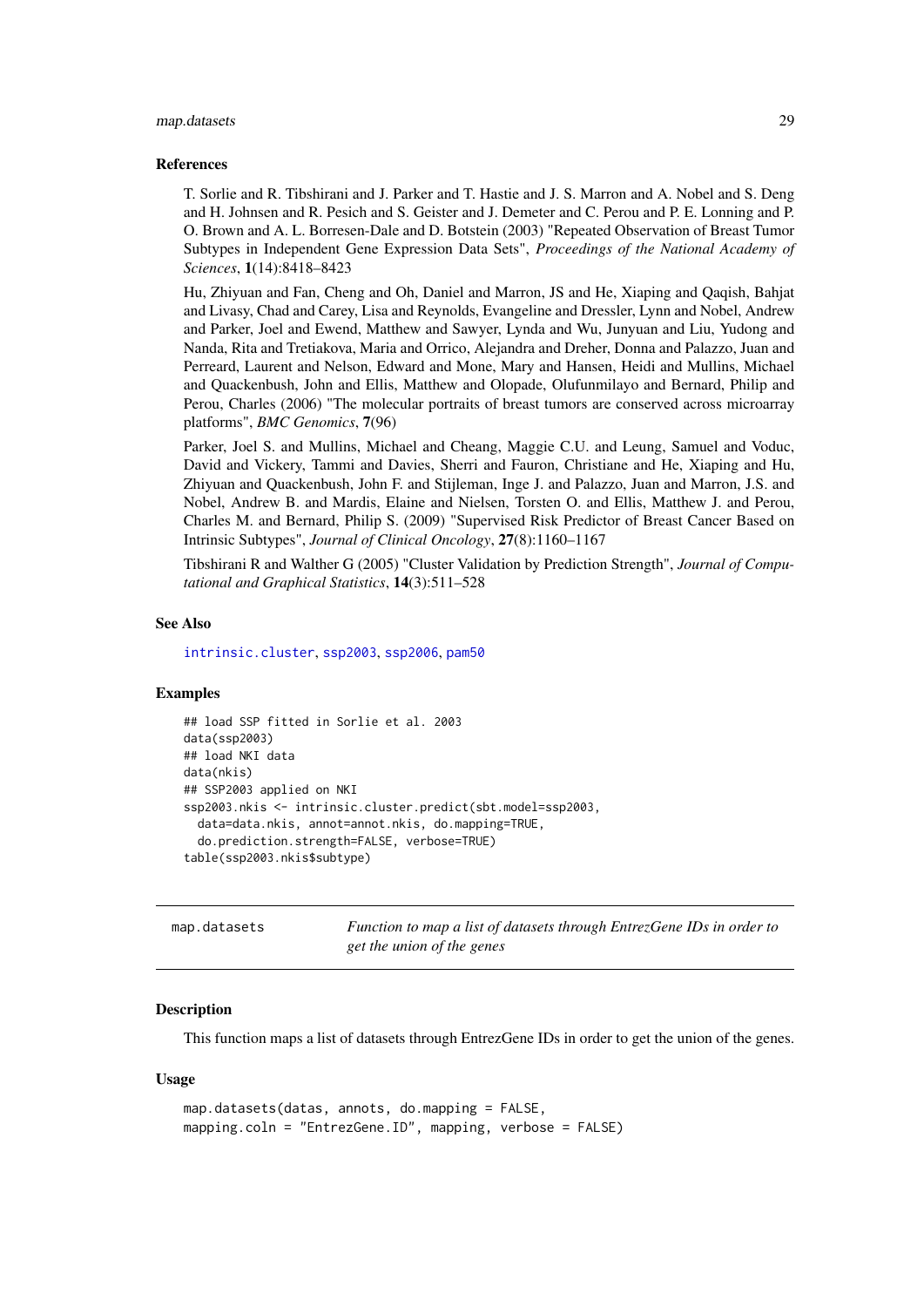## Arguments

| datas        | List of matrices of gene expressions with samples in rows and probes in columns,<br>dimnames being properly defined.                                        |
|--------------|-------------------------------------------------------------------------------------------------------------------------------------------------------------|
| annots       | List of matrices of annotations with at least one column named "EntrezGene.ID",<br>dimnames being properly defined.                                         |
| do.mapping   | TRUE if the mapping through Entrez Gene ids must be performed (in case of<br>ambiguities, the most variant probe is kept for each gene), FALSE otherwise.   |
| mapping.coln | Name of the column containing the biological annotation to be used to map the<br>different datasets, default is "EntrezGene.ID".                            |
| mapping      | Matrix with columns "EntrezGene.ID" and "probe.x" used to force the mapping<br>such that the probes of platform x are not selected based on their variance. |
| verbose      | TRUE to print informative messages, FALSE otherwise.                                                                                                        |
|              |                                                                                                                                                             |

## Details

In case of several probes representing the same EntrezGene ID, the most variant is selected if mapping is not specified. When a EntrezGene ID does not exist in a specific dataset, NA values are introduced.

## Value

| datas  | List of datasets (gene expression matrices) |
|--------|---------------------------------------------|
| annots | List of annotations (annotation matrices)   |

## Author(s)

Benjamin Haibe-Kains

```
## load VDX dataset
data(vdxs)
## load NKI dataset
data(nkis)
## reduce datasets
ginter <- intersect(annot.vdxs[ ,"EntrezGene.ID"], annot.nkis[ ,"EntrezGene.ID"])
ginter <- ginter[!is.na(ginter)][1:30]
myx <- unique(c(match(ginter, annot.vdxs[ ,"EntrezGene.ID"]),
  sample(x=1:nrow(annot.vdxs), size=20)))
data2.vdxs <- data.vdxs[ ,myx]
annot2.vdxs <- annot.vdxs[myx, ]
myx <- unique(c(match(ginter, annot.nkis[ ,"EntrezGene.ID"]),
  sample(x=1:nrow(annot.nkis), size=20)))
data2.nkis <- data.nkis[ ,myx]
annot2.nkis <- annot.nkis[myx, ]
## mapping of datasets
datas <- list("VDX"=data2.vdxs,"NKI"=data2.nkis)
annots <- list("VDX"=annot2.vdxs, "NKI"=annot2.nkis)
datas.mapped <- map.datasets(datas=datas, annots=annots, do.mapping=TRUE)
str(datas.mapped, max.level=2)
```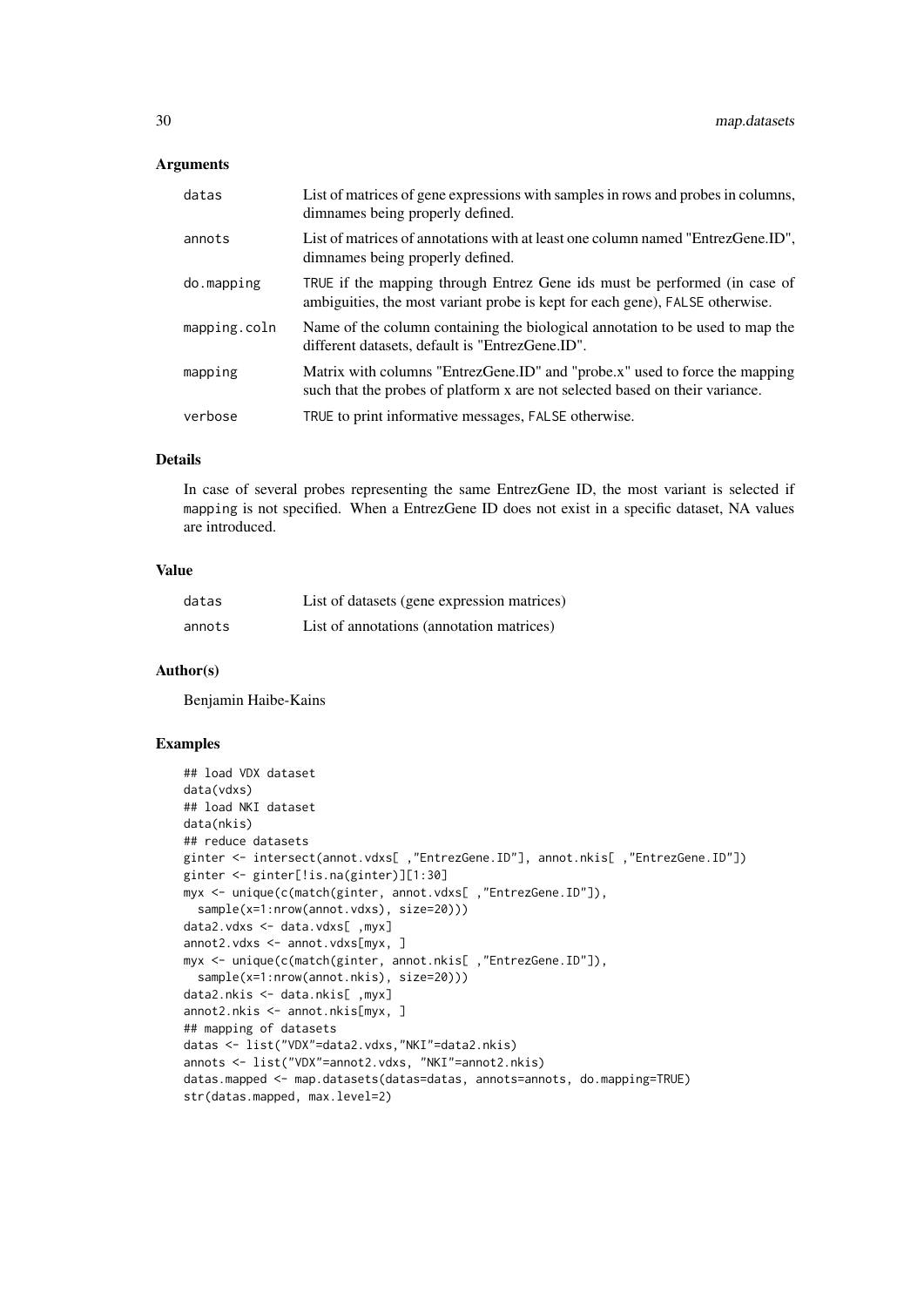<span id="page-30-1"></span><span id="page-30-0"></span>

#### Description

Utility function called within the claudinLow classifier

#### Usage

```
medianCtr(x)
```
## Arguments

x Matrix of numbers

#### Value

Returns a matrix of median-centered numbers

#### References

citation("claudinLow")

#### See Also

[claudinLow](#page-6-1)

<span id="page-30-2"></span>mod1 *Gene modules published in Desmedt et al. 2008*

## Description

List of seven gene modules published in Desmedt et a. 2008, i.e. ESR1 (estrogen receptor pathway), ERBB2 (her2/neu receptor pathway), AURKA (proliferation), STAT1 (immune response), PLAU (tumor invasion), VEGF (angogenesis) and CASP3 (apoptosis).

#### Usage

data(mod1)

#### Format

[mod1](#page-30-2) is a list of seven gene signatures, i.e. matrices with 3 columns containing the annotations and information related to the signatures themselves.

## Source

<http://clincancerres.aacrjournals.org/content/14/16/5158.abstract?ck=nck>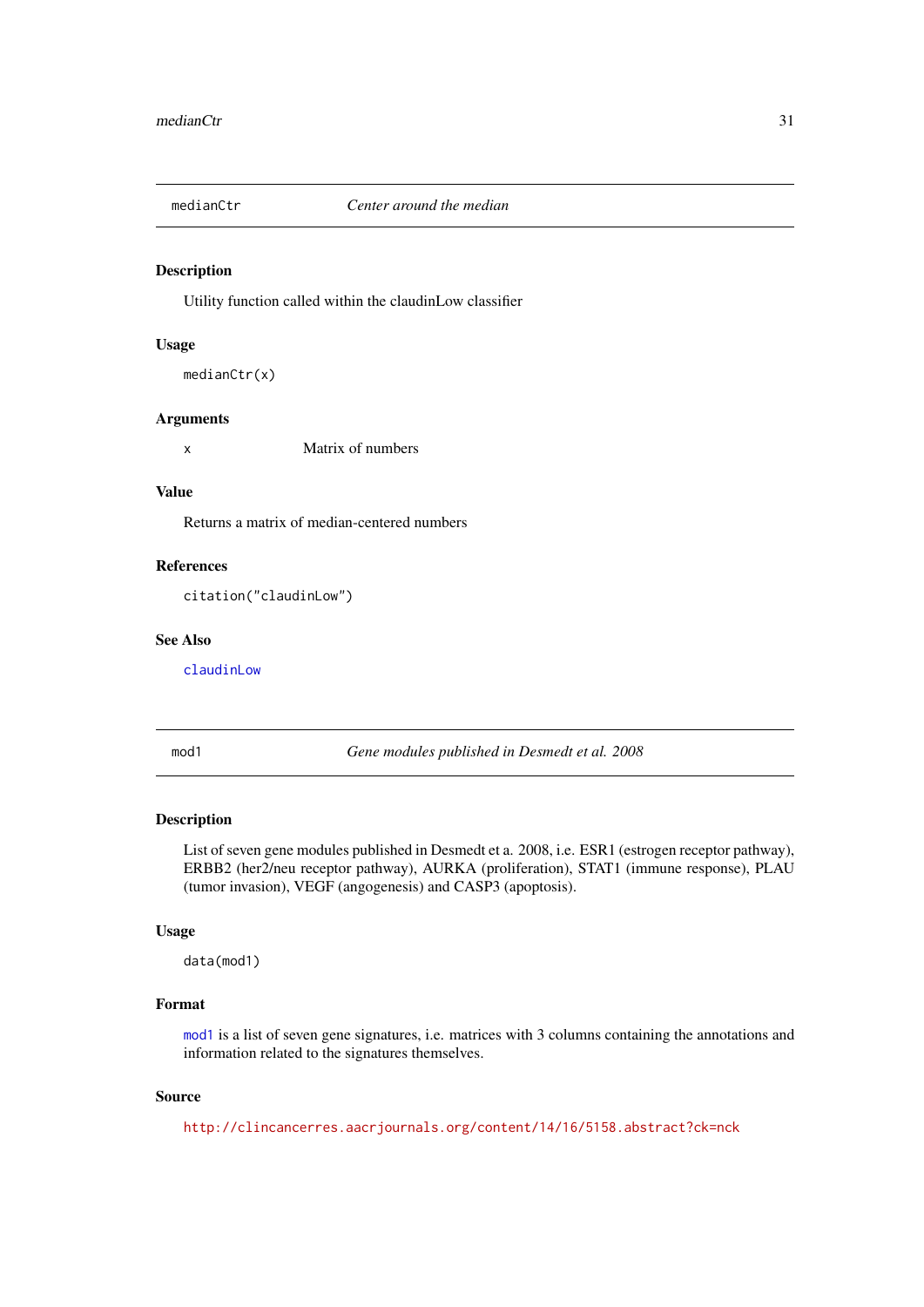#### <span id="page-31-0"></span>References

Desmedt C, Haibe-Kains B, Wirapati P, Buyse M, Larsimont D, Bontempi G, Delorenzi M, Piccart M, and Sotiriou C (2008) "Biological processes associated with breast cancer clinical outcome depend on the molecular subtypes", *Clinical Cancer Research*, 14(16):5158–5165.

## Examples

data(mod1)

<span id="page-31-1"></span>mod2 *Gene modules published in Wirapati et al. 2008*

## Description

List of seven gene modules published in Wirapati et a. 2008, i.e. ESR1 (estrogen receptor pathway), ERBB2 (her2/neu receptor pathway) and AURKA (proliferation).

## Usage

data(mod2)

## Format

[mod2](#page-31-1) is a list of three gene signatures, i.e. matrices with 3 columns containing the annotations and information related to the signatures themselves.

## Source

<http://breast-cancer-research.com/content/10/4/R65>

#### References

Wirapati P, Sotiriou C, Kunkel S, Farmer P, Pradervand S, Haibe-Kains B, Desmedt C, Ignatiadis M, Sengstag T, Schutz F, Goldstein DR, Piccart MJ and Delorenzi M (2008) "Meta-analysis of Gene-Expression Profiles in Breast Cancer: Toward a Unified Understanding of Breast Cancer Sub-typing and Prognosis Signatures", *Breast Cancer Research*, 10(4):R65.

#### Examples

data(mod2)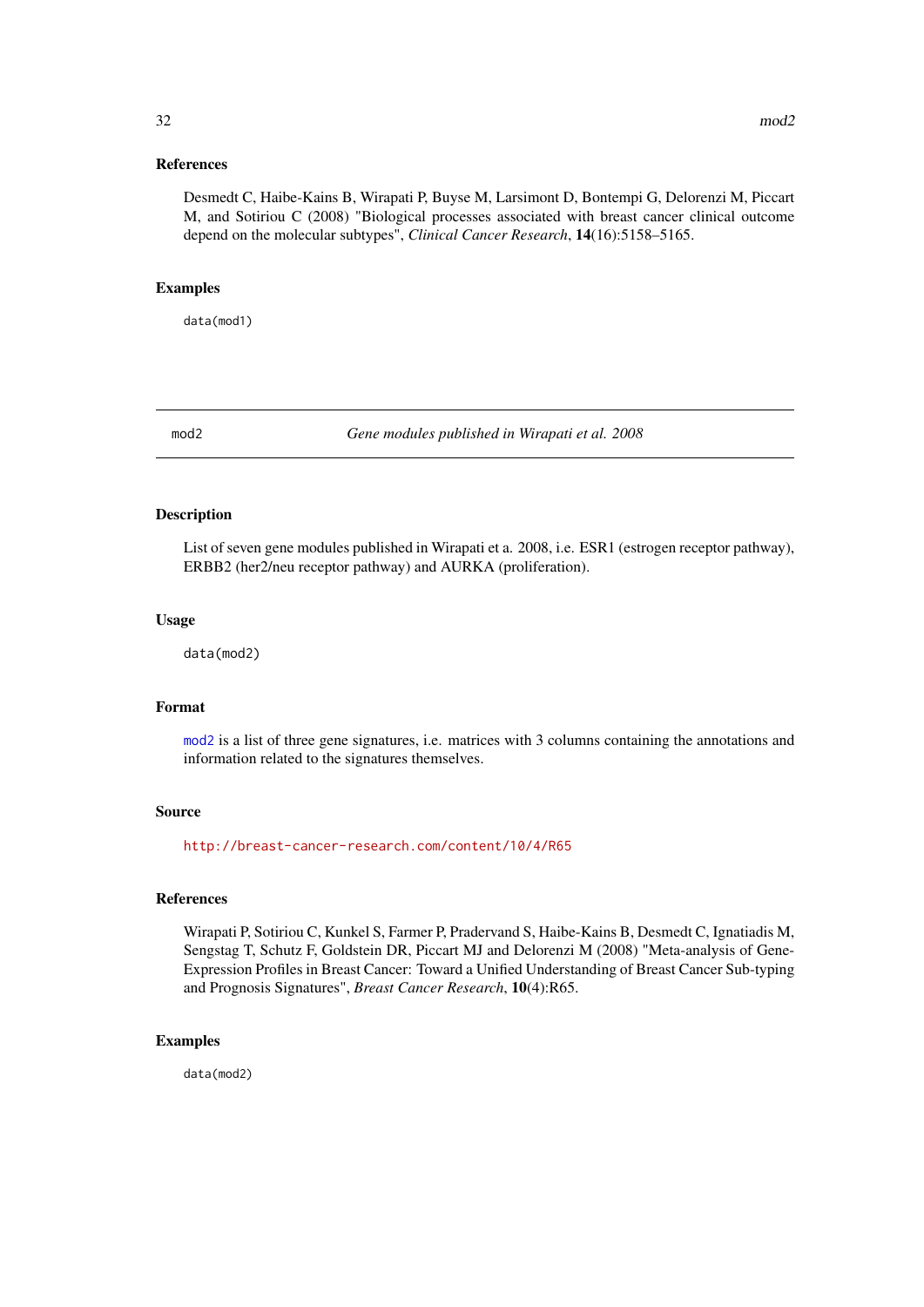<span id="page-32-1"></span><span id="page-32-0"></span>modelOvcAngiogenic *Model used to classify ovarian tumors into Angiogenic and NonAngiogenic subtypes.*

## Description

Object containing the set of parameters for the mixture of Gaussians used as a model to classify ovarian tumors into Angiogenic and NonAngiogenic subtypes.

#### Usage

```
data(modelOvcAngiogenic)
```
## Format

[modelOvcAngiogenic](#page-32-1)

## References

Bentink S, Haibe-Kains B, Risch T, Fan J-B, Hirsch MS, Holton K, Rubio R, April C, Chen J, Wickham-Garcia E, Liu J, Culhane AC, Drapkin R, Quackenbush JF, Matulonis UA (2012) "Angiogenic mRNA and microRNA Gene Expression Signature Predicts a Novel Subtype of Serous Ovarian Cancer", *PloS one*, 7(2):e30269

## Examples

```
data(modelOvcAngiogenic)
head(modelOvcAngiogenic)
```
molecular.subtyping *Function to identify breast cancer molecular subtypes using the Subtype Clustering Model*

#### Description

This function identifies the breast cancer molecular subtypes using a Subtype Clustering Model fitted by [subtype.cluster](#page-73-1).

#### Usage

```
molecular.subtyping(sbt.model = c("scmgene", "scmod1", "scmod2",
  "pam50", "ssp2006", "ssp2003", "intClust", "AIMS","claudinLow"),
  data, annot, do.mapping = FALSE, verbose = FALSE)
```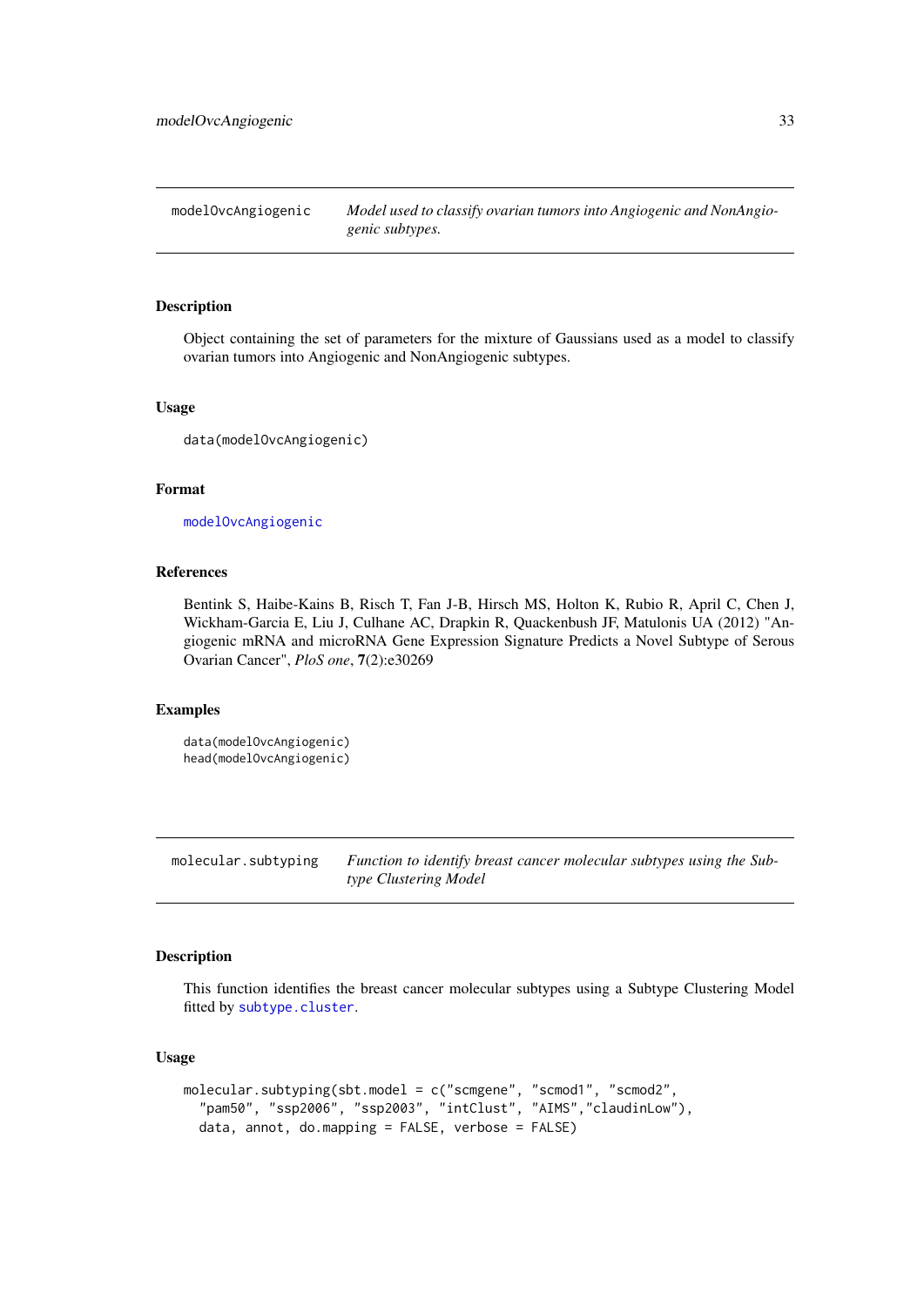#### Arguments

| sbt.model  | Subtyping classification model, can be either "scmgene", "scmod1", "scmod2",<br>"pam50", "ssp2006", "ssp2003", "intClust", "AIMS", or "claudinLow".                                                |
|------------|----------------------------------------------------------------------------------------------------------------------------------------------------------------------------------------------------|
| data       | Matrix of gene expressions with samples in rows and probes in columns, dim-<br>names being properly defined.                                                                                       |
| annot      | Matrix of annotations with at least one column named "EntrezGene.ID" (for<br>ssp, scm, AIMS, and claudinLow models) or "Gene.Symbol" (for the intClust<br>model), dimnames being properly defined. |
| do.mapping | TRUE if the mapping through Entrez Gene ids must be performed (in case of<br>ambiguities, the most variant probe is kept for each gene), FALSE otherwise.                                          |
| verbose    | TRUE if informative messages should be displayed, FALSE otherwise.                                                                                                                                 |

#### Value

| subtype | Subtypes identified by the subtyping classification model.                                                 |
|---------|------------------------------------------------------------------------------------------------------------|
|         | subtype, proba Probabilities to belong to each subtype estimated by the subtyping classification<br>model. |
|         | subtype.crisp Crisp classes identified by the subtyping classification model.                              |

#### Author(s)

Benjamin Haibe-Kains

#### References

T. Sorlie and R. Tibshirani and J. Parker and T. Hastie and J. S. Marron and A. Nobel and S. Deng and H. Johnsen and R. Pesich and S. Geister and J. Demeter and C. Perou and P. E. Lonning and P. O. Brown and A. L. Borresen-Dale and D. Botstein (2003) "Repeated Observation of Breast Tumor Subtypes in Independent Gene Expression Data Sets", *Proceedings of the National Academy of Sciences*, 1(14):8418–8423

Hu, Zhiyuan and Fan, Cheng and Oh, Daniel and Marron, JS and He, Xiaping and Qaqish, Bahjat and Livasy, Chad and Carey, Lisa and Reynolds, Evangeline and Dressler, Lynn and Nobel, Andrew and Parker, Joel and Ewend, Matthew and Sawyer, Lynda and Wu, Junyuan and Liu, Yudong and Nanda, Rita and Tretiakova, Maria and Orrico, Alejandra and Dreher, Donna and Palazzo, Juan and Perreard, Laurent and Nelson, Edward and Mone, Mary and Hansen, Heidi and Mullins, Michael and Quackenbush, John and Ellis, Matthew and Olopade, Olufunmilayo and Bernard, Philip and Perou, Charles (2006) "The molecular portraits of breast tumors are conserved across microarray platforms", *BMC Genomics*, 7(96)

Parker, Joel S. and Mullins, Michael and Cheang, Maggie C.U. and Leung, Samuel and Voduc, David and Vickery, Tammi and Davies, Sherri and Fauron, Christiane and He, Xiaping and Hu, Zhiyuan and Quackenbush, John F. and Stijleman, Inge J. and Palazzo, Juan and Marron, J.S. and Nobel, Andrew B. and Mardis, Elaine and Nielsen, Torsten O. and Ellis, Matthew J. and Perou, Charles M. and Bernard, Philip S. (2009) "Supervised Risk Predictor of Breast Cancer Based on Intrinsic Subtypes", *Journal of Clinical Oncology*, 27(8):1160–1167

Desmedt C, Haibe-Kains B, Wirapati P, Buyse M, Larsimont D, Bontempi G, Delorenzi M, Piccart M, and Sotiriou C (2008) "Biological processes associated with breast cancer clinical outcome depend on the molecular subtypes", *Clinical Cancer Research*, 14(16):5158–5165.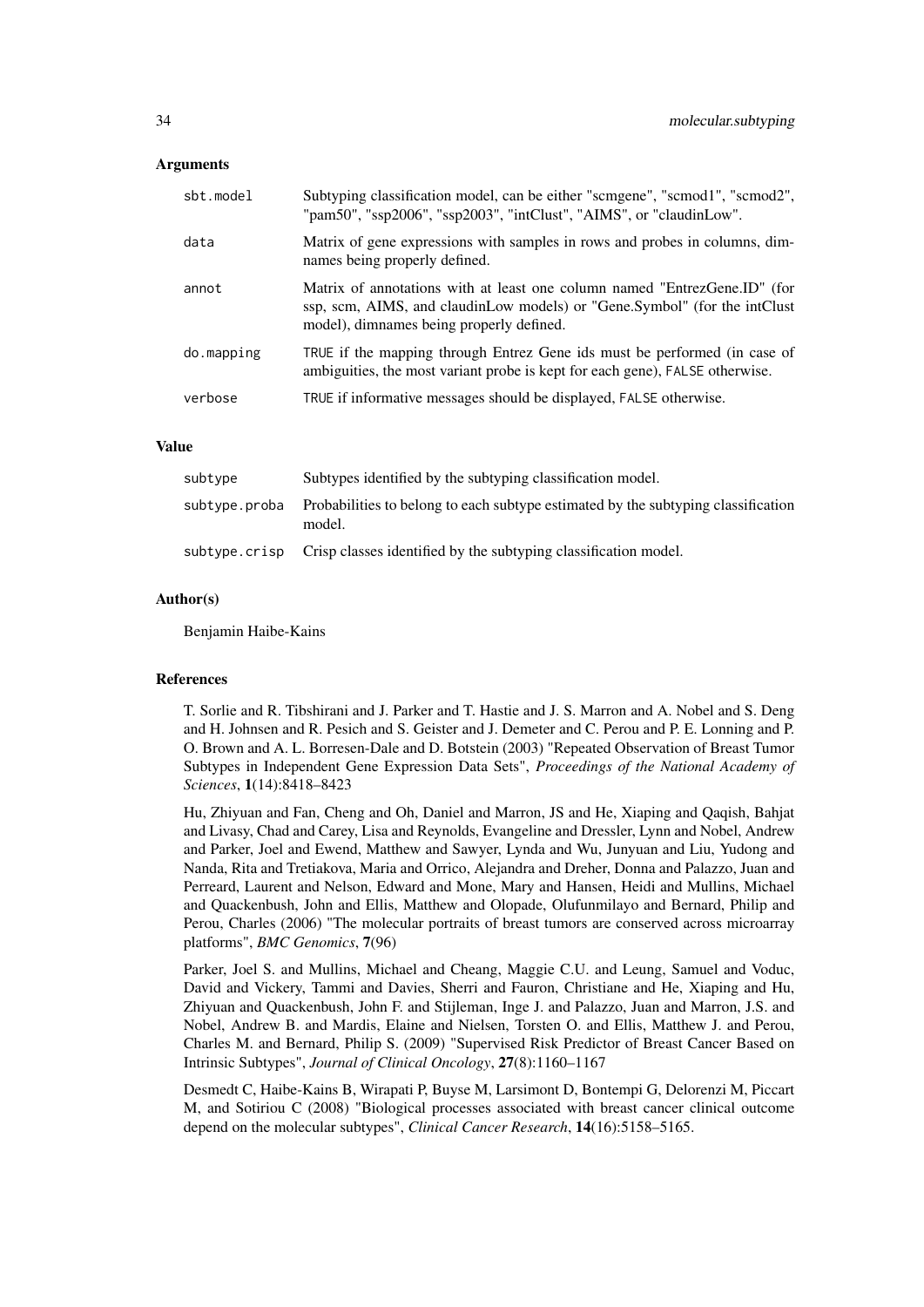Wirapati P, Sotiriou C, Kunkel S, Farmer P, Pradervand S, Haibe-Kains B, Desmedt C, Ignatiadis M, Sengstag T, Schutz F, Goldstein DR, Piccart MJ and Delorenzi M (2008) "Meta-analysis of Gene-Expression Profiles in Breast Cancer: Toward a Unified Understanding of Breast Cancer Sub-typing and Prognosis Signatures", *Breast Cancer Research*, 10(4):R65.

Haibe-Kains B, Desmedt C, Loi S, Culhane AC, Bontempi G, Quackenbush J, Sotiriou C. (2012) "A three-gene model to robustly identify breast cancer molecular subtypes.", *J Natl Cancer Inst.*, 104(4):311–325.

Curtis C, Shah SP, Chin SF, Turashvili G, Rueda OM, Dunning MJ, Speed D, Lynch AG, Samarajiwa S, Yuan Y, Graf S, Ha G, Haffari G, Bashashati A, Russell R, McKinney S; METABRIC Group, Langerod A, Green A, Provenzano E, Wishart G, Pinder S, Watson P, Markowetz F, Murphy L, Ellis I, Purushotham A, Borresen-Dale AL, Brenton JD, Tavare S, Caldas C, Aparicio S. (2012) "The genomic and transcriptomic architecture of 2,000 breast tumours reveals novel subgroups.", *Nature*, 486(7403):346–352.

Paquet ER, Hallett MT. (2015) "Absolute assignment of breast cancer intrinsic molecular subtype.", *J Natl Cancer Inst.*, 107(1):357.

Aleix Prat, Joel S Parker, Olga Karginova, Cheng Fan, Chad Livasy, Jason I Herschkowitz, Xiaping He, and Charles M. Perou (2010) "Phenotypic and molecular characterization of the claudin-low intrinsic subtype of breast cancer", *Breast Cancer Research*, 12(5):R68

## See Also

[subtype.cluster.predict](#page-75-1), [intrinsic.cluster.predict](#page-27-1)

```
##### without mapping (affy hgu133a or plus2 only)
## load VDX data
data(vdxs)
```

```
## Subtype Clustering Model fitted on EXPO and applied on VDX
sbt.vdx.SCMGENE <- molecular.subtyping(sbt.model="scmgene",
  data=data.vdxs, annot=annot.vdxs, do.mapping=FALSE)
table(sbt.vdx.SCMGENE$subtype)
```

```
## Using the AIMS molecular subtyping algorithm
sbt.vdxs.AIMS <- molecular.subtyping(sbt.model="AIMS", data=data.vdxs,
  annot=annot.vdxs, do.mapping=FALSE)
table(sbt.vdxs.AIMS$subtype)
```

```
## Using the IntClust molecular subtyping algorithm
colnames(annot.vdxs)[3]<-"Gene.Symbol"
sbt.vdxs.intClust <- molecular.subtyping(sbt.model="intClust", data=data.vdxs,
  annot=annot.vdxs, do.mapping=FALSE)
table(sbt.vdxs.intClust$subtype)
```

```
##### with mapping
## load NKI data
data(nkis)
```

```
## Subtype Clustering Model fitted on EXPO and applied on NKI
sbt.nkis <- molecular.subtyping(sbt.model="scmgene", data=data.nkis,
  annot=annot.nkis, do.mapping=TRUE)
table(sbt.nkis$subtype)
```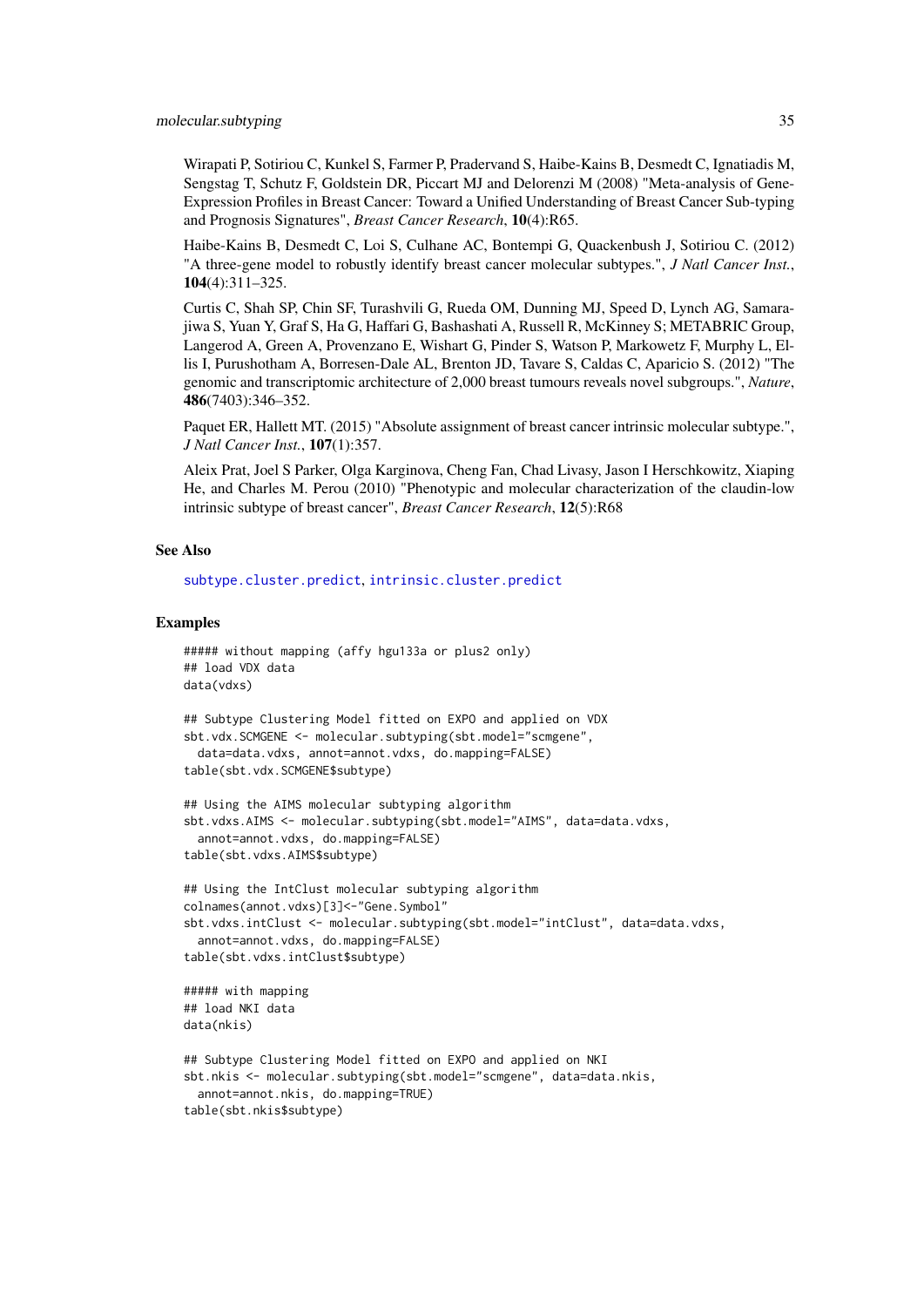```
##### with mapping
## load vdxs data
data(vdxs)
## Claudin-Low classification of 150 VDXS samples
sbt.vdxs.CL <- molecular.subtyping(sbt.model="claudinLow", data=data.vdxs,
  annot=annot.vdxs, do.mapping=TRUE)
table(sbt.vdxs.CL$subtype)
```
<span id="page-35-1"></span>nkis *Gene expression, annotations and clinical data from van de Vijver et al. 2002*

#### <span id="page-35-2"></span>Description

This dataset contains (part of) the gene expression, annotations and clinical data as published in van de Vijver et al. 2002.

## Usage

data(nkis)

## Format

[nkis](#page-35-1) is a dataset containing three matrices:

- data.nkis Matrix containing gene expressions as measured by Agilent technology (dual-channel, oligonucleotides
- annot.nkis Matrix containing annotations of Agilent microarray platform

demo.nkis Clinical information of the breast cancer patients whose tumors were hybridized

#### Details

This dataset represent only partially the one published by van de Vijver et al. in 2008. Indeed, only part of the patients (150) and gene expressions (922) are contained in [data.nkis](#page-35-2).

### Source

<http://www.nature.com/nature/journal/v415/n6871/full/415530a.html>

#### References

M. J. van de Vijver and Y. D. He and L. van't Veer and H. Dai and A. M. Hart and D. W. Voskuil and G. J. Schreiber and J. L. Peterse and C. Roberts and M. J. Marton and M. Parrish and D. Atsma and A. Witteveen and A. Glas and L. Delahaye and T. van der Velde and H. Bartelink and S. Rodenhuis and E. T. Rutgers and S. H. Friend and R. Bernards (2002) "A Gene Expression Signature as a Predictor of Survival in Breast Cancer", *New England Journal of Medicine*, 347(25):1999–2009

#### Examples

data(nkis)

<span id="page-35-0"></span>36 nkis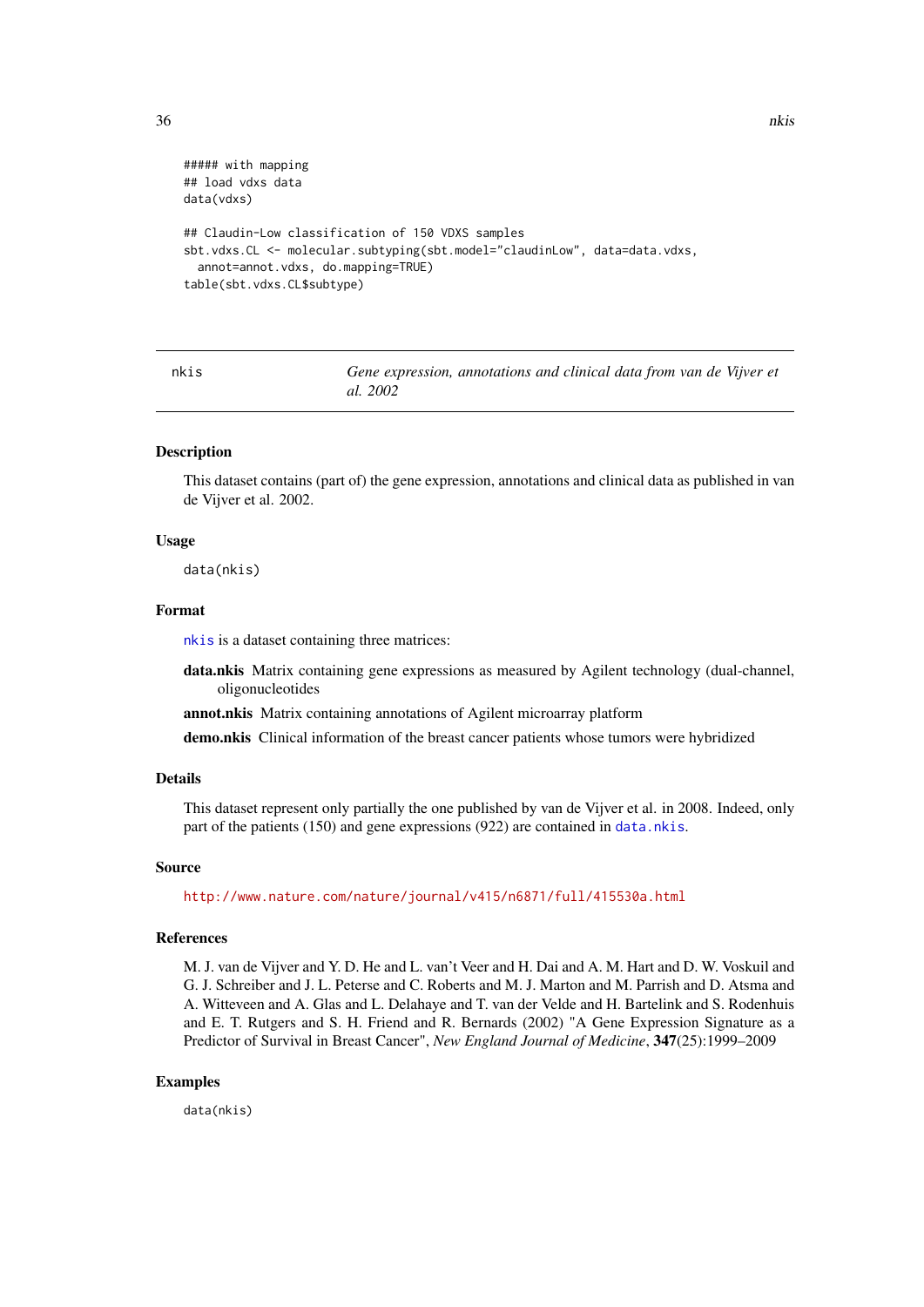This function computes the Nottingham Prognostic Index (NPI) as published in Galeat et al, 1992. NPI is a clinical index shown to be highly prognostic in breast cancer.

# Usage

npi(size, grade, node, na.rm = FALSE)

# Arguments

| size  | tumor size in cm.                                                                   |
|-------|-------------------------------------------------------------------------------------|
| grade | Histological grade, i.e. low $(1)$ , intermediate $(2)$ and high $(3)$ grade.       |
| node  | Nodal status. If only binary nodal status $(0/1)$ is available, map 0 to 1 and 1 to |
| na.rm | TRUE if missing values should be removed, FALSE otherwise.                          |

# Details

The risk prediction is either Good if score < 3.4, Intermediate if 3.4 <= score <- 5.4, or Poor if score  $> 5.4$ .

## Value

| score | Continuous signature scores                                         |
|-------|---------------------------------------------------------------------|
| risk  | Binary risk classification, 1 being high risk and 0 being low risk. |

# Author(s)

Benjamin Haibe-Kains

# References

Galea MH, Blamey RW, Elston CE, and Ellis IO (1992) "The nottingham prognostic index in primary breast cancer", *Breast Cancer Reasearch and Treatment*, 22(3):207–219.

#### See Also

# [st.gallen](#page-68-0)

#### Examples

```
## load NKI dataset
data(nkis)
## compute NPI score and risk classification
npi(size=demo.nkis[ ,"size"], grade=demo.nkis[ ,"grade"],
  node=ifelse(demo.nkis[ ,"node"] == 0, 1, 3), na.rm=TRUE)
```
<span id="page-36-0"></span>npi 37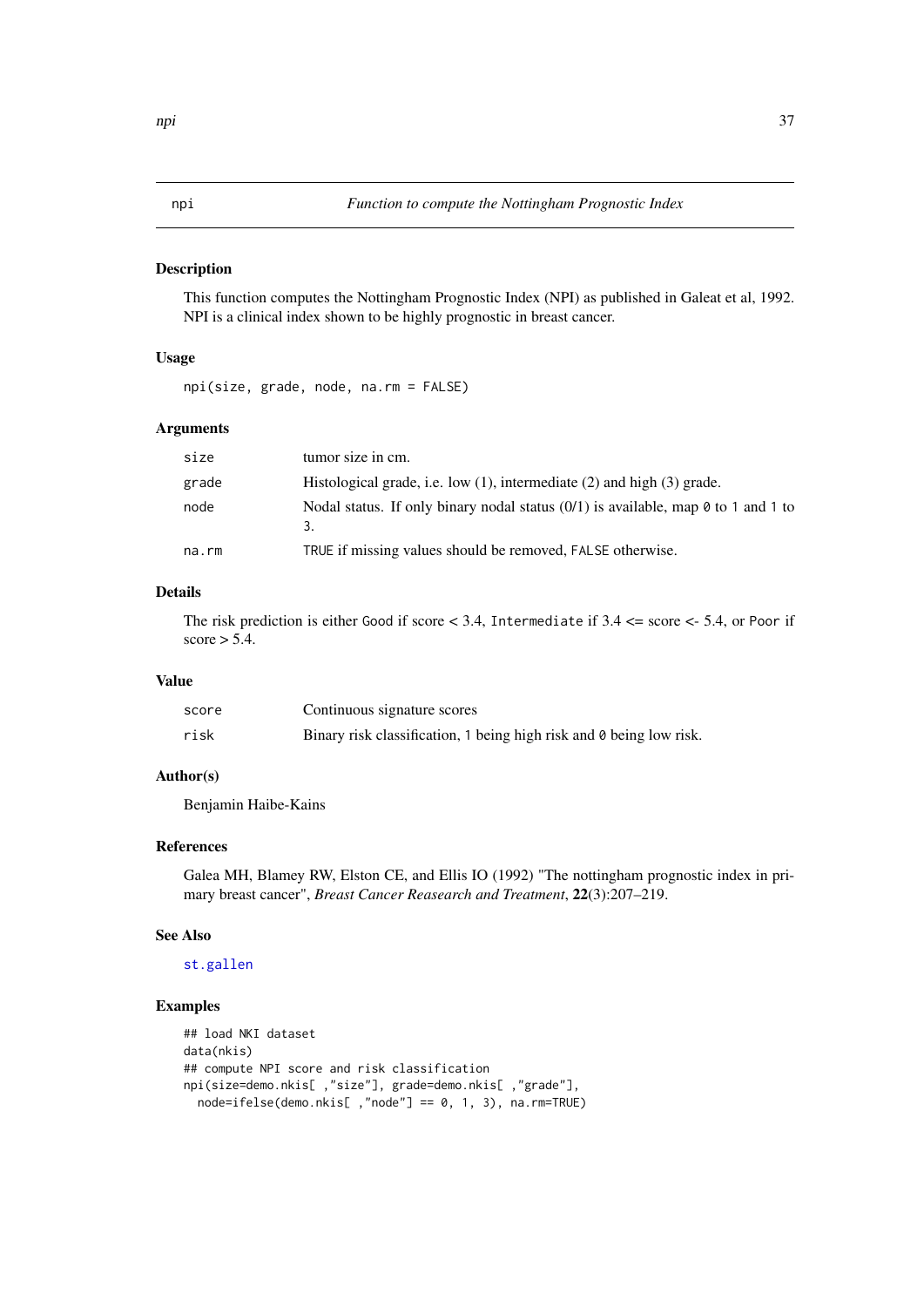This function computes signature scores and risk classifications from gene expression values following the algorithm used for the OncotypeDX signature as published by Paik et al. 2004.

# Usage

oncotypedx(data, annot, do.mapping = FALSE, mapping, verbose = FALSE)

# Arguments

| data       | Matrix of gene expressions with samples in rows and probes in columns, dim-<br>names being properly defined.                                                                                                                      |
|------------|-----------------------------------------------------------------------------------------------------------------------------------------------------------------------------------------------------------------------------------|
| annot      | Matrix of annotations with at least one column named "EntrezGene.ID", dim-<br>names being properly defined.                                                                                                                       |
| do.mapping | TRUE if the mapping through Entrez Gene ids must be performed (in case of<br>ambiguities, the most variant probe is kept for each gene), FALSE otherwise.<br>Note that for Affymetrix HGU datasets, the mapping is not necessary. |
| mapping    | Matrix with columns "EntrezGene.ID" and "probe" used to force the mapping<br>such that the probes are not selected based on their variance.                                                                                       |
| verbose    | TRUE to print informative messages, FALSE otherwise.                                                                                                                                                                              |

# Details

Note that for Affymetrix HGU datasets, the mapping is not necessary.

# Value

| score   | Continuous signature scores                                                                                                         |
|---------|-------------------------------------------------------------------------------------------------------------------------------------|
| risk    | Binary risk classification, 1 being high risk and 0 being low risk.                                                                 |
| mapping | Mapping used if necessary.                                                                                                          |
| probe   | If mapping is performed, this matrix contains the correspondence between the<br>gene list (aka signature) and gene expression data. |

# Author(s)

Benjamin Haibe-Kains

#### References

S. Paik, S. Shak, G. Tang, C. Kim, J. Bakker, M. Cronin, F. L. Baehner, M. G. Walker, D. Watson, T. Park, W. Hiller, E. R. Fisher, D. L. Wickerham, J. Bryant, and N. Wolmark (2004) "A Multigene Assay to Predict Recurrence of Tamoxifen-Treated, Node-Negative Breast Cancer", *New England Journal of Medicine*, 351(27):2817–2826.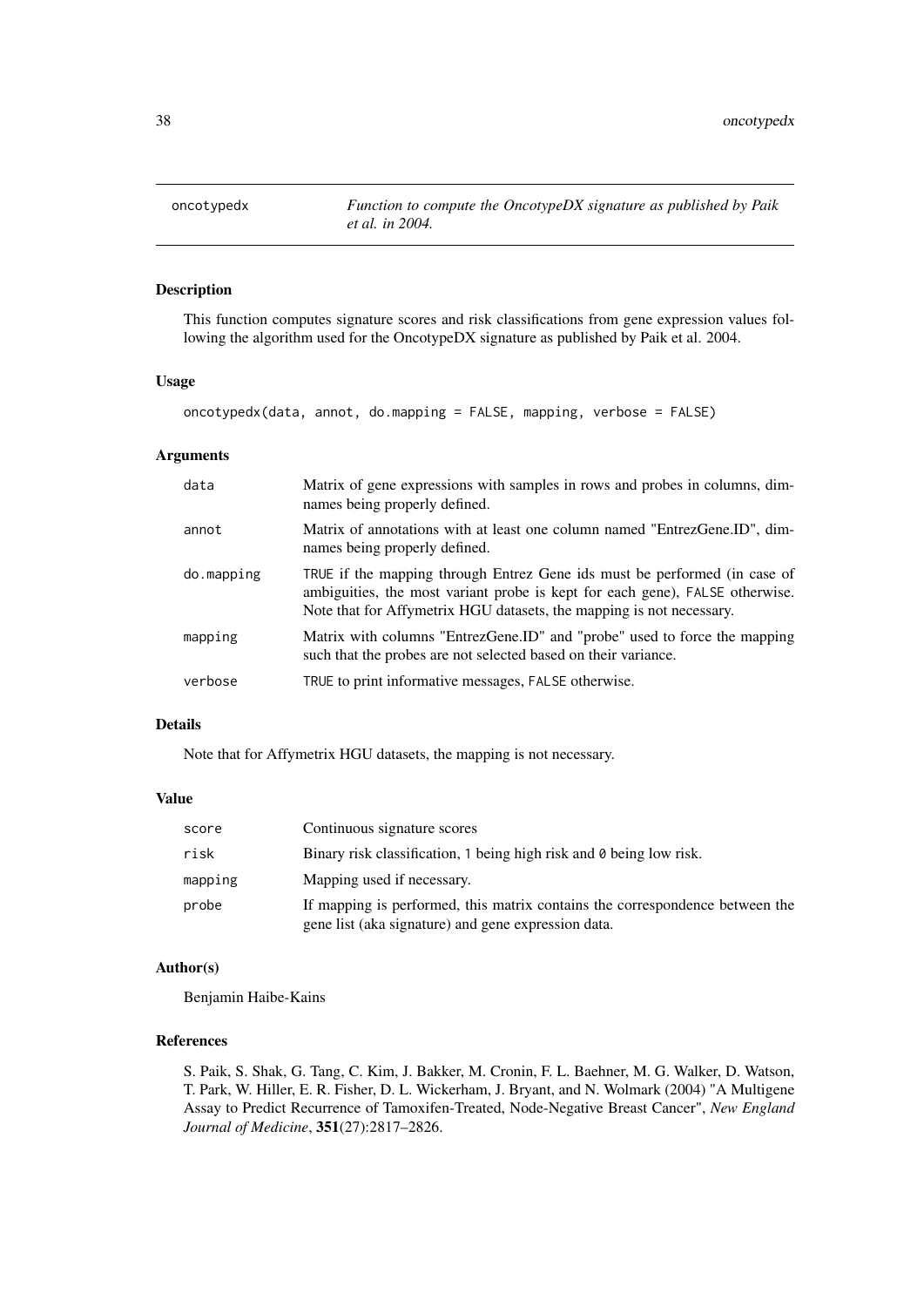# ovcAngiogenic 39

# Examples

```
## load GENE70 signature
data(sig.oncotypedx)
## load NKI dataset
data(nkis)
## compute relapse score
rs.nkis <- oncotypedx(data=data.nkis, annot=annot.nkis, do.mapping=TRUE)
table(rs.nkis$risk)
```

| ovcAngiogenic | Function to compute the subtype scores and risk classifications for the |
|---------------|-------------------------------------------------------------------------|
|               | angiogenic molecular subtype in ovarian cancer                          |

# Description

This function computes subtype scores and risk classifications from gene expression values following the algorithm developed by Bentink, Haibe-Kains et al. to identify the angiogenic molecular subtype in ovarian cancer.

# Usage

```
ovcAngiogenic(data, annot, hgs,
gmap = c("entrezgene", "ensembl_gene_id", "hgnc_symbol", "unigene"),
do.mapping = FALSE, verbose = FALSE)
```
## Arguments

| Matrix of annotations with one column named as gmap, dimnames being prop-<br>annot<br>erly defined.<br>vector of booleans with TRUE represents the ovarian cancer patients who have<br>hgs<br>a high grade, late stage, serous tumor, FALSE otherwise. This is particularly<br>important for properly rescaling the data. If hgs is missing, all the patients will<br>be used to rescale the subtype score.<br>gmap<br>TRUE if the mapping through Entrez Gene ids must be performed (in case of<br>do.mapping<br>ambiguities, the most variant probe is kept for each gene), FALSE otherwise.<br>TRUE to print informative messages, FALSE otherwise.<br>verbose | data | Matrix of gene expressions with samples in rows and probes in columns, dim-<br>names being properly defined. |
|-------------------------------------------------------------------------------------------------------------------------------------------------------------------------------------------------------------------------------------------------------------------------------------------------------------------------------------------------------------------------------------------------------------------------------------------------------------------------------------------------------------------------------------------------------------------------------------------------------------------------------------------------------------------|------|--------------------------------------------------------------------------------------------------------------|
|                                                                                                                                                                                                                                                                                                                                                                                                                                                                                                                                                                                                                                                                   |      |                                                                                                              |
|                                                                                                                                                                                                                                                                                                                                                                                                                                                                                                                                                                                                                                                                   |      |                                                                                                              |
|                                                                                                                                                                                                                                                                                                                                                                                                                                                                                                                                                                                                                                                                   |      | character string containing the biomaRt attribute to use for mapping if do. mapping=TRUE                     |
|                                                                                                                                                                                                                                                                                                                                                                                                                                                                                                                                                                                                                                                                   |      |                                                                                                              |
|                                                                                                                                                                                                                                                                                                                                                                                                                                                                                                                                                                                                                                                                   |      |                                                                                                              |

# Value

| score   | Continuous signature scores                                                                                                         |
|---------|-------------------------------------------------------------------------------------------------------------------------------------|
| risk    | Binary risk classification, 1 being high risk and 0 being low risk.                                                                 |
| mapping | Mapping used if necessary.                                                                                                          |
| probe   | If mapping is performed, this matrix contains the correspondence between the<br>gene list (aka signature) and gene expression data. |
| subtype | data frame reporting the subtype score, maximum likelihood classification and<br>corresponding subtype probabilities                |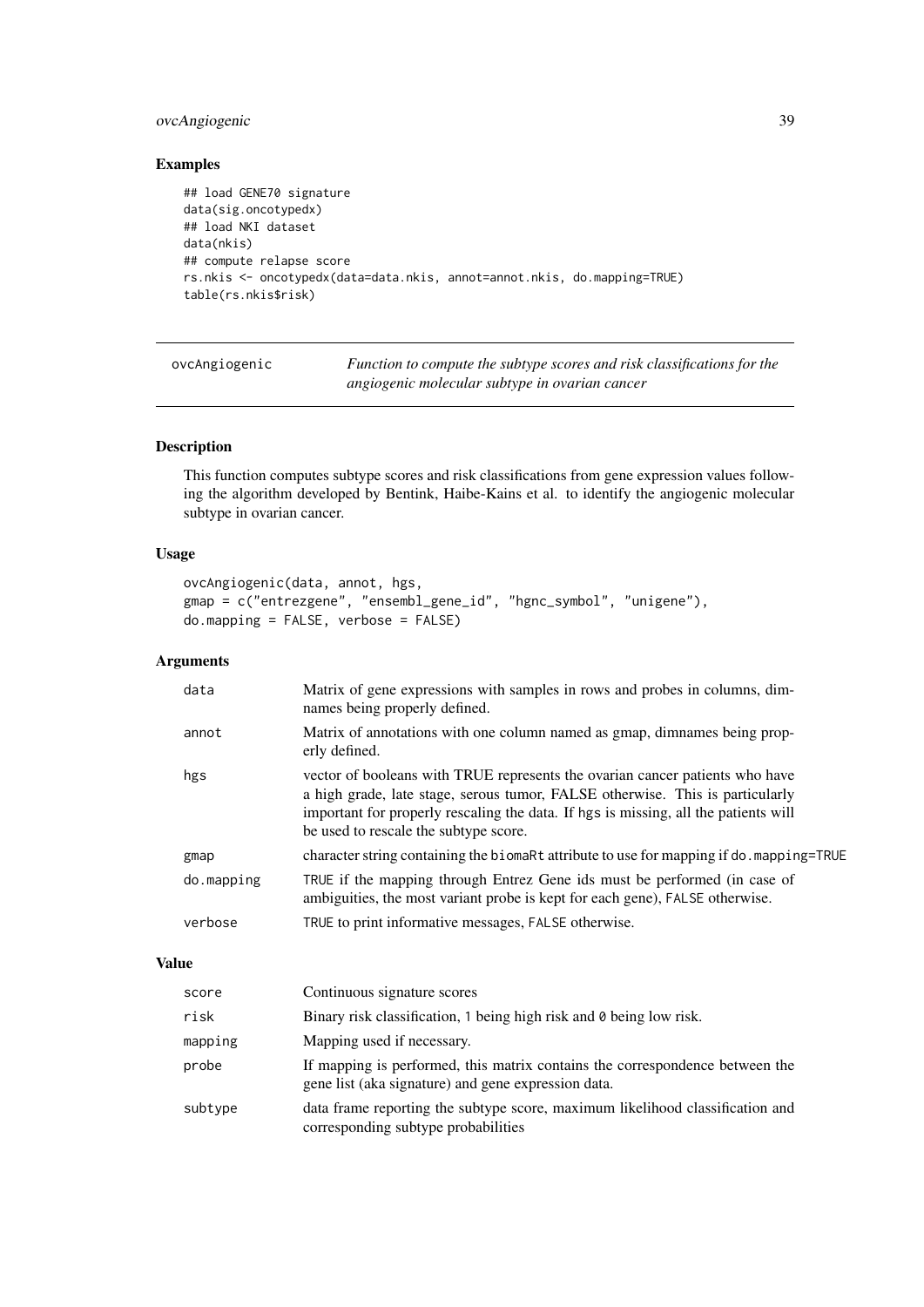## Author(s)

Benjamin Haibe-Kains

## References

Bentink S, Haibe-Kains B, Risch T, Fan J-B, Hirsch MS, Holton K, Rubio R, April C, Chen J, Wickham-Garcia E, Liu J, Culhane AC, Drapkin R, Quackenbush JF, Matulonis UA (2012) "Angiogenic mRNA and microRNA Gene Expression Signature Predicts a Novel Subtype of Serous Ovarian Cancer", *PloS one*, 7(2):e30269

# See Also

[sigOvcAngiogenic](#page-62-0)

# Examples

```
## load the ovcAngiogenic signature
data(sigOvcAngiogenic)
## load NKI dataset
data(nkis)
colnames(annot.nkis)[is.element(colnames(annot.nkis), "EntrezGene.ID")] <- "entrezgene"
## compute relapse score
ovcAngiogenic.nkis <- ovcAngiogenic(data=data.nkis, annot=annot.nkis,
gmap="entrezgene", do.mapping=TRUE)
table(ovcAngiogenic.nkis$risk)
```

| ovcCrijns | Function to compute the subtype scores and risk classifications for the |
|-----------|-------------------------------------------------------------------------|
|           | prognostic signature published by Crinjs et al.                         |

# Description

This function computes subtype scores and risk classifications from gene expression values using teh weights published by Crijns et al.

# Usage

```
ovcCrijns(data, annot, hgs,
gmap = c("entrezgene", "ensembl_gene_id", "hgnc_symbol", "unigene"),
do.mapping = FALSE, verbose = FALSE)
```
#### Arguments

| data  | Matrix of gene expressions with samples in rows and probes in columns, dim-<br>names being properly defined.                                                                                                                                                                                  |
|-------|-----------------------------------------------------------------------------------------------------------------------------------------------------------------------------------------------------------------------------------------------------------------------------------------------|
| annot | Matrix of annotations with one column named as gmap, dimnames being prop-<br>erly defined.                                                                                                                                                                                                    |
| hgs   | vector of booleans with TRUE represents the ovarian cancer patients who have<br>a high grade, late stage, serous tumor, FALSE otherwise. This is particularly<br>important for properly rescaling the data. If hgs is missing, all the patients will<br>be used to rescale the subtype score. |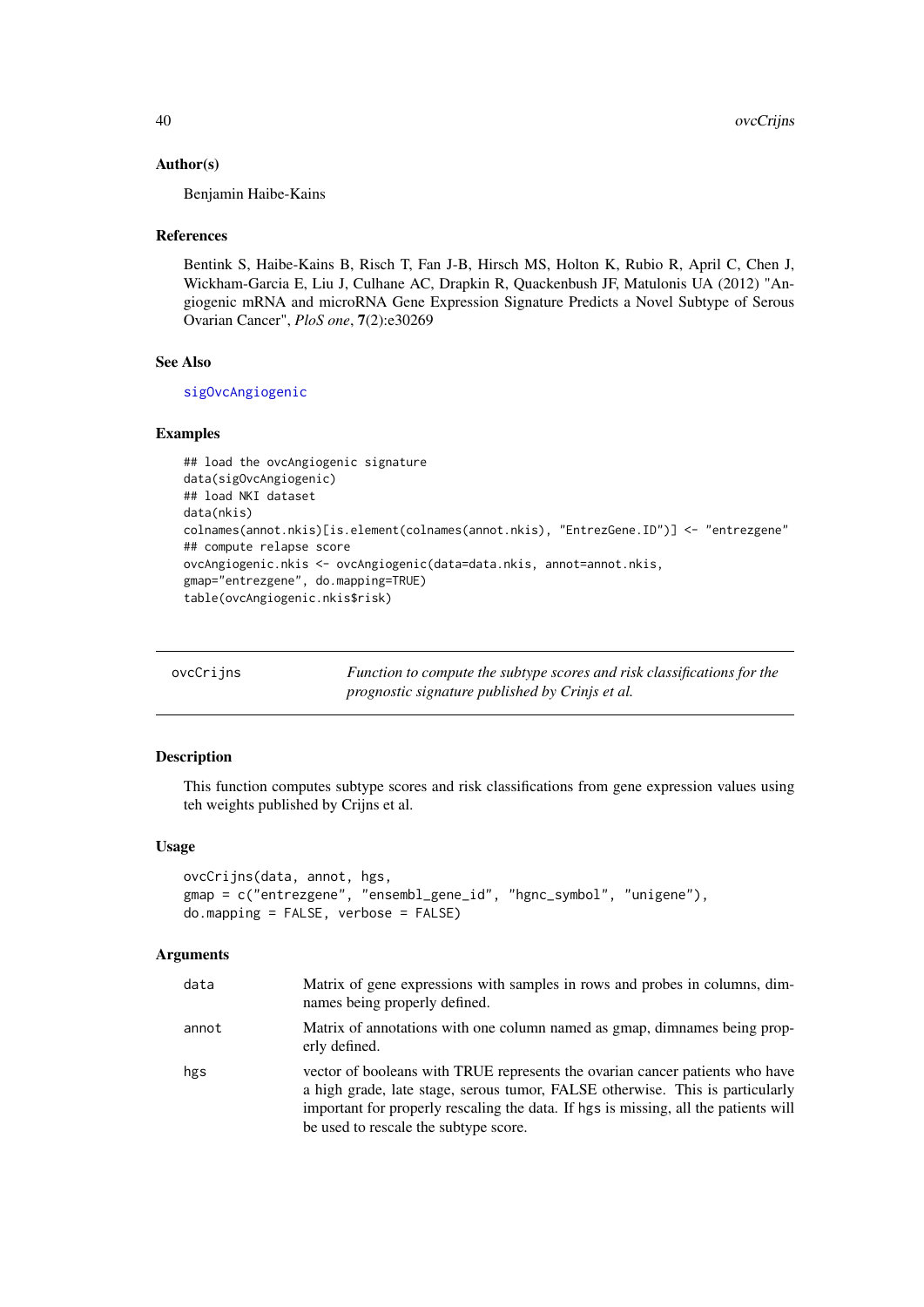#### ovcCrijns 41

| gmap       | character string containing the biomaRt attribute to use for mapping if do. mapping=TRUE                                                                  |
|------------|-----------------------------------------------------------------------------------------------------------------------------------------------------------|
| do.mapping | TRUE if the mapping through Entrez Gene ids must be performed (in case of<br>ambiguities, the most variant probe is kept for each gene), FALSE otherwise. |
| verbose    | TRUE to print informative messages, FALSE otherwise.                                                                                                      |

## Details

Note that the original algorithm has not been implemented as it necessitates refitting of the model weights in each new dataset. However the current implementation should give similar results.

## Value

| score   | Continuous signature scores                                                                                                         |
|---------|-------------------------------------------------------------------------------------------------------------------------------------|
| risk    | Binary risk classification, 1 being high risk and 0 being low risk.                                                                 |
| mapping | Mapping used if necessary.                                                                                                          |
| probe   | If mapping is performed, this matrix contains the correspondence between the<br>gene list (aka signature) and gene expression data. |

# Author(s)

Benjamin Haibe-Kains

## References

Crijns APG, Fehrmann RSN, de Jong S, Gerbens F, Meersma G J, Klip HG, Hollema H, Hofstra RMW, te Meerman GJ, de Vries EGE, van der Zee AGJ (2009) "Survival-Related Profile, Pathways, and Transcription Factors in Ovarian Cancer" *PLoS Medicine*, 6(2):e1000024.

# See Also

[sigOvcCrijns](#page-62-1)

```
## load the ovsCrijns signature
data(sigOvcCrijns)
## load NKI dataset
data(nkis)
colnames(annot.nkis)[is.element(colnames(annot.nkis), "EntrezGene.ID")] <- "entrezgene"
## compute relapse score
ovcCrijns.nkis <- ovcCrijns(data=data.nkis, annot=annot.nkis, gmap="entrezgene", do.mapping=TRUE)
table(ovcCrijns.nkis$risk)
```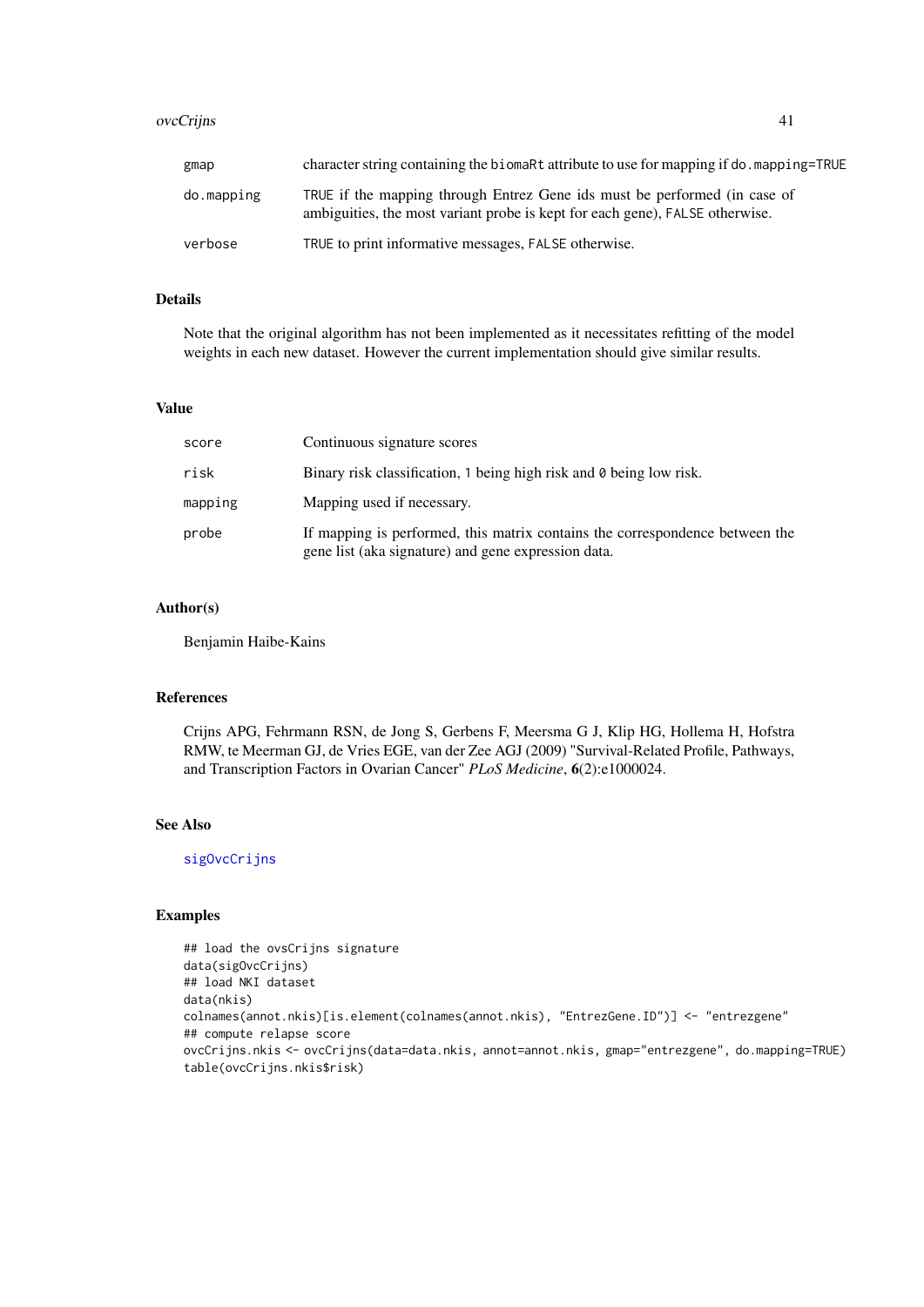This function computes signature scores and risk classifications from gene expression values following the algorithm developed by the TCGA consortium for ovarian cancer.

# Usage

```
ovcTCGA(data, annot,
gmap = c("entrezgene", "ensembl_gene_id", "hgnc_symbol", "unigene"),
do.mapping = FALSE, verbose = FALSE)
```
# Arguments

| data       | Matrix of gene expressions with samples in rows and probes in columns, dim-<br>names being properly defined.                                              |
|------------|-----------------------------------------------------------------------------------------------------------------------------------------------------------|
| annot      | Matrix of annotations with one column named as gmap, dimnames being prop-<br>erly defined.                                                                |
| gmap       | character string containing the biomaRt attribute to use for mapping if do. mapping=TRUE                                                                  |
| do.mapping | TRUE if the mapping through Entrez Gene ids must be performed (in case of<br>ambiguities, the most variant probe is kept for each gene), FALSE otherwise. |
| verbose    | TRUE to print informative messages, FALSE otherwise.                                                                                                      |
|            |                                                                                                                                                           |

## Value

| score   | Continuous signature scores                                                                                                         |
|---------|-------------------------------------------------------------------------------------------------------------------------------------|
| risk    | Binary risk classification, 1 being high risk and 0 being low risk.                                                                 |
| mapping | Mapping used if necessary.                                                                                                          |
| probe   | If mapping is performed, this matrix contains the correspondence between the<br>gene list (aka signature) and gene expression data. |

## Author(s)

Benjamin Haibe-Kains

# References

Bell D, Berchuck A, Birrer M et al. (2011) "Integrated genomic analyses of ovarian carcinoma", *Nature*, 474(7353):609–615

# See Also

[sigOvcTCGA](#page-64-0)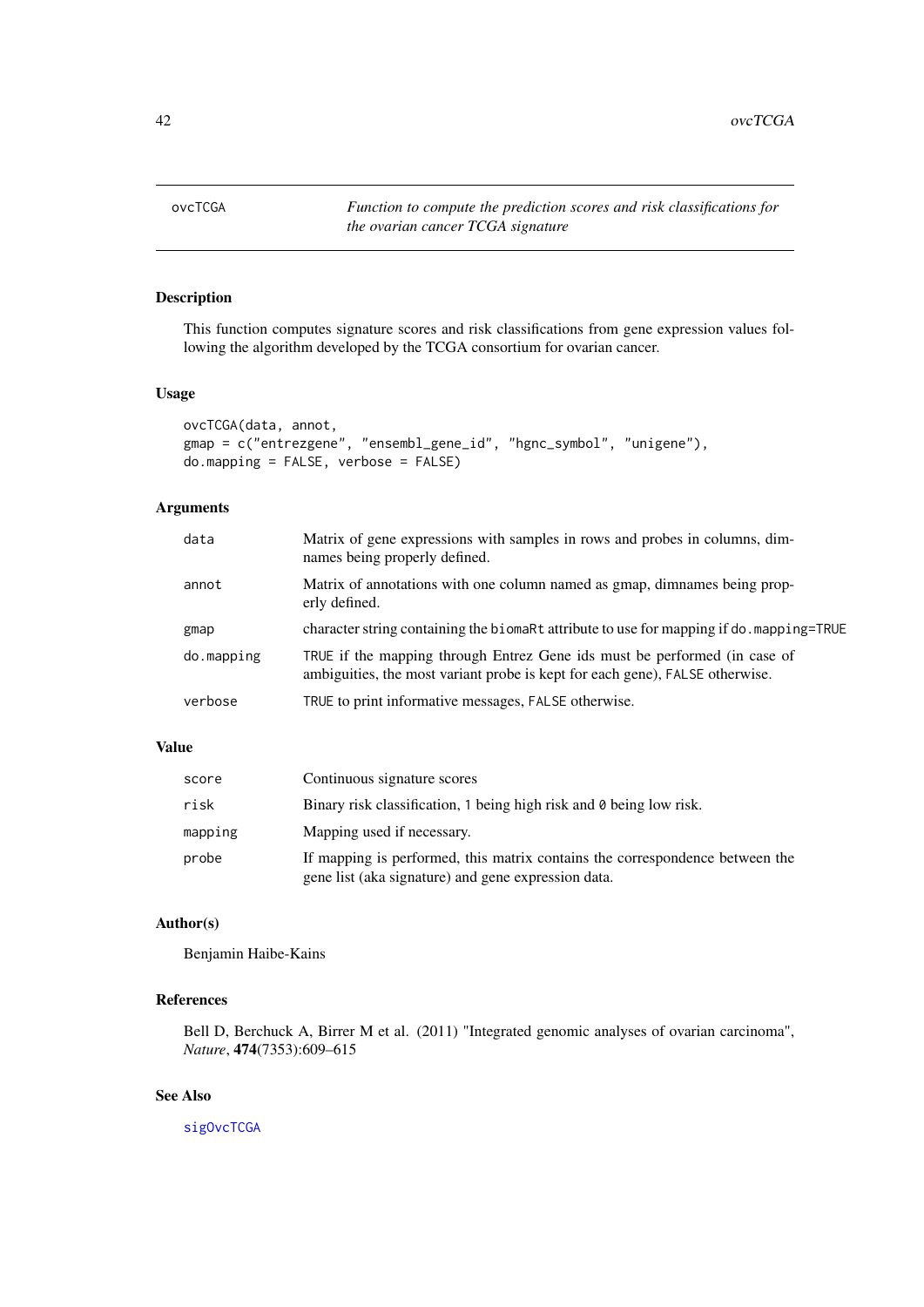#### ovcYoshihara 43

# Examples

```
## load the ovcTCGA signature
data(sigOvcTCGA)
## load NKI dataset
data(nkis)
colnames(annot.nkis)[is.element(colnames(annot.nkis), "EntrezGene.ID")] <- "entrezgene"
## compute relapse score
ovcTCGA.nkis <- ovcTCGA(data=data.nkis, annot=annot.nkis, gmap="entrezgene", do.mapping=TRUE)
table(ovcTCGA.nkis$risk)
```
ovcYoshihara *Function to compute the subtype scores and risk classifications for the prognostic signature published by Yoshihara et al.*

#### Description

This function computes subtype scores and risk classifications from gene expression values following the algorithm developed by Yoshihara et al, for prognosis in ovarian cancer.

## Usage

```
ovcYoshihara(data, annot, hgs,
gmap = c("entrezgene", "ensembl_gene_id", "hgnc_symbol", "unigene", "refseq_mrna"),
do.mapping = FALSE, verbose = FALSE)
```
# Arguments

| data       | Matrix of gene expressions with samples in rows and probes in columns, dim-<br>names being properly defined.                                                                                                                                                                                  |
|------------|-----------------------------------------------------------------------------------------------------------------------------------------------------------------------------------------------------------------------------------------------------------------------------------------------|
| annot      | Matrix of annotations with one column named as gmap, dimnames being prop-<br>erly defined.                                                                                                                                                                                                    |
| hgs        | vector of booleans with TRUE represents the ovarian cancer patients who have<br>a high grade, late stage, serous tumor, FALSE otherwise. This is particularly<br>important for properly rescaling the data. If hgs is missing, all the patients will<br>be used to rescale the subtype score. |
| gmap       | character string containing the biomaRt attribute to use for mapping if do. mapping=TRUE                                                                                                                                                                                                      |
| do.mapping | TRUE if the mapping through Entrez Gene ids must be performed (in case of<br>ambiguities, the most variant probe is kept for each gene), FALSE otherwise.                                                                                                                                     |
| verbose    | TRUE to print informative messages, FALSE otherwise.                                                                                                                                                                                                                                          |

### Value

| score   | Continuous signature scores                                                                                                         |
|---------|-------------------------------------------------------------------------------------------------------------------------------------|
| risk    | Binary risk classification, 1 being high risk and 0 being low risk.                                                                 |
| mapping | Mapping used if necessary.                                                                                                          |
| probe   | If mapping is performed, this matrix contains the correspondence between the<br>gene list (aka signature) and gene expression data. |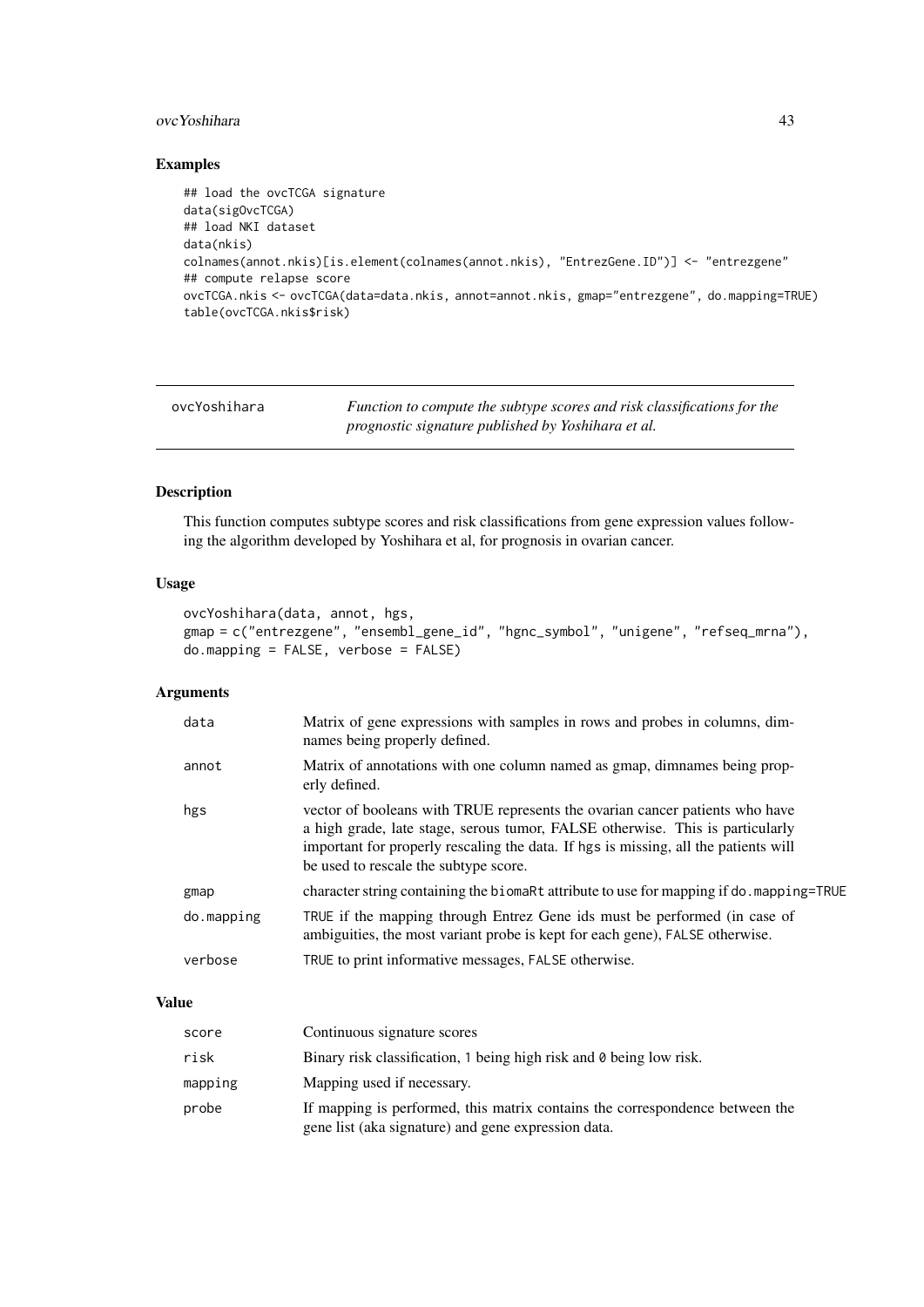#### Author(s)

Benjamin Haibe-Kains

#### References

Yoshihara K, Tajima A, Yahata T, Kodama S, Fujiwara H, Suzuki M, Onishi Y, Hatae M, Sueyoshi K, Fujiwara H, Kudo, Yoshiki, Kotera K, Masuzaki H, Tashiro H, Katabuchi H, Inoue I, Tanaka K (2010) "Gene expression profile for predicting survival in advanced-stage serous ovarian cancer across two independent datasets", *PloS one*, 5(3):e9615.

## See Also

[sigOvcYoshihara](#page-64-1)

# Examples

```
## load the ovcYoshihara signature
data(sigOvcYoshihara)
## load NKI dataset
data(nkis)
colnames(annot.nkis)[is.element(colnames(annot.nkis), "EntrezGene.ID")] <- "entrezgene"
## compute relapse score
ovcYoshihara.nkis <- ovcYoshihara(data=data.nkis,
annot=annot.nkis, gmap="entrezgene", do.mapping=TRUE)
table(ovcYoshihara.nkis$risk)
```
overlapSets *Overlap two datasets*

# Description

Utility function called within the claudinLow classifier

## Usage

overlapSets(x,y)

## Arguments

| x | Matrix1 |
|---|---------|
| y | Matrix2 |

## Value

Overlapped dataset

# References

citation("claudinLow")

## See Also

[claudinLow](#page-6-0)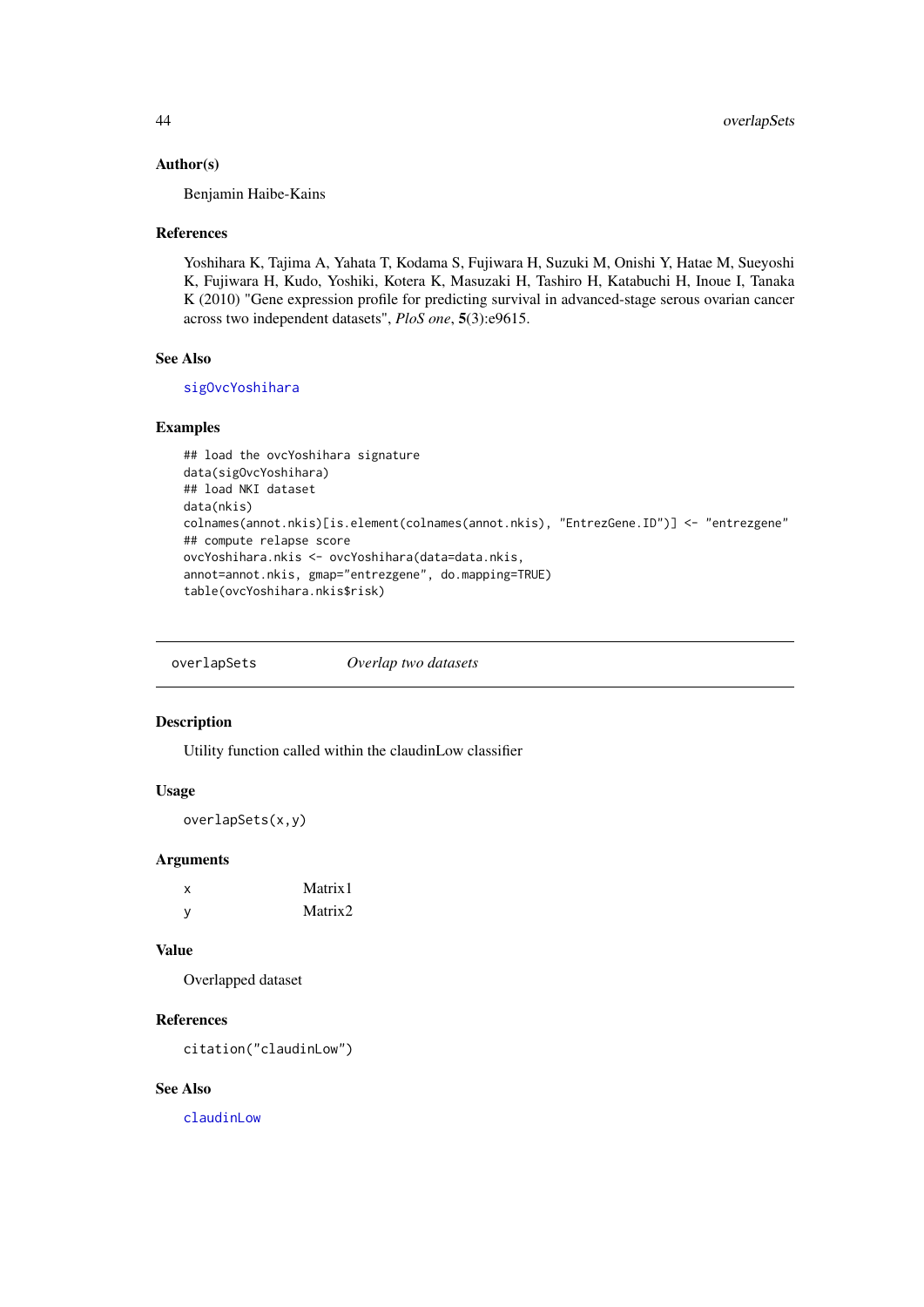List of parameters defining the PAM50 classifier for identification of breast cancer molecular subtypes (Parker et al 2009).

## Usage

```
data(pam50)
data(pam50.scale)
data(pam50.robust)
```
# Format

List of parameters for PAM50:

centroids Gene expression centroids for each subtype.

centroids.map Mapping for centroids.

method.cor Method of correlation used to compute distance to the centroids.

method.centroids Method used to compute the centroids.

std Method of standardization for gene expressions ("none", "scale" or "robust").

mins Minimum number of samples within each cluster allowed during the fitting of the model.

#### Details

Three versions of the model are provided, each of ones differs by the gene expressions standardization method since it has an important impact on the subtype classification:

- pam50 Use of the official centroids without scaling of the gene expressions.
- pam50.scale Use of the official centroids with traditional scaling of the gene expressions (see [scale](#page-0-0)).

pam50.robust Use of the official centroids with robust scaling of the gene expressions (see [rescale](#page-50-0)).

The model pam50.robust has been shown to reach the best concordance with the traditional clinical parameters (ER IHC, HER2 IHC/FISH and histological grade). However the use of this model is recommended only when the dataset is representative of a global population of breast cancer patients (no sampling bias, the 5 subtypes should be present).

#### Source

<http://jco.ascopubs.org/cgi/content/short/JCO.2008.18.1370v1>

#### References

Parker, Joel S. and Mullins, Michael and Cheang, Maggie C.U. and Leung, Samuel and Voduc, David and Vickery, Tammi and Davies, Sherri and Fauron, Christiane and He, Xiaping and Hu, Zhiyuan and Quackenbush, John F. and Stijleman, Inge J. and Palazzo, Juan and Marron, J.S. and Nobel, Andrew B. and Mardis, Elaine and Nielsen, Torsten O. and Ellis, Matthew J. and Perou, Charles M. and Bernard, Philip S. (2009) "Supervised Risk Predictor of Breast Cancer Based on Intrinsic Subtypes", *Journal of Clinical Oncology*, 27(8):1160–1167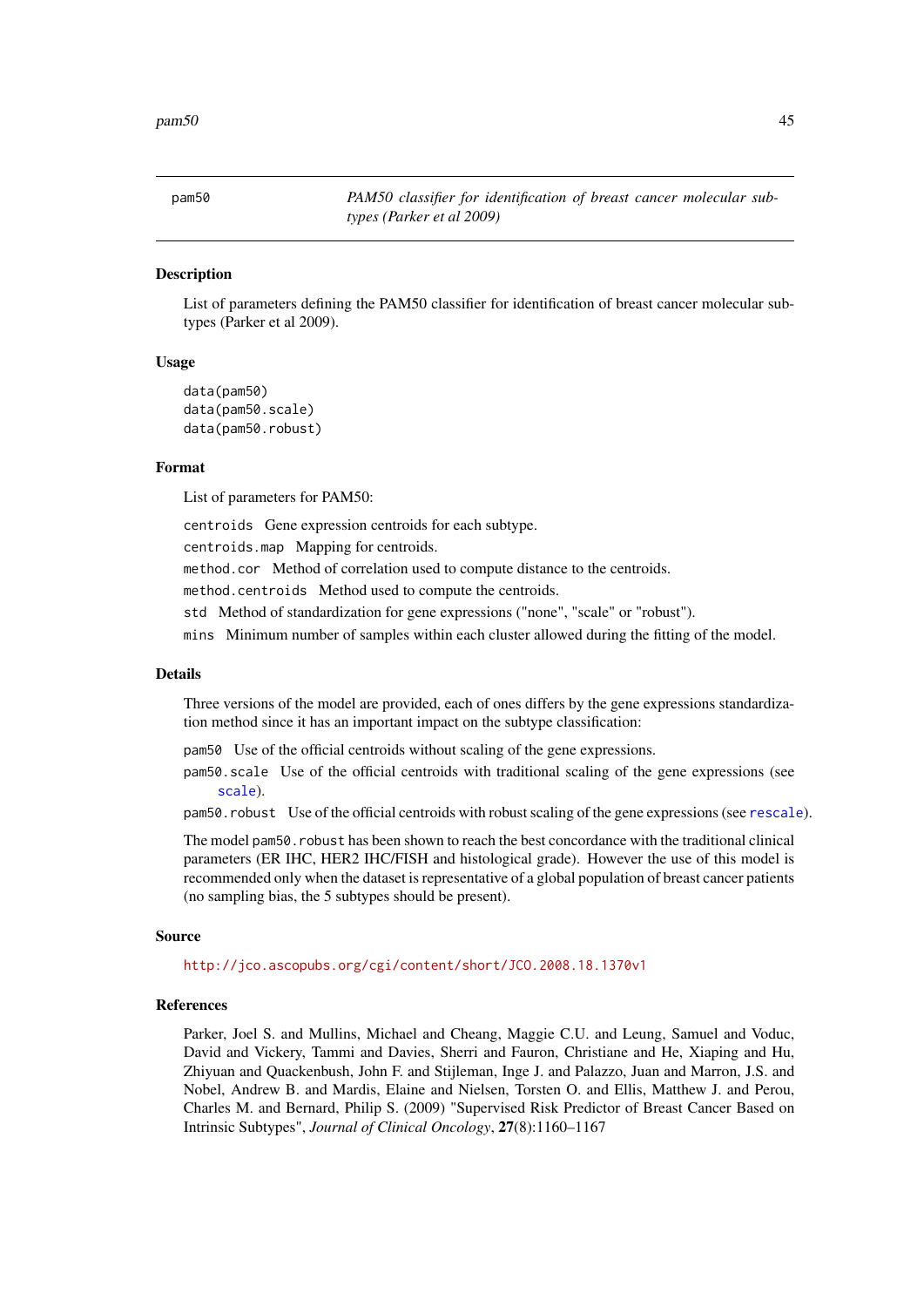# Examples

```
data(pam50)
str(pam50)
data(pam50.robust)
str(pam50.robust)
```
pik3cags *Function to compute the PIK3CA gene signature (PIK3CA-GS)*

## Description

This function computes signature scores from gene expression values following the algorithm used for the PIK3CA gene signature (PIK3CA-GS).

# Usage

pik3cags(data, annot, do.mapping = FALSE, mapping, verbose = FALSE)

# Arguments

| data       | Matrix of gene expressions with samples in rows and probes in columns, dim-<br>names being properly defined.                                              |
|------------|-----------------------------------------------------------------------------------------------------------------------------------------------------------|
| annot      | Matrix of annotations with at least one column named "EntrezGene.ID", dim-<br>names being properly defined.                                               |
| do.mapping | TRUE if the mapping through Entrez Gene ids must be performed (in case of<br>ambiguities, the most variant probe is kept for each gene), FALSE otherwise. |
| mapping    | Matrix with columns "EntrezGene.ID" and "probe" used to force the mapping<br>such that the probes are not selected based on their variance.               |
| verbose    | TRUE to print informative messages, FALSE otherwise.                                                                                                      |

## Value

Vector of signature scores for PIK3CA-GS

## Author(s)

Benjamin Haibe-Kains

## References

Loi S, Haibe-Kains B, Majjaj S, Lallemand F, Durbecq V, Larsimont D, Gonzalez-Angulo AM, Pusztai L, Symmans FW, Bardelli A, Ellis P, Tutt AN, Gillett CE, Hennessy BT., Mills GB, Phillips WA, Piccart MJ, Speed TP, McArthur GA, Sotiriou C (2010) "PIK3CA mutations associated with gene signature of low mTORC1 signaling and better outcomes in estrogen receptor-positive breast cancer", *Proceedings of the National Academy of Sciences*, 107(22):10208–10213

# See Also

[gene76](#page-19-0)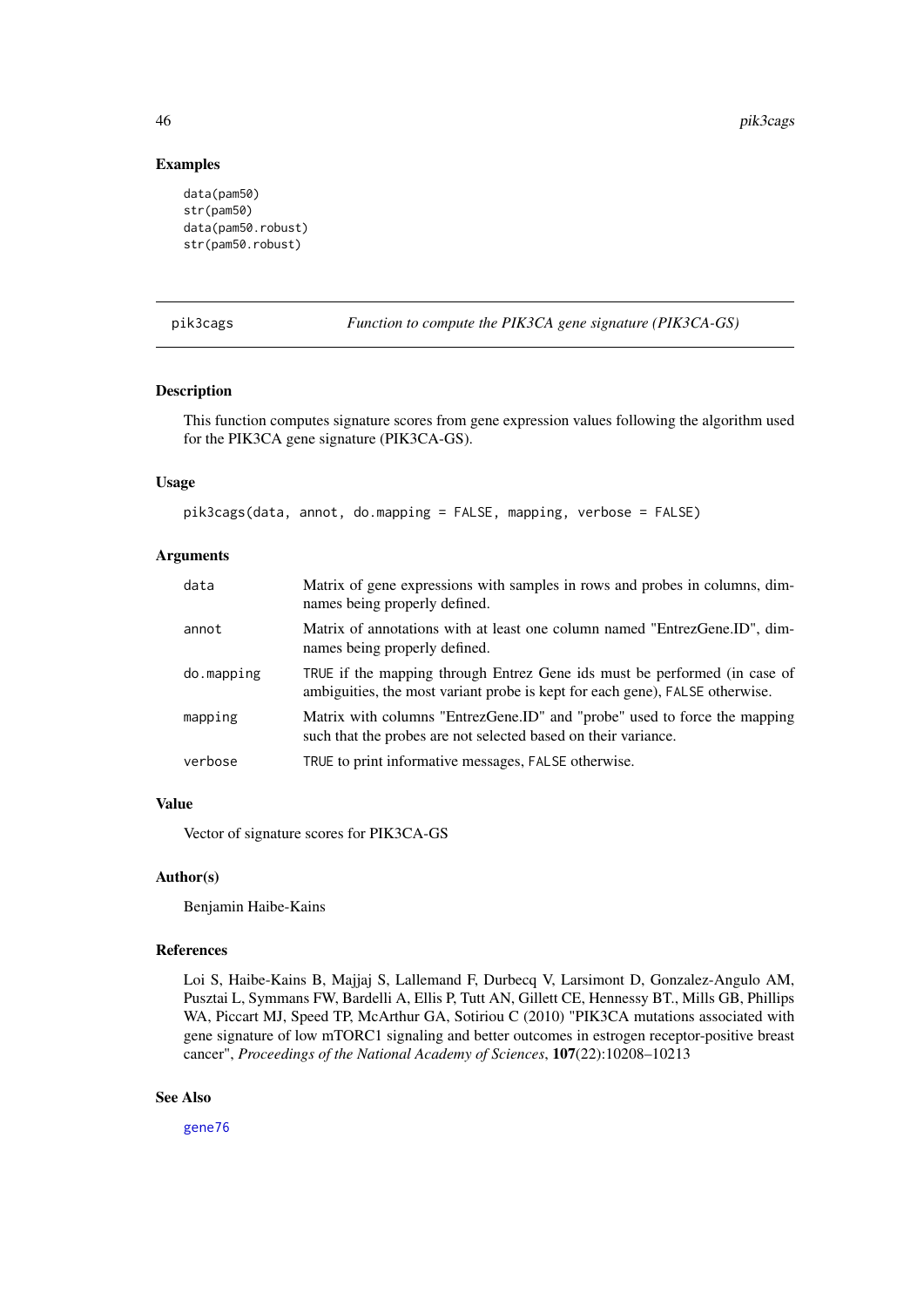#### power.cor 47

# Examples

```
## load GGI signature
data(sig.pik3cags)
## load NKI dataset
data(nkis)
## compute relapse score
pik3cags.nkis <- pik3cags(data=data.nkis, annot=annot.nkis, do.mapping=TRUE)
head(pik3cags.nkis)
```
power.cor *Function for sample size calculation for correlation coefficients*

## Description

This function enables to compute the sample size requirements for estimating pearson, kendall and spearman correlations

## Usage

power.cor(rho, w, alpha =  $0.05$ , method =  $c("pearson", "kendall", "spearman"))$ 

## Arguments

| rho    | Correaltion coefficients rho (Pearson, Kendall or Spearman)                                                                                                                                  |
|--------|----------------------------------------------------------------------------------------------------------------------------------------------------------------------------------------------|
| W      | a numerical vector of weights of the same length as x giving the weights to use<br>for elements of x in the first class.                                                                     |
| alpha  | alpha level                                                                                                                                                                                  |
| method | a character string specifying the method to compute the correlation coefficient,<br>must be one of "pearson" (default), "kendall" or "spearman". You can specify<br>just the initial letter. |

## Value

sample size requirement

# Author(s)

Benjamin Haibe-Kains

# References

Bonett, D. G., and Wright, T. A. (2000). Sample size requirements for estimating pearson, kendall and spearman correlations. Psychometrika, 65(1), 23-28. doi:10.1007/BF02294183

```
power.cor(rho=0.5, w=0.1, alpha=0.05, method="spearman")
```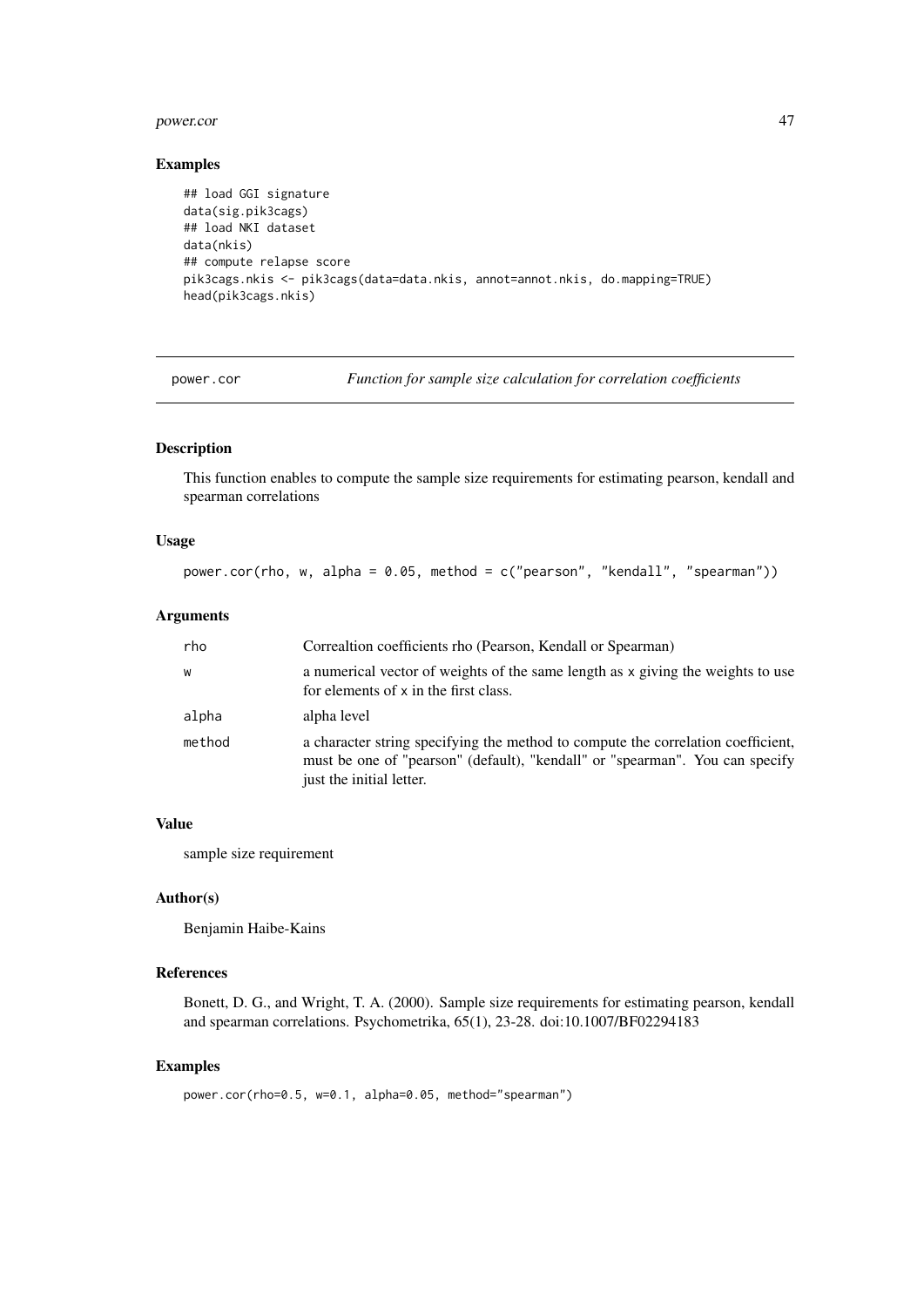This function computes the prediction strength of a clustering model as published in R. Tibshirani and G. Walther 2005.

#### Usage

ps.cluster(cl.tr, cl.ts, na.rm = FALSE)

#### Arguments

| cl.tr | Clusters membership as defined by the original clustering model, i.e. the one<br>that was not fitted on the dataset of interest. |
|-------|----------------------------------------------------------------------------------------------------------------------------------|
| cl.ts | Clusters membership as defined by the clustering model fitted on the dataset of<br>interest.                                     |
| na.rm | TRUE if missing values should be removed, FALSE otherwise.                                                                       |

# Value

| <b>DS</b>  | the overall prediction strength (minimum of the prediction strengths at cluster<br>level). |
|------------|--------------------------------------------------------------------------------------------|
| ps.cluster | Prediction strength for each cluster                                                       |
|            | ps.individual Prediction strength for each sample.                                         |

## Author(s)

Benjamin Haibe-Kains

# References

R. Tibshirani and G. Walther (2005) "Cluster Validation by Prediction Strength", *Journal of Computational and Graphical Statistics*, 14(3):511–528.

```
## load SSP signature published in Sorlie et al. 2003
data(ssp2003)
## load NKI data
data(nkis)
## SP2003 fitted on NKI
ssp2003.2nkis <- intrinsic.cluster(data=data.nkis, annot=annot.nkis,
  do.mapping=TRUE, std="robust",
  intrinsicg=ssp2003$centroids.map[ ,c("probe", "EntrezGene.ID")],
  number.cluster=5, mins=5, method.cor="spearman",
 method.centroids="mean", verbose=TRUE)
## SP2003 published in Sorlie et al 2003 and applied in VDX
ssp2003.nkis <- intrinsic.cluster.predict(sbt.model=ssp2003,
  data=data.nkis, annot=annot.nkis, do.mapping=TRUE, verbose=TRUE)
## prediction strength of sp2003 clustering model
```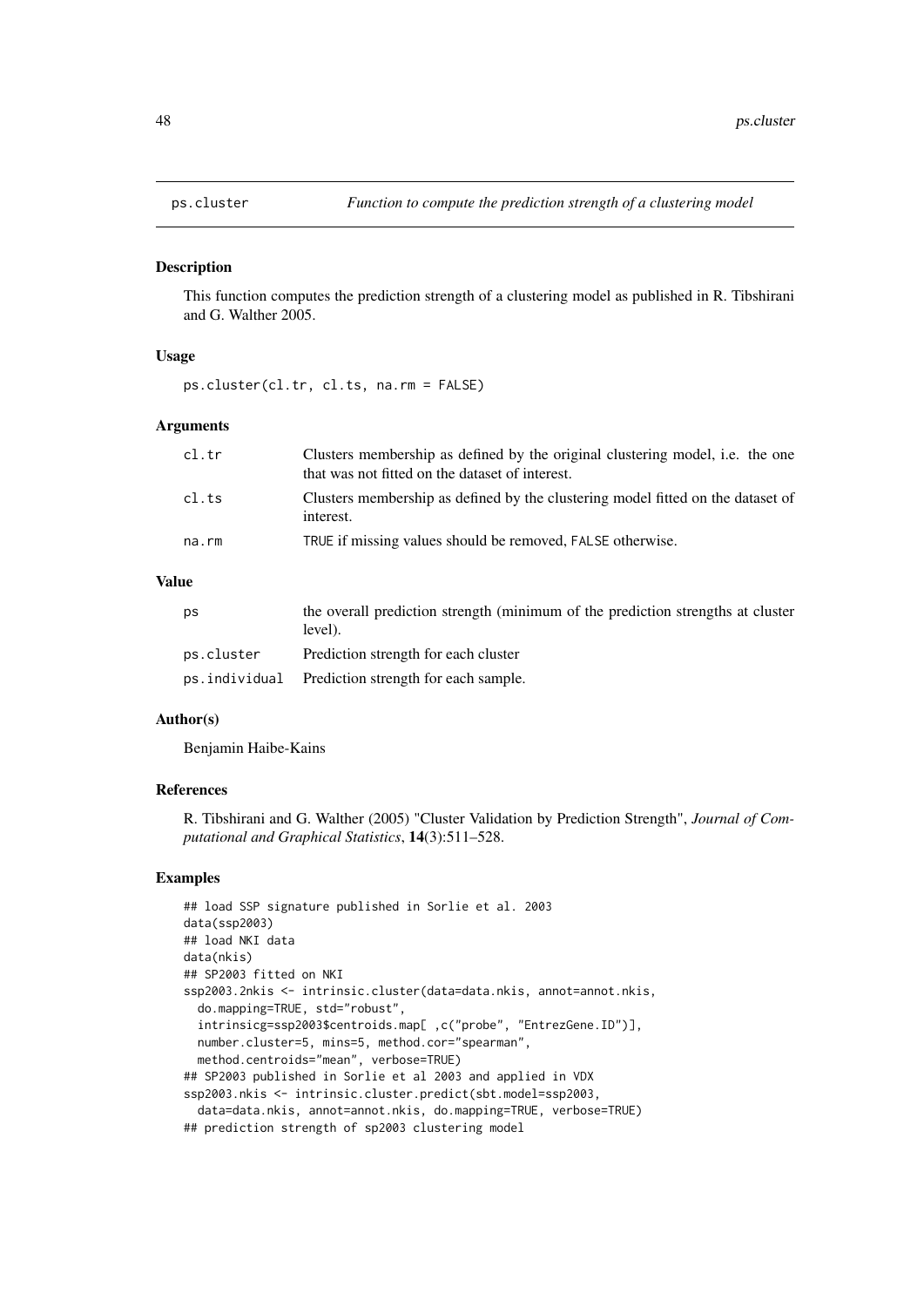#### read.m.file 49

```
ps.cluster(cl.tr=ssp2003.2nkis$subtype, cl.ts=ssp2003.nkis$subtype,
  na.rm = FALSE
```
read.m.file *Function to read a 'csv' file containing gene lists (aka gene signatures)*

# Description

This function allows for reading a 'csv' file containing gene signatures. Each gene signature is composed of at least four columns: "gene.list" is the name of the signature on the first line and empty fields below, "probes" are the probe names, "EntrezGene.ID" are the EntrezGene IDs and "coefficient" are the coefficients of each probe.

## Usage

read.m.file(file, ...)

#### Arguments

| file     | Filename of the 'csy' file.                   |
|----------|-----------------------------------------------|
| $\cdots$ | Additional parameters for read, csv function. |

## Value

List of gene signatures.

#### Author(s)

Benjamin Haibe-Kains

## See Also

[mod1](#page-30-0), [mod2](#page-31-0), 'extdata/desmedt2008\_genemodules.csv', 'extdata/haibekains2009\_sig\_genius.csv'

```
## read the seven gene modules as published in Desmedt et al 2008
genemods <- read.m.file(system.file("extdata/desmedt2008_genemodules.csv",
 package = "genefu"))
str(genemods, max.level=1)
## read the three subtype signtaures from GENIUS
geniusm <- read.m.file(system.file("extdata/haibekains2009_sig_genius.csv",
  package = "genefu"))
str(geniusm, max.level=1)
```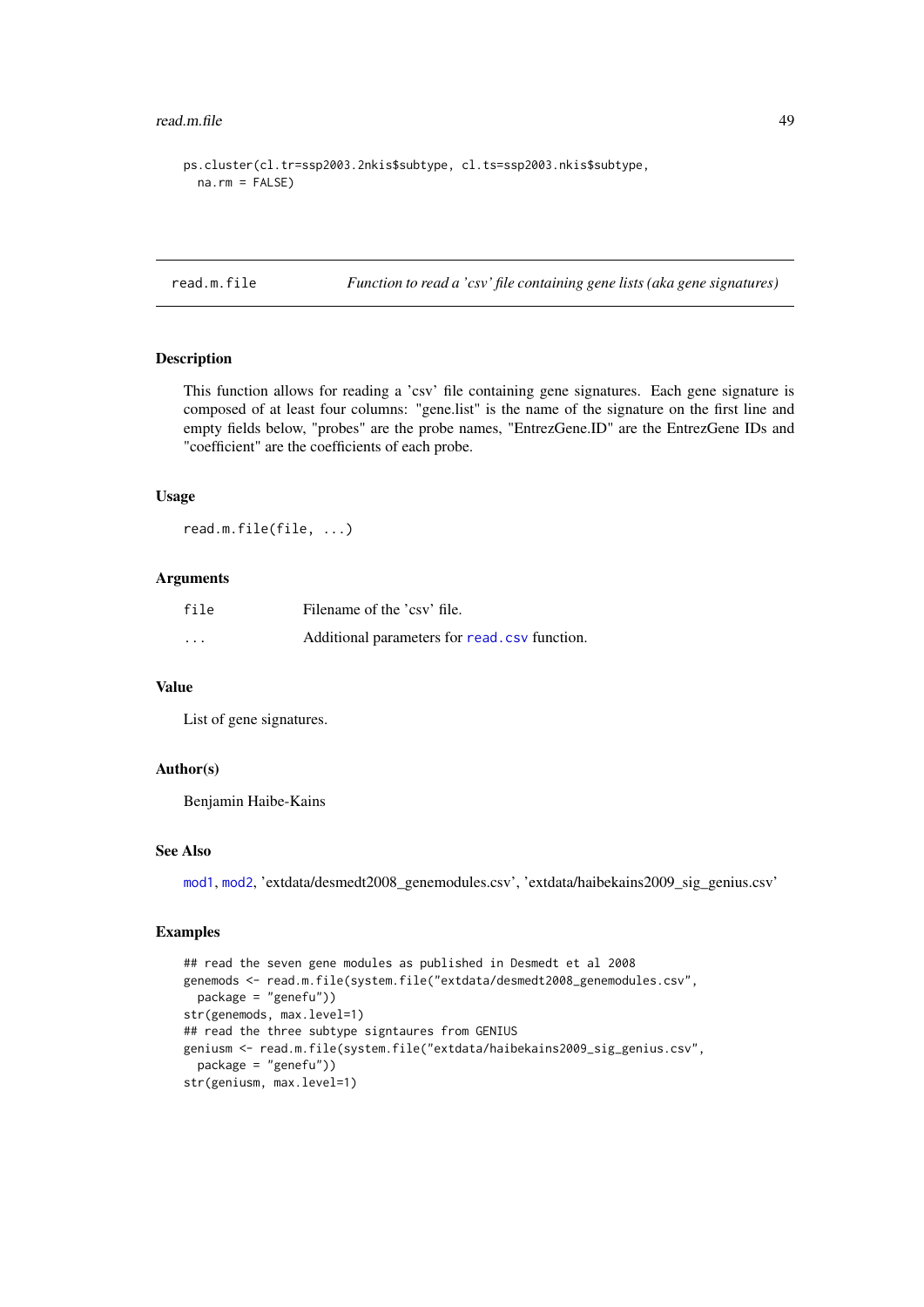Formatting function to read arrays and format for use in the claudinLow classifier

# Usage

```
readArray(dataFile,designFile=NA,hr=1,impute=T,method="mean")
```
# Arguments

| dataFile   | file with matrix to be read                  |
|------------|----------------------------------------------|
| designFile | Design of file                               |
| hr         | Header rows as Present $(2)$ or Absent $(1)$ |
| impute     | whether data will be imputed or not.         |
| method     | Default method is "mean"                     |

# References

citation("claudinLow")

# See Also

[claudinLow](#page-6-0)

rename.duplicate *Function to rename duplicated strings.*

# Description

This function renames duplicated strings by adding their number of occurrences at the end.

# Usage

```
rename.duplicate(x, sep = "_", verbose = FALSE)
```
# Arguments

| $\mathsf{X}$ | vector of strings.                                                                            |
|--------------|-----------------------------------------------------------------------------------------------|
| sep          | a character to be the separator between the number added at the end and the<br>string itself. |
| verbose      | TRUE to print informative messages, FALSE otherwise.                                          |

# Value

| new.x        | new strings (without duplicates).         |
|--------------|-------------------------------------------|
| duplicated.x | strings which were originally duplicated. |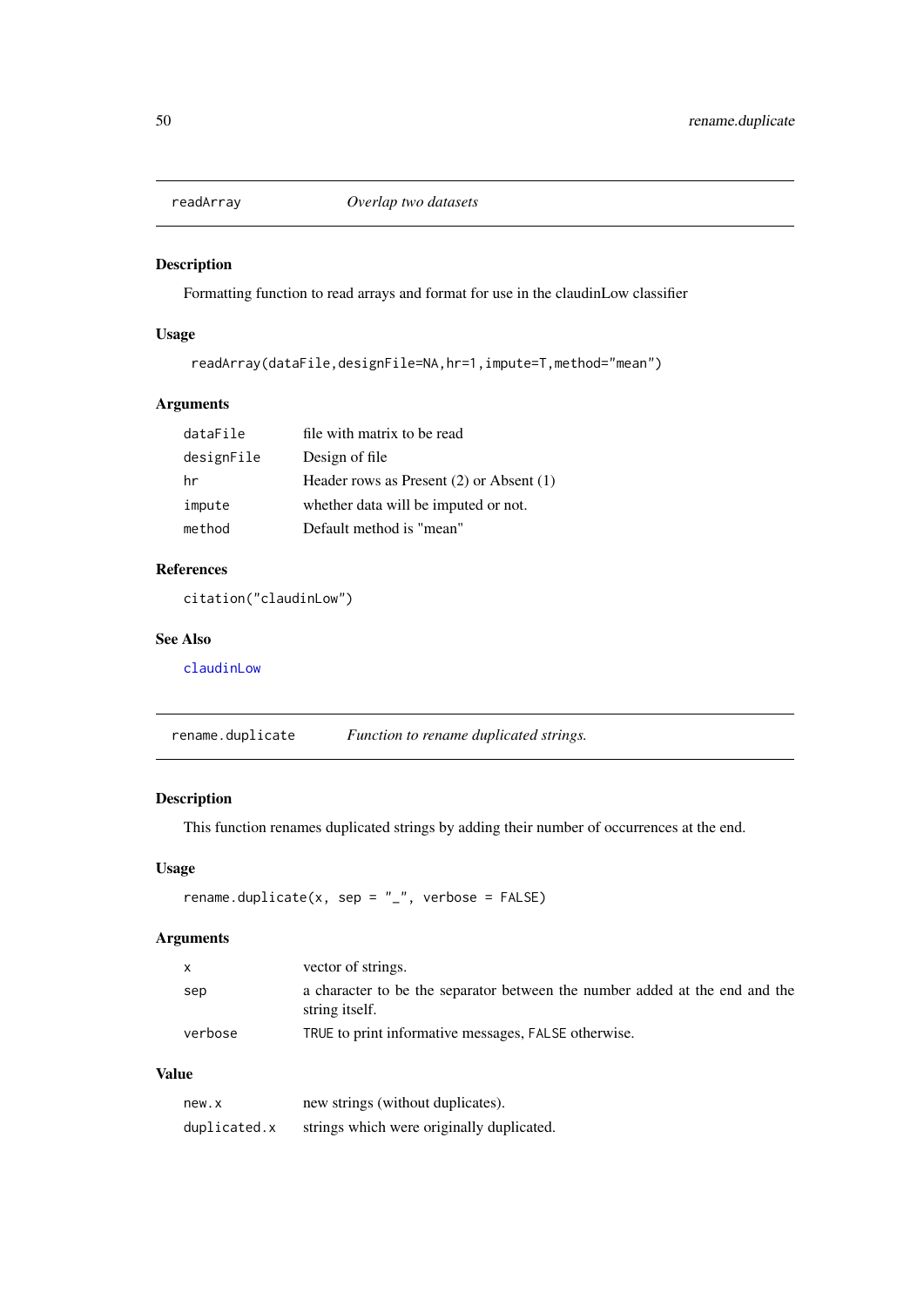#### rescale 51

#### Author(s)

Benjamin Haibe-Kains

## Examples

```
nn <- sample(letters[1:10], 30, replace=TRUE)
table(nn)
rename.duplicate(x=nn, verbose=TRUE)
```
<span id="page-50-0"></span>rescale *Function to rescale values based on quantiles*

# Description

This function rescales values x based on quantiles specified by the user such that  $x' = (x - q1) / (q2)$ - q1) where q is the specified quantile,  $q1 = q / 2$ ,  $q2 = 1 - q/2$  and x' are the new rescaled values.

#### Usage

 $rescale(x, na.rm = FALSE, q = 0)$ 

## Arguments

| x     |                                                            |
|-------|------------------------------------------------------------|
| na.rm | TRUE if missing values should be removed, FALSE otherwise. |
| α     | Ouantile (must lie in $[0,1]$ ).                           |

# Details

In order to rescale gene expressions,  $q = 0.05$  yielded comparable scales in numerous breast cancer microarray datasets (data not shown).The rational behind this is that, in general, 'extreme cases' (e.g. low and high proliferation, high and low expression of ESR1, ...) are often present in microarray datasets, making the estimation of 'extreme' quantiles quite stable. This is specially true for genes exhibiting some multi-modality like ESR1 or ERBB2.

### Value

Vector of rescaled values with two attributes q1 and q1 containing the values of the lower and the upper quantiles respectively.

#### Author(s)

Benjamin Haibe-Kains

# See Also

[scale](#page-0-0)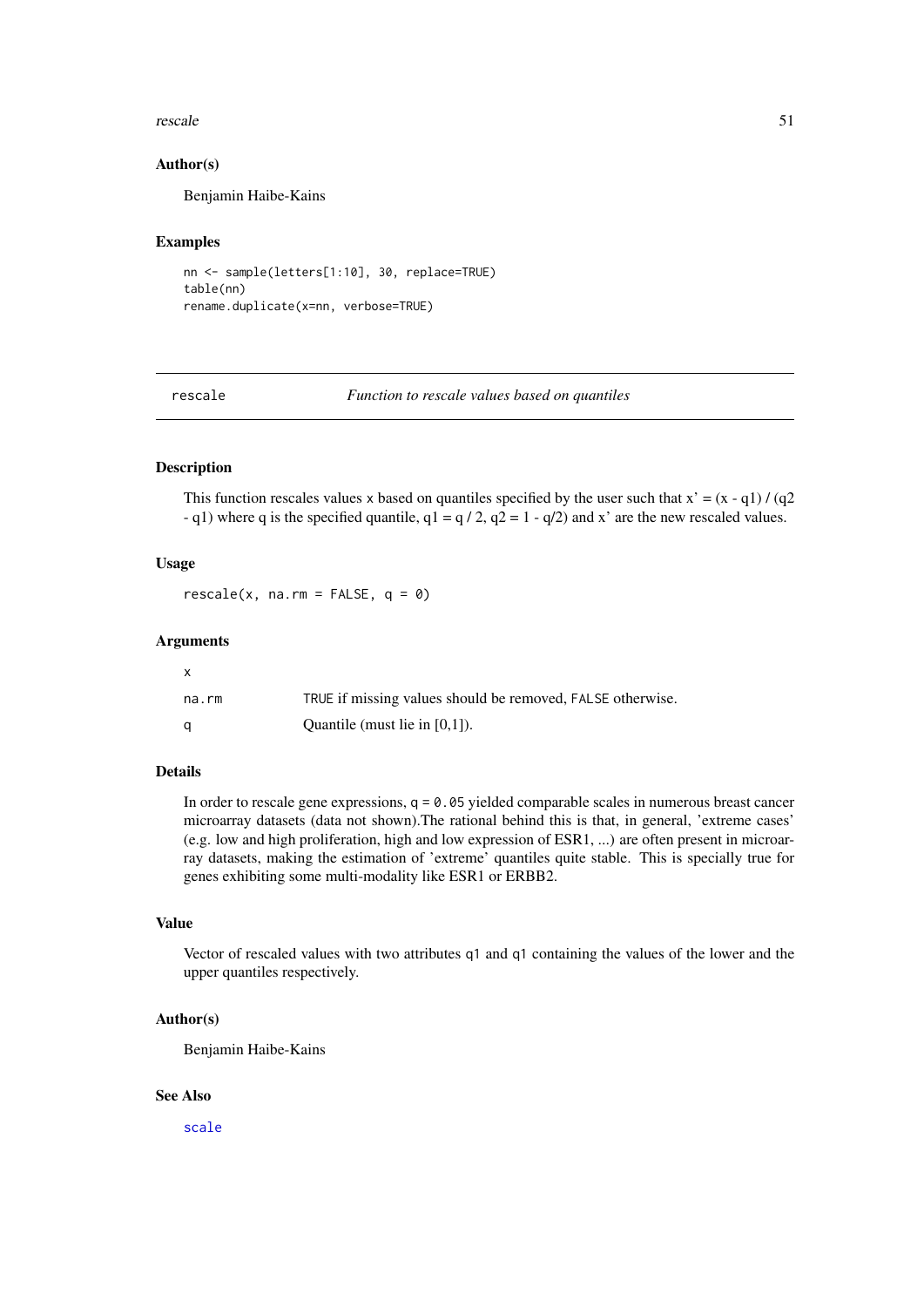# Examples

```
## load VDX dataset
data(vdxs)
## load NKI dataset
data(nkis)
## example of rescaling for ESR1 expression
par(mfrow=c(2,2))
hist(data.vdxs[ ,"205225_at"], xlab="205225_at", breaks=20,
 main="ESR1 in VDX")
hist(data.nkis[ ,"NM_000125"], xlab="NM_000125", breaks=20,
 main="ESR1 in NKI")
hist((rescale(x=data.vdxs[ ,"205225_at"], q=0.05) - 0.5) * 2,
 xlab="205225_at", breaks=20, main="ESR1 in VDX\nrescaled")
hist((rescale(x=data.nkis[ ,"NM_000125"], q=0.05) - 0.5) * 2,
  xlab="NM_000125", breaks=20, main="ESR1 in NKI\nrescaled")
```
rorS *Function to compute the rorS signature as published by Parker et al 2009*

# Description

This function computes signature scores and risk classifications from gene expression values following the algorithm used for the rorS signature as published by Parker et al 2009.

#### Usage

```
rorS(data, annot, do.mapping = FALSE, mapping, verbose = FALSE)
```
# Arguments

| data       | Matrix of gene expressions with samples in rows and probes in columns, dim-<br>names being properly defined.                                                                                                                      |
|------------|-----------------------------------------------------------------------------------------------------------------------------------------------------------------------------------------------------------------------------------|
| annot      | Matrix of annotations with at least one column named "EntrezGene.ID", dim-<br>names being properly defined.                                                                                                                       |
| do.mapping | TRUE if the mapping through Entrez Gene ids must be performed (in case of<br>ambiguities, the most variant probe is kept for each gene), FALSE otherwise.<br>Note that for Affymetrix HGU datasets, the mapping is not necessary. |
| mapping    | Matrix with columns "EntrezGene.ID" and "probe" used to force the mapping<br>such that the probes are not selected based on their variance.                                                                                       |
| verbose    | TRUE to print informative messages, FALSE otherwise.                                                                                                                                                                              |

### Value

| score   | Continuous signature scores                                                                                                         |
|---------|-------------------------------------------------------------------------------------------------------------------------------------|
| risk    | Binary risk classification, 1 being high risk and 0 being low risk.                                                                 |
| mapping | Mapping used if necessary.                                                                                                          |
| probe   | If mapping is performed, this matrix contains the correspondence between the<br>gene list (aka signature) and gene expression data. |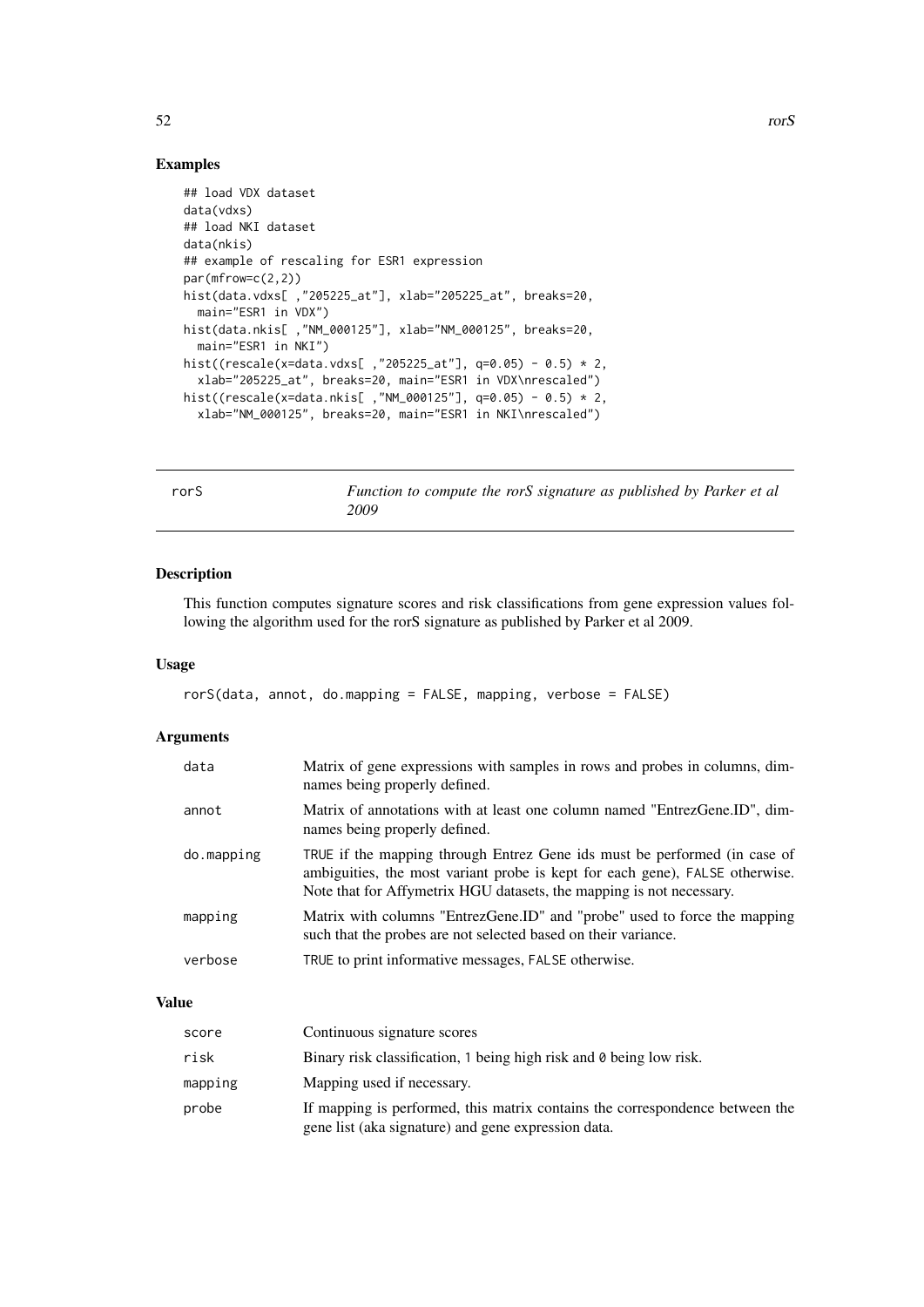#### scmgene.robust 53

#### Author(s)

Benjamin Haibe-Kains

#### References

Parker, Joel S. and Mullins, Michael and Cheang, Maggie C.U. and Leung, Samuel and Voduc, David and Vickery, Tammi and Davies, Sherri and Fauron, Christiane and He, Xiaping and Hu, Zhiyuan and Quackenbush, John F. and Stijleman, Inge J. and Palazzo, Juan and Marron, J.S. and Nobel, Andrew B. and Mardis, Elaine and Nielsen, Torsten O. and Ellis, Matthew J. and Perou, Charles M. and Bernard, Philip S. (2009) "Supervised Risk Predictor of Breast Cancer Based on Intrinsic Subtypes", *Journal of Clinical Oncology*, 27(8):1160–1167

# Examples

```
## load NKI dataset
data(vdxs)
## compute relapse score
rs.vdxs <- rorS(data=data.vdxs, annot=annot.vdxs, do.mapping=TRUE)
```

| scmgene.robust | Subtype Clustering Model using only ESR1, ERBB2 and AURKA genes |
|----------------|-----------------------------------------------------------------|
|                | for identification of breast cancer molecular subtypes          |

#### Description

List of parameters defining the Subtype Clustering Model as published in Wirapati et al 2009 and Desmedt et al 2008 but using single genes instead of gene modules.

#### Usage

```
data(scmgene.robust)
```
#### Format

List of parameters for SCMGENE:

- parameters List of parameters for the mixture of three Gaussians (ER-/HER2-, HER2+ and ER+/HER2-) that define the Subtype Clustering Model. The structure is the same than for an [Mclust](#page-0-0) object.
- cutoff.AURKA Cutoff for AURKA module score in order to identify ER+/HER2- High Proliferation (aka Luminal B) tumors and ER+/HER2- Low Proliferation (aka Luminal A) tumors.
- mod ESR1, ERBB2 and AURKA modules.

#### Source

<http://clincancerres.aacrjournals.org/content/14/16/5158.abstract?ck=nck>

#### References

Desmedt C, Haibe-Kains B, Wirapati P, Buyse M, Larsimont D, Bontempi G, Delorenzi M, Piccart M, and Sotiriou C (2008) "Biological processes associated with breast cancer clinical outcome depend on the molecular subtypes", *Clinical Cancer Research*, 14(16):5158–5165.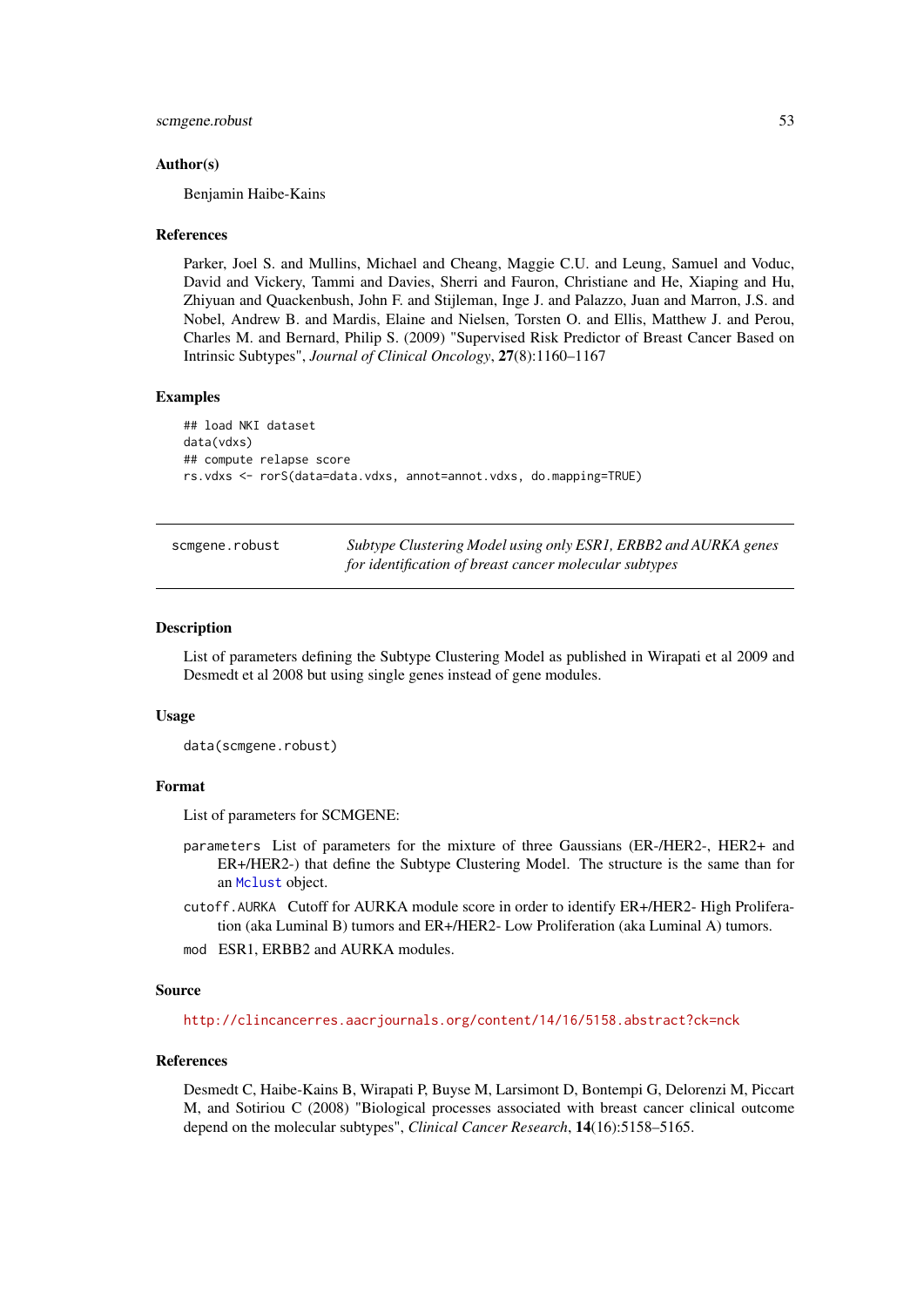# Examples

```
data(scmgene.robust)
str(scmgene.robust, max.level=1)
```

| scmod1.robust | Subtype Clustering Model using ESR1, ERBB2 and AURKA modules          |
|---------------|-----------------------------------------------------------------------|
|               | for identification of breast cancer molecular subtypes (Desmedt et al |
|               | 2008)                                                                 |

#### Description

List of parameters defining the Subtype Clustering Model as published in Desmedt et al 2008.

#### Usage

data(scmod1.robust)

#### Format

List of parameters for SCMOD1:

- parameters List of parameters for the mixture of three Gaussians (ER-/HER2-, HER2+ and ER+/HER2-) that define the Subtype Clustering Model. The structure is the same than for an [Mclust](#page-0-0) object.
- cutoff.AURKA Cutoff for AURKA module score in order to identify ER+/HER2- High Proliferation (aka Luminal B) tumors and ER+/HER2- Low Proliferation (aka Luminal A) tumors.
- mod ESR1, ERBB2 and AURKA modules.

## Source

<http://clincancerres.aacrjournals.org/content/14/16/5158.abstract?ck=nck>

# References

Desmedt C, Haibe-Kains B, Wirapati P, Buyse M, Larsimont D, Bontempi G, Delorenzi M, Piccart M, and Sotiriou C (2008) "Biological processes associated with breast cancer clinical outcome depend on the molecular subtypes", *Clinical Cancer Research*, 14(16):5158–5165.

```
data(scmod1.robust)
str(scmod1.robust, max.level=1)
```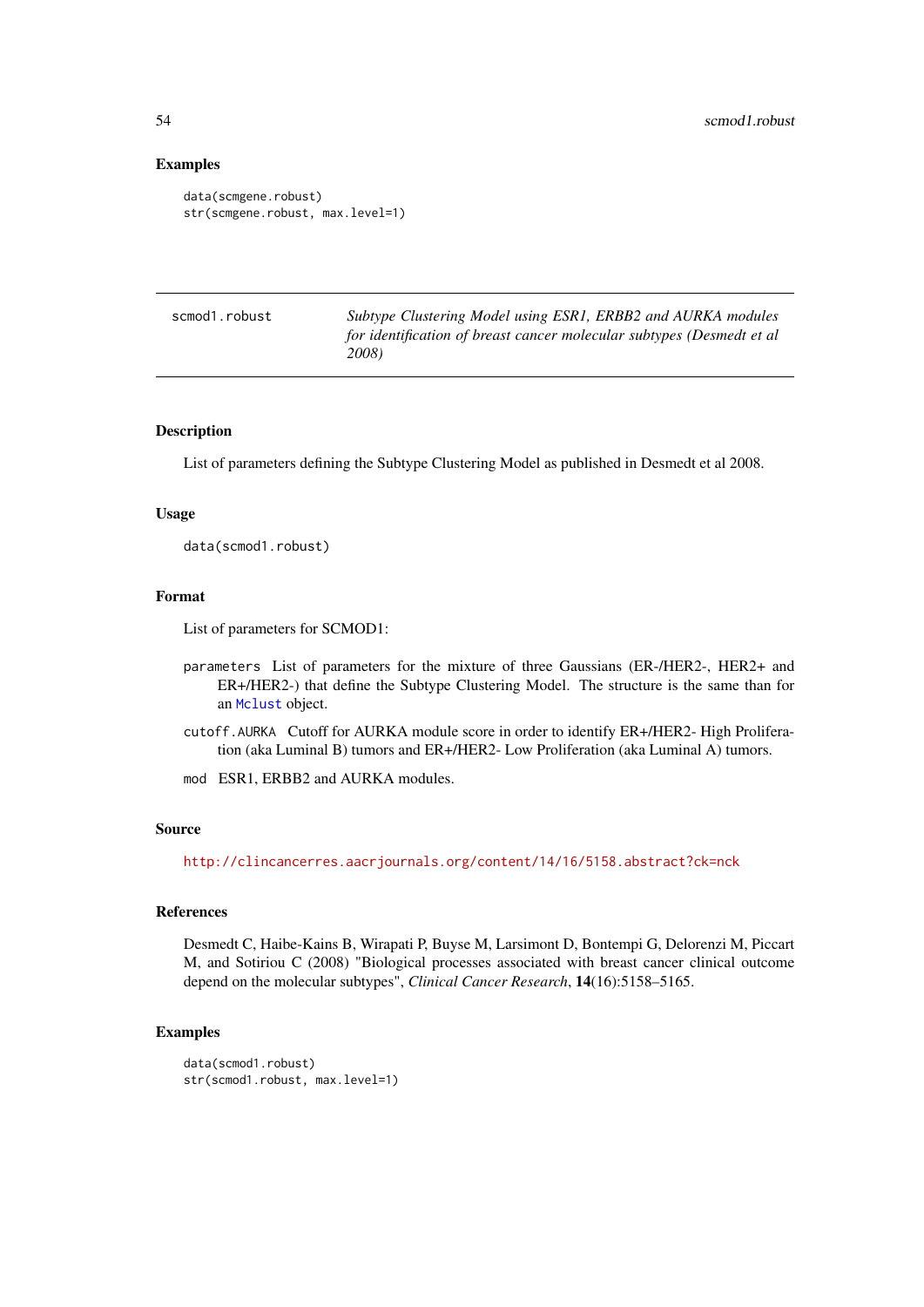scmod2.robust *Subtype Clustering Model using ESR1, ERBB2 and AURKA modules for identification of breast cancer molecular subtypes (Wirapati et al 2008)*

#### Description

List of parameters defining the Subtype Clustering Model as published in Wirapati et al 2008.

## Usage

data(scmod2.robust)

# Format

List of parameters for SCMOD2:

- parameters List of parameters for the mixture of three Gaussians (ER-/HER2-, HER2+ and ER+/HER2-) that define the Subtype Clustering Model. The structure is the same than for an [Mclust](#page-0-0) object.
- cutoff.AURKA Cutoff for AURKA module score in order to identify ER+/HER2- High Proliferation (aka Luminal B) tumors and ER+/HER2- Low Proliferation (aka Luminal A) tumors.
- mod ESR1, ERBB2 and AURKA modules.

#### Source

<http://breast-cancer-research.com/content/10/4/R65>

#### References

Wirapati P, Sotiriou C, Kunkel S, Farmer P, Pradervand S, Haibe-Kains B, Desmedt C, Ignatiadis M, Sengstag T, Schutz F, Goldstein DR, Piccart MJ and Delorenzi M (2008) "Meta-analysis of Gene-Expression Profiles in Breast Cancer: Toward a Unified Understanding of Breast Cancer Sub-typing and Prognosis Signatures", *Breast Cancer Research*, 10(4):R65.

```
data(scmod2.robust)
str(scmod2.robust, max.level=1)
```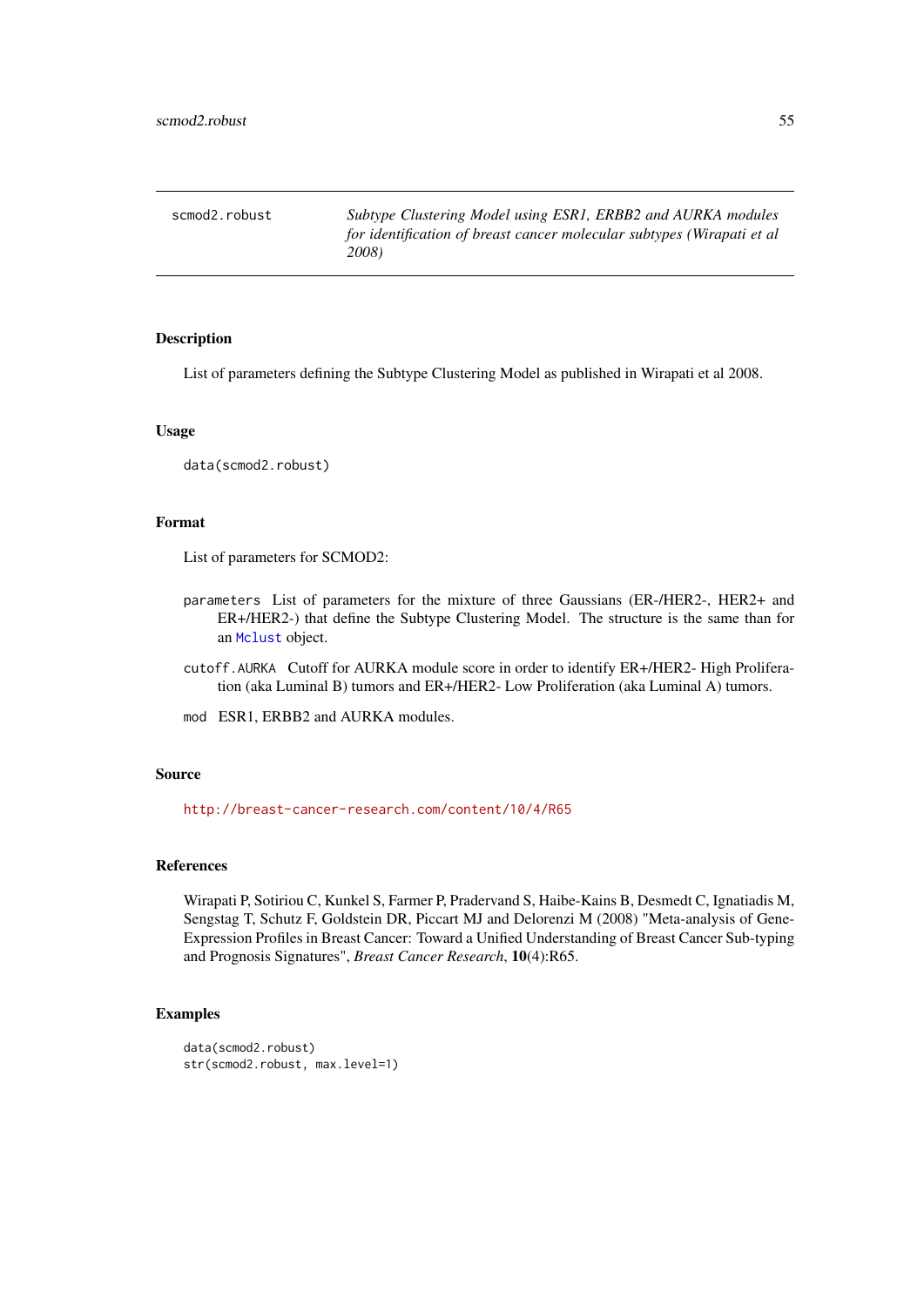This function enables to set the class of each culumn in a data.frame

## Usage

```
setcolclass.df(df, colclass, factor.levels)
```
#### Arguments

| df       | data.frame for which columns' class need to be updated |
|----------|--------------------------------------------------------|
| colclass | class for each column of the data.frame                |
|          | factor. levels list of levels for each factor          |

## Value

A data.frame with columns' class and levels properly set

# Author(s)

Benjamin Haibe-Kains

#### Examples

```
tt <- data.frame(matrix(NA, nrow=3, ncol=3, dimnames=list(1:3, paste("column", 1:3, sep="."))),
stringsAsFactors=FALSE)
tt <- setcolclass.df(df=tt, colclass=c("numeric", "factor", "character"),
factor.levels=list(NULL, c("F1", "F2", "F3"), NULL))
```
<span id="page-55-0"></span>

| sig.endoPredict | Signature used to compute the endoPredict signature as published by |
|-----------------|---------------------------------------------------------------------|
|                 | Filipits et al 2011                                                 |

## Description

List of 11 genes included in the endoPredict signature. The EntrezGene.ID allows for mapping and the mapping to affy probes is already provided.

## Usage

data(sig.endoPredict)

#### Format

[sig.endoPredict](#page-55-0) is a matrix with 5 columns containing the annotations and information related to the signature itself (including a mapping to Affymetrix HGU platform).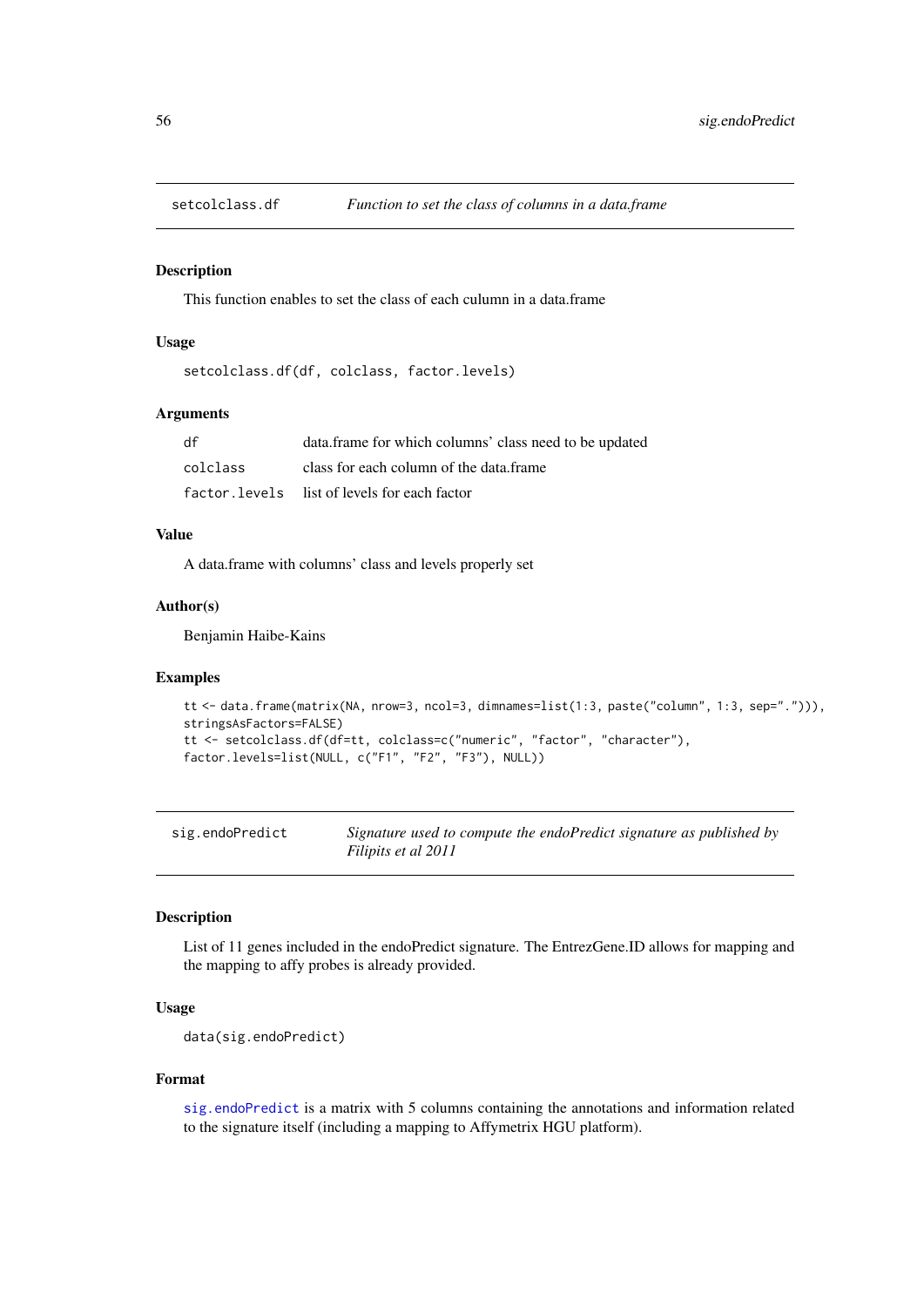#### $sig. gene70$  57

#### References

Filipits, M., Rudas, M., Jakesz, R., Dubsky, P., Fitzal, F., Singer, C. F., et al. (2011). "A new molecular predictor of distant recurrence in ER-positive, HER2-negative breast cancer adds independent information to conventional clinical risk factors." *Clinical Cancer Research*, 17(18):6012–6020.

#### Examples

```
data(sig.endoPredict)
head(sig.endoPredict)
```
<span id="page-56-0"></span>sig.gene70 *Signature used to compute the 70 genes prognosis profile (GENE70) as published by van't Veer et al. 2002*

#### **Description**

List of 70 agilent probe ids representing 56 unique genes included in the GENE70 signature. The EntrezGene.ID allows for mapping and the "average.good.prognosis.profile" values allows for signature computation.

# Usage

data(sig.gene70)

## Format

[sig.gene70](#page-56-0) is a matrix with 9 columns containing the annotations and information related to the signature itself.

#### Source

<http://www.nature.com/nature/journal/v415/n6871/full/415530a.html>

#### References

L. J. van't Veer and H. Dai and M. J. van de Vijver and Y. D. He and A. A. Hart and M. Mao and H. L. Peterse and K. van der Kooy and M. J. Marton and A. T. Witteveen and G. J. Schreiber and R. M. Kerkhiven and C. Roberts and P. S. Linsley and R. Bernards and S. H. Friend (2002) "Gene Expression Profiling Predicts Clinical Outcome of Breast Cancer", *Nature*, 415:530–536.

#### Examples

data(sig.gene70) head(sig.gene70)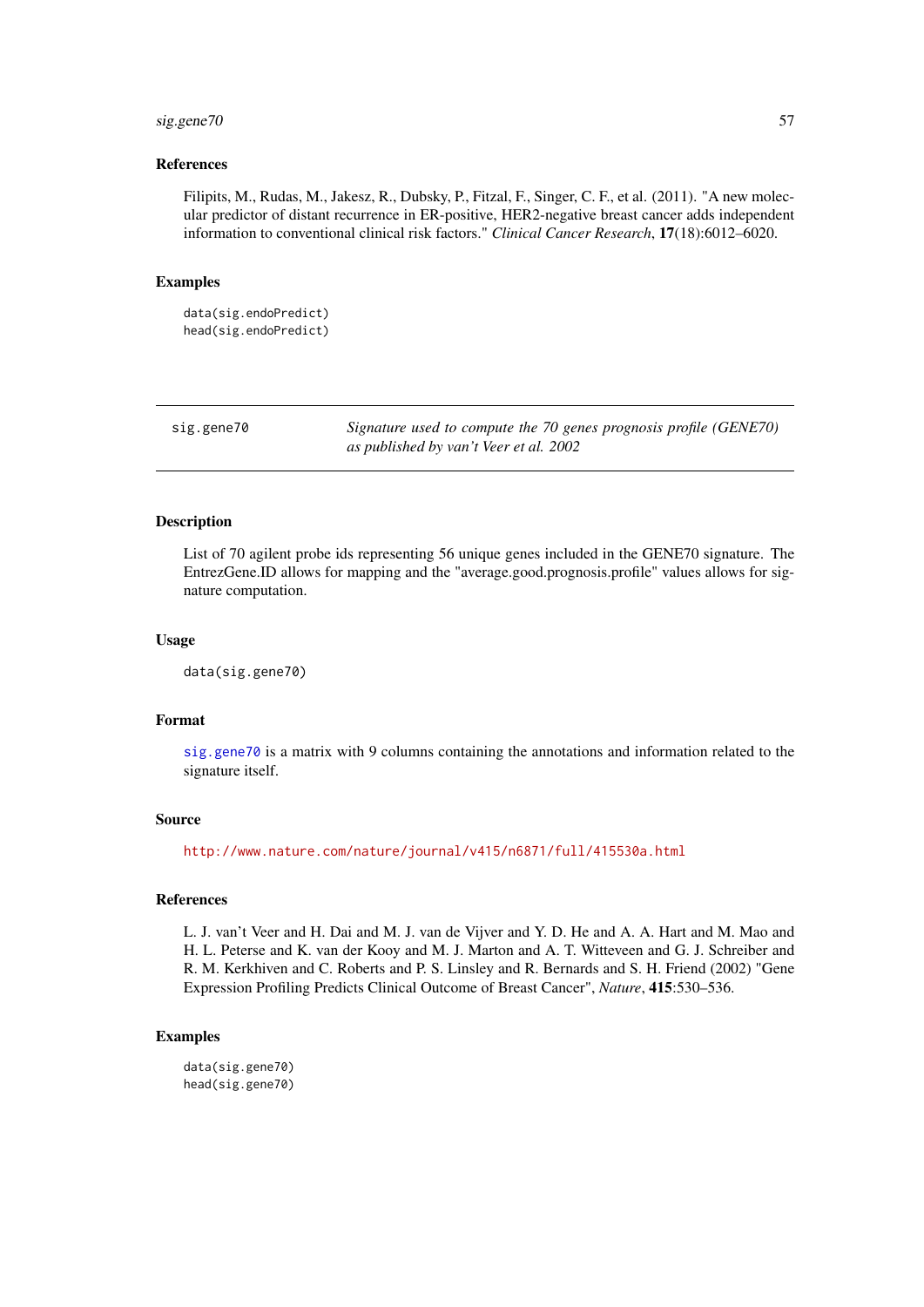<span id="page-57-0"></span>

List of 76 affymetrix hgu133a probesets representing 60 unique genes included in the GENE76 signature. The EntrezGene.ID allows for mapping and the coefficient allows for signature computation.

#### Usage

data(sig.gene76)

#### Format

[sig.gene76](#page-57-0) is a matrix with 10 columns containing the annotations and information related to the signature itself.

## Source

[http://www.thelancet.com/journals/lancet/article/PIIS0140-6736\(05\)17947-1/abstract](http://www.thelancet.com/journals/lancet/article/PIIS0140-6736(05)17947-1/abstract)

#### References

Y. Wang and J. G. Klijn and Y. Zhang and A. M. Sieuwerts and M. P. Look and F. Yang and D. Talantov and M. Timmermans and M. E. Meijer-van Gelder and J. Yu and T. Jatkoe and E. M. Berns and D. Atkins and J. A. Foekens (2005) "Gene-Expression Profiles to Predict Distant Metastasis of Lymph-Node-Negative Primary Breast Cancer", *Lancet*, 365(9460):671–679.

## Examples

data(sig.gene76) head(sig.gene76)

<span id="page-57-1"></span>sig.genius *Gene Expression progNostic Index Using Subtypes (GENIUS) as published by Haibe-Kains et al. 2010.*

# Description

List of three gene signatures which compose the Gene Expression progNostic Index Using Subtypes (GENIUS) as published by Haibe-Kains et al. 2009. GENIUSM1, GENIUSM2 and GENIUSM3 are the ER-/HER2-, HER2+ and ER+/HER2- subtype signatures respectively.

# Usage

data(sig.genius)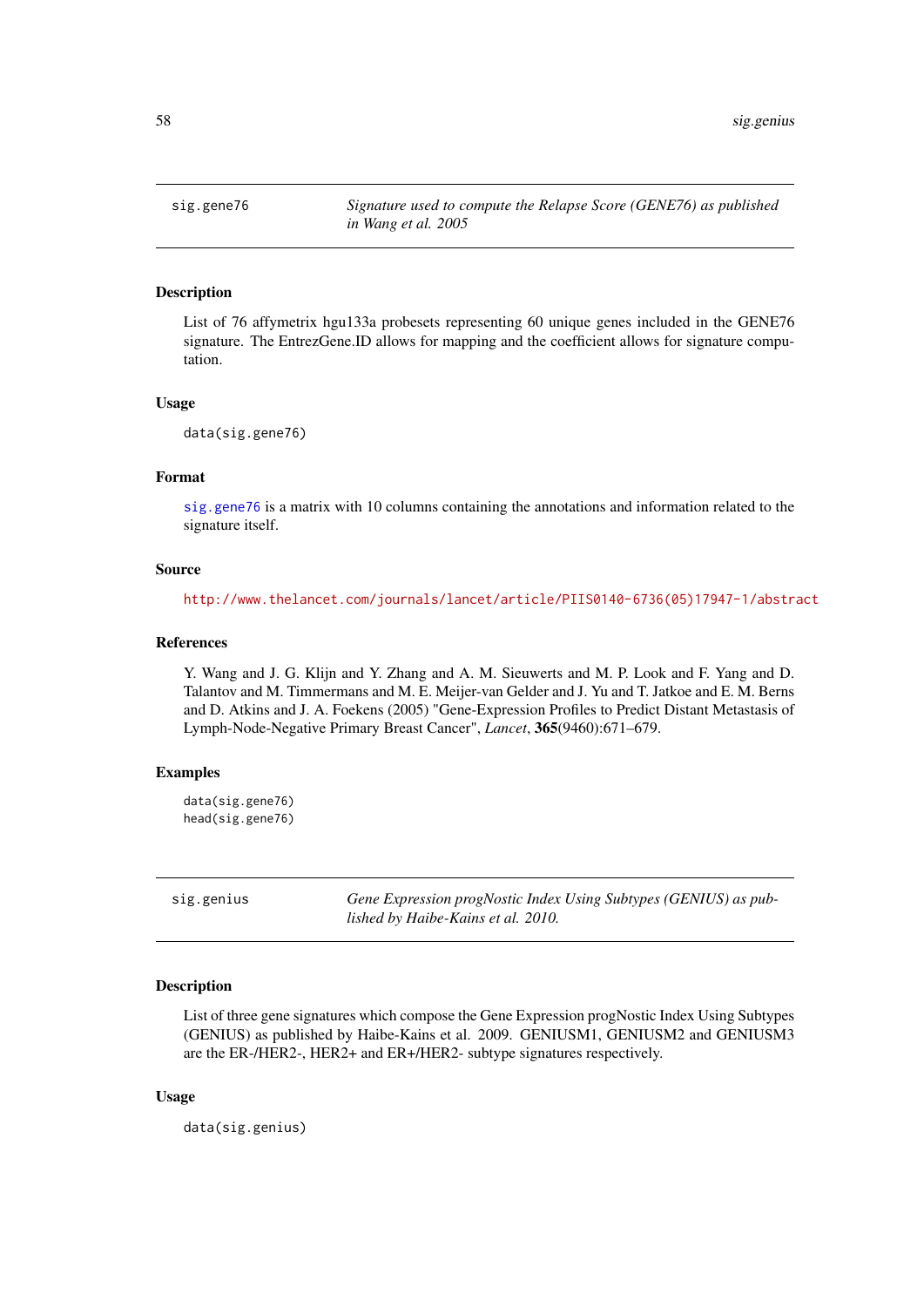#### sig.ggi 59

# Format

[sig.genius](#page-57-1) is a list a three subtype signatures.

#### References

Haibe-Kains B, Desmedt C, Rothe F, Sotiriou C and Bontempi G (2010) "A fuzzy gene expressionbased computational approach improves breast cancer prognostication", *Genome Biology*, 11(2):R18

# Examples

```
data(sig.genius)
head(sig.genius)
```
<span id="page-58-0"></span>sig.ggi *Gene expression Grade Index (GGI) as published in Sotiriou et al. 2006*

## Description

List of 128 affymetrix hgu133a probesets representing 97 unique genes included in the GGI signature. The "EntrezGene.ID" column allows for mapping and "grade" defines the up-regulation of the expressions either in histological grade 1 or 3.

#### Usage

data(sig.ggi)

# Format

[sig.ggi](#page-58-0) is a matrix with 9 columns containing the annotations and information related to the signature itself.

# Source

<http://jnci.oxfordjournals.org/cgi/content/full/98/4/262/DC1>

#### References

Sotiriou C, Wirapati P, Loi S, Harris A, Bergh J, Smeds J, Farmer P, Praz V, Haibe-Kains B, Lallemand F, Buyse M, Piccart MJ and Delorenzi M (2006) "Gene expression profiling in breast cancer: Understanding the molecular basis of histologic grade to improve prognosis", *Journal of National Cancer Institute*, 98:262–272

# Examples

data(sig.ggi) head(sig.ggi)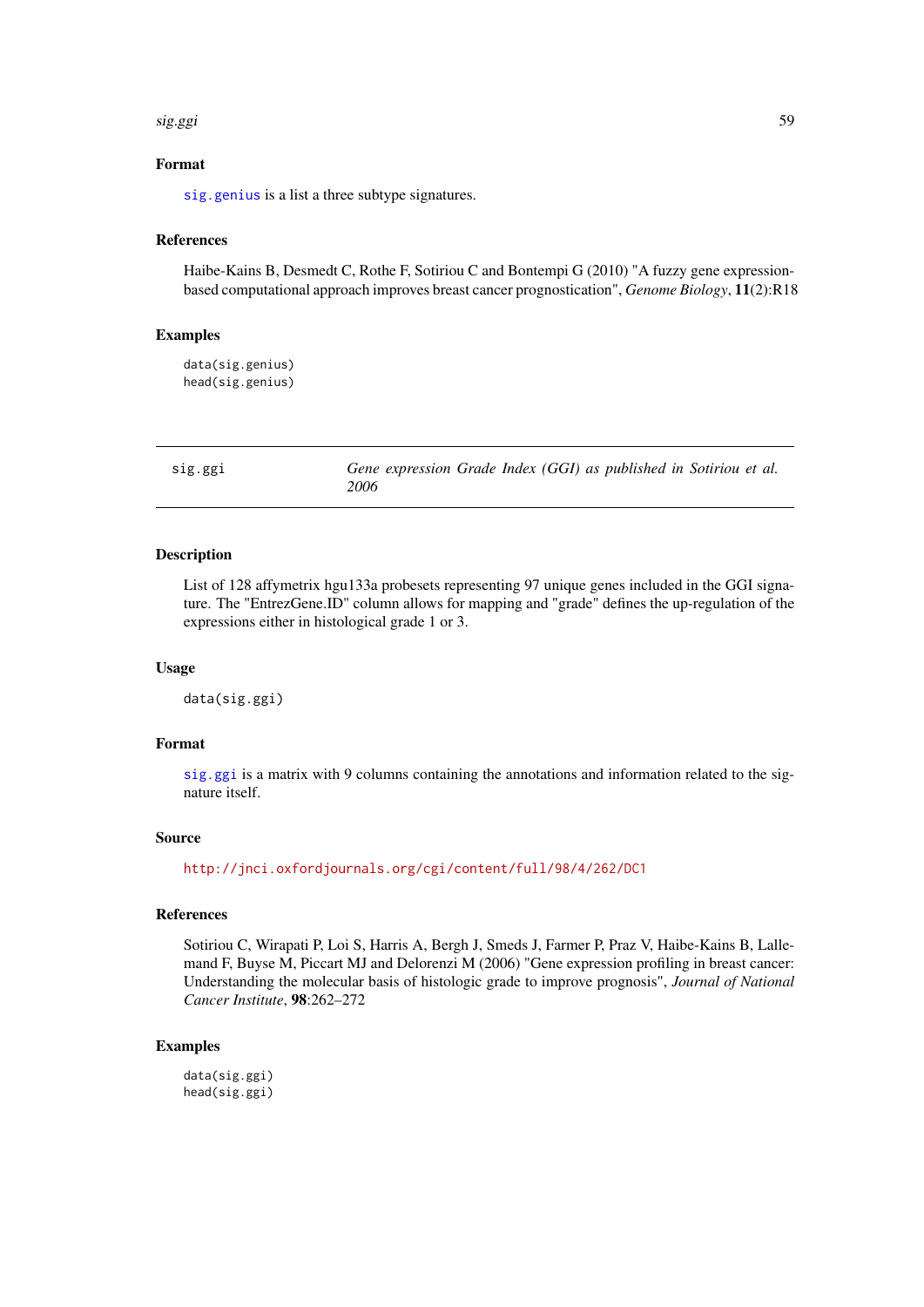<span id="page-59-0"></span>

List of 21 genes included in the OncotypeDX signature. The EntrezGene.ID allows for mapping and the mapping to affy probes is already provided.

# Usage

data(sig.oncotypedx)

#### Format

[sig.oncotypedx](#page-59-0) is a matrix with 5 columns containing the annotations and information related to the signature itself (including a mapping to Affymetrix HGU platform).

## References

S. Paik, S. Shak, G. Tang, C. Kim, J. Bakker, M. Cronin, F. L. Baehner, M. G. Walker, D. Watson, T. Park, W. Hiller, E. R. Fisher, D. L. Wickerham, J. Bryant, and N. Wolmark (2004) "A Multigene Assay to Predict Recurrence of Tamoxifen-Treated, Node-Negative Breast Cancer", *New England Journal of Medicine*, 351(27):2817–2826.

## Examples

```
data(sig.oncotypedx)
head(sig.oncotypedx)
```
<span id="page-59-1"></span>sig.pik3cags *Gene expression Grade Index (GGI) as published in Sotiriou et al. 2006*

#### Description

List of 278 affymetrix hgu133a probesets representing 236 unique genes included in the PIK3CA-GS signature. The "EntrezGene.ID" column allows for mapping and "coefficient" refers to to the direction of association with PIK3CA mutation.

## Usage

data(sig.pik3cags)

## Format

[sig.pik3cags](#page-59-1) is a matrix with 3 columns containing the annotations and information related to the signature itself.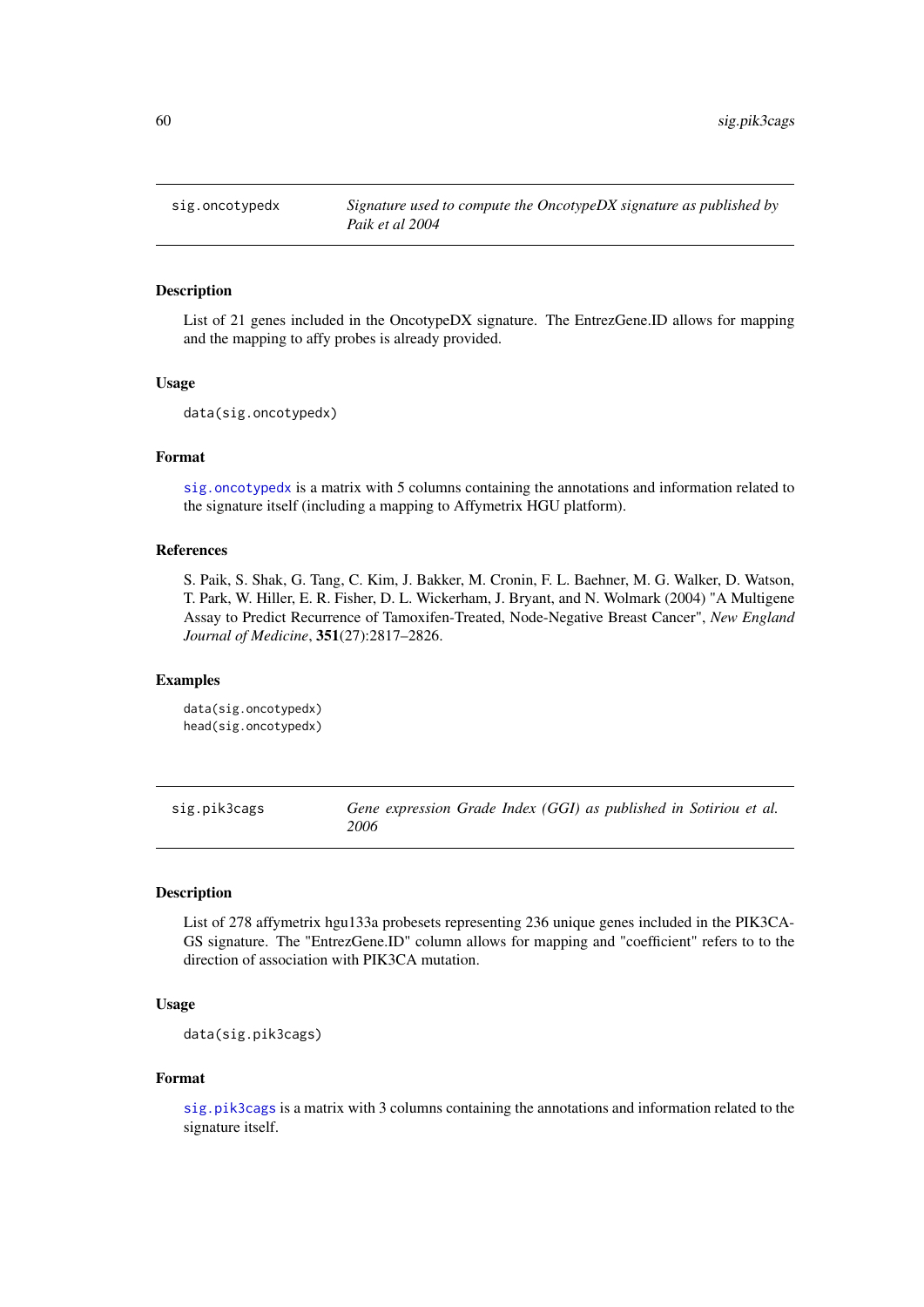#### sig.score 61

#### Source

<http://www.pnas.org/content/107/22/10208/suppl/DCSupplemental>

#### References

Loi S, Haibe-Kains B, Majjaj S, Lallemand F, Durbecq V, Larsimont D, Gonzalez-Angulo AM, Pusztai L, Symmans FW, Bardelli A, Ellis P, Tutt AN, Gillett CE, Hennessy BT., Mills GB, Phillips WA, Piccart MJ, Speed TP, McArthur GA, Sotiriou C (2010) "PIK3CA mutations associated with gene signature of low mTORC1 signaling and better outcomes in estrogen receptor-positive breast cancer", *Proceedings of the National Academy of Sciences*, 107(22):10208–10213

#### Examples

data(sig.pik3cags) head(sig.pik3cags)

sig.score *Function to compute signature scores as linear combination of gene expressions*

#### Description

This function computes a signature score from a gene list (aka gene signature), i.e. a signed average as published in Sotiriou et al. 2006 and Haibe-Kains et al. 2009.

## Usage

```
sig.score(x, data, annot, do.mapping = FALSE, mapping, size = 0,
 cutoff = NA, signed = TRUE, verbose = FALSE)
```
# Arguments

| $\mathsf{x}$ | Matrix containing the gene $(s)$ in the gene list in rows and at least three columns:<br>"probe", "EntrezGene.ID" and "coefficient" standing for the name of the probe,<br>the NCBI Entrez Gene id and the coefficient giving the direction and the strength<br>of the association of each gene in the gene list. |
|--------------|-------------------------------------------------------------------------------------------------------------------------------------------------------------------------------------------------------------------------------------------------------------------------------------------------------------------|
| data         | Matrix of gene expressions with samples in rows and probes in columns, dim-<br>names being properly defined.                                                                                                                                                                                                      |
| annot        | Matrix of annotations with at least one column named "EntrezGene.ID", dim-<br>names being properly defined.                                                                                                                                                                                                       |
| do.mapping   | TRUE if the mapping through Entrez Gene ids must be performed (in case of<br>ambiguities, the most variant probe is kept for each gene), FALSE otherwise.                                                                                                                                                         |
| mapping      | Matrix with columns "EntrezGene.ID" and "probe" used to force the mapping<br>such that the probes are not selected based on their variance.                                                                                                                                                                       |
| size         | Integer specifying the number of probes to be considered in signature computa-<br>tion. The probes will be sorted by absolute value of coefficients.                                                                                                                                                              |
| cutoff       | Only the probes with coefficient greater than cutoff will be considered in sig-<br>nature computation.                                                                                                                                                                                                            |
| signed       | TRUE if only the sign of the coefficient must be considered in signature compu-<br>tation, FALSE otherwise.                                                                                                                                                                                                       |
| verbose      | TRUE to print informative messages, FALSE otherwise.                                                                                                                                                                                                                                                              |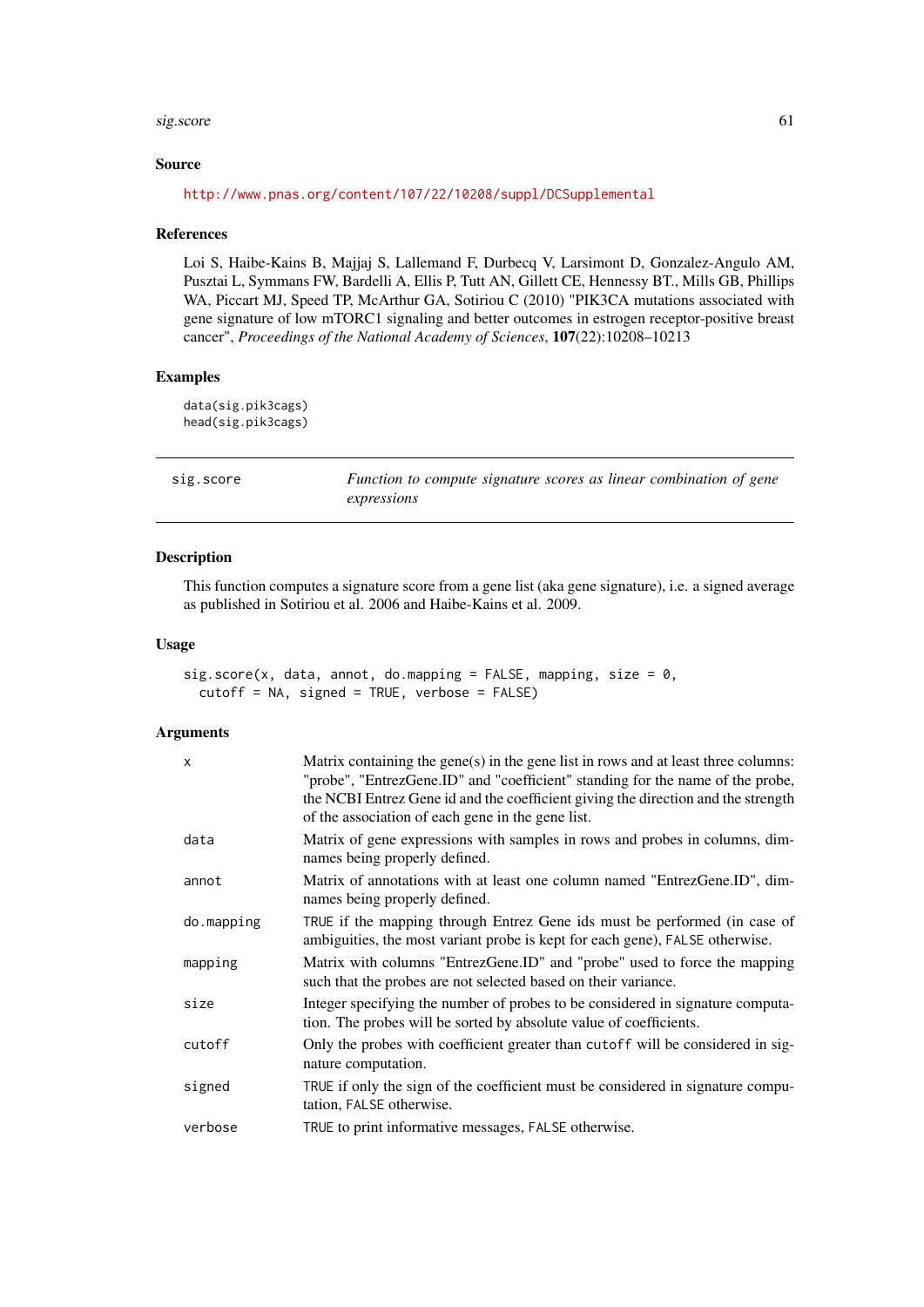#### Value

| score   | Signature score.                                                                                                                    |
|---------|-------------------------------------------------------------------------------------------------------------------------------------|
| mapping | Mapping used if necessary.                                                                                                          |
| probe   | If mapping is performed, this matrix contains the correspondence between the<br>gene list (aka signature) and gene expression data. |

## Author(s)

Benjamin Haibe-Kains

#### References

Sotiriou C, Wirapati P, Loi S, Harris A, Bergh J, Smeds J, Farmer P, Praz V, Haibe-Kains B, Lallemand F, Buyse M, Piccart MJ and Delorenzi M (2006) "Gene expression profiling in breast cancer: Understanding the molecular basis of histologic grade to improve prognosis", *Journal of National Cancer Institute*, 98:262-272

Haibe-Kains B (2009) "Identification and Assessment of Gene Signatures in Human Breast Cancer", PhD thesis at *Universite Libre de Bruxelles*, [http://theses.ulb.ac.be/ETD-db/collection/](http://theses.ulb.ac.be/ETD-db/collection/available/ULBetd-02182009-083101/) [available/ULBetd-02182009-083101/](http://theses.ulb.ac.be/ETD-db/collection/available/ULBetd-02182009-083101/)

# Examples

```
## load NKI data
data(nkis)
## load GGI signature
data(sig.ggi)
## make of ggi signature a gene list
ggi.gl <- cbind(sig.ggi[ ,c("probe", "EntrezGene.ID")],
  "coefficient"=ifelse(sig.ggi[ ,"grade"] == 1, -1, 1))
## computation of signature scores
ggi.score <- sig.score(x=ggi.gl, data=data.nkis, annot=annot.nkis,
  do.mapping=TRUE, signed=TRUE, verbose=TRUE)
str(ggi.score)
```
<span id="page-61-0"></span>sig.tamr13 *Tamoxifen Resistance signature composed of 13 gene clusters (TAMR13) as published by Loi et al. 2008.*

# Description

List of 13 clusters of genes (and annotations) and their corresponding coefficient as an additional attribute.

## Usage

data(sig.tamr13)

## Format

[sig.tamr13](#page-61-0) is a list a 13 clusters of genes with their corresponding coefficient.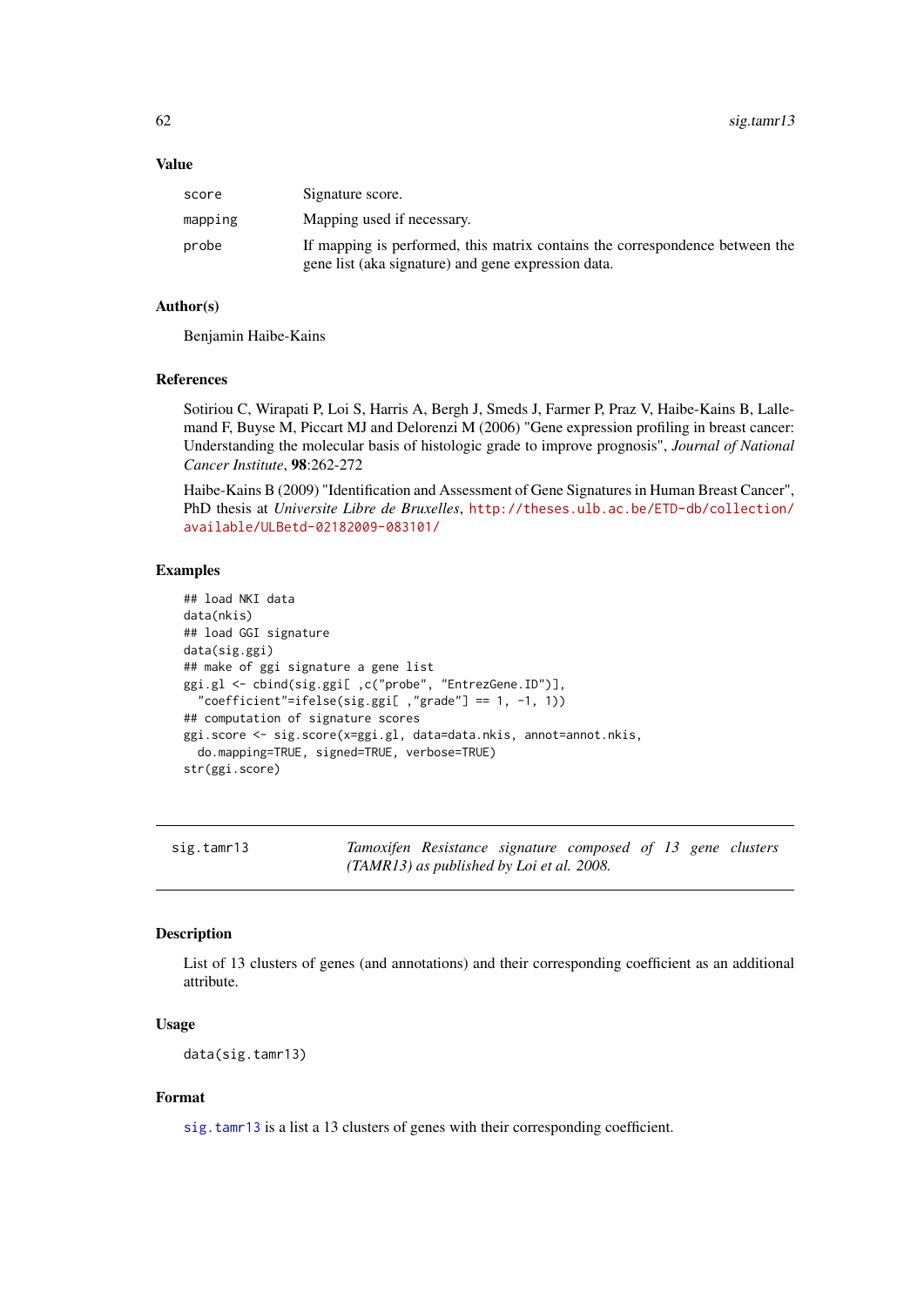## sigOvcAngiogenic 63

#### References

Loi S, Haibe-Kains B, Desmedt C, Wirapati P, Lallemand F, Tutt AM, Gillet C, Ellis P, Ryder K, Reid JF, Daidone MG, Pierotti MA, Berns EMJJ, Jansen MPHM, Foekens JA, Delorenzi M, Bontempi G, Piccart MJ and Sotiriou C (2008) "Predicting prognosis using molecular profiling in estrogen receptor-positive breast cancer treated with tamoxifen", *BMC Genomics*, 9(1):239

# Examples

data(sig.tamr13) head(sig.tamr13)

<span id="page-62-0"></span>sigOvcAngiogenic *a*

#### Description

a

# Usage

data(sigOvcAngiogenic)

#### Format

[sigOvcAngiogenic](#page-62-0) a.

#### References

Bentink S, Haibe-Kains B, Risch T, Fan J-B, Hirsch MS, Holton K, Rubio R, April C, Chen J, Wickham-Garcia E, Liu J, Culhane AC, Drapkin R, Quackenbush JF, Matulonis UA (2012) "Angiogenic mRNA and microRNA Gene Expression Signature Predicts a Novel Subtype of Serous Ovarian Cancer", *PloS one*, 7(2):e30269

## Examples

```
data(sigOvcAngiogenic)
head(sigOvcAngiogenic)
```
<span id="page-62-1"></span>sigOvcCrijns *a*

## Description

a

# Usage

data(sigOvcCrijns)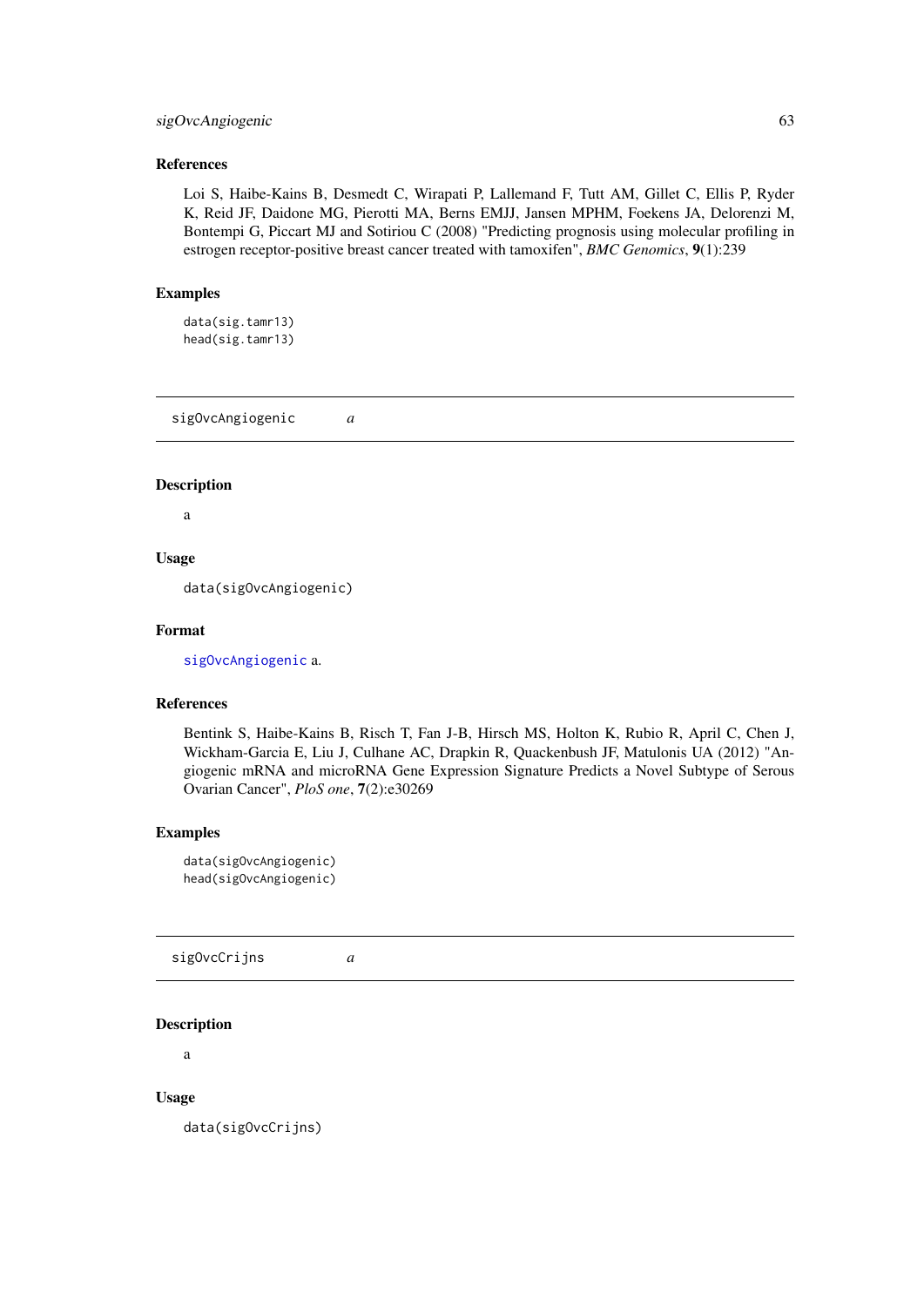# Format

[sigOvcCrijns](#page-62-1) a.

# References

Crijns APG, Fehrmann RSN, de Jong S, Gerbens F, Meersma G J, Klip HG, Hollema H, Hofstra RMW, te Meerman GJ, de Vries EGE, van der Zee AGJ (2009) "Survival-Related Profile, Pathways, and Transcription Factors in Ovarian Cancer" *PLoS Medicine*, 6(2):e1000024.

#### Examples

data(sigOvcCrijns) head(sigOvcCrijns)

<span id="page-63-0"></span>sigOvcSpentzos *a*

# Description

a

#### Usage

```
data(sigOvcSpentzos)
```
# Format

[sigOvcSpentzos](#page-63-0) a.

# References

Spentzos, D., Levine, D. A., Ramoni, M. F., Joseph, M., Gu, X., Boyd, J., et al. (2004). "Gene expression signature with independent prognostic significance in epithelial ovarian cancer". *Journal of clinical oncology*, 22(23), 4700–4710. doi:10.1200/JCO.2004.04.070

```
data(sigOvcSpentzos)
head(sigOvcSpentzos)
```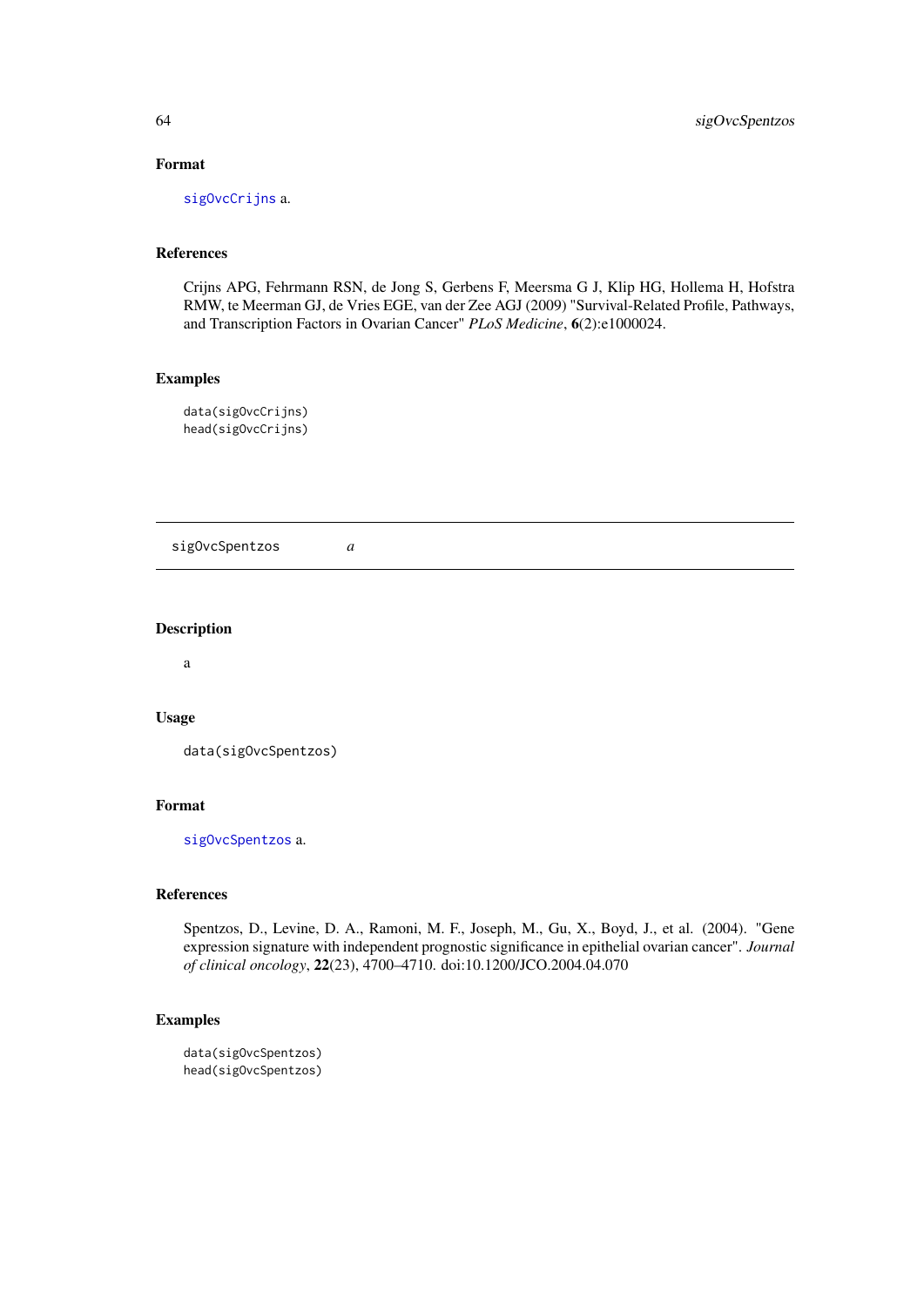<span id="page-64-0"></span>sigOvcTCGA *a*

# Description

a

# Usage

data(sigOvcTCGA)

# Format

[sigOvcTCGA](#page-64-0) a.

# References

Bell D, Berchuck A, Birrer M et al. (2011) "Integrated genomic analyses of ovarian carcinoma", *Nature*, 474(7353):609–615

#### Examples

data(sigOvcTCGA) head(sigOvcTCGA)

<span id="page-64-1"></span>sigOvcYoshihara *a*

# Description

a

#### Usage

data(sigOvcYoshihara)

## Format

[sigOvcYoshihara](#page-64-1) a.

# References

Yoshihara K, Tajima A, Yahata T, Kodama S, Fujiwara H, Suzuki M, Onishi Y, Hatae M, Sueyoshi K, Fujiwara H, Kudo, Yoshiki, Kotera K, Masuzaki H, Tashiro H, Katabuchi H, Inoue I, Tanaka K (2010) "Gene expression profile for predicting survival in advanced-stage serous ovarian cancer across two independent datasets", *PloS one*, 5(3):e9615.

```
data(sigOvcYoshihara)
head(sigOvcYoshihara)
```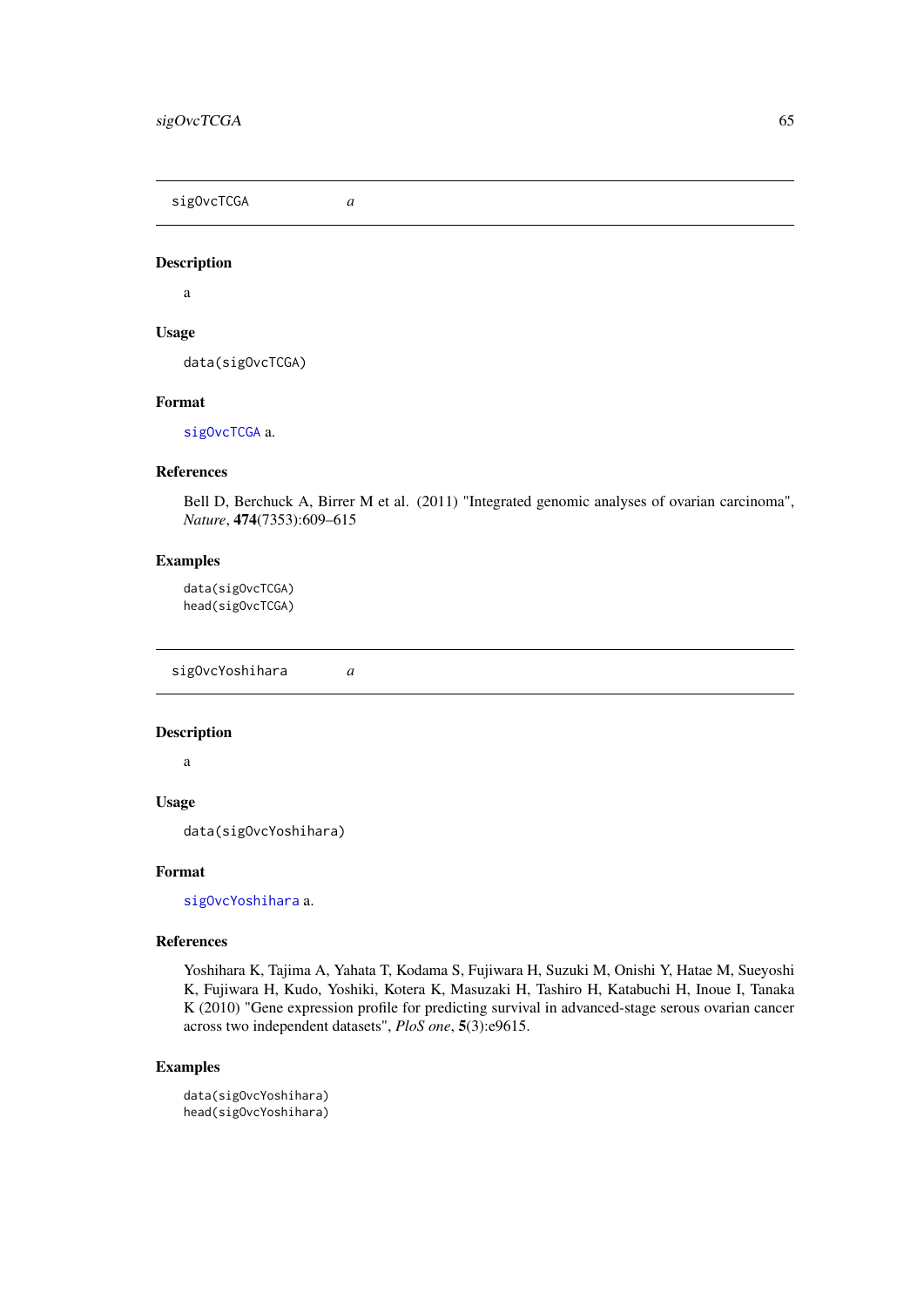This function enables to compute the confidence interval for the Spearman correelation coefficient using the Fischer Z transformation

# Usage

spearmanCI $(x, n, alpha = 0.05)$ 

# Arguments

| x     | Spearman correlation coefficient rho             |
|-------|--------------------------------------------------|
| n     | the sample size used to compute the Spearman rho |
| alpha | alpha level for confidence interval              |

## Value

a vector containing the lower, upper values for the confidence interval and p-value for Spearman rho

## Author(s)

Benjamin Haibe-Kains

## Examples

spearmanCI( $x=0.2$ , n=100, alpha=0.05)

ssp2003 *SSP2003 classifier for identification of breast cancer molecular subtypes (Sorlie et al 2003)*

# Description

List of parameters defining the SSP2003 classifier for identification of breast cancer molecular subtypes (Sorlie et al 2003).

# Usage

```
data(ssp2003)
data(ssp2003.scale)
data(ssp2003.robust)
```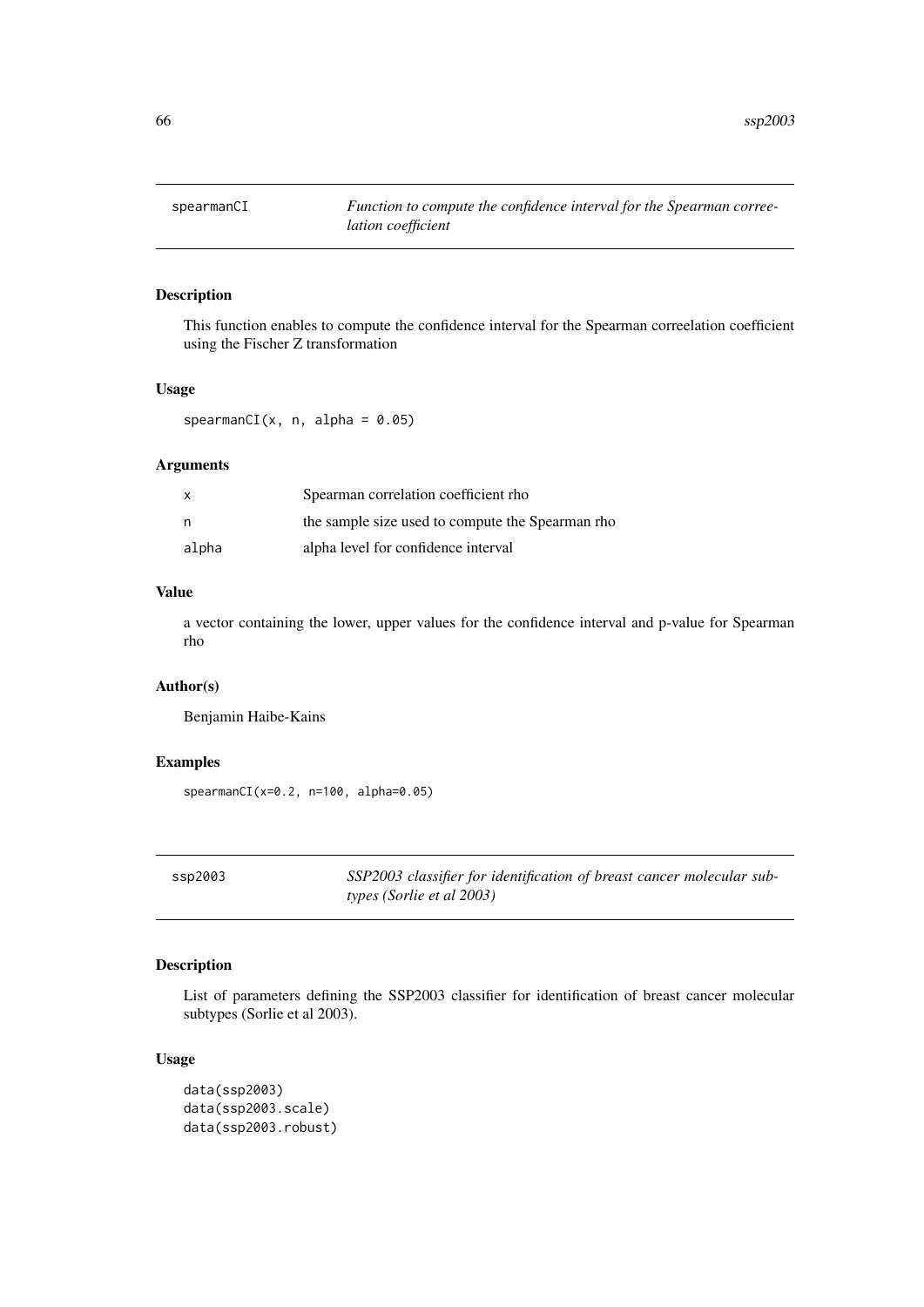#### $\frac{\text{ssp2003}}{67}$

#### Format

List of parameters for SSP2003:

centroids Gene expression centroids for each subtype.

centroids.map Mapping for centroids.

method.cor Method of correlation used to compute distance to the centroids.

method.centroids Method used to compute the centroids.

std Method of standardization for gene expressions.

mins Minimum number of samples within each cluster allowed during the fitting of the model.

# Details

Three versions of the model are provided, each of ones differs by the gene expressions standardization method since it has an important impact on the subtype classification:

ssp2003 Use of the official centroids without scaling of the gene expressions.

ssp2003. scale Use of the official centroids with traditional scaling of the gene expressions (see [scale](#page-0-0)).

ssp2003.robust Use of the official centroids with robust scaling of the gene expressions (see [rescale](#page-50-0)).

The model ssp2003.robust has been shown to reach the best concordance with the traditional clinical parameters (ER IHC, HER2 IHC/FISH and histological grade). However the use of this model is recommended only when the dataset is representative of a global population of breast cancer patients (no sampling bias, the 5 subtypes should be present).

#### Source

<http://www.pnas.org/content/100/14/8418>

## References

T. Sorlie and R. Tibshirani and J. Parker and T. Hastie and J. S. Marron and A. Nobel and S. Deng and H. Johnsen and R. Pesich and S. Geister and J. Demeter and C. Perou and P. E. Lonning and P. O. Brown and A. L. Borresen-Dale and D. Botstein (2003) "Repeated Observation of Breast Tumor Subtypes in Independent Gene Expression Data Sets", *Proceedings of the National Academy of Sciences*, 1(14):8418–8423

```
data(ssp2003)
str(ssp2003)
data(ssp2003.robust)
str(ssp2003.robust)
```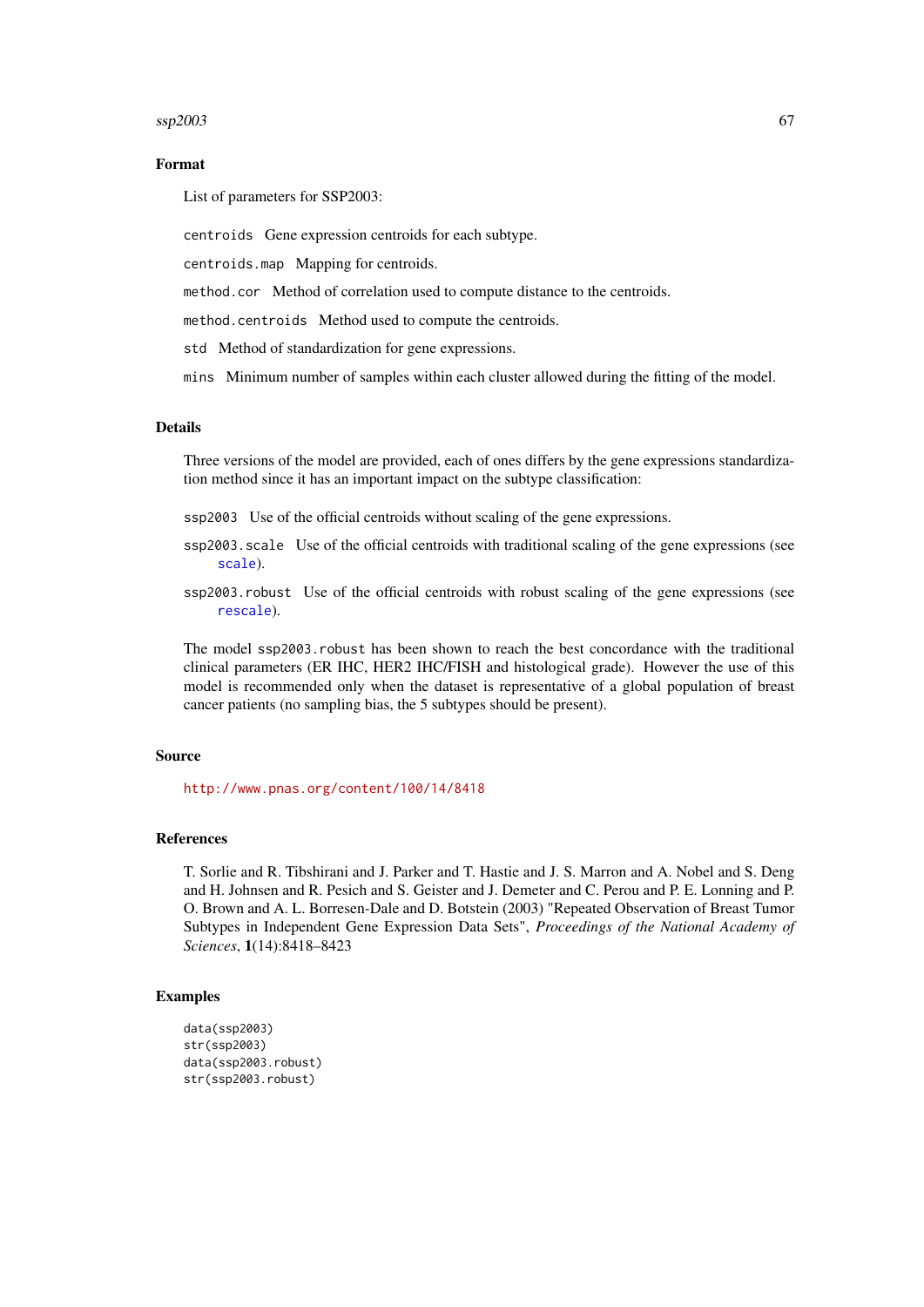List of parameters defining the SSP2006 classifier for identification of breast cancer molecular subtypes (Hu et al 2006).

## Usage

```
data(ssp2006)
data(ssp2006.scale)
data(ssp2006.robust)
```
# Format

List of parameters for SSP2006:

centroids Gene expression centroids for each subtype.

centroids.map Mapping for centroids.

method.cor Method of correlation used to compute distance to the centroids.

method.centroids Method used to compute the centroids.

std Method of standardization for gene expressions.

mins Minimum number of samples within each cluster allowed during the fitting of the model.

# Details

Three versions of the model are provided, each of ones differs by the gene expressions standardization method since it has an important impact on the subtype classification:

- ssp2006 Use of the official centroids without scaling of the gene expressions.
- ssp2006.scale Use of the official centroids with traditional scaling of the gene expressions (see [scale](#page-0-0)).
- ssp2006.robust Use of the official centroids with robust scaling of the gene expressions (see [rescale](#page-50-0)).

The model ssp2006.robust has been shown to reach the best concordance with the traditional clinical parameters (ER IHC, HER2 IHC/FISH and histological grade). However the use of this model is recommended only when the dataset is representative of a global population of breast cancer patients (no sampling bias, the 5 subtypes should be present).

# Source

<http://www.biomedcentral.com/1471-2164/7/96>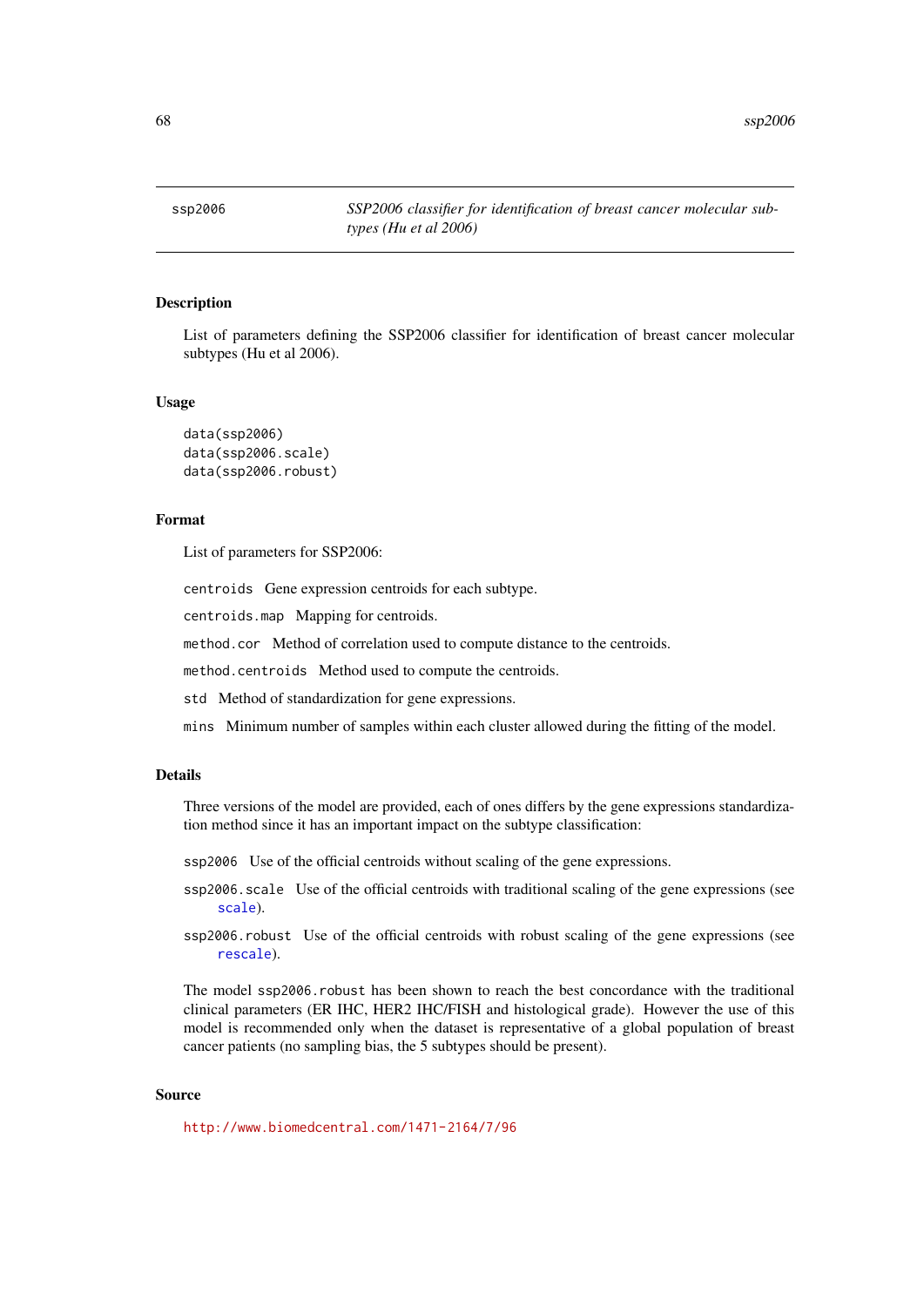#### st.gallen 69 bis 1999 bis 1999 bis 1999 bis 1999 bis 1999 bis 1999 bis 1999 bis 1999 bis 1999 bis 1999 bis 199

## References

Hu, Zhiyuan and Fan, Cheng and Oh, Daniel and Marron, JS and He, Xiaping and Qaqish, Bahjat and Livasy, Chad and Carey, Lisa and Reynolds, Evangeline and Dressler, Lynn and Nobel, Andrew and Parker, Joel and Ewend, Matthew and Sawyer, Lynda and Wu, Junyuan and Liu, Yudong and Nanda, Rita and Tretiakova, Maria and Orrico, Alejandra and Dreher, Donna and Palazzo, Juan and Perreard, Laurent and Nelson, Edward and Mone, Mary and Hansen, Heidi and Mullins, Michael and Quackenbush, John and Ellis, Matthew and Olopade, Olufunmilayo and Bernard, Philip and Perou, Charles (2006) "The molecular portraits of breast tumors are conserved across microarray platforms", *BMC Genomics*, 7(96)

## Examples

```
data(ssp2006)
str(ssp2006)
data(ssp2006.robust)
str(ssp2006.robust)
```
<span id="page-68-0"></span>

| st.gallen | Function to compute the St Gallen consensus criterion for prognosti- |
|-----------|----------------------------------------------------------------------|
|           | cation                                                               |

# Description

This function computes the updated St Gallen consensus criterions as published by Goldhirsh et al 2003.

# Usage

```
st.gallen(size, grade, node, her2.neu, age, vascular.inv, na.rm = FALSE)
```
## Arguments

| size         | tumor size in cm.                                                                                  |
|--------------|----------------------------------------------------------------------------------------------------|
| grade        | Histological grade, i.e. low $(1)$ , intermediate $(2)$ and high $(3)$ grade.                      |
| node         | Nodal status (0 or 1 for no lymph node invasion a,d at least 1 invaded lymph ode<br>respectively). |
| her2.neu     | Her2/neu status $(0 \text{ or } 1)$ .                                                              |
| age          | Age at diagnosis (in years).                                                                       |
| vascular.inv | Peritumoral vascular invasion (0 or 1).                                                            |
| na.rm        | TRUE if missing values should be removed, FALSE otherwise.                                         |

#### Value

Vector of risk predictions: "Good", "Intermediate", and "Poor".

# Author(s)

Benjamin Haibe-Kains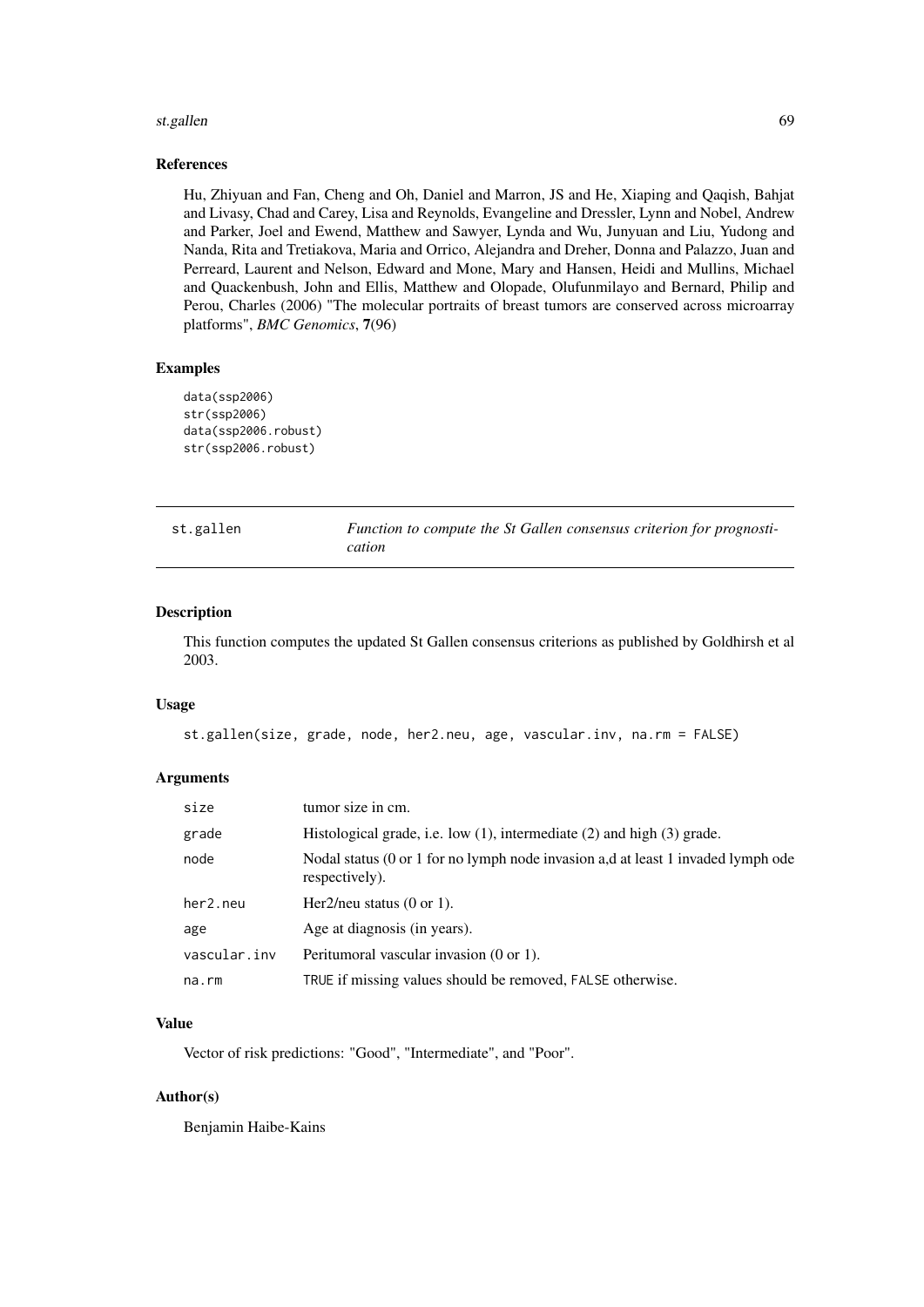#### References

Goldhirsh A, Wood WC, Gelber RD, Coates AS, Thurlimann B, and Senn HJ (2003) "Meeting highlights: Updated international expert consensus on the primary therapy of early breast cancer", *Journal of Clinical Oncology*, 21(17):3357–3365.

## See Also

[npi](#page-36-0)

## Examples

```
## load NKI dataset
data(NKI)
## compute St Gallen predictions
st.gallen(size=demo.nkis[ ,"size"], grade=demo.nkis[ ,"grade"],
  node=demo.nkis[ ,"node"], her2.neu=sample(x=0:1, size=nrow(demo.nkis),
  replace=TRUE), age=demo.nkis[ ,"age"], vascular.inv=sample(x=0:1,
  size=nrow(demo.nkis), replace=TRUE), na.rm=TRUE)
```
<span id="page-69-0"></span>

stab.fs *Function to quantify stability of feature selection.*

#### **Description**

This function computes several indexes to quantify feature selection stability. This is usually estimated through perturbation of the original dataset by generating multiple sets of selected features.

## Usage

stab.fs(fsets, N, method = c("kuncheva", "davis"), ...)

## Arguments

| fsets   | list of sets of selected features, each set of selected features may have different<br>size |
|---------|---------------------------------------------------------------------------------------------|
| N       | total number of features on which feature selection is performed                            |
| method  | stability index (see details section)                                                       |
| $\cdot$ | additional parameters passed to stability index (penalty that is a numeric for              |
|         | Davis' stability index, see details section)                                                |

## Details

Stability indices may use different parameters. In this version only the Davis index requires an additional parameter that is penalty, a numeric value used as penalty term.

Kuncheva index (kuncheva) lays in [-1, 1], An index of -1 means no intersection between sets of selected features, +1 means that all the same features are always selected and 0 is the expected stability of a random feature selection.

Davis index (davis) lays in [0,1], With a pnalty term equal to 0, an index of 0 means no intersection between sets of selected features and +1 means that all the same features are always selected. A penalty of 1 is usually used so that a feature selection performed with no or all features has a Davis stability index equals to 0. None estimate of the expected Davis stability index of a random feature selection was published.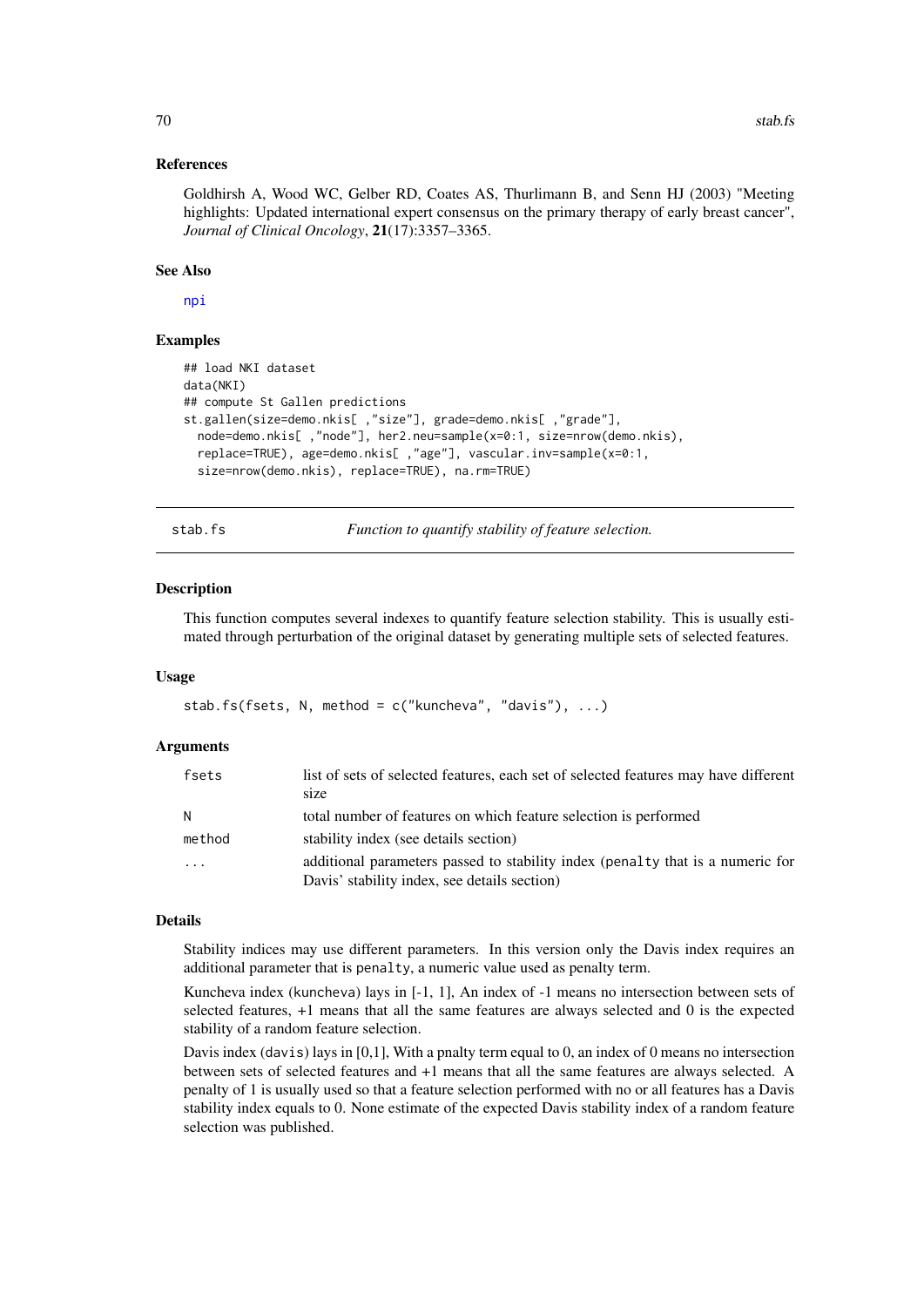stab.fs.ranking 71

#### Value

A numeric that is the stability index

# Author(s)

Benjamin Haibe-Kains

## References

Davis CA, Gerick F, Hintermair V, Friedel CC, Fundel K, Kuffner R, Zimmer R (2006) "Reliable gene signatures for microarray classification: assessment of stability and performance", *Bioinformatics*, 22(19):356-2363.

Kuncheva LI (2007) "A stability index for feature selection", *AIAP'07: Proceedings of the 25th conference on Proceedings of the 25th IASTED International Multi-Conference*, pages 390–395.

# See Also

[stab.fs.ranking](#page-70-0)

#### Examples

```
set.seed(54321)
## 100 random selection of 50 features from a set of 10,000 features
fsets <- lapply(as.list(1:100), function(x, size=50, N=10000) {
  return(sample(1:N, size, replace=FALSE))} )
names(fsets) <- paste("fsel", 1:length(fsets), sep=".")
## Kuncheva index
stab.fs(fsets=fsets, N=10000, method="kuncheva")
## close to 0 as expected for a random feature selection
## Davis index
stab.fs(fsets=fsets, N=10000, method="davis", penalty=1)
```
<span id="page-70-0"></span>stab.fs.ranking *Function to quantify stability of feature ranking.*

## Description

This function computes several indexes to quantify feature ranking stability for several number of selected features. This is usually estimated through perturbation of the original dataset by generating multiple sets of selected features.

# Usage

```
stab.fs.ranking(fsets, sizes, N, method = c("kuncheva", "davis"), ...)
```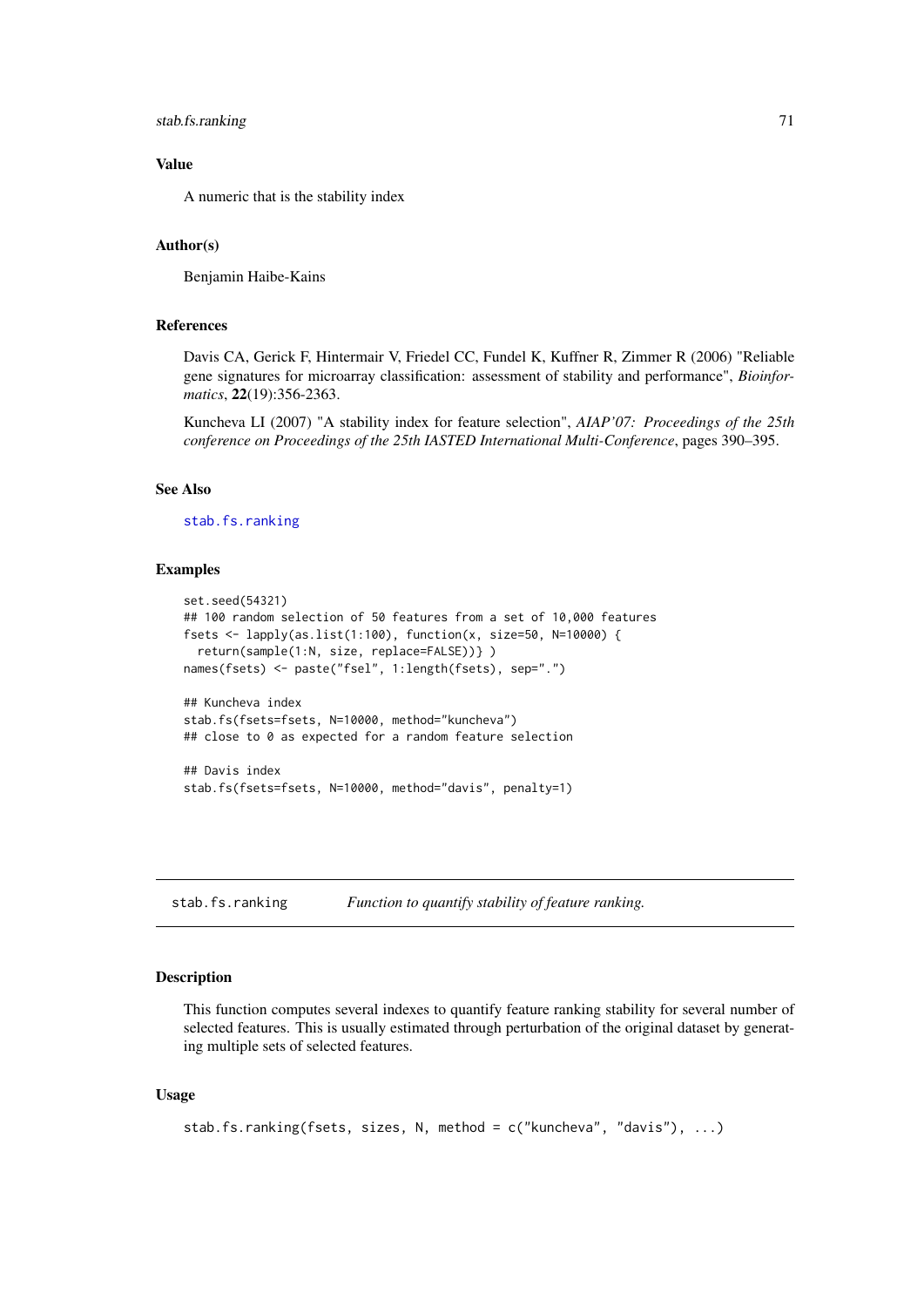## Arguments

| fsets    | list or matrix of sets of selected features (in rows), each ranking must have the<br>same size                                 |
|----------|--------------------------------------------------------------------------------------------------------------------------------|
| sizes    | Number of top-ranked features for which the stability index must be computed                                                   |
| N        | total number of features on which feature selection is performed                                                               |
| method   | stability index (see details section)                                                                                          |
| $\cdots$ | additional parameters passed to stability index (penalty that is a numeric for<br>Davis' stability index, see details section) |

#### Details

Stability indices may use different parameters. In this version only the Davis index requires an additional parameter that is penalty, a numeric value used as penalty term.

Kuncheva index (kuncheva) lays in [-1, 1], An index of -1 means no intersection between sets of selected features, +1 means that all the same features are always selected and 0 is the expected stability of a random feature selection.

Davis index (davis) lays in [0,1], With a pnalty term equal to 0, an index of 0 means no intersection between sets of selected features and +1 means that all the same features are always selected. A penalty of 1 is usually used so that a feature selection performed with no or all features has a Davis stability index equals to 0. None estimate of the expected Davis stability index of a random feature selection was published.

## Value

A vector of numeric that are stability indices for each size of the sets of selected features given the rankings

## Author(s)

Benjamin Haibe-Kains

# References

Davis CA, Gerick F, Hintermair V, Friedel CC, Fundel K, Kuffner R, Zimmer R (2006) "Reliable gene signatures for microarray classification: assessment of stability and performance", *Bioinformatics*, 22(19):356-2363.

Kuncheva LI (2007) "A stability index for feature selection", *AIAP'07: Proceedings of the 25th conference on Proceedings of the 25th IASTED International Multi-Conference*, pages 390–395.

#### See Also

[stab.fs](#page-69-0)

```
## 100 random selection of 50 features from a set of 10,000 features
fsets <- lapply(as.list(1:100), function(x, size=50, N=10000) {
 return(sample(1:N, size, replace=FALSE))} )
names(fsets) <- paste("fsel", 1:length(fsets), sep=".")
## Kuncheva index
```

```
stab.fs.ranking(fsets=fsets, sizes=c(1, 10, 20, 30, 40, 50),
```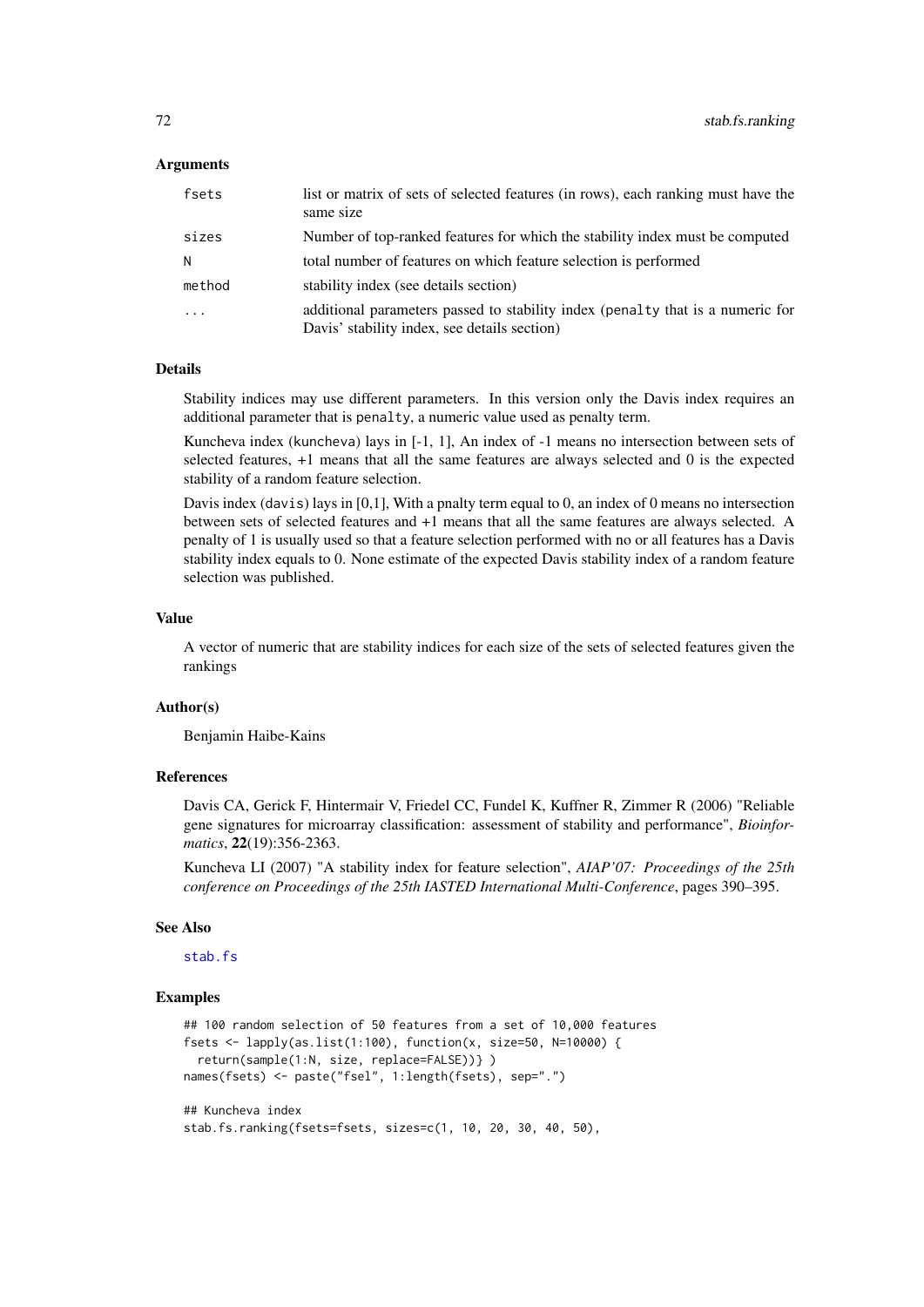#### <span id="page-72-0"></span>strescR 73

```
N=10000, method="kuncheva")
## close to 0 as expected for a random feature selection
## Davis index
stab.fs.ranking(fsets=fsets, sizes=c(1, 10, 20, 30, 40, 50),
  N=10000, method="davis", penalty=1)
```
strescR *Utility function to escape LaTeX special characters present in a string*

# Description

This function returns a vector of strings in which LaTeX special characters are escaped, this was useful in conjunction with xtable.

# Usage

strescR(strings)

# Arguments

strings A vector of strings to deal with.

# Value

Returns a vector of strings with escaped characters within each string.

# Author(s)

J.R. Lobry

## References

citation("seqinr")

# See Also

[stresc](#page-0-0)

# Examples

```
strescR("MISC_RNA")
strescR(c("BB_0001","BB_0002"))
```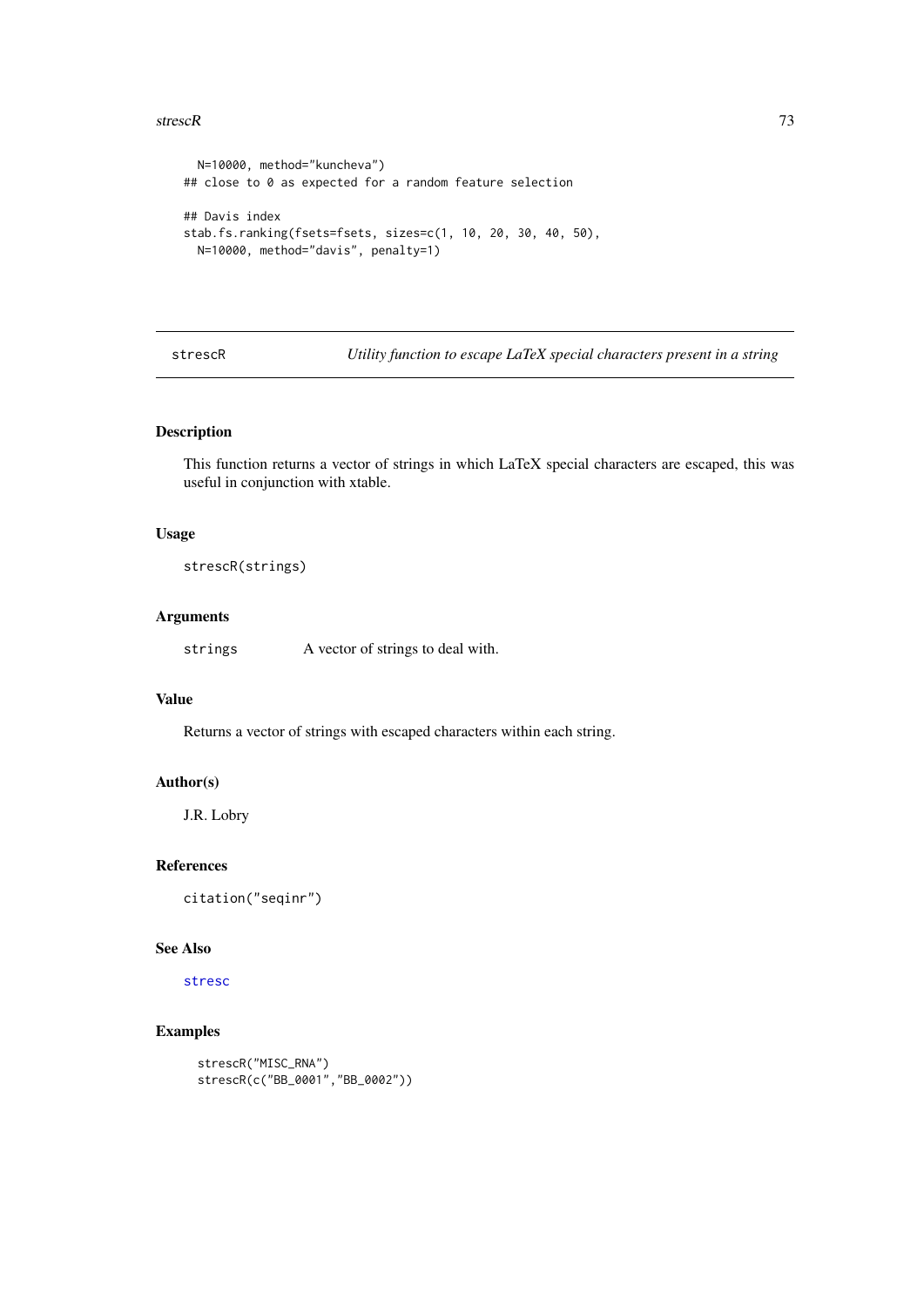# Description

This function fits the Subtype Clustering Model as published in Desmedt et al. 2008 and Wiarapati et al. 2008. This model is actually a mixture of three Gaussians with equal shape, volume and variance (see EEI model in [Mclust](#page-0-0)). This model is adapted to breast cancer and uses ESR1, ERBB2 and AURKA dimensions to identify the molecular subtypes, i.e. ER-/HER2-, HER2+ and ER+/HER2- (Low and High Prolif).

# Usage

```
subtype.cluster(module.ESR1, module.ERBB2, module.AURKA, data, annot,
 do.mapping = FALSE, mapping, do.scale = TRUE, rescale.q = 0.05,
 model.name = "EEI", do.BIC = FALSE, plot = FALSE, filen, verbose = FALSE)
```
# Arguments

| module.ESR1  | Matrix containing the ESR1-related gene(s) in rows and at least three columns:<br>"probe", "EntrezGene.ID" and "coefficient" standing for the name of the probe,<br>the NCBI Entrez Gene id and the coefficient giving the direction and the strength<br>of the association of each gene in the gene list. |
|--------------|------------------------------------------------------------------------------------------------------------------------------------------------------------------------------------------------------------------------------------------------------------------------------------------------------------|
| module.ERBB2 | Idem for ERBB2.                                                                                                                                                                                                                                                                                            |
| module.AURKA | Idem for AURKA.                                                                                                                                                                                                                                                                                            |
| data         | Matrix of gene expressions with samples in rows and probes in columns, dim-<br>names being properly defined.                                                                                                                                                                                               |
| annot        | Matrix of annotations with at least one column named "EntrezGene.ID", dim-<br>names being properly defined.                                                                                                                                                                                                |
| do.mapping   | TRUE if the mapping through Entrez Gene ids must be performed (in case of<br>ambiguities, the most variant probe is kept for each gene), FALSE otherwise.                                                                                                                                                  |
| mapping      | **DEPRECATED** Matrix with columns "EntrezGene.ID" and "probe" used to<br>force the mapping such that the probes are not selected based on their variance.                                                                                                                                                 |
| do.scale     | TRUE if the ESR1, ERBB2 and AURKA (module) scores must be rescaled (see<br>rescale), FALSE otherwise.                                                                                                                                                                                                      |
| rescale.q    | Proportion of expected outliers for rescaling the gene expressions.                                                                                                                                                                                                                                        |
| do.BIC       | TRUE if the Bayesian Information Criterion must be computed for number of<br>clusters ranging from 1 to 10, FALSE otherwise.                                                                                                                                                                               |
| model.name   | Name of the model used to fit the mixture of Gaussians with the Melust from<br>the mclust package; default is "EEI" for fitting a mixture of Gaussians with<br>diagonal variance, equal volume, equal shape and identical orientation.                                                                     |
| plot         | TRUE if the patients and their corresponding subtypes must be plotted, FALSE<br>otherwise.                                                                                                                                                                                                                 |
| filen        | Name of the csv file where the subtype clustering model must be stored.                                                                                                                                                                                                                                    |
| verbose      | TRUE to print informative messages, FALSE otherwise.                                                                                                                                                                                                                                                       |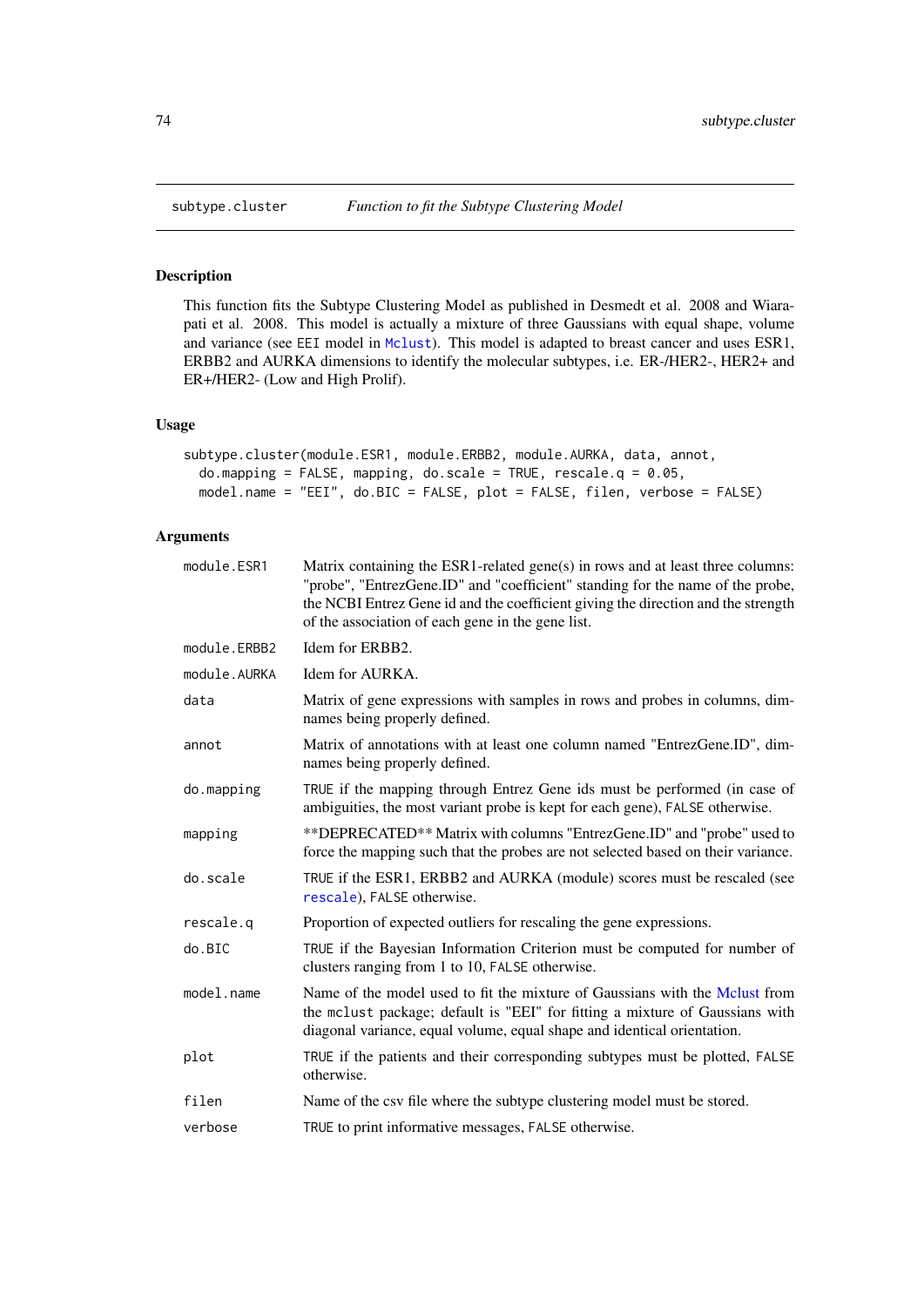## <span id="page-74-0"></span>Value

| model          | Subtype Clustering Model (mixture of three Gaussians), like scmgene. robust,<br>scmod1.robust and scmod2.robust when this function is used on expO dataset<br>(International Genomics Consortium) with the gene modules published in the<br>two references cited below. |
|----------------|-------------------------------------------------------------------------------------------------------------------------------------------------------------------------------------------------------------------------------------------------------------------------|
| <b>BIC</b>     | Bayesian Information Criterion for the Subtype Clustering Model with number<br>of clusters ranging from 1 to 10.                                                                                                                                                        |
| subtype        | Subtypes identified by the Subtype Clustering Model. Subtypes can be either<br>"ER-/HER2-", "HER2+" or "ER+/HER2-".                                                                                                                                                     |
| subtype.proba  | Probabilities to belong to each subtype estimated by the Subtype Clustering<br>Model.                                                                                                                                                                                   |
| subtype2       | Subtypes identified by the Subtype Clustering Model using AURKA to discrim-<br>inate low and high proliferative tumors. Subtypes can be either "ER-/HER2-",<br>"HER2+", "ER+/HER2- High Prolif" or "ER+/HER2- Low Prolif".                                              |
| subtype.proba2 |                                                                                                                                                                                                                                                                         |
|                | Probabilities to belong to each subtype (including discrimination between lowly<br>and highly proliferative ER+/HER2- tumors, see subtype2) estimated by the<br>Subtype Clustering Model.                                                                               |
| module.scores  | Matrix containing ESR1, ERBB2 and AURKA module scores.                                                                                                                                                                                                                  |

## Author(s)

Benjamin Haibe-Kains

# References

Desmedt C, Haibe-Kains B, Wirapati P, Buyse M, Larsimont D, Bontempi G, Delorenzi M, Piccart M, and Sotiriou C (2008) "Biological processes associated with breast cancer clinical outcome depend on the molecular subtypes", *Clinical Cancer Research*, 14(16):5158–5165.

Wirapati P, Sotiriou C, Kunkel S, Farmer P, Pradervand S, Haibe-Kains B, Desmedt C, Ignatiadis M, Sengstag T, Schutz F, Goldstein DR, Piccart MJ and Delorenzi M (2008) "Meta-analysis of Gene-Expression Profiles in Breast Cancer: Toward a Unified Understanding of Breast Cancer Sub-typing and Prognosis Signatures", *Breast Cancer Research*, 10(4):R65.

# See Also

[subtype.cluster.predict](#page-75-0), [intrinsic.cluster](#page-25-0), [intrinsic.cluster.predict](#page-27-0), [scmod1.robust](#page-53-0), [scmod2.robust](#page-54-0)

## Examples

## example without gene mapping ## load expO data data(expos) ## load gene modules data(mod1) ## fit a Subtype Clustering Model scmod1.expos <- subtype.cluster(module.ESR1=mod1\$ESR1, module.ERBB2=mod1\$ERBB2, module.AURKA=mod1\$AURKA, data=data.expos, annot=annot.expos, do.mapping=FALSE, do.scale=TRUE, plot=TRUE, verbose=TRUE) str(scmod1.expos, max.level=1) table(scmod1.expos\$subtype2)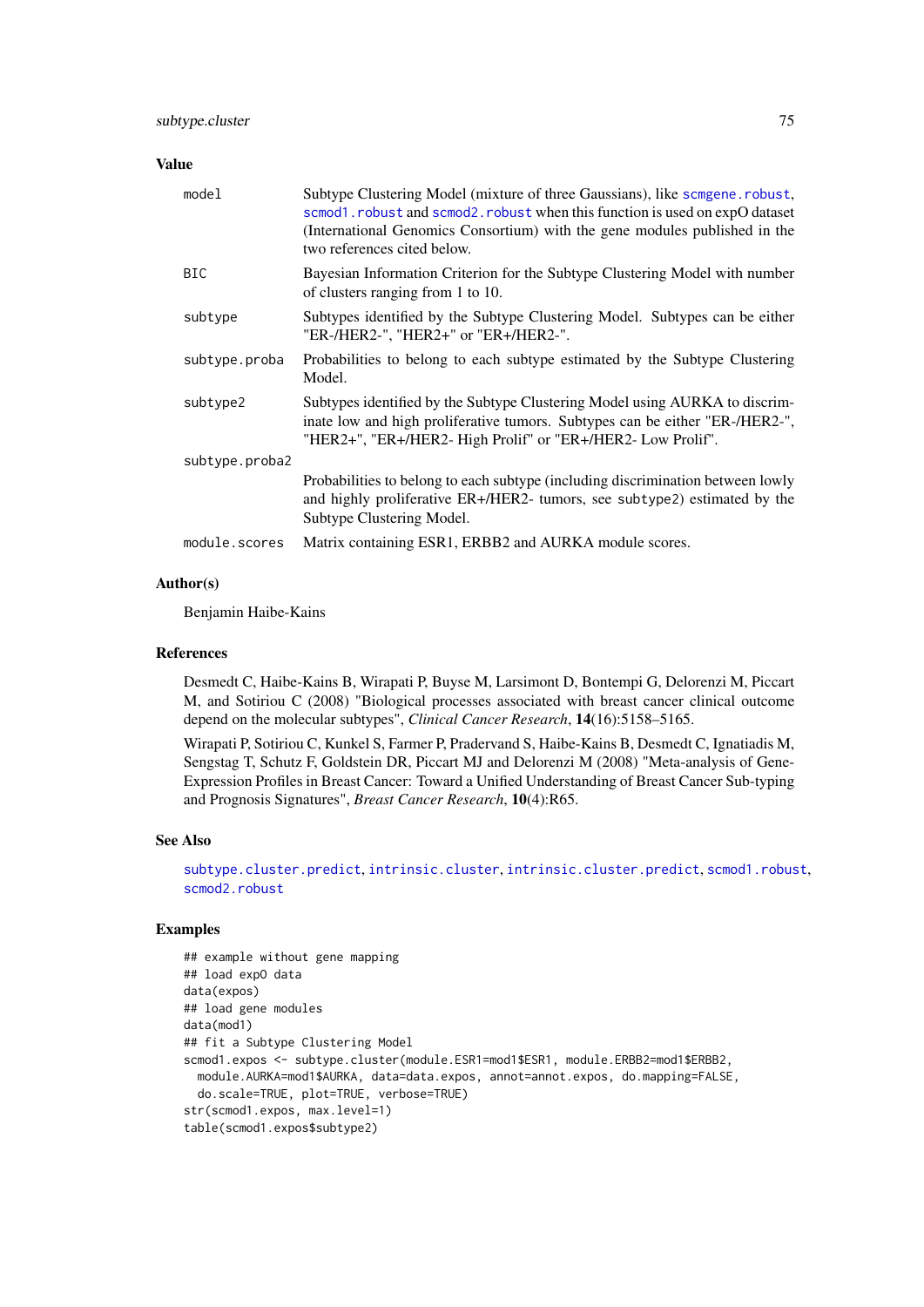```
## example with gene mapping
## load NKI data
data(nkis)
## load gene modules
data(mod1)
## fit a Subtype Clustering Model
scmod1.nkis <- subtype.cluster(module.ESR1=mod1$ESR1, module.ERBB2=mod1$ERBB2,
  module.AURKA=mod1$AURKA, data=data.nkis, annot=annot.nkis, do.mapping=TRUE,
  do.scale=TRUE, plot=TRUE, verbose=TRUE)
str(scmod1.nkis, max.level=1)
table(scmod1.nkis$subtype2)
```

```
subtype.cluster.predict
```
*Function to identify breast cancer molecular subtypes using the Subtype Clustering Model*

## Description

This function identifies the breast cancer molecular subtypes using a Subtype Clustering Model fitted by [subtype.cluster](#page-73-0).

# Usage

```
subtype.cluster.predict(sbt.model, data, annot, do.mapping = FALSE,
 mapping, do.prediction.strength = FALSE,
 do.BIC = FALSE, plot = FALSE, verbose = FALSE)
```
# Arguments

| sbt.model              | Subtype Clustering Model as returned by subtype.cluster.                                                                                                   |
|------------------------|------------------------------------------------------------------------------------------------------------------------------------------------------------|
| data                   | Matrix of gene expressions with samples in rows and probes in columns, dim-<br>names being properly defined.                                               |
| annot                  | Matrix of annotations with at least one column named "EntrezGene.ID", dim-<br>names being properly defined.                                                |
| do.mapping             | TRUE if the mapping through Entrez Gene ids must be performed (in case of<br>ambiguities, the most variant probe is kept for each gene), FALSE otherwise.  |
| mapping                | **DEPRECATED** Matrix with columns "EntrezGene.ID" and "probe" used to<br>force the mapping such that the probes are not selected based on their variance. |
| do.prediction.strength |                                                                                                                                                            |
|                        | TRUE if the prediction strength must be computed (Tibshirani and Walther 2005),<br>FALSE otherwise.                                                        |
| do.BIC                 | TRUE if the Bayesian Information Criterion must be computed for number of<br>clusters ranging from 1 to 10, FALSE otherwise.                               |
| plot                   | TRUE if the patients and their corresponding subtypes must be plotted, FALSE<br>otherwise.                                                                 |
| verbose                | TRUE to print informative messages, FALSE otherwise.                                                                                                       |
|                        |                                                                                                                                                            |

<span id="page-75-1"></span>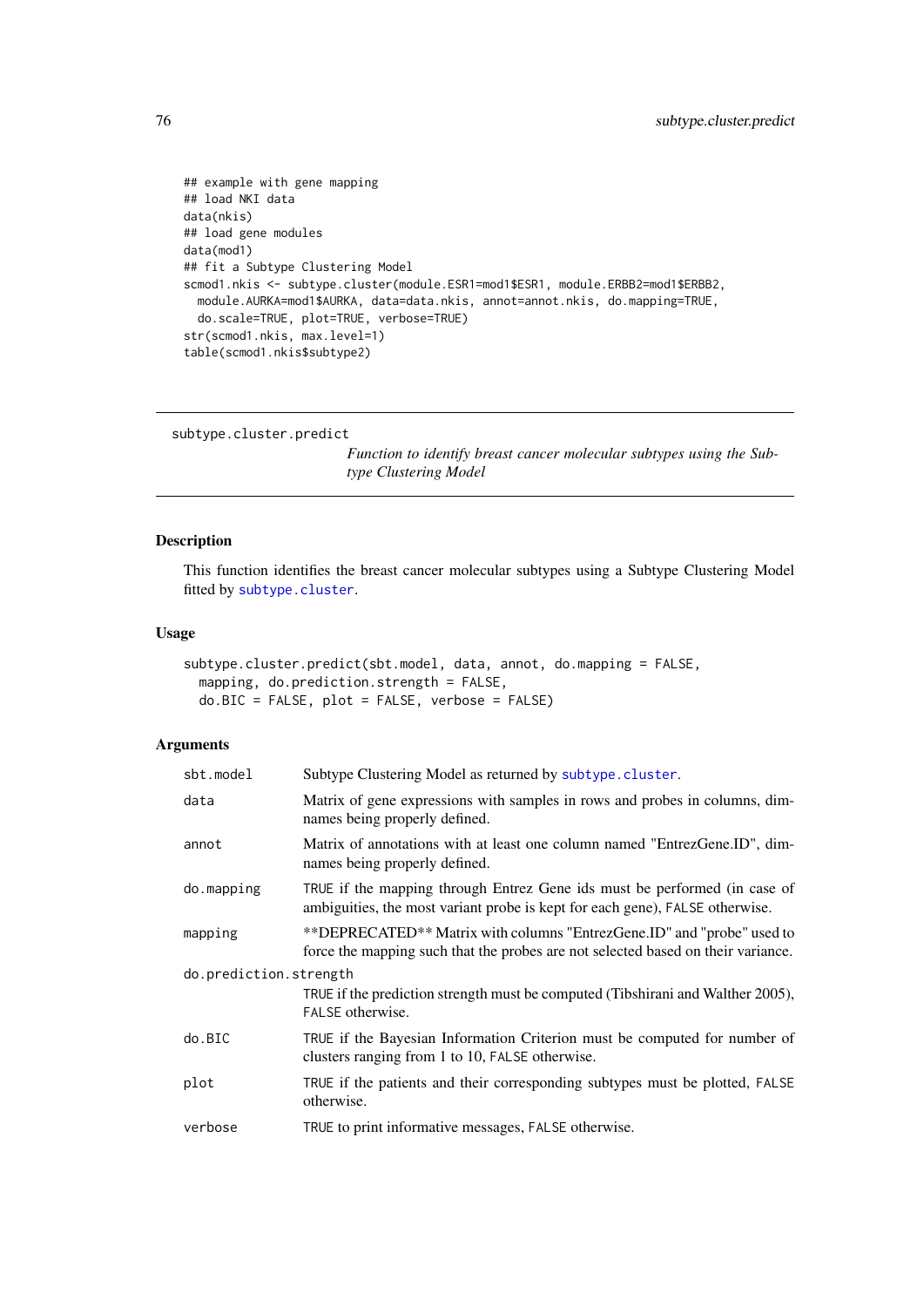## <span id="page-76-0"></span>Value

| subtype              | Subtypes identified by the Subtype Clustering Model. Subtypes can be either<br>"ER-/HER2-", "HER2+" or "ER+/HER2-".                                                                                                        |  |  |  |
|----------------------|----------------------------------------------------------------------------------------------------------------------------------------------------------------------------------------------------------------------------|--|--|--|
| subtype.proba        | Probabilities to belong to each subtype estimated by the Subtype Clustering<br>Model.                                                                                                                                      |  |  |  |
| prediction.strength  |                                                                                                                                                                                                                            |  |  |  |
|                      | Prediction strength for subtypes.                                                                                                                                                                                          |  |  |  |
| <b>BIC</b>           | Bayesian Information Criterion for the Subtype Clustering Model with number<br>of clusters ranging from 1 to 10.                                                                                                           |  |  |  |
| subtype2             | Subtypes identified by the Subtype Clustering Model using AURKA to discrim-<br>inate low and high proliferative tumors. Subtypes can be either "ER-/HER2-",<br>"HER2+", "ER+/HER2- High Prolif" or "ER+/HER2- Low Prolif". |  |  |  |
| subtype.proba2       |                                                                                                                                                                                                                            |  |  |  |
|                      | Probabilities to belong to each subtype (including discrimination between lowly<br>and highly proliferative ER+/HER2- tumors, see subtype2) estimated by the<br>Subtype Clustering Model.                                  |  |  |  |
| prediction.strength2 |                                                                                                                                                                                                                            |  |  |  |
|                      | Prediction strength for subtypes2.                                                                                                                                                                                         |  |  |  |
| module.scores        | Matrix containing ESR1, ERBB2 and AURKA module scores.                                                                                                                                                                     |  |  |  |
| mapping              | Mapping if necessary (list of matrices with 3 columns: probe, EntrezGene.ID<br>and new.probe).                                                                                                                             |  |  |  |

## Author(s)

Benjamin Haibe-Kains

#### References

Desmedt C, Haibe-Kains B, Wirapati P, Buyse M, Larsimont D, Bontempi G, Delorenzi M, Piccart M, and Sotiriou C (2008) "Biological processes associated with breast cancer clinical outcome depend on the molecular subtypes", *Clinical Cancer Research*, 14(16):5158–5165.

Wirapati P, Sotiriou C, Kunkel S, Farmer P, Pradervand S, Haibe-Kains B, Desmedt C, Ignatiadis M, Sengstag T, Schutz F, Goldstein DR, Piccart MJ and Delorenzi M (2008) "Meta-analysis of Gene-Expression Profiles in Breast Cancer: Toward a Unified Understanding of Breast Cancer Sub-typing and Prognosis Signatures", *Breast Cancer Research*, 10(4):R65.

Tibshirani R and Walther G (2005) "Cluster Validation by Prediction Strength", *Journal of Computational and Graphical Statistics*, 14(3):511–528

#### See Also

[subtype.cluster](#page-73-0), [scmod1.robust](#page-53-0), [scmod2.robust](#page-54-0)

## Examples

```
## without mapping (affy hgu133a or plus2 only)
## load VDX data
data(vdxs)
## Subtype Clustering Model fitted on EXPO and applied on VDX
sbt.vdxs <- subtype.cluster.predict(sbt.model=scmgene.robust, data=data.vdxs,
  annot=annot.vdxs, do.mapping=FALSE, do.prediction.strength=FALSE,
  do.BIC=FALSE, plot=TRUE, verbose=TRUE)
```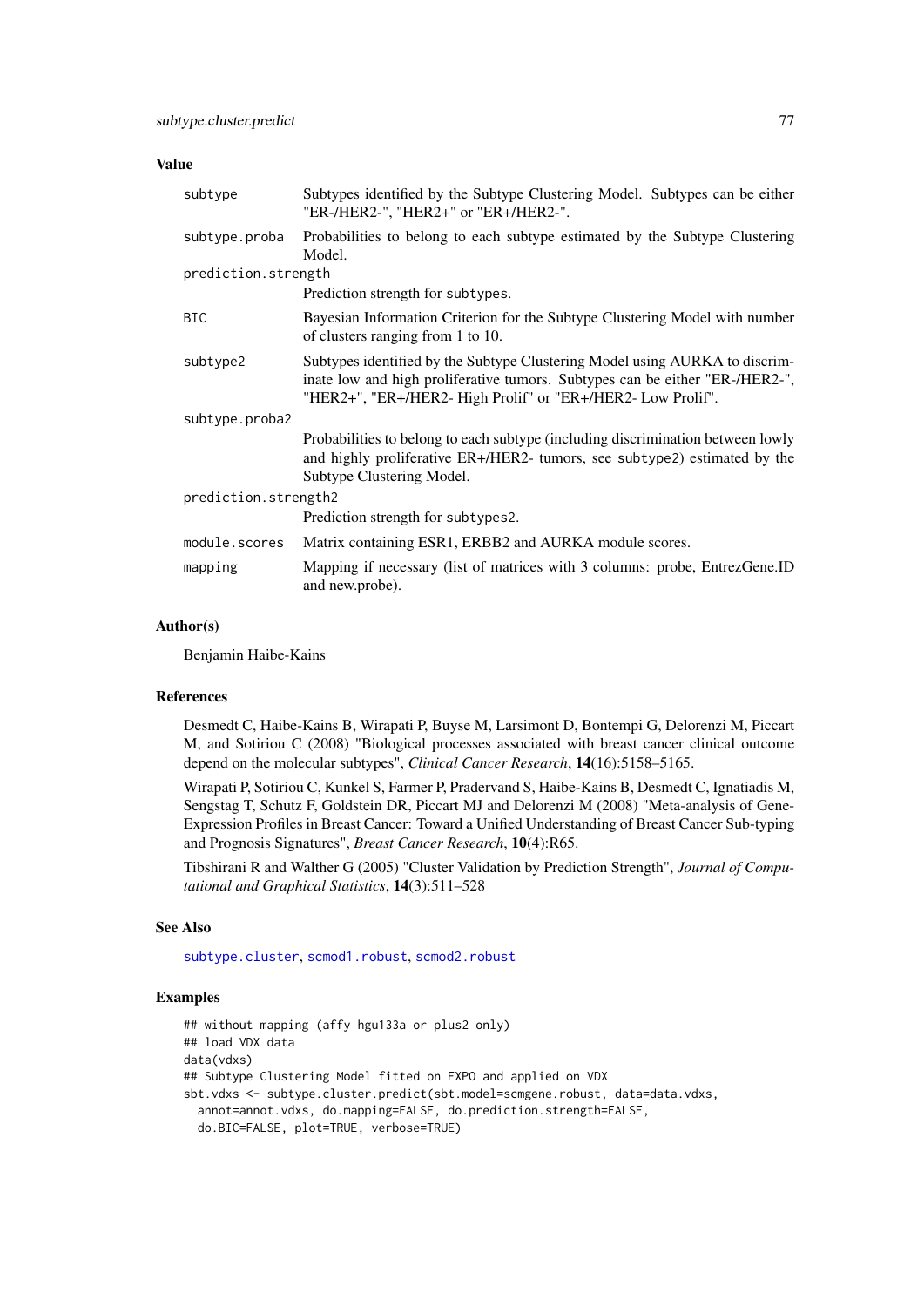$78$  tamrl 3

```
table(sbt.vdxs$subtype)
table(sbt.vdxs$subtype2)
## with mapping
## load NKI data
data(nkis)
## Subtype Clustering Model fitted on EXPO and applied on NKI
sbt.nkis <- subtype.cluster.predict(sbt.model=scmgene.robust, data=data.nkis,
  annot=annot.nkis, do.mapping=TRUE, do.prediction.strength=FALSE,
  do.BIC=FALSE, plot=TRUE, verbose=TRUE)
table(sbt.nkis$subtype)
table(sbt.nkis$subtype2)
```

| tamr13 | Function to compute the risk scores of the tamoxifen resistance signa- |
|--------|------------------------------------------------------------------------|
|        | ture (TAMR13)                                                          |

# Description

This function computes signature scores from gene expression values following the algorithm used for the Tamoxifen Resistance signature (TAMR13).

# Usage

```
tamr13(data, annot, do.mapping = FALSE, mapping, verbose = FALSE)
```
# Arguments

| data       | Matrix of gene expressions with samples in rows and probes in columns, dim-<br>names being properly defined.                                              |
|------------|-----------------------------------------------------------------------------------------------------------------------------------------------------------|
| annot      | Matrix of annotations with at least one column named "EntrezGene.ID", dim-<br>names being properly defined.                                               |
| do.mapping | TRUE if the mapping through Entrez Gene ids must be performed (in case of<br>ambiguities, the most variant probe is kept for each gene), FALSE otherwise. |
| mapping    | Matrix with columns "EntrezGene.ID" and "probe" used to force the mapping<br>such that the probes are not selected based on their variance.               |
| verbose    | TRUE to print informative messages, FALSE otherwise.                                                                                                      |

# Value

| score | Continuous signature scores                                                                                                           |
|-------|---------------------------------------------------------------------------------------------------------------------------------------|
| risk  | Binary risk classification, 1 being high risk and $\theta$ being low risk (not imple-<br>mented, the function will return NA values). |

# Author(s)

Benjamin Haibe-Kains

<span id="page-77-0"></span>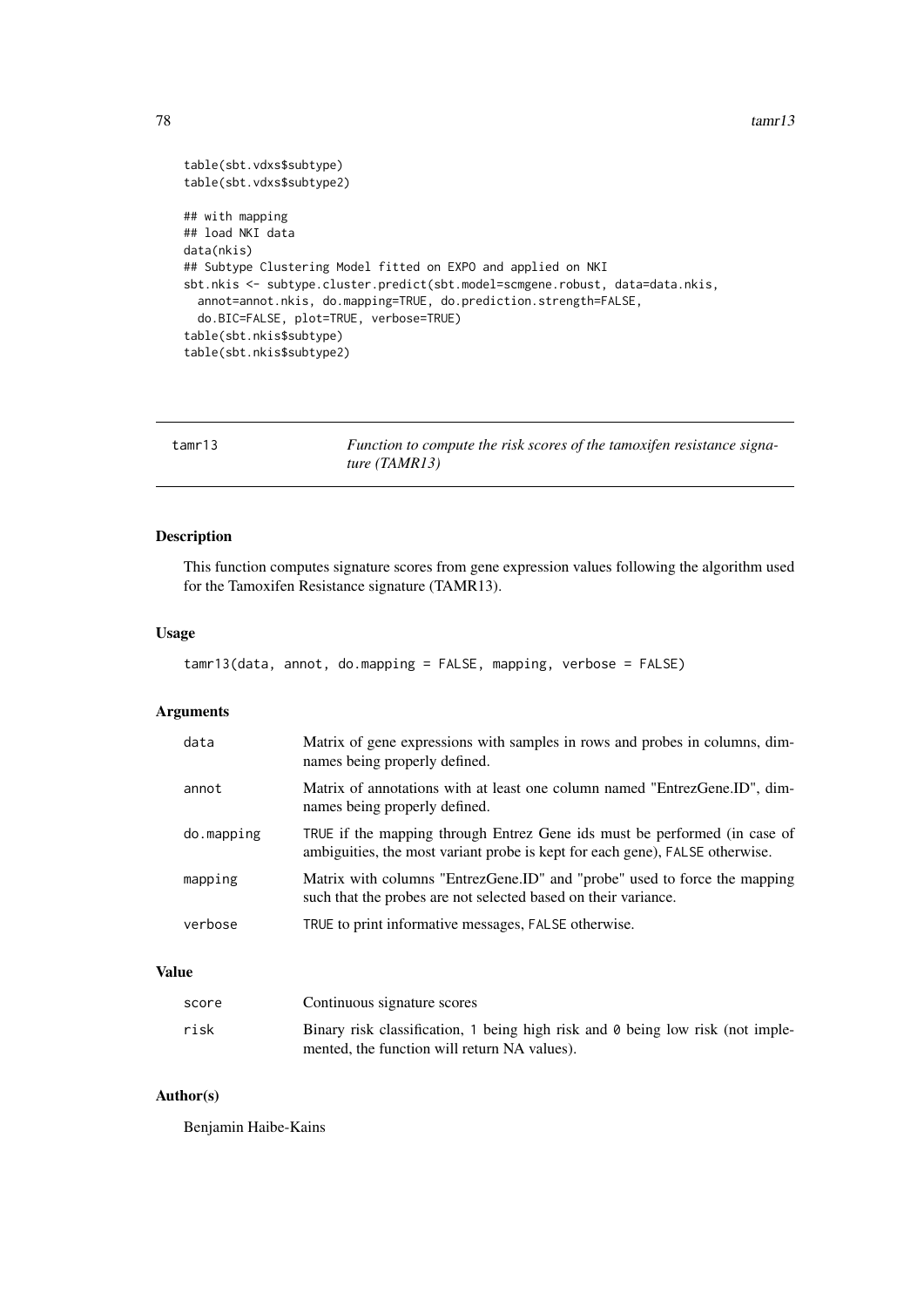#### <span id="page-78-1"></span>tbrm 79

#### References

Loi S, Haibe-Kains B, Desmedt C, Wirapati P, Lallemand F, Tutt AM, Gillet C, Ellis P, Ryder K, Reid JF, Daidone MG, Pierotti MA, Berns EMJJ, Jansen MPHM, Foekens JA, Delorenzi M, Bontempi G, Piccart MJ and Sotiriou C (2008) "Predicting prognosis using molecular profiling in estrogen receptor-positive breast cancer treated with tamoxifen", *BMC Genomics*, 9(1):239

## See Also

[gene76](#page-19-0)

#### Examples

```
## load TAMR13 signature
data(sig.tamr13)
## load VDX dataset
data(vdxs)
## compute relapse score
tamr13.vdxs <- tamr13(data=data.vdxs, annot=annot.vdxs, do.mapping=FALSE)
summary(tamr13.vdxs$score)
```
<span id="page-78-0"></span>tbrm *Function to compute Tukey's Biweight Robust Mean*

# Description

Computation of Tukey's Biweight Robust Mean, a robust average that is unaffected by outliers.

# Usage

tbrm(x,  $C = 9$ )

#### Arguments

| a numeric vector                                                                |
|---------------------------------------------------------------------------------|
| a constant. C is preassigned a value of 9 according to the Cook reference below |
| but other values are possible.                                                  |

## Details

This is a one step computation that follows the Affy whitepaper below see page 22. This function is called by [chron](#page-0-0) to calculate a robust mean. C determines the point at which outliers are given a weight of 0 and therefore do not contribute to the calculation of the mean. C=9 sets values roughly +/-6 standard deviations to 0. C=6 is also used in tree-ring chronology development. Cook and Kairiukstis (1990) have further details.

Retrieved from [tbrm](#page-78-0).

# Value

A numeric mean.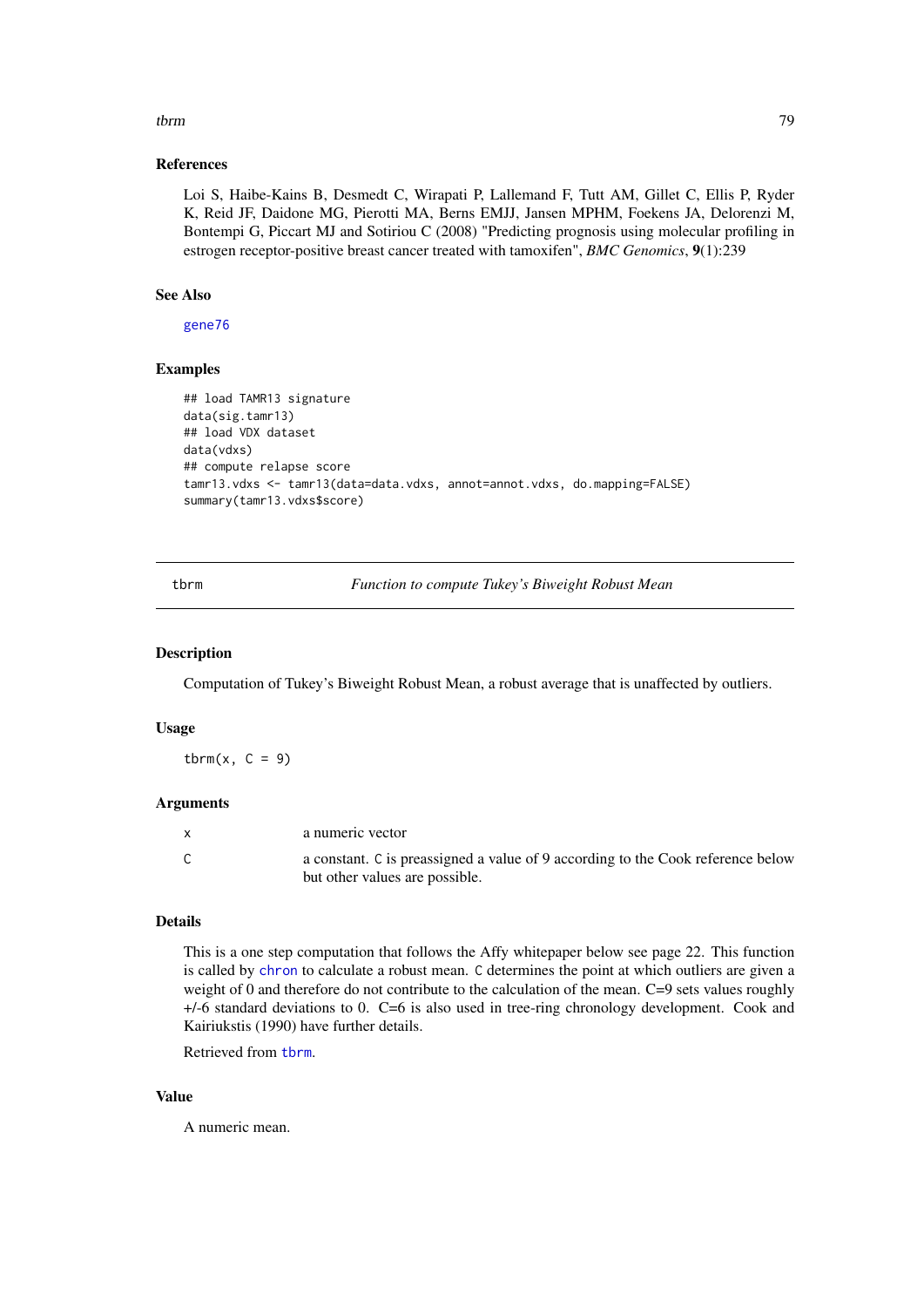## <span id="page-79-2"></span>Author(s)

Andy Bunn

# References

Statistical Algorithms Description Document, 2002, Affymetrix. p22.

Cook, E. R. and Kairiukstis, L.A. (1990) *Methods of Dendrochronology: Applications in the Environmental Sciences.* ISBN-13: 978-0792305866.

Mosteller, F. and Tukey, J. W. (1977) *Data Analysis and Regression: a second course in statistics.* Addison-Wesley. ISBN-13: 978-0201048544.

#### See Also

[chron](#page-0-0)

# Examples

tbrm(rnorm(100))

<span id="page-79-0"></span>

| vdxs | Gene expression, annotations and clinical data from Wang et al. 2005 |
|------|----------------------------------------------------------------------|
|      | and Minn et al 2007                                                  |

#### <span id="page-79-1"></span>Description

This dataset contains (part of) the gene expression, annotations and clinical data as published in Wang et al. 2005 and Minn et al 2007.

#### Usage

data(vdxs)

#### Format

[vdxs](#page-79-0) is a dataset containing three matrices:

- data.vdxs Matrix containing gene expressions as measured by Affymetrix hgu133a technology (single-channel, oligonucleotides
- annot.vdxs Matrix containing annotations of ffymetrix hgu133a microarray platform

demo.vdxs Clinical information of the breast cancer patients whose tumors were hybridized

# Details

This dataset represent only partially the one published by Wang et al. 2005 and Minn et al 2007. Indeed only part of the patients (150) and gene expressions (966) are contained in [data.vdxs](#page-79-1).

#### Source

<http://www.ncbi.nlm.nih.gov/geo/query/acc.cgi?acc=GSE2034> [http://www.ncbi.nlm.ni](http://www.ncbi.nlm.nih.gov/geo/query/acc.cgi?acc=GSE5327)h. [gov/geo/query/acc.cgi?acc=GSE5327](http://www.ncbi.nlm.nih.gov/geo/query/acc.cgi?acc=GSE5327)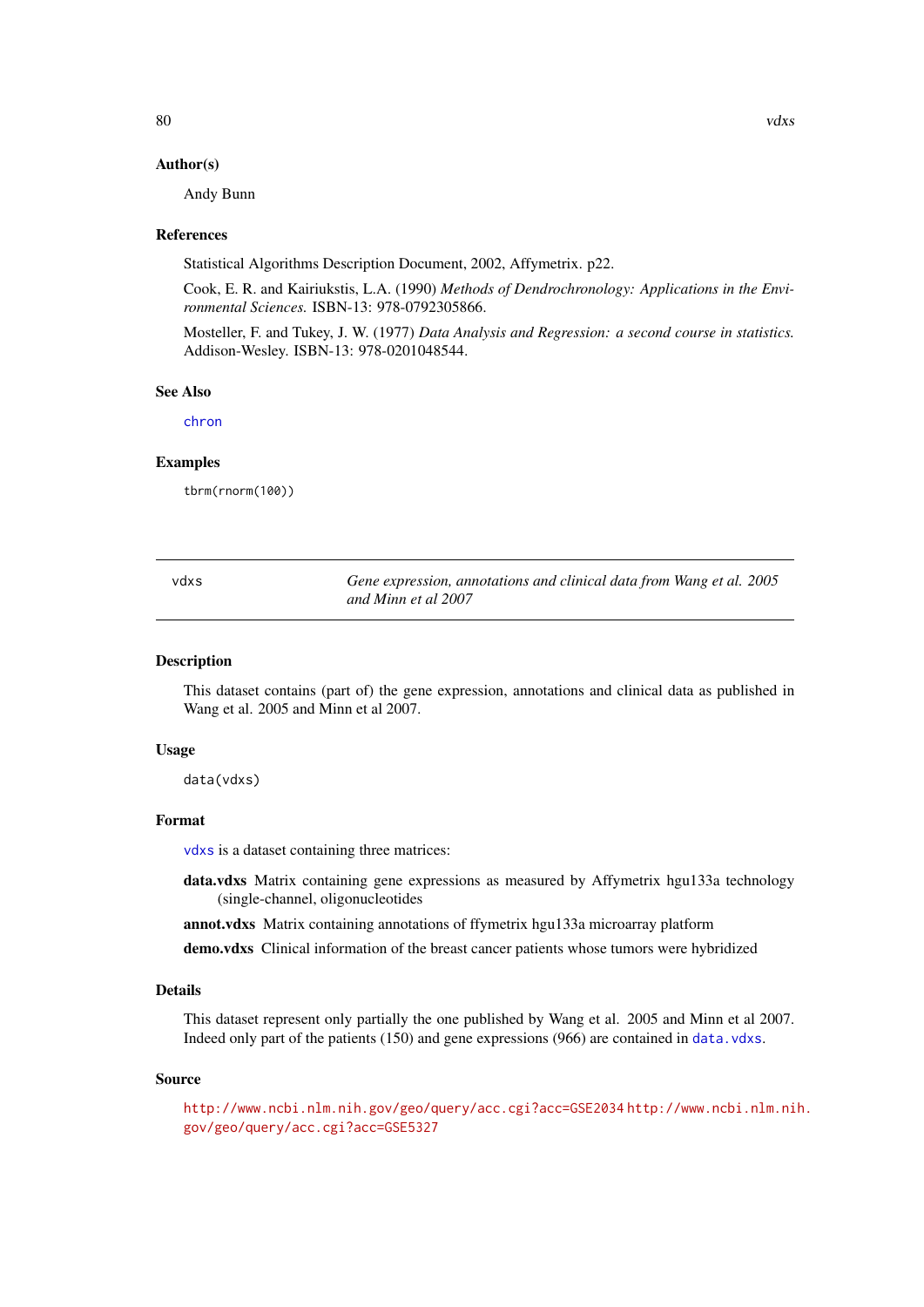#### <span id="page-80-0"></span>weighted.meanvar 81

#### References

Y. Wang and J. G. Klijn and Y. Zhang and A. M. Sieuwerts and M. P. Look and F. Yang and D. Talantov and M. Timmermans and M. E. Meijer-van Gelder and J. Yu and T. Jatkoe and E. M. Berns and D. Atkins and J. A. Foekens (2005) "Gene-Expression Profiles to Predict Distant Metastasis of Lymph-Node-Negative Primary Breast Cancer", *Lancet*, 365:671–679

Minn, Andy J. and Gupta, Gaorav P. and Padua, David and Bos, Paula and Nguyen, Don X. and Nuyten, Dimitry and Kreike, Bas and Zhang, Yi and Wang, Yixin and Ishwaran, Hemant and Foekens, John A. and van de Vijver, Marc and Massague, Joan (2007) "Lung metastasis genes couple breast tumor size and metastatic spread", *Proceedings of the National Academy of Sciences*, 104(16):6740–6745

#### Examples

data(vdxs)

weighted.meanvar *Function to compute the weighted mean and weighted variance of 'x'*

#### Description

This function allows for computing the weighted mean and weighted variance of a vector of continuous values.

# Usage

weighted.meanvar(x, w, na.rm = FALSE)

#### Arguments

| X     | an object containing the values whose weighted mean is to be computed.                                |
|-------|-------------------------------------------------------------------------------------------------------|
| W     | a numerical vector of weights of the same length as x giving the weights to use<br>for elements of x. |
| na.rm | TRUE if missing values should be removed, FALSE otherwise.                                            |

# Details

If  $\bf{w}$  is missing then all elements of  $\bf{x}$  are given the same weight, otherwise the weights coerced to numeric by as.numeric. On the contrary of [weighted.mean](#page-0-0) the weights are NOT normalized to sum to one. If the sum of the weights is zero or infinite, NAs will be returned.

#### Value

A numeric vector of two values that are the weighted mean and weighted variance respectively.

#### Author(s)

Benjamin Haibe-Kains

## References

[http://en.wikipedia.org/wiki/Weighted\\_variance#Weighted\\_sample\\_variance](http://en.wikipedia.org/wiki/Weighted_variance#Weighted_sample_variance)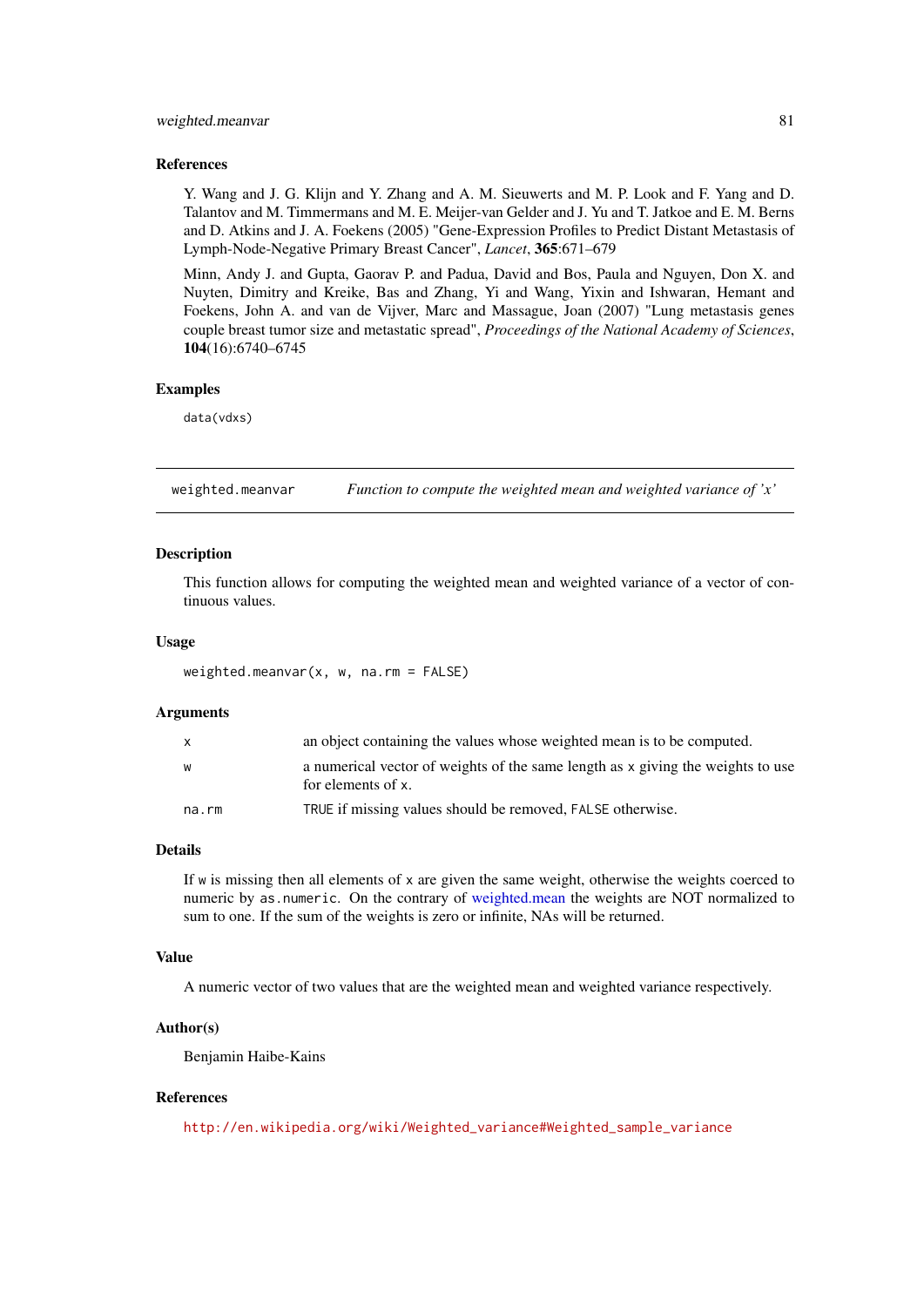# See Also

[weighted.mean](#page-0-0)

#### Examples

```
set.seed(54321)
weighted.meanvar(x=rnorm(100) + 10, w=runif(100))
```

| write.m.file | Function to write a 'csv' file containing gene lists (aka gene signa- |  |  |  |  |
|--------------|-----------------------------------------------------------------------|--|--|--|--|
|              | tures)                                                                |  |  |  |  |

## Description

This function allows for writing a 'csv' file containing gene signatures. Each gene signature is composed of at least four columns: "gene.list" is the name of the signature on the first line and empty fields below, "probes" are the probe names, "EntrezGene.ID" are the EntrezGene IDs and "coefficient" are the coefficients of each probe.

#### Usage

write.m.file(obj, file, ...)

#### Arguments

| obi                     | List of gene signatures.                      |
|-------------------------|-----------------------------------------------|
| file                    | Filename of the 'csy' file.                   |
| $\cdot$ $\cdot$ $\cdot$ | Additional parameters for read, csv function. |

# Value

None.

#### Author(s)

Benjamin Haibe-Kains

# Examples

```
## load gene modules published by Demsedt et al 2009
data(mod1)
## write these gene modules in a 'csv' file
## Not run: write.m.file(obj=mod1, file="desmedt2009_genemodules.csv")
```
<span id="page-81-0"></span>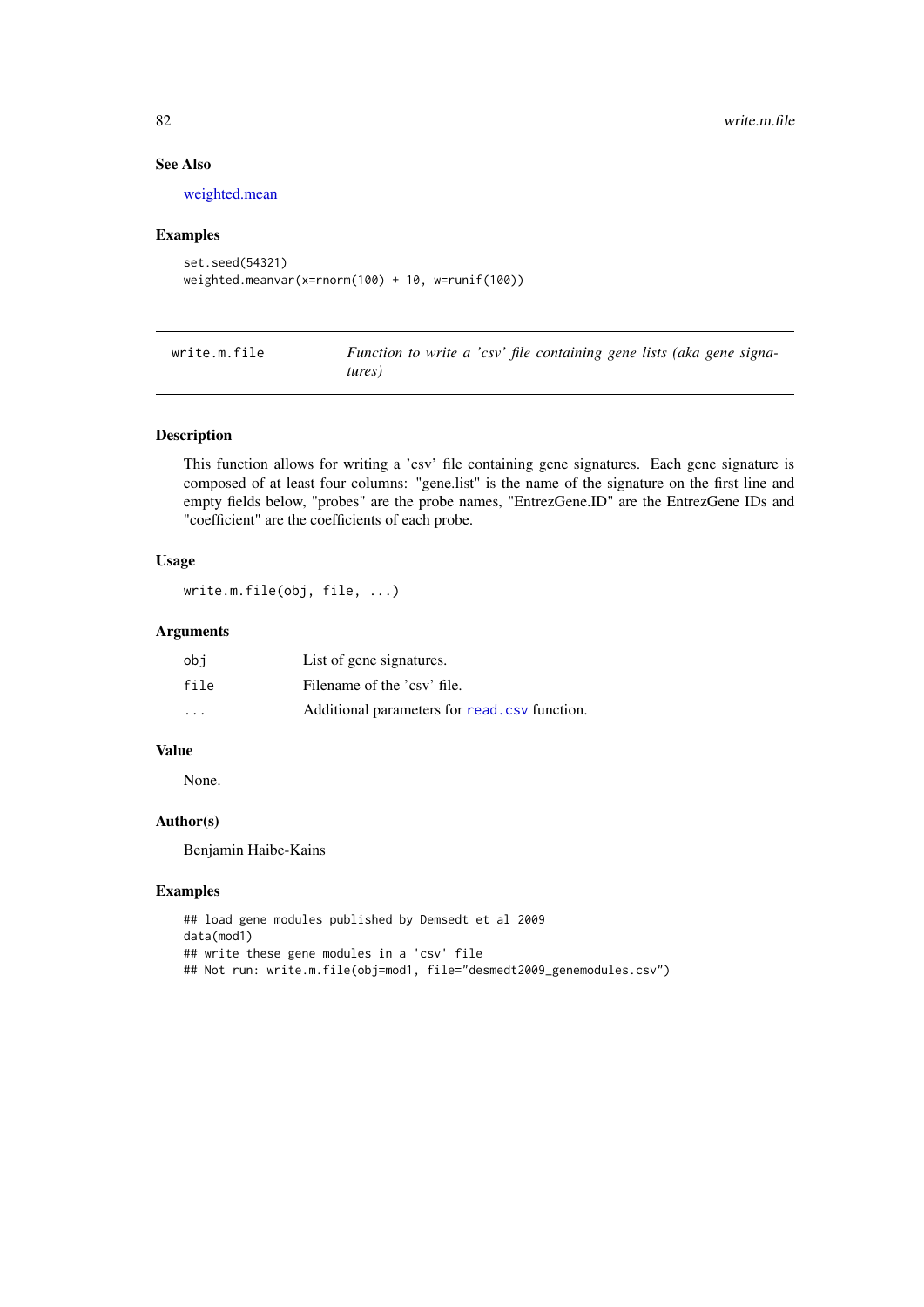# **Index**

∗Topic breast cancer genefu-package, [3](#page-2-0) ∗Topic character rename.duplicate, [50](#page-49-0) ∗Topic clustering genefu-package, [3](#page-2-0) intrinsic.cluster, [26](#page-25-1) intrinsic.cluster.predict, [28](#page-27-1) molecular.subtyping, [33](#page-32-0) ps.cluster, [48](#page-47-0) subtype.cluster, [74](#page-73-1) subtype.cluster.predict, [76](#page-75-1) ∗Topic correlation compareProtoCor, [9](#page-8-0) compute.pairw.cor.meta, [10](#page-9-0) compute.pairw.cor.z, [12](#page-11-0) compute.proto.cor.meta, [12](#page-11-0) ∗Topic datasets pam50, [45](#page-44-0) ssp2003, [66](#page-65-0) ssp2006.[68](#page-67-0) ∗Topic data claudinLowData, [8](#page-7-0) expos, [16](#page-15-0) mod1, [31](#page-30-0) mod2, [32](#page-31-0) modelOvcAngiogenic, [33](#page-32-0) nkis, [36](#page-35-0) scmgene.robust, [53](#page-52-1) scmod1.robust, [54](#page-53-1) scmod2.robust, [55](#page-54-1) sig.endoPredict, [56](#page-55-0) sig.gene70, [57](#page-56-0) sig.gene76, [58](#page-57-0) sig.genius, [58](#page-57-0) sig.ggi, [59](#page-58-0) sig.oncotypedx, [60](#page-59-0) sig.pik3cags, [60](#page-59-0) sig.tamr13, [62](#page-61-0) sigOvcAngiogenic, [63](#page-62-0) sigOvcCrijns, [63](#page-62-0) sigOvcSpentzos, [64](#page-63-0) sigOvcTCGA, [65](#page-64-0)

sigOvcYoshihara, [65](#page-64-0) vdxs, [80](#page-79-2) ∗Topic feature selection stab.fs, [70](#page-69-0) stab.fs.ranking, [71](#page-70-0) ∗Topic htest cordiff.dep, [14](#page-13-0) fuzzy.ttest, [17](#page-16-0) power.cor, [47](#page-46-0) spearmanCI, [66](#page-65-0) ∗Topic mapping geneid.map, [21](#page-20-0) map.datasets, [29](#page-28-0) ∗Topic misc tbrm, [79](#page-78-1) ∗Topic models bimod, [4](#page-3-0) genefu-package, [3](#page-2-0) sig.score, [61](#page-60-0) ∗Topic prognosis endoPredict, [15](#page-14-0) gene70, [18](#page-17-0) gene76, [20](#page-19-1) genefu-package, [3](#page-2-0) genius, [22](#page-21-0) ggi, [23](#page-22-0) ihc4, [24](#page-23-0) npi, [37](#page-36-0) oncotypedx, [38](#page-37-0) ovcAngiogenic, [39](#page-38-0) ovcCrijns, [40](#page-39-0) ovcTCGA, [42](#page-41-0) ovcYoshihara, [43](#page-42-0) pik3cags, [46](#page-45-0) rorS, [52](#page-51-0) st.gallen. [69](#page-68-0) tamr13, [78](#page-77-0) ∗Topic stability stab.fs, [70](#page-69-0) stab.fs.ranking, [71](#page-70-0) ∗Topic univar weighted.meanvar, [81](#page-80-0)

annot.expos *(*expos*)*, [16](#page-15-0)

83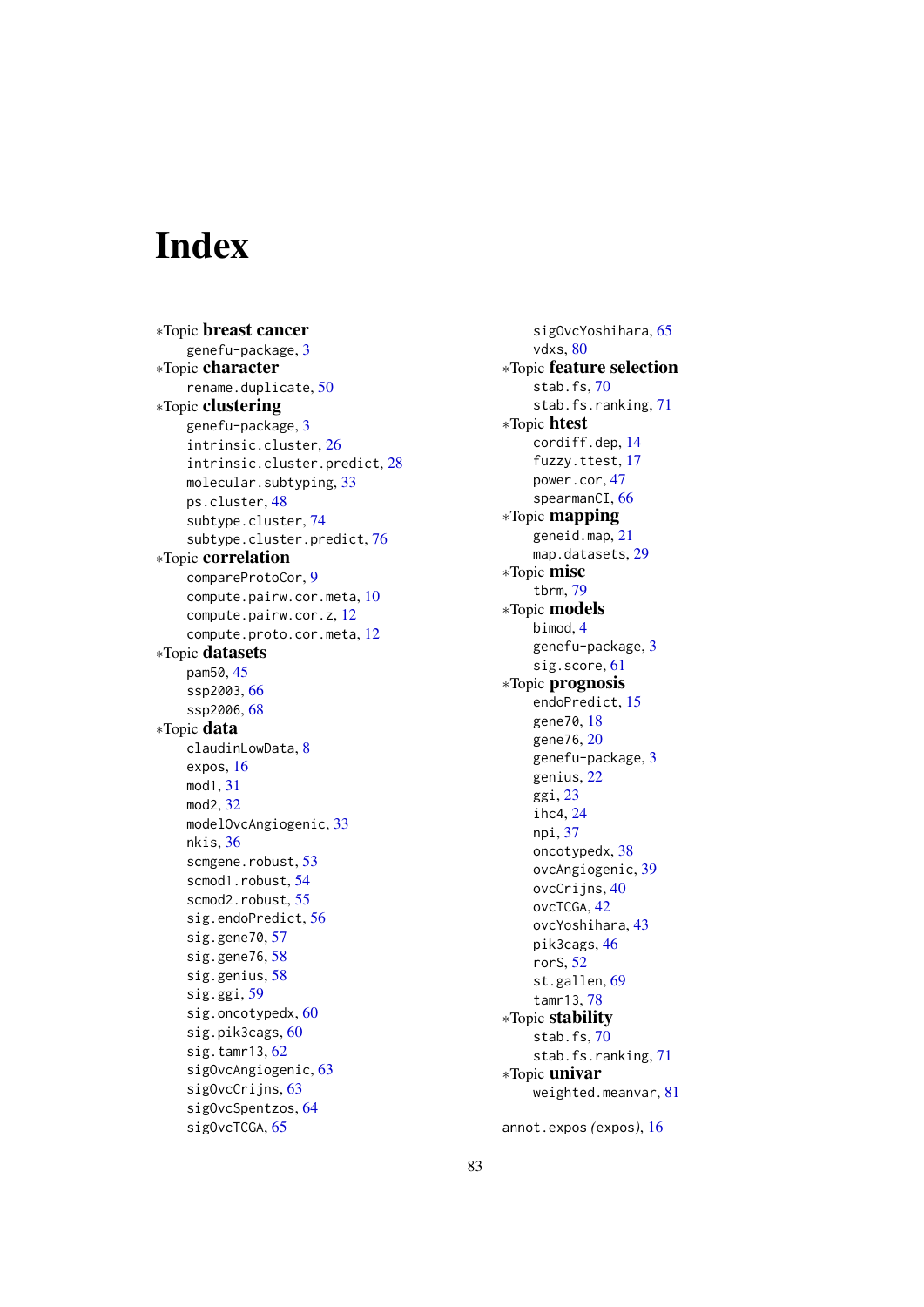#### 84 INDEX

```
annot.nkis (nkis), 36
annot.vdxs (vdxs), 80
```
bimod, [4](#page-3-0) boxplot, *[6,](#page-5-0) [7](#page-6-0)* boxplotplus2, [6](#page-5-0)

chron, *[79,](#page-78-1) [80](#page-79-2)* claudinLow, [7,](#page-6-0) *[8,](#page-7-0) [9](#page-8-0)*, *[31](#page-30-0)*, *[44](#page-43-0)*, *[50](#page-49-0)* claudinLowData, *[7,](#page-6-0) [8](#page-7-0)*, [8](#page-7-0) collapseIDs, [9](#page-8-0) compareProtoCor, [9,](#page-8-0) *[14](#page-13-0)* compute.pairw.cor.meta, *[10](#page-9-0)*, [10,](#page-9-0) *[12](#page-11-0)* compute.pairw.cor.z, [12](#page-11-0) compute.proto.cor.meta, *[10–](#page-9-0)[12](#page-11-0)*, [12](#page-11-0) cor, *[14](#page-13-0)* cordif.dep, *[14](#page-13-0)* cordiff.dep, [14](#page-13-0)

data.expos, *[16](#page-15-0)* data.expos *(*expos*)*, [16](#page-15-0) data.nkis, *[36](#page-35-0)* data.nkis *(*nkis*)*, [36](#page-35-0) data.vdxs, *[80](#page-79-2)* data.vdxs *(*vdxs*)*, [80](#page-79-2) demo.expos *(*expos*)*, [16](#page-15-0) demo.nkis *(*nkis*)*, [36](#page-35-0) demo.vdxs *(*vdxs*)*, [80](#page-79-2)

endoPredict, [15](#page-14-0) expos, *[16](#page-15-0)*, [16](#page-15-0)

fuzzy.ttest, [17](#page-16-0)

gene70, [18](#page-17-0) gene76, [20,](#page-19-1) *[24](#page-23-0)*, *[46](#page-45-0)*, *[79](#page-78-1)* genefu *(*genefu-package*)*, [3](#page-2-0) genefu-package, [3](#page-2-0) geneid.map, [21](#page-20-0) genius, [22](#page-21-0) ggi, *[20](#page-19-1)*, [23](#page-22-0)

ihc4, [24](#page-23-0) intrinsic.cluster, [26,](#page-25-1) *[28,](#page-27-1) [29](#page-28-0)*, *[75](#page-74-0)* intrinsic.cluster.predict, *[27](#page-26-0)*, [28,](#page-27-1) *[35](#page-34-0)*, *[75](#page-74-0)*

jitter, *[7](#page-6-0)*

map.datasets, *[11](#page-10-0)[–13](#page-12-0)*, [29](#page-28-0) Mclust, *[5](#page-4-0)*, *[53](#page-52-1)[–55](#page-54-1)*, *[74](#page-73-1)* medianCtr, *[7](#page-6-0)*, [31](#page-30-0) mod1, *[31](#page-30-0)*, [31,](#page-30-0) *[49](#page-48-0)* mod2, *[32](#page-31-0)*, [32,](#page-31-0) *[49](#page-48-0)* modelOvcAngiogenic, *[33](#page-32-0)*, [33](#page-32-0) molecular.subtyping, [33](#page-32-0) nkis, *[19](#page-18-0)*, *[36](#page-35-0)*, [36](#page-35-0) npi, [37,](#page-36-0) *[70](#page-69-0)* oncotypedx, [38](#page-37-0) ovcAngiogenic, [39](#page-38-0) ovc $Cri$  ins,  $40$ ovcTCGA, [42](#page-41-0) ovcYoshihara, [43](#page-42-0) overlapSets, [44](#page-43-0) p.adjust, *[9](#page-8-0)* pam50, *[27](#page-26-0)*, *[29](#page-28-0)*, [45](#page-44-0) pik3cags, [46](#page-45-0) points, *[6](#page-5-0)* power.cor, [47](#page-46-0) ps.cluster, [48](#page-47-0) read.csv, *[49](#page-48-0)*, *[82](#page-81-0)* read.m.file, [49](#page-48-0) readArray, [50](#page-49-0) rename.duplicate, [50](#page-49-0) rescale, *[5](#page-4-0)*, *[22](#page-21-0)*, *[45](#page-44-0)*, [51,](#page-50-1) *[67,](#page-66-0) [68](#page-67-0)*, *[74](#page-73-1)* rorS, [52](#page-51-0) scale, *[45](#page-44-0)*, *[51](#page-50-1)*, *[67,](#page-66-0) [68](#page-67-0)* scmgene.robust, [53,](#page-52-1) *[75](#page-74-0)* scmod1.robust, [54,](#page-53-1) *[75](#page-74-0)*, *[77](#page-76-0)* scmod2.robust, [55,](#page-54-1) *[75](#page-74-0)*, *[77](#page-76-0)* setcolclass.df, [56](#page-55-0) sig.endoPredict, *[56](#page-55-0)*, [56](#page-55-0) sig.gene70, *[57](#page-56-0)*, [57](#page-56-0) sig.gene76, *[58](#page-57-0)*, [58](#page-57-0) sig.genius, [58,](#page-57-0) *[59](#page-58-0)* sig.ggi, *[59](#page-58-0)*, [59](#page-58-0) sig.oncotypedx, *[60](#page-59-0)*, [60](#page-59-0) sig.pik3cags, *[60](#page-59-0)*, [60](#page-59-0) sig.score, *[5](#page-4-0)*, *[23](#page-22-0)*, [61](#page-60-0) sig.tamr13, *[62](#page-61-0)*, [62](#page-61-0) sigOvcAngiogenic, *[40](#page-39-0)*, *[63](#page-62-0)*, [63](#page-62-0) sigOvcCrijns, *[41](#page-40-0)*, [63,](#page-62-0) *[64](#page-63-0)* sigOvcSpentzos, *[64](#page-63-0)*, [64](#page-63-0) sigOvcTCGA, *[42](#page-41-0)*, *[65](#page-64-0)*, [65](#page-64-0) sigOvcYoshihara, *[44](#page-43-0)*, *[65](#page-64-0)*, [65](#page-64-0) spearmanCI, [66](#page-65-0) ssp2003, *[27](#page-26-0)*, *[29](#page-28-0)*, [66](#page-65-0) ssp2006, *[27](#page-26-0)*, *[29](#page-28-0)*, [68](#page-67-0) st.gallen, *[37](#page-36-0)*, [69](#page-68-0) stab.fs, [70,](#page-69-0) *[72](#page-71-0)* stab.fs.ranking, *[71](#page-70-0)*, [71](#page-70-0) stresc, *[73](#page-72-0)* strescR, [73](#page-72-0)